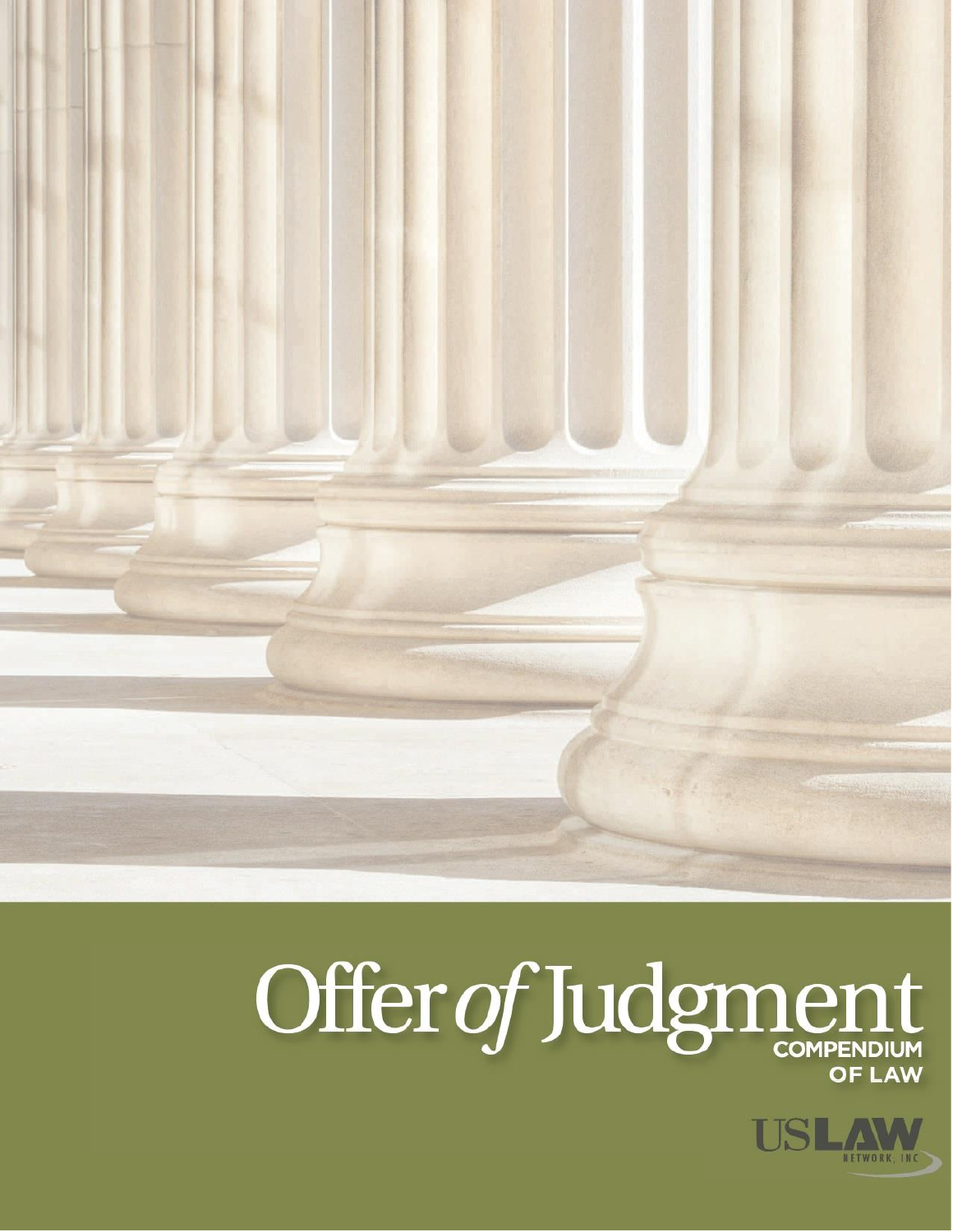#### **ALABAMA**

Under Alabama law, an Offer of Judgment is allowed by Alabama Rule of Civil Procedure 68, which provides:

At any time more than fifteen (15) days before the trial begins, a party defending against a claim may serve upon the adverse party an offer to allow judgment to be taken against the defending party for the money or property or to the effect specified in the offer, with costs then accrued**.** If within ten (10) days after the service of the offer, the adverse party serves written notice that the offer is accepted, either party may then file the offer and notice of acceptance together with proof of service thereof and thereupon the clerk shall enter judgment. An offer not accepted shall be deemed withdrawn and evidence thereof is not admissible except in a proceeding to determine costs. If the judgment finally obtained by the offeree is not more favorable than the offer, the offeree must pay the costs incurred after the making of the offer. The fact that an offer is made but not accepted does not preclude a subsequent offer. When the liability of one party to another has been determined by verdict or order or judgment, but the amount or extent of the liability remains to be determined by further proceedings, the party adjudged liable may make an offer of judgment, which shall have the same effect as an offer made before trial if it is served within a reasonable time, not less than ten (10) days, prior to the commencement of hearings to determine the amount or extent of liability.

Ala. R. Civ. P. 68.

In general, Alabama applies contract principles to the enforcement of Rule 68. See, e.g., Auburn Engineers, Inc. v. Downtown Properties, 675 So. 2d 415 (Ala. 1996). Alabama does not include attorney fees as "costs". Atkinson v. Long, 559 So. 2d 55 (Ala. Civ. App. 1990). However, Alabama has not yet addressed the rule adopted by the U.S. Supreme Court regarding Federal Rule 68 which provides that for purposes of Rule 68, the term "costs" includes attorney fees if the underlying claim is based on a statute that awards fees and specifically defines them as costs. See, Marek v. Chesny, 473 U.S. 1 (1985). Although Offers of Judgment in Alabama often include a provision excluding generally allowed costs from the offer, Alabama appellate courts also have not addressed the question of whether the Rule itself allows costs to be excluded. See, e.g., Thompson v. Southern Farm Bureau Cas. Ins. Co., 520 F.3d 902 (8<sup>th</sup> Cir. 2008)(holding invalid under the federal rule an offer which expressly excluded costs). The Rule does not preclude the exclusion of attorney fees from the offer, and it is recommended to expressly set out in the offer whether or not the offer is intended to encompass any claimed attorney fees.

Joseph H. Driver Carr Allison 100 Vestavia Parkway (205) 822-2006 [jdriver@carrallison.com](mailto:jdriver@carrallison.com) [www.carrallison.com](http://www.carrallison.com/)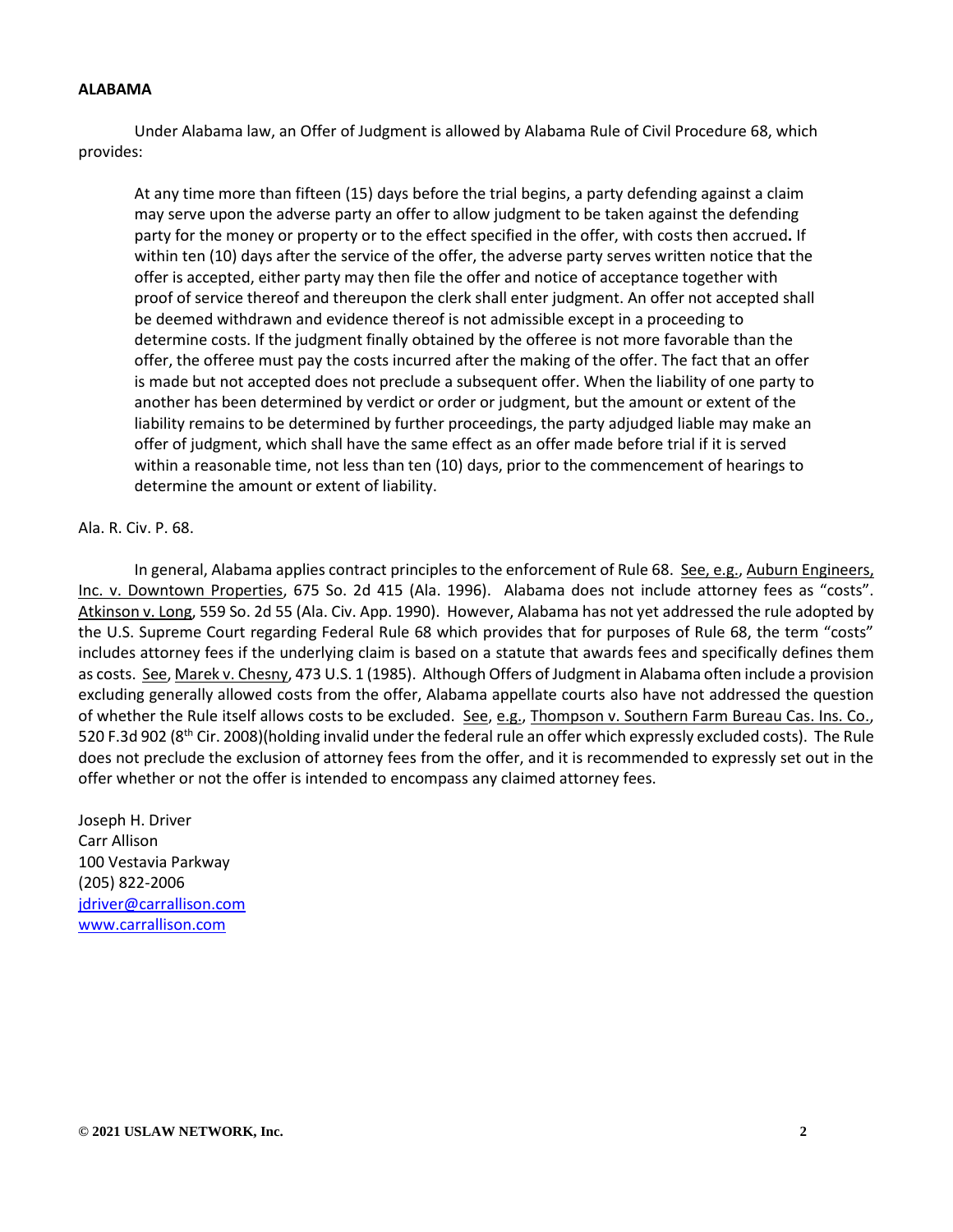## **ALASKA**

A. Alaska R. Civ. P. 68 governs offers of judgment and provides in part,

(a) At any time more than 10 days before the trial begins, either the party making a claim or the party defending against a claim may serve upon the adverse party an offer to allow judgment to be entered in complete satisfaction of the claim for the money or property or to the effect specified in the offer, with costs then accrued. The offer may not be revoked in the 10-day period following service of the offer.

- B. *Attorney fees and costs.* By way of background, Alaska allows the prevailing party partial attorney's fees under Civil Rule 82. Where a party beats an offer of judgment, they become the prevailing party, even if a judgment is entered against them. Thus, a party that prevails on an offer judgment is entitled to costs and fees, even where the other party recovers a money judgment. Alaska R. Civ. P. 68(c).
- C. In order to beat an offer judgment, one must beat the offer of judgment by 5%, if there is one defendant, and 10%, if there are multiple defendants. Alaska R. Civ. P. 68(b).
- D. The amount of costs and fees awarded under Alaska's offer of judgment rule depends on when the offer of judgment was made:

(1) if the offer was served no later than 60 days after the date established in the pretrial order for initial disclosures required by Civil Rule 26, the offeree shall pay 75 percent of the offeror's reasonable actual attorney's fees;

(2) if the offer was served more than 60 days after the date established in the pretrial order for initial disclosures required by Civil Rule 26 but more than 90 days before the trial began, the offeree shall pay 50 percent of the offeror's reasonable actual attorney's fees;

(3) if the offer was served 90 days or less but more than 10 days before the trial began, the offeree shall pay 30 percent of the offeror's reasonable actual attorney's fees. Alaska R. Civ. P. 68(b).

The party that beats an offer of judgment is allowed all allowable costs for the lawsuit, and the relevant percentage of attorney's fees incurred after the date of the offer.

- E. An offeror is only entitled to the greater of attorney's fees under Alaska R. Civ. P. 82 or reasonable actual attorney's fees under Alaska R. Civ. P. 68(b). A party who receives attorney's fees under Rule 68 may not also receive attorney's fees under Rule 82. Alaska R. Civ. P. 68(c).
- F. *Joint Offers*. Alaska rules on joint offers are complicated, and require detailed review. In general, joint offerors to a single offeree trigger Alaska R. Civ. P. 68 penalties where 1) the offer was inclusive of all the relationships among the parties and their conflicting claims, and 2) no apportionment difficulty existed. *John's Heating Serv. v. Lamb*, 46 P.3d 1024 (Alaska 2002).
- G. State offer of judgment rules apply to diversity actions filed in federal court. *MRO Commc'ns, Inc. v. Am. Tel. & Tel. Co.*, 197 F.3d 1276, 1282 (9th Cir. 1999)(applying state court Rule 68 to award attorney's fees); *Archway Ins. Servs., LLC v. Harris*, No. 2:11-CV-1173 JCM CWH, 2014 WL 3845302, at \*2 (D. Nev. Aug. 5, 2014).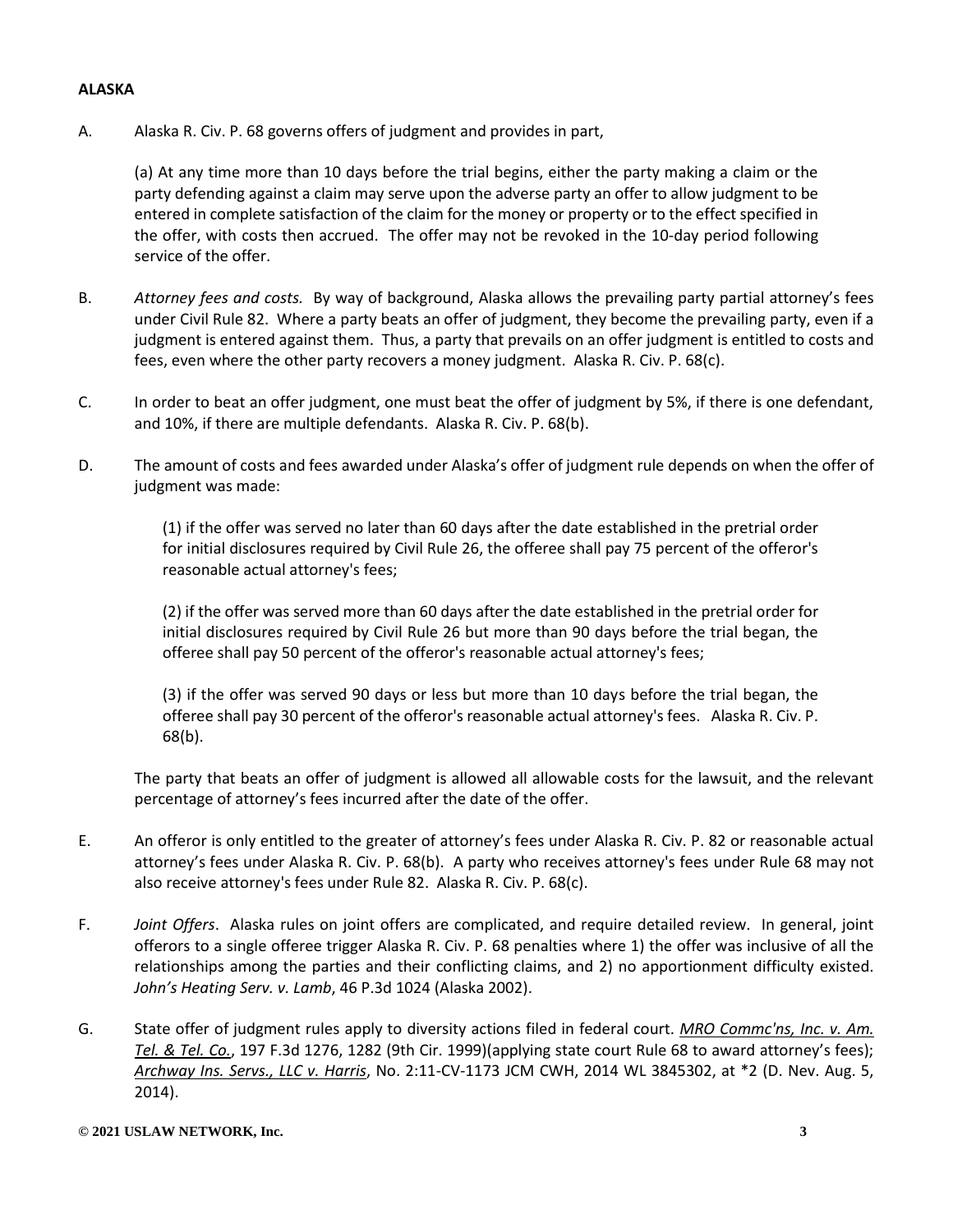#### **ARIZONA**

In Arizona, offer of judgment procedure and practice is set forth in Rule 68 of the Arizona Rules of Civil Procedure. This statute provides, in part, that at any time more than thirty days before trial begins, "[a]ny party may serve on any other party an offer to allow judgment to be entered in the action." Ariz. R. Civ. P. 68(a)(1). An offer must remain open for 30 days after it is served except that:

> (A) an offer made within 60 days after service of the summons and complaint must remain effective for 60 days after the offer is served; (B) an offer made within 45 days of trial must remain effective for 15 days after it is served; and (C) in an action subject to arbitration, an unexpired offer will automatically expire at 5:00 p.m. on the fifth day before the arbitration hearing.

#### Rule 68(h)(1).

If an offer of judgment includes a monetary judgment, that offer "must specifically state the sum of money to be awarded, inclusive of all damages, taxable court costs, interest, and attorney's fees, if any, sought in the action." Rule 68(b)(1). An offeror may choose to exclude an amount for attorney's fees, but must specifically state that attorney's fees are being excluded from the offer. Rule 68(b)(2). An offer judgment also does not need to be apportioned by claim. Rule 68(b)(3). That is, if a plaintiff is asserting several different claims against a defendant, the defendant can still make an offer of a lump sum of money to the plaintiff without designating a certain amount for each claim.

"To accept an offer, the offeree must serve written notice—during the effective time period—that the offer is accepted." Rule 68(c). Upon acceptance of an offer, either party may then file the offer and proof of acceptance. *Id.* Then, the court must enter judgment complying with Rule 58(b). *Id.*

If an offer is not accepted while it remains effective, it is deemed rejected. Rule 68(d)(1). Evidence of an unaccepted offer of judgment is not admissible at trial, "except in a proceeding to determine sanctions under this rule." *Id.* Specifically, sub-section (g) of Rule 68 states that if a party rejects an offer and does not later obtain a more favorable judgment, that party must pay as a sanction: "the offeror's reasonable expert witness fees and double the taxable costs, as defined in A.R.S. § 12-332, incurred after the offer date; and prejudgment interest on unliquidated claims accruing from the offer date." Rule  $68(g)(1)$ .

If an offeree believes the offer is defective or invalid, the offeree must serve written notice of the objection within 10 days after the date the offer is served. Rule 68(d)(2). "The failure to serve timely objections waives the right to object to the offer's validity in any proceeding to determine sanctions under this rule." *Id.*

Pursuant to Rule 68(e), multiple parties may make a joint unapportioned offer of judgment to a single offeree. For example, multiple wrongful death claimants or a husband and wife may make a joint unapportioned offer of judgment to a single defendant. However, Rule 68 does not allow unapportioned offers to be made to multiple offerees. Rule 68(f). In other words, a defendant cannot make a joint unapportioned offer to multiple plaintiffs. Rather, a separate offer must be made to each plaintiff because there will be separate awards for each plaintiff when the jury returns a verdict. In contrast, "[o]ne or more parties may make an apportioned offer to multiple offerees conditioned on acceptance by all of the offerees." Rule 68(f)(2). In this case, "[e]ach offeree may serve a separate written notice of acceptance of the offer." *Id.*

Phillip H. Stanfield Jones, Skelton & Hochuli, P.L.C. 40 North Central Avenue, Suite 2700 Phoenix, AZ 85004 Phone: 602-263-1745 Email: [pstanfield@jshfirm.com](mailto:pstanfield@jshfirm.com) [www.jshfirm.com](http://www.jshfirm.com/)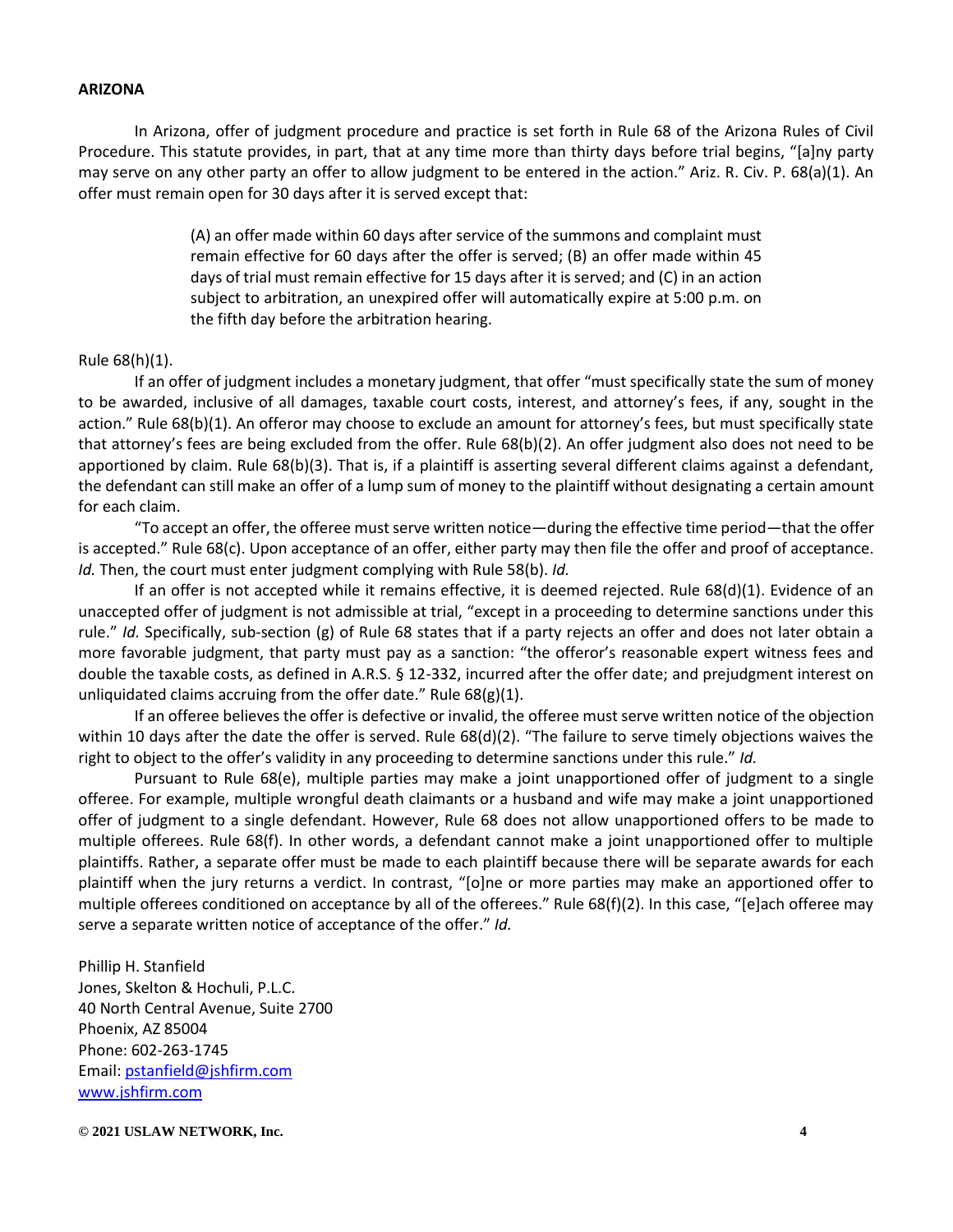## **ARKANSAS**

An Offer of Judgment in Arkansas is prescribed by Arkansas Rule of Civil Procedure 68 which states:

#### **Rule 68 – Offer of judgment.**

At any time more than 10 days before the trial begins, a party defending against a claim may serve upon the adverse party an offer to allow judgment to be taken against him for the money or property or to the effect specified in his offer, with costs then accrued. If within 10 days after the service of the offer the adverse party serves written notice that the offer is accepted, either party may then file the offer and notice of acceptance together with proof of service thereof and judgment shall be entered. An offer not accepted shall be deemed withdrawn and evidence thereof is not admissible except in a proceeding to determine costs. If the judgment exclusive of interest from the date of offer finally obtained by the offeree is not more favorable than the offer, the offeree must pay the costs incurred after the making of the offer. The fact that an offer is made but not accepted does not preclude a subsequent offer. When the liability of one party to another has been determined by verdict or order or judgment, but the amount or extent of liability remains to be determined by further proceedings, the party adjudged liable may make an offer of judgment, which shall have the same effect as an offer made before trial if it is served within a reasonable time not less than 10 days prior to the commencement of hearings to determine the amount or extent of liability. For purposes of this rule, the term "costs" is defined as reasonable litigation expenses, excluding attorney's fees.

Ark. R. Civ. P. 68 was last amended November 21, 1988. The effect of this amendment was to lengthen the time for the acceptance of an Offer of Acceptance from 5 days to 10 days. In addition, the 1988 amendment broadened the definition of the term "costs" as a means to encourage early settlement. Under Ark. R. Civ. P. 68 costs can include not only the costs allowed by statute, but may also include other reasonable expenses typically incurred in litigation such as meals and lodging.

It should also be noted that Ark. R. Civ. P. 68 does not govern the method or mechanics for preparing or entering the judgment related to the acceptance of an Offer of Judgment. Ark. R. Civ. P. 58 should be followed for preparing and entering the judgment.

John E. Tull, III Quattlebaum, Grooms, Tull PLLC 111 Center Street, Suite 1900 Little Rock, AR 72201 Phone: 501-379-1705 [jtull@@qgtlaw.com](mailto:jtull@qgtlaw.com)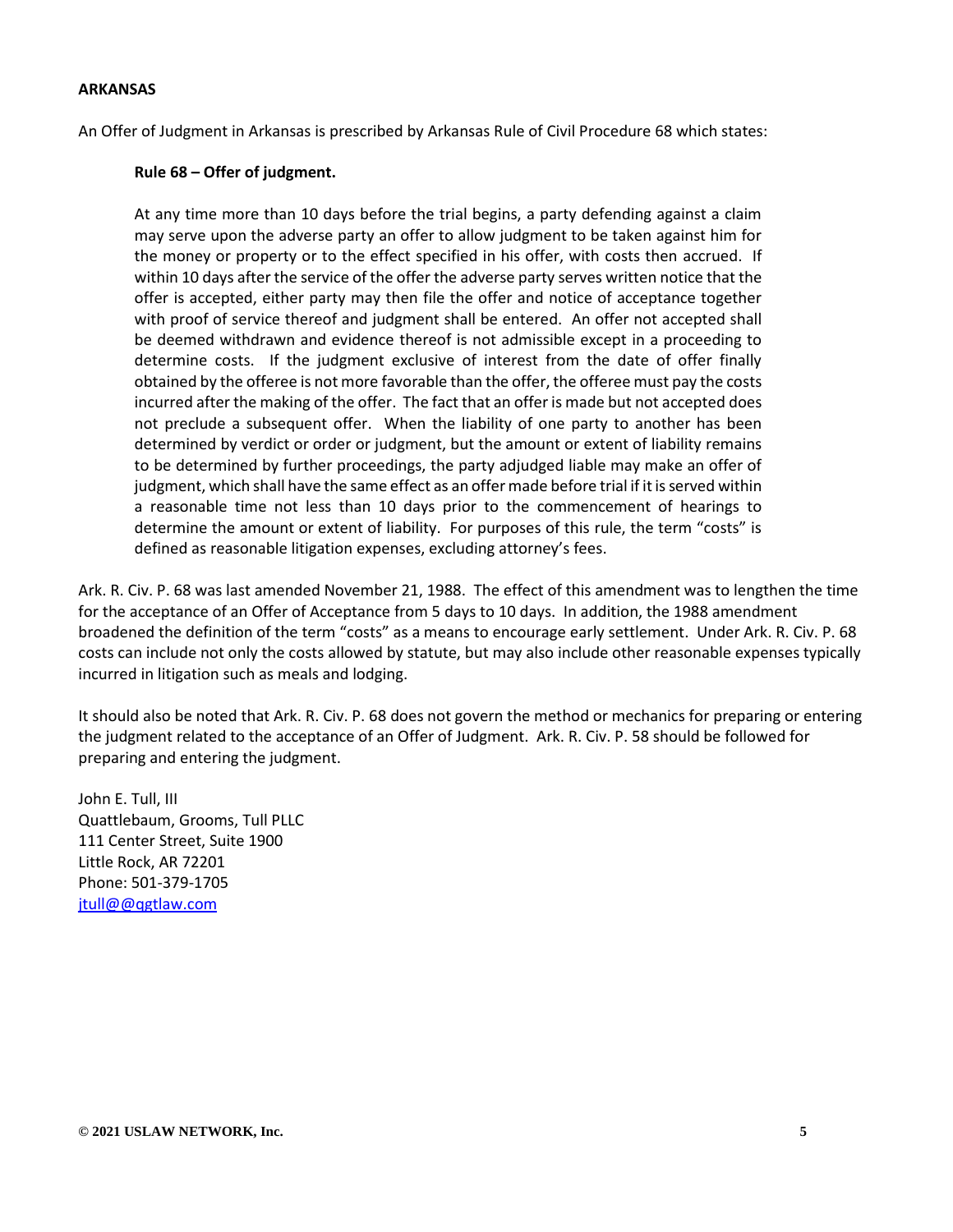## **CALIFORNIA**

In California, an Offer of Judgment is governed by California Code of Civil Procedure section 998, which provides, in pertinent part:

## **Section 998. Offer to Compromise on Pending Action — Costs of Both Parties Paid By Unsuccessful Party who Refused to Compromise.**

 … (b) Not less than ten days prior to commencement of trial or arbitration … any party may serve an offer in writing upon any other party to the action to allow judgment to be taken or an award to be entered in accordance with the terms and conditions stated at that time. The written offer shall include a statement of the offer, containing the terms and conditions of the judgment or award, and a provision that allows the accepting party to indicate acceptance of the offer by signing a statement that the offer is accepted. Any acceptance of the offer, whether made on the document containing the offer or on a second document of acceptance, shall be in writing and shall be signed by counsel for the accepting party or, if not represented by counsel, by the accepted party.

 $\ldots$  (c)(1) If an offer made by a defendant is not accepted and the plaintiff fails to obtain a more favorable judgment or award, the plaintiff shall not recover his or her post-offer costs and shall pay the defendant's costs from the time of the offer. In addition, … the court or arbitrator, in its discretion, may require the plaintiff to pay a reasonable sum to cover costs of the services of expert witnesses, who are not regular employees of any party, actually incurred and reasonably necessary in either, or both, preparation for trial or arbitration, or during trial or arbitration, of the case by the defendant. …

 (d) If an offer made by a plaintiff is not accepted and the defendant fails to obtain a more favorable judgment or award in any action or proceeding … the court or arbitrator, in its discretion may require the defendant to pay a reasonable sum to cover post-offer costs of the services of expert witnesses …

 (e) If an offer made by a defendant is not accepted and the plaintiff fails to obtain a more favorable judgment or award, the costs under this section, from the time of the offer, shall be deducted from any damages awarded in favor of the plaintiff. If the costs awarded under this section exceed the amount of damages awarded to the plaintiff the net amount shall be awarded to the defendant and the judgment or award shall be entered accordingly.

In California, the Offer of Judgment need not always be monetary. It may propose delivery of specific property or anything of value. For example, it may propose dismissal of the action with prejudice in exchange for a payment or a waiver of costs. American Airlines, Inc. v. Sheppard, Mullin, Richter & Hampton (2002) 96 Cal.App.4<sup>th</sup> 1017, 1055. A Code of Civil Procedure section 998 offer that is silent as to costs does not preclude plaintiff's right to recover costs on entry of judgment. Thus, where an offer is silent as to costs or fees, contractual or statutory attorneys fees are recoverable in addition to the amount of the accepted offer. Ritzenthaler v. Fireside Thrift Company (2001) 93 Cal.App. $4^{th}$  986, 991.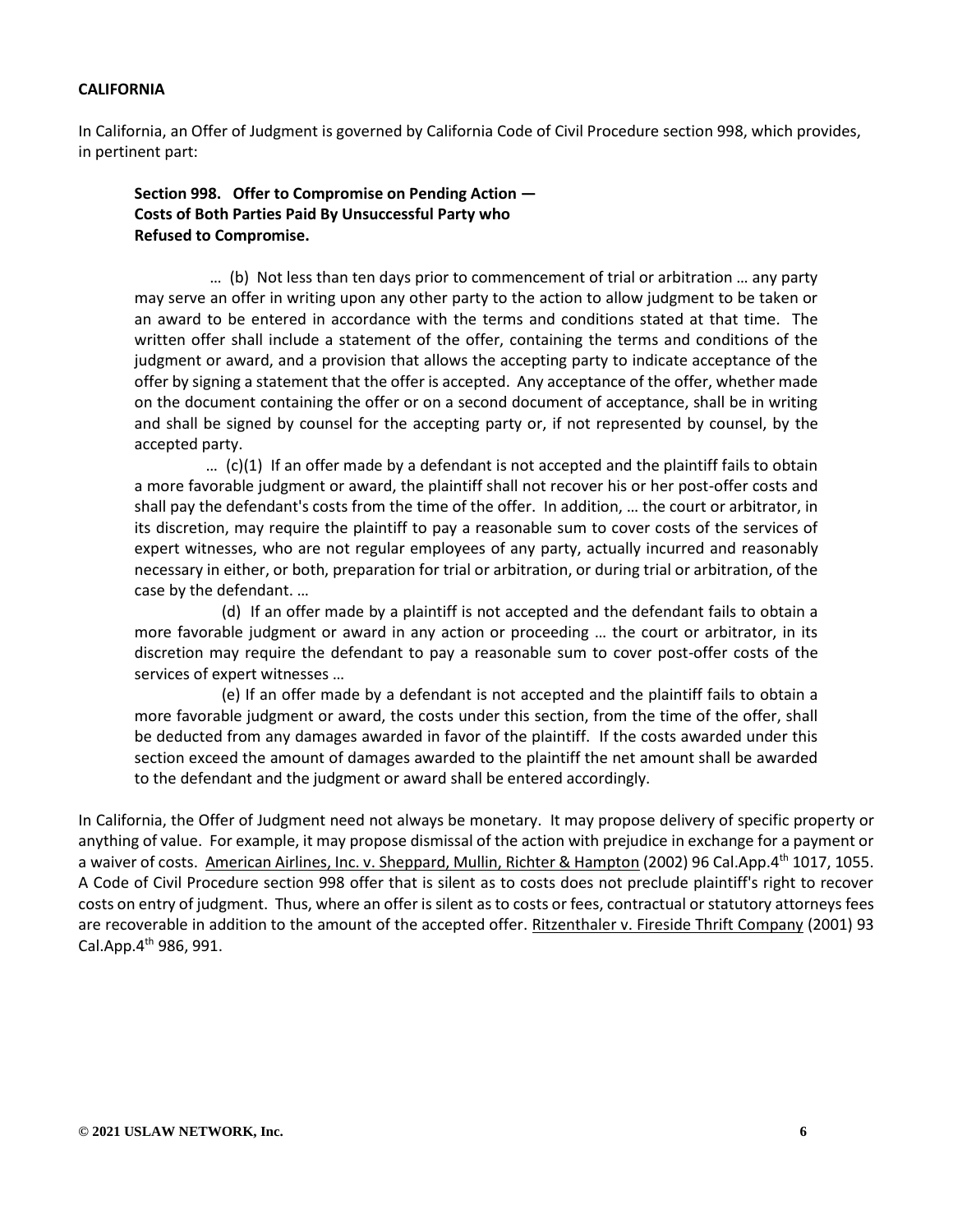# **CALIFORNIA cont'd**

In determining whether the verdict or award is "more favorable," post-offer costs incurred by plaintiff are excluded. By specifying that post-offer costs are excluded, the statute indicates plaintiff's pre-offer costs are included in computing whether the judgment is "more favorable" than the 998 offer. Heritage Engineering Construction, Inc. v. City of Industry (1998) 65 Cal. App. 4<sup>th</sup> 1435, 1441.

#### **Submitted By:**

Edmund G. "Chip" Farrell Murchison & Cumming, LLP 801 South Grand Avenue, 9<sup>th</sup> Floor Los Angeles, California 90017 Tele: (213) 623-7400 Fax: (213) 623-6336 Email: [efarrell@murchisonlaw.com](mailto:efarrell@murchisonlaw.com)

## **Other USLAW Members in California:**

San Diego Klinedinst PC 501 West Broadway, Suite 600 San Diego, CA 92101 Phone: 619-239-8131

San Francisco Hanson Bridgett LLP 425 Market Street, 26th Floor San Francisco, CA 94105 Phone: (415) 777-3200

Santa Barbara Snyder Burnett Egerer, LLP 5383 Hollister Avenue, Suite 240 Santa Barbara, CA 93111 Phone (805) 692-2800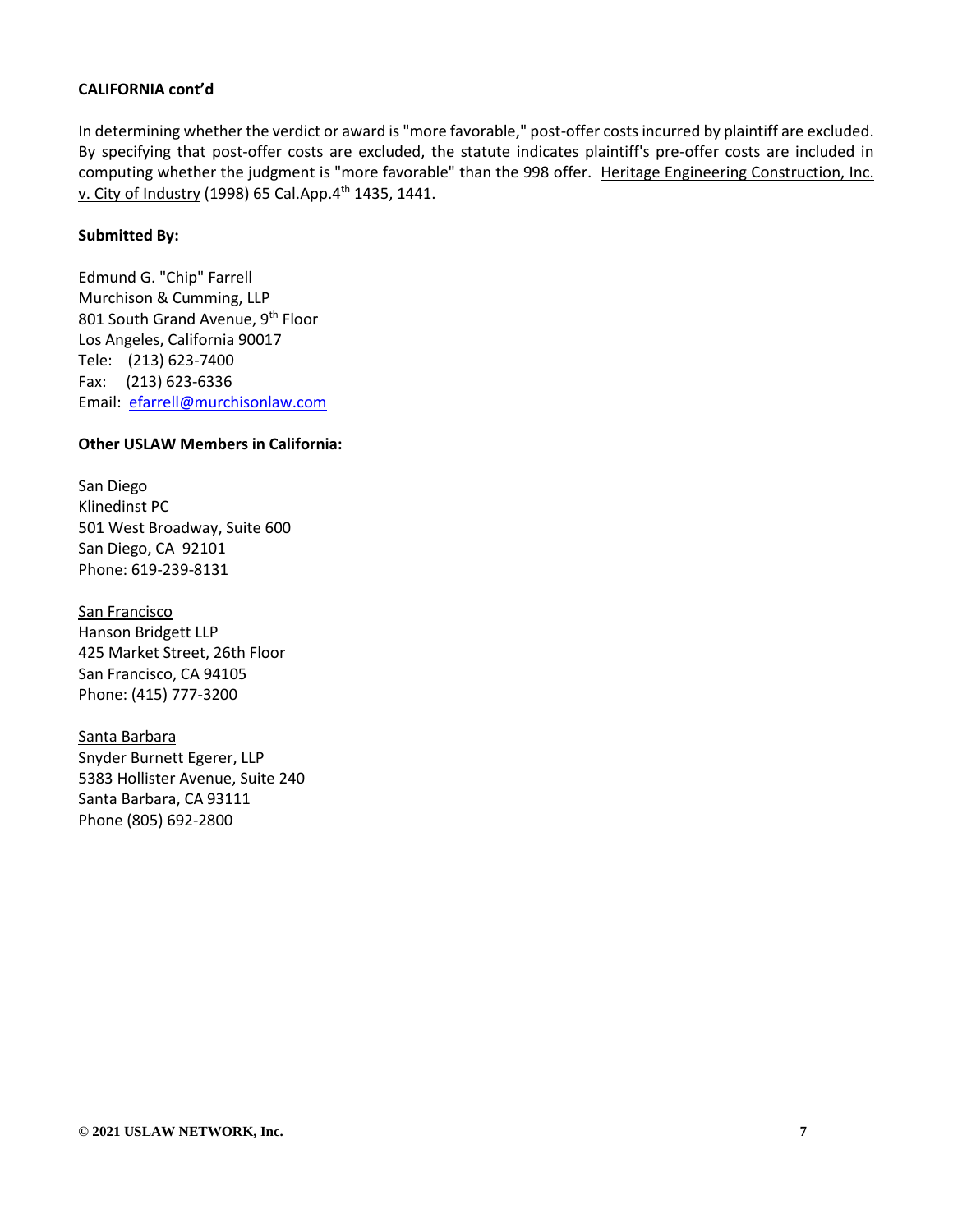## **COLORADO**

In Colorado, an Offer of Judgment is governed by Colorado Revised Statute section 13-17-202 which provides:

## **13-17-202. Award of actual costs and fees when offer of settlement was made**

(1)

(a) Notwithstanding any other statute to the contrary except as provided in section 24-10-106.3, C.R.S., in any civil action of any nature commenced or appealed in any court of record in this state:

(I) If the plaintiff serves an offer of settlement in writing at any time more than fourteen days before the commencement of the trial that is rejected by the defendant, and the plaintiff recovers a final judgment in excess of the amount offered, then the plaintiff shall be awarded actual costs accruing after the offer of settlement to be paid by the defendant.

(II) If the defendant serves an offer of settlement in writing at any time more than fourteen days before the commencement of the trial that is rejected by the plaintiff, and the plaintiff does not recover a final judgment in excess of the amount offered, then the defendant shall be awarded actual costs accruing after the offer of settlement to be paid by the plaintiff. However, as provided in section 13-16-104, if the plaintiff is the prevailing party in the action, the plaintiff's final judgment shall include the amount of the plaintiff's actual costs that accrued prior to the offer of settlement.

(III) If an offer of settlement is not accepted in writing within fourteen days after service of the offer, the offer shall be deemed rejected, and the party who made the offer is not precluded from making a subsequent offer. Evidence thereof is not admissible except in a proceeding to determine costs.

(IV) If an offer of settlement is accepted in writing within fourteen days after service of the offer, the offer of settlement shall constitute a binding settlement agreement, fully enforceable by the court in which the civil action is pending.

(V) An offer of settlement under this section shall remain open for at least fourteen days from the date of service unless withdrawn by service of withdrawal of the offer of settlement.

(VI) An offer of settlement served at any time fourteen days or less before the commencement of the trial shall not be subject to this section, and evidence thereof is not admissible for any purpose.

(b) For purposes of this section, "actual costs" shall not include attorney fees but shall mean costs actually paid or owed by the party, or his or her attorneys or agents, in connection with the case, including but not limited to filing fees, subpoena fees, reasonable expert witness fees, copying costs, court reporter fees, reasonable investigative expenses and fees, reasonable travel expenses, exhibit or visual aid preparation or presentation expenses, legal research expenses, and all other similar fees and expenses.

(2) When comparing the amount of any offer of settlement to the amount of a final judgment actually awarded, any amount of the final judgment representing interest subsequent to the date of the offer in settlement shall not be considered.

(3) When the liability of one party to another has been determined by verdict or order or judgment, but the amount or extent of the liability remains to be determined by further proceedings, the party adjudged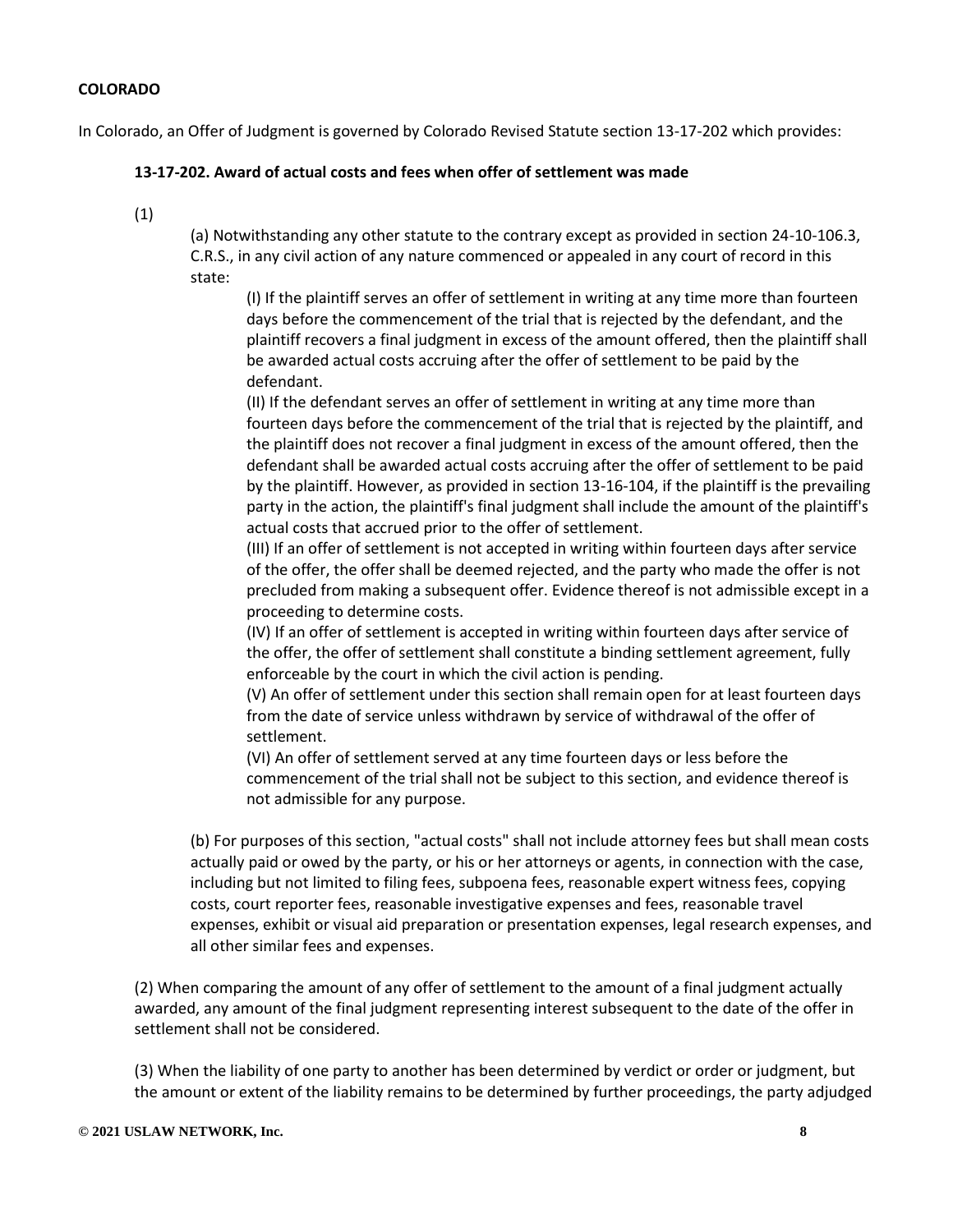liable may make an offer of settlement, which shall have the same effect as an offer made before trial (except with respect to costs already incurred) if it is served pursuant to subsection (1) of this section.

Notably, attorney fees are expressly excluded from "actual costs." *See* C.R.S. § 13-17-202(1)(b). A party challenging the reasonableness of costs is entitled to a hearing on the issue, but it must request such a hearing. *Dillen v. HealthOne, LLC*, 108 P.3d 297, 302 (Colo. App. 2004). Although a court does not have discretion to refuse to award actual costs under section 13-17-202, *Scholz v. Metro. Pathologists, P.C.*, 851 P.2d 901, 910 (Colo. 1993), it does have discretion to determine whether the actual costs are reasonable or reasonably incurred. *Smith v. Town of Snowmass Vill.*, 919 P.2d 868, 872 (Colo. App. 1996).

**Ben M. Ochoa**, Esq.[, bochoa@lewisroca.com](mailto:bochoa@lewisroca.com) **Elliott Reaven**, Esq.[, ereaven@lewisroca.com](mailto:ereaven@lewisroca.com) **Tyler Owen, Esq**., [towen@lewisroca.com](mailto:towen@lewisroca.com) Lewis Roca 1200 17th Street, Suite 3000 Denver, CO 80202 Phone: (303) 623-9000 Fax: (303) 623-9222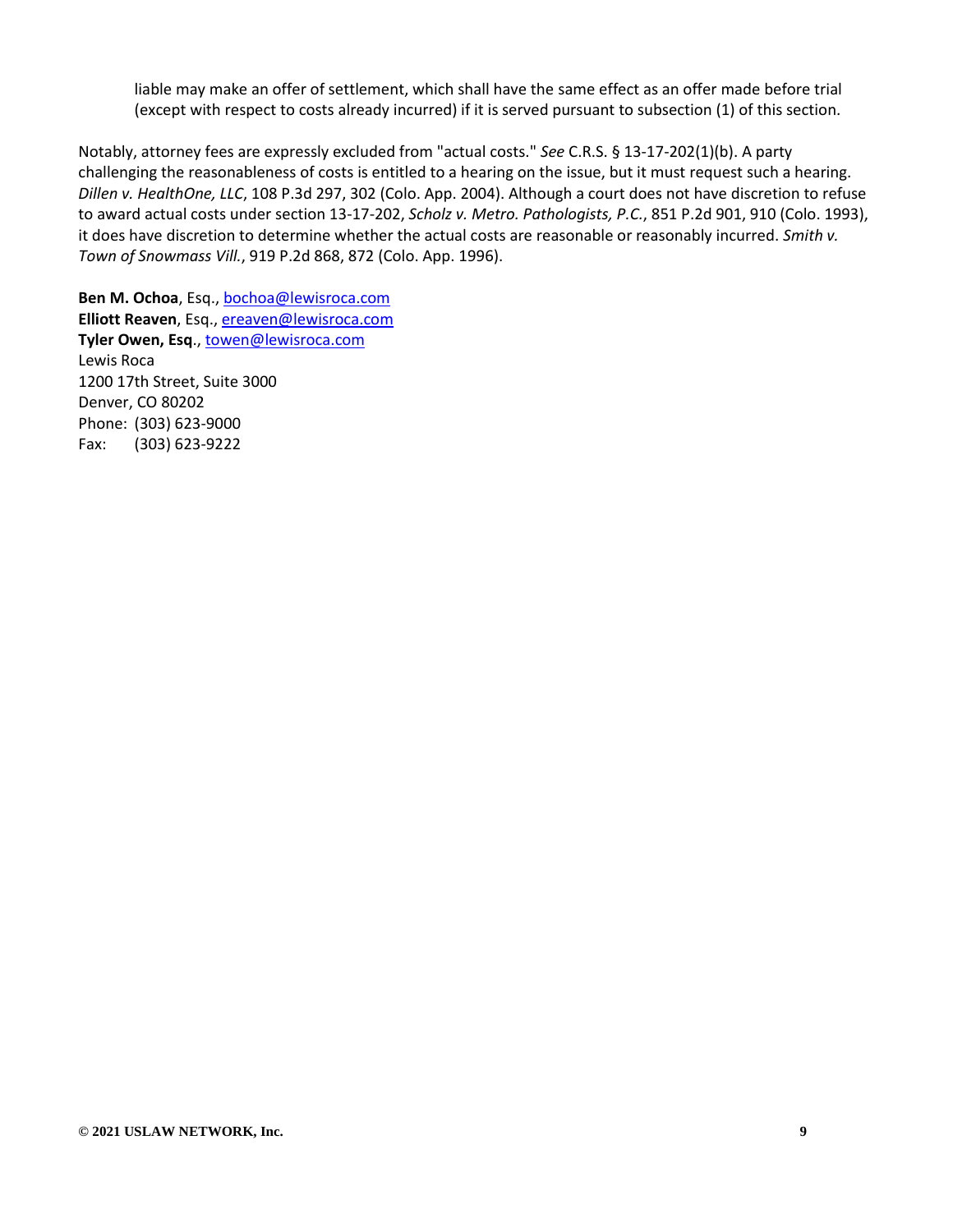## **CONNECTICUT**

#### **A. Plaintiff's Offer of Compromise**

Section 52-192a of the Connecticut General Statutes, effective October 1, 2011, provides that a plaintiff may serve an Offer of Compromise upon a defendant. An offer of compromise may be filed any time after 180 days after service of process is made and thirty days before trial. The former language, Offer of Judgment, is no longer used in Connecticut state court, but may be used in federal court litigation.

The defendant, (except a health care provider) has thirty days to accept the offer and the plaintiff shall then withdraw the action if the offer is accepted. If the offer is not accepted within 30 days, it is considered rejected. After trial, if the plaintiff recovers an amount equal to or greater than the offer of compromise, the court shall add to the entire amount recovered 8% annual interest from the date of the complaint or from the offer in compromise if the offer is filed late. An offer may be filed up to 30 days before trial. Interest is calculated as provided by the statute either from the date of the complaint or from the date of the offer.

An offer of compromise may be filed regarding a counterclaim, in which case the interest award is on the difference between the amount recovered and the amount of the offer.

Under Sec. 52-192(b) a special procedure applies to actions for damages for personal injury or wrongful death, whether in tort or in contract, on a claim of negligence against a health care provider. In this section, the plaintiff must wait 365 days after service of process to file the offer and the defendant has 60 days to accept the award. The provision provides the defendant with time to engage in discovery to determine the plaintiff's injury and damages. Interest is added to the amount recovered if the verdict is equal to or greater than the offer.

## **B. Defendant's Offer of Compromise**

In any action or contract or seeking the recovery of monetary damages, the defendant may file an offer of compromise not later than thirty days before trial offering to settle the claim. Conn. Gen. Stat. § 52-193. The plaintiff may, within sixty days after the offer is filed, file a written acceptance of the offer signed by the plaintiff or the plaintiff's attorney. Upon the filing of the acceptance, a withdrawal of action shall also be filed by the plaintiff which shall be recorded by the clerk. Conn. Gen. Stat. § 52-194. If the plaintiff fails to accept the offer of compromise within sixty days and before the commencement of trial, the offer is deemed withdrawn. If plaintiff recovers less than the offer of compromise, the plaintiff shall recover no costs which accrued after the offer of compromise was received by the plaintiff, and shall further pay defendant's costs accruing after the offer was received. Such costs shall include reasonable attorney's fees not to exceed three hundred and fifty dollars (\$350.00). Conn. Gen. Stat. § 52-195.

Noble F. Allen Hinckley, Allen & Snyder LLP 20 Church Street Hartford, CT 06103 Phone: 860-725-6237 [nallen@haslaw.com](mailto:nallen@haslaw.com)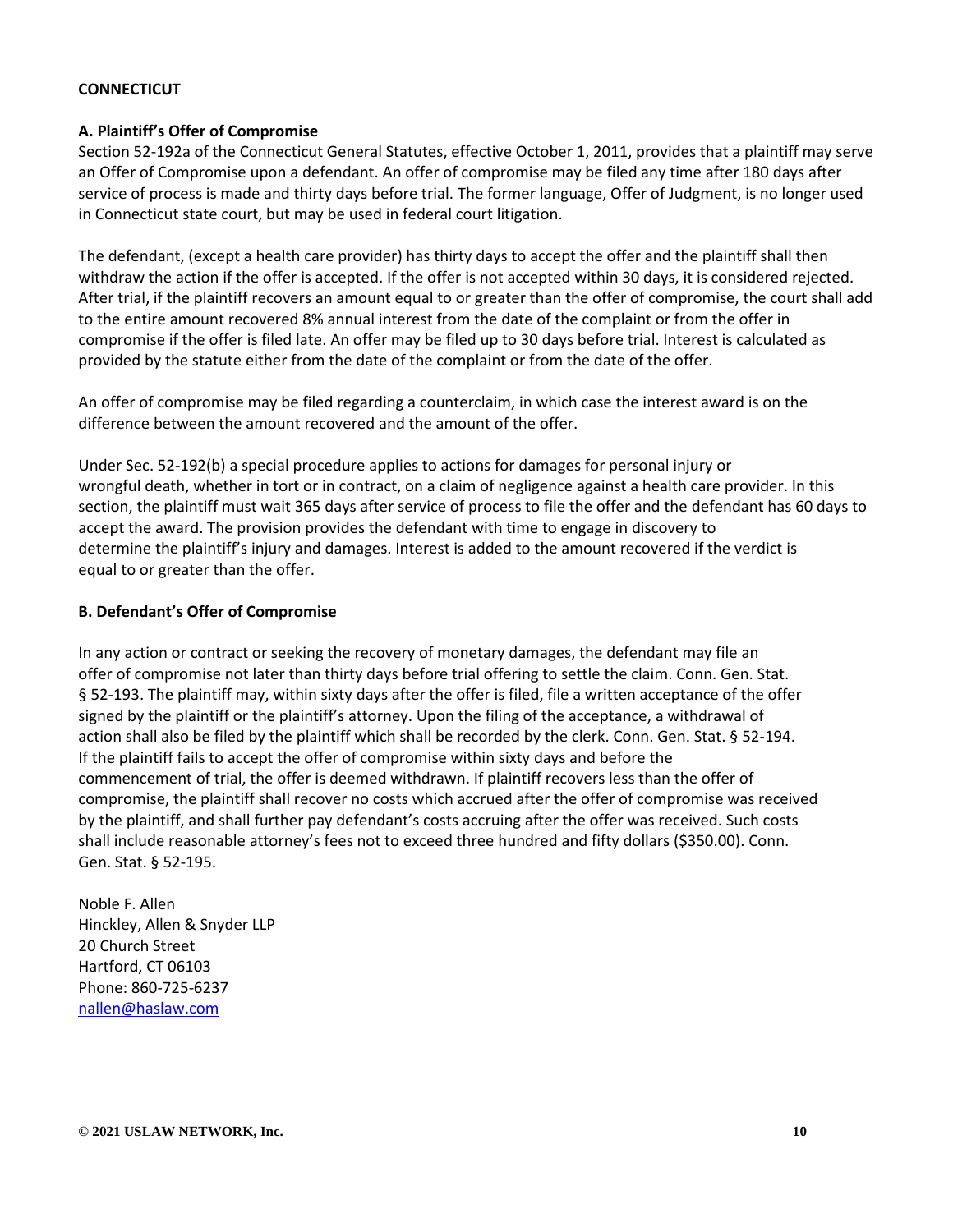#### **DELAWARE**

Delaware Superior Court Rule of Civil Procedure 68 provides:

At any time more than 10 days before the trial begins a party defending against a claim may serve upon the adverse party an offer to allow judgment to be taken against the defending party for the money or property or to the effect specified in the offer, with costs then accrued. If within 10 days after the service of the offer the adverse party serves written notice that the offer is accepted, either party may then file the offer and notice of acceptance together with proof of service thereof and thereupon the Clerk shall enter judgment. An offer not accepted shall be deemed withdrawn and evidence thereof is not admissible except in a proceeding to determine costs. If the judgment finally obtained by the offeree is not more favorable than the offer, the offeree must pay the costs incurred after the making of the offer. The fact that an offer is made but not accepted does not preclude a subsequent offer. When the liability of one party to another has been determined by verdict or order or judgment, but the amount or extent of the liability remains to be determined by further proceedings, the party adjudged liable may make an offer of judgment, which shall have the same effect as an offer made before trial if it is served within a reasonable time not less than 10 days prior to the commencement of hearings to determine the amount or extent of liability..

Del. Super. Ct. Civ. R. 68.

Because amount that victim was awarded was less than amount contained in driver's properly filed offer of judgment, victim was entitled to recover his costs incurred prior to filing of offer of judgment, but victim was liable for costs incurred after offer of judgment, including his own, overruling *[Greenage v. Ward](https://1.next.westlaw.com/Link/Document/FullText?findType=Y&serNum=2001747457&pubNum=0000999&originatingDoc=Ia08ac8a118c711dbbffafa490ee528f6&refType=RP&originationContext=document&transitionType=DocumentItem&contextData=(sc.Search))*, 2001 [WL 985086.](https://1.next.westlaw.com/Link/Document/FullText?findType=Y&serNum=2001747457&pubNum=0000999&originatingDoc=Ia08ac8a118c711dbbffafa490ee528f6&refType=RP&originationContext=document&transitionType=DocumentItem&contextData=(sc.Search)) *[Wilhelm v. Ryan](https://1.next.westlaw.com/Document/Ia08ac8a118c711dbbffafa490ee528f6/View/FullText.html?listSource=Search&navigationPath=Search%2fv3%2fsearch%2fresults%2fnavigation%2fi0ad6ad3f00000161b476082145c4f777%3fNav%3dCASE%26fragmentIdentifier%3dIa08ac8a118c711dbbffafa490ee528f6%26startIndex%3d1%26contextData%3d%2528sc.Search%2529%26transitionType%3dSearchItem&list=CASE&rank=1&listPageSource=b0744b9989922e707c977cb09c51ea22&originationContext=docHeader&contextData=(sc.Search)&transitionType=Document&needToInjectTerms=False&enableBestPortion=True&docSource=75cb0d14db7b40f3ab40398d69ec9187)*, 903 A.2d 745 (Del. Supr. 2006).

Collective offer of settlement for \$7,500 did not support award of costs under offer of judgment rule. Offer of settlement for \$7,500 that was collective, rather than individualized to address wife's personal injury claim and husband's loss of consortium claim, did not support award of costs under offer of judgment rule, although offer was greater than jury award of \$2,500 to wife and nothing to husband; the offer did not state how much of the \$7,500 was offered to wife for personal injury claim or how much was offered to husband for loss of consortium claim, plaintiffs were not given a clear baseline from which they could evaluate the merits of their individual claims, and the collective offer did not allow for a specific judgment to be entered on each claims. The lesson is to make a separate offer as to each plaintiff. *[Cahall v. Thomas](https://1.next.westlaw.com/Document/I610fc9d43ebc11db80c2e56cac103088/View/FullText.html?navigationPath=Search%2Fv3%2Fsearch%2Fresults%2Fnavigation%2Fi0ad6ad3f00000161b476082145c4f777%3FNav%3DCASE%26fragmentIdentifier%3DI610fc9d43ebc11db80c2e56cac103088%26startIndex%3D1%26contextData%3D%2528sc.Search%2529%26transitionType%3DSearchItem&listSource=Search&listPageSource=b0744b9989922e707c977cb09c51ea22&list=CASE&rank=2&sessionScopeId=7cff55181a6957dc0209c17f83804738bf844d7ef08146e58aa3a8fbe22cbbaf&originationContext=Search%20Result&transitionType=SearchItem&contextData=%28sc.Search%29)*, 906 A. 2d 24 (Del. Supr. 2006).

Appropriate remedy for trial court's abuse of discretion in imposing sanction of dismissal of complaint with prejudice for mortgagee's discovery violations was remand with instructions to enter judgment for mortgagee in the amount of mortgagor's estate's offer of judgment and to assess, against mortgagee, estate's attorney fees incurred to defend action after estate's motion to compel, including estate's expenses incurred to defend mortgagee's appeal from dismissal. *[Lehman Capital v. Lofland ex rel. Estate of Monroe,](https://1.next.westlaw.com/Document/I87012ced36a011dbb0d3b726c66cf290/View/FullText.html?listSource=Search&navigationPath=Search%2fv3%2fsearch%2fresults%2fnavigation%2fi0ad6ad3f00000161b476082145c4f777%3fNav%3dCASE%26fragmentIdentifier%3dI87012ced36a011dbb0d3b726c66cf290%26startIndex%3d1%26contextData%3d%2528sc.Search%2529%26transitionType%3dSearchItem&list=CASE&rank=3&listPageSource=b0744b9989922e707c977cb09c51ea22&originationContext=docHeader&contextData=(sc.Search)&transitionType=Document&needToInjectTerms=False&enableBestPortion=True&docSource=f5f65c1021ce47328239a4189a30d5d0)* 906 A.26 122 (Del. Supr. 2006)

If the plaintiff obtains no judgment from the defendant, but the judgment is for the defendant, the offer of judgment rule does not apply and does not entitle the defendant to attorney fees and costs for the plaintiff's rejection of an offer of judgment, even if the plaintiff obtains a judgment from the other. Insured's rejection of liability insurer's offer to settle for \$5,000 before dismissal of the insurer from the suit did not entitle the insurer to attorney fees and costs; the offer of judgment rule did not apply since the insured obtained no judgment from the insurer. *[Hercules, Inc. v. AIU Ins. Co](https://1.next.westlaw.com/Document/I7a2355b232d111d986b0aa9c82c164c0/View/FullText.html?navigationPath=Search%2Fv3%2Fsearch%2Fresults%2Fnavigation%2Fi0ad6ad3f00000161b476082145c4f777%3FNav%3DCASE%26fragmentIdentifier%3DI7a2355b232d111d986b0aa9c82c164c0%26startIndex%3D1%26contextData%3D%2528sc.Search%2529%26transitionType%3DSearchItem&listSource=Search&listPageSource=b0744b9989922e707c977cb09c51ea22&list=CASE&rank=4&sessionScopeId=7cff55181a6957dc0209c17f83804738bf844d7ef08146e58aa3a8fbe22cbbaf&originationContext=Search%20Result&transitionType=SearchItem&contextData=%28sc.Search%29)*., 956 A.2d 622 (Del. Supr. 20018).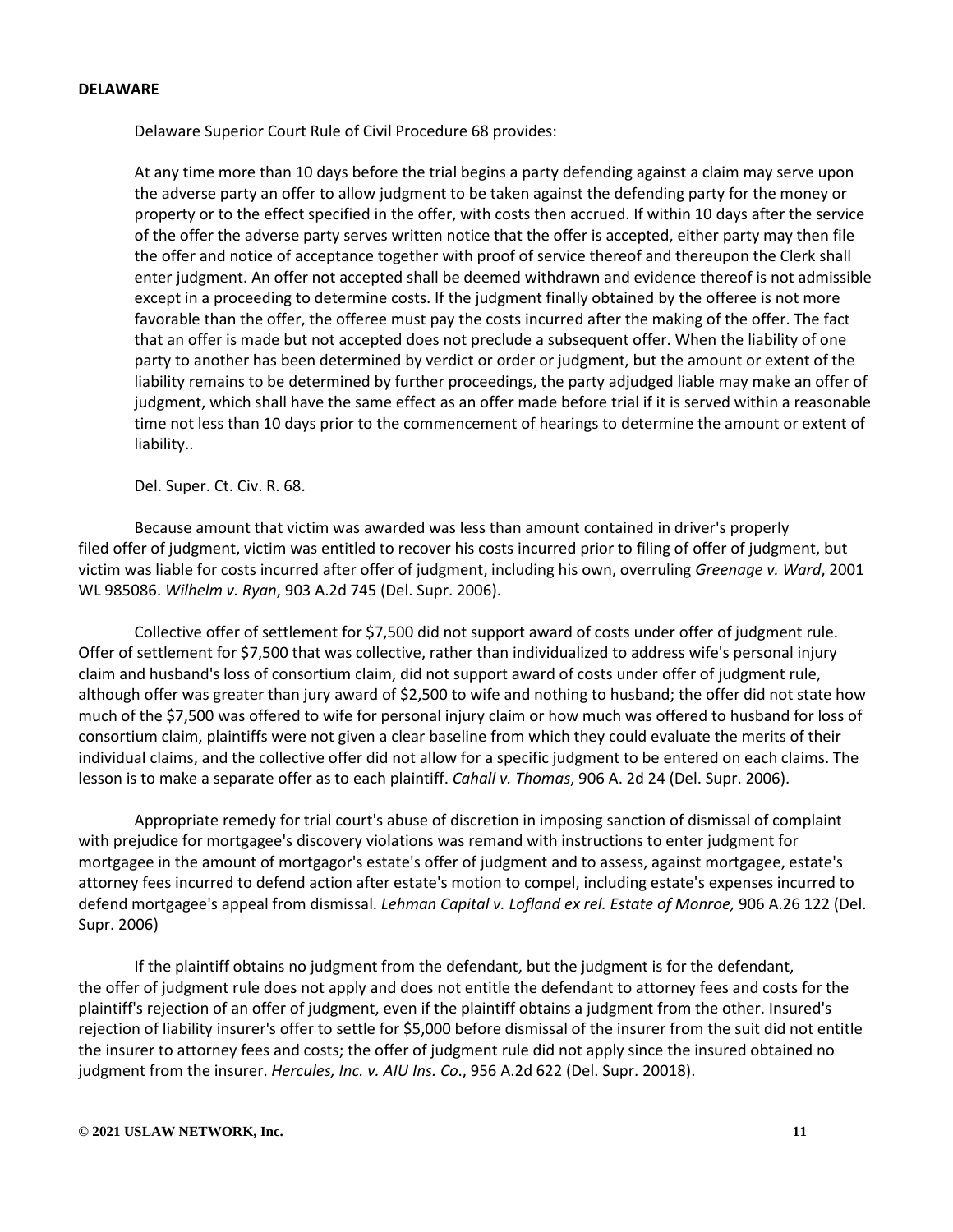[Superior Court Civil Rule 6\(a\)](https://1.next.westlaw.com/Link/Document/FullText?findType=L&pubNum=1006349&cite=DERSUPCTRCPR6&originatingDoc=I3975fda0330411d986b0aa9c82c164c0&refType=LQ&originationContext=document&transitionType=DocumentItem&contextData=(sc.Search)) by its terms applies to any period prescribed or allowed by these Rules, by order of the court or by statute. [Superior Court Civil Rules 6](https://1.next.westlaw.com/Link/Document/FullText?findType=L&pubNum=1006349&cite=DERSUPCTRCPR6&originatingDoc=I3975fda0330411d986b0aa9c82c164c0&refType=LQ&originationContext=document&transitionType=DocumentItem&contextData=(sc.Search)) and [68](https://1.next.westlaw.com/Link/Document/FullText?findType=L&pubNum=1006349&cite=DERSUPCTRCPR68&originatingDoc=I3975fda0330411d986b0aa9c82c164c0&refType=LQ&originationContext=document&transitionType=DocumentItem&contextData=(sc.Search)) are patterned after [Federal Rules of Civil Procedure](https://1.next.westlaw.com/Link/Document/FullText?findType=L&pubNum=1004365&cite=USFRCPR6&originatingDoc=I3975fda0330411d986b0aa9c82c164c0&refType=LQ&originationContext=document&transitionType=DocumentItem&contextData=(sc.Search))  [Rules 6](https://1.next.westlaw.com/Link/Document/FullText?findType=L&pubNum=1004365&cite=USFRCPR6&originatingDoc=I3975fda0330411d986b0aa9c82c164c0&refType=LQ&originationContext=document&transitionType=DocumentItem&contextData=(sc.Search)) and [68.](https://1.next.westlaw.com/Link/Document/FullText?findType=L&pubNum=1004365&cite=USFRCPR68&originatingDoc=I3975fda0330411d986b0aa9c82c164c0&refType=LQ&originationContext=document&transitionType=DocumentItem&contextData=(sc.Search)) Under the Federal Rules the ten day interval under [Rule 68](https://1.next.westlaw.com/Link/Document/FullText?findType=L&pubNum=1004365&cite=USFRCPR68&originatingDoc=I3975fda0330411d986b0aa9c82c164c0&refType=LQ&originationContext=document&transitionType=DocumentItem&contextData=(sc.Search)) "does not include intermediate Saturdays, Sundays and holidays under [Rule 6\(a\)](https://1.next.westlaw.com/Link/Document/FullText?findType=L&pubNum=1004365&cite=USFRCPR6&originatingDoc=I3975fda0330411d986b0aa9c82c164c0&refType=LQ&originationContext=document&transitionType=DocumentItem&contextData=(sc.Search))because the period is less than eleven days.["](https://1.next.westlaw.com/Document/I3975fda0330411d986b0aa9c82c164c0/View/FullText.html?listSource=Search&navigationPath=Search%2fv3%2fsearch%2fresults%2fnavigation%2fi0ad6ad3f00000161b48ca7b245c9fca0%3fNav%3dCASE%26fragmentIdentifier%3dI3975fda0330411d986b0aa9c82c164c0%26startIndex%3d1%26contextData%3d%2528sc.Search%2529%26transitionType%3dSearchItem&list=CASE&rank=2&listPageSource=e66f94549e862d40c2b3fc8135abe346&originationContext=docHeader&contextData=(sc.Search)&transitionType=Document&needToInjectTerms=False&enableBestPortion=True&docSource=952b470639554bd4af0c70b963862a91#co_footnote_B00112004057402)<sup>1</sup> When these days are deducted from the time interval here, it is clear that the offer of judgment was not filed more than 10 days before the trial began. Thus, Defendant is precluded from any award of costs under [Rule 68](https://1.next.westlaw.com/Link/Document/FullText?findType=L&pubNum=1004365&cite=USFRCPR68&originatingDoc=I3975fda0330411d986b0aa9c82c164c0&refType=LQ&originationContext=document&transitionType=DocumentItem&contextData=(sc.Search)) because the Offer of Judgment was untimely. B*[aker v. Hamm](https://1.next.westlaw.com/Document/I3975fda0330411d986b0aa9c82c164c0/View/FullText.html?listSource=Search&navigationPath=Search%2fv3%2fsearch%2fresults%2fnavigation%2fi0ad6ad3f00000161b48ca7b245c9fca0%3fNav%3dCASE%26fragmentIdentifier%3dI3975fda0330411d986b0aa9c82c164c0%26startIndex%3d1%26contextData%3d%2528sc.Search%2529%26transitionType%3dSearchItem&list=CASE&rank=2&listPageSource=e66f94549e862d40c2b3fc8135abe346&originationContext=docHeader&contextData=(sc.Search)&transitionType=Document&needToInjectTerms=False&enableBestPortion=True&docSource=952b470639554bd4af0c70b963862a91)*, 2004 WL 4323 (Del. Super. 2004)

[Rule 68](https://1.next.westlaw.com/Link/Document/FullText?findType=L&pubNum=1006349&cite=DERSUPCTRCPR68&originatingDoc=I69ec7b8b32dc11d98b61a35269fc5f88&refType=LQ&originationContext=document&transitionType=DocumentItem&contextData=(sc.Search)) plainly states that "the offeree *must* pay the costs incurred after the making of the offer." The trial court has no discretion about whether to award costs, assuming the offer of judgment was timely, was rejected, and the plaintiff recovers an amount less than the offer. The court's discretion is limited to an analysis of whether the requested amounts are appropriately categorized as "costs" under Superior Court Rule 54. *[Beaudet v. Thoma](https://1.next.westlaw.com/Document/I69ec7b8b32dc11d98b61a35269fc5f88/View/FullText.html?listSource=Search&navigationPath=Search%2fv3%2fsearch%2fresults%2fnavigation%2fi0ad6ad3f00000161b48ca7b245c9fca0%3fNav%3dCASE%26fragmentIdentifier%3dI69ec7b8b32dc11d98b61a35269fc5f88%26startIndex%3d1%26contextData%3d%2528sc.Search%2529%26transitionType%3dSearchItem&list=CASE&rank=3&listPageSource=e66f94549e862d40c2b3fc8135abe346&originationContext=docHeader&contextData=(sc.Search)&transitionType=Document&needToInjectTerms=False&enableBestPortion=True&docSource=147244ba810a4a4780516be47cc1fae5)*s, 797 A.2d 678 (Table) (Del. Supr. 2002).

## **Submitted By:**

James W. Semple Cooch and Taylor, P.A. 1000 N. West St., 10th Floor Wilmington DE 19801 Phone: (302) 984-3842 Email: [jsemple@coochtaylor.com](mailto:jsemple@coochtaylor.com)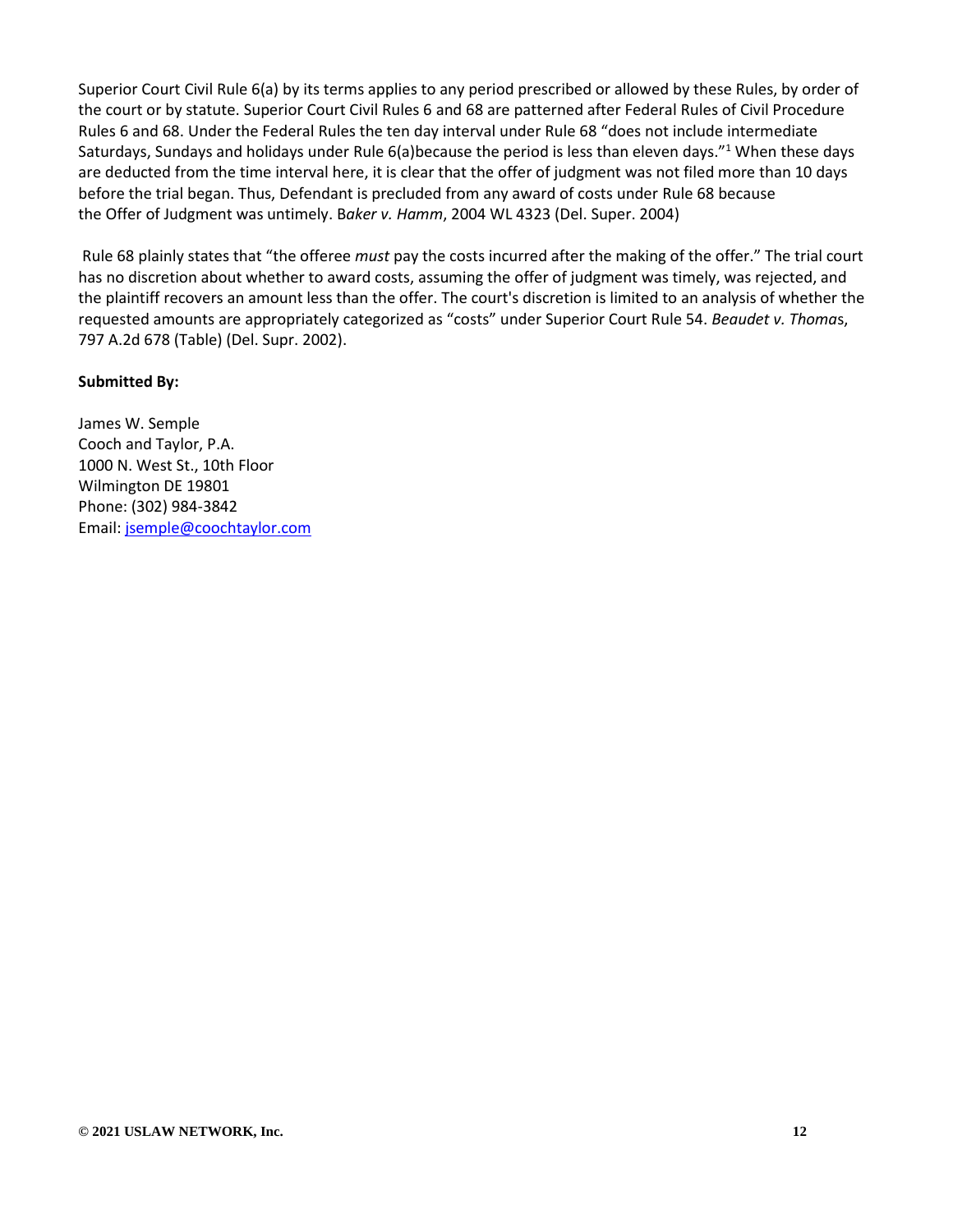## **FLORIDA**

Florida's offer of judgment statute is Florida Statutes § 768.79. This statute sets forth the substantive requirements for offers of judgment in Florida. The procedural aspects of offers of judgment are governed by Rule 1.442 of the Florida Rules of Civil Procedure.

If a plaintiff makes an offer of judgment, the defendant has 30 days in which to accept or reject the offer. If rejected, and the case proceeds to trial, and the plaintiff obtains a recovery of at least 25% greater than the offer, then the plaintiff is entitled to the recovery of all reasonable attorney's fees incurred from the date of the service of the offer of judgment. If a defendant serves an offer of judgment, the plaintiff has 30 days in which to either accept or reject it. If the plaintiff rejects the offer, and the case proceeds to trial, with a result of either a defense verdict or a verdict at least 25% less than the offer, then the defendant is entitled to the recovery of reasonable attorney's fees from the date of service of the offer.

If the offer of judgment statute is triggered by a jury verdict, the judge must make a determination of whether the offer was made in good faith. If the court determines that the offer was not made in good faith, the court may disallow an award of fees and costs.

The motion for fees and costs under this statute must be made within 30 days of the entry of judgment that triggers the award. A proposal to a defendant can be served no earlier than 90 days after service of process on that defendant. If an amended complaint adds a new defendant, the plaintiff must wait 90 days after the new defendant served process to serve a proposal on the newly added defendant. A proposal to a plaintiff can be served no earlier than 90 days after the action has been commenced. Also, if an amended complaint adds a new defendant, even if the action has been ongoing against other parties, the newly added defendant cannot serve a proposal until 90 days after the action has been commenced against the newly named defendant. No proposal can be served later than 45 days before the date set for trial or the first date of the docket on which the case is set for trial, whichever is earlier.

The proposal must:

- Name the party or parties making the proposal and the party or parties to whom the proposal is being made;
- Identify the claim or claims the proposal is attempting to resolve;
- State with particularity any relevant conditions;
- State the total amount of the proposal and state with particularity all non-monetary terms of the proposal;
- State with particularity the amount proposed to settle a claim for punitive damages, if any;
- State whether the proposal includes attorneys' fees and whether attorneys' fees are part of the legal claim; and
- Include a certificate of service in the form required by rule 1.080.

Section 768.79 of the Florida Statutes applies to all actions for damages, meaning that an effective offer may be made on a contract action as well as on a tort action (this may be fairly unique to Florida). Any procedural defect in the Offer makes the entire Offer ineffective and unenforceable because a fee award is in derogation of the common law, which requires a party to pay their own way. Thus: (a) the statutory provision for fees must be cited, for example §§ 786.79 (damages) or 448.08 (wages); (b) Rule 1.442 must be cited; and (c) the certificate of service must be signed. If execution of a general release is a required condition, then the general release must be included with the Offer. An Offer conditioned upon the acceptance of multiple parties is defective and unenforceable, i.e., each party must have an independent opportunity to accept the offer. A joint proposal shall state the amount and terms attributable to each party. However, when a party is alleged to be solely vicariously, constructively,

#### **© 2021 USLAW NETWORK, Inc. 13**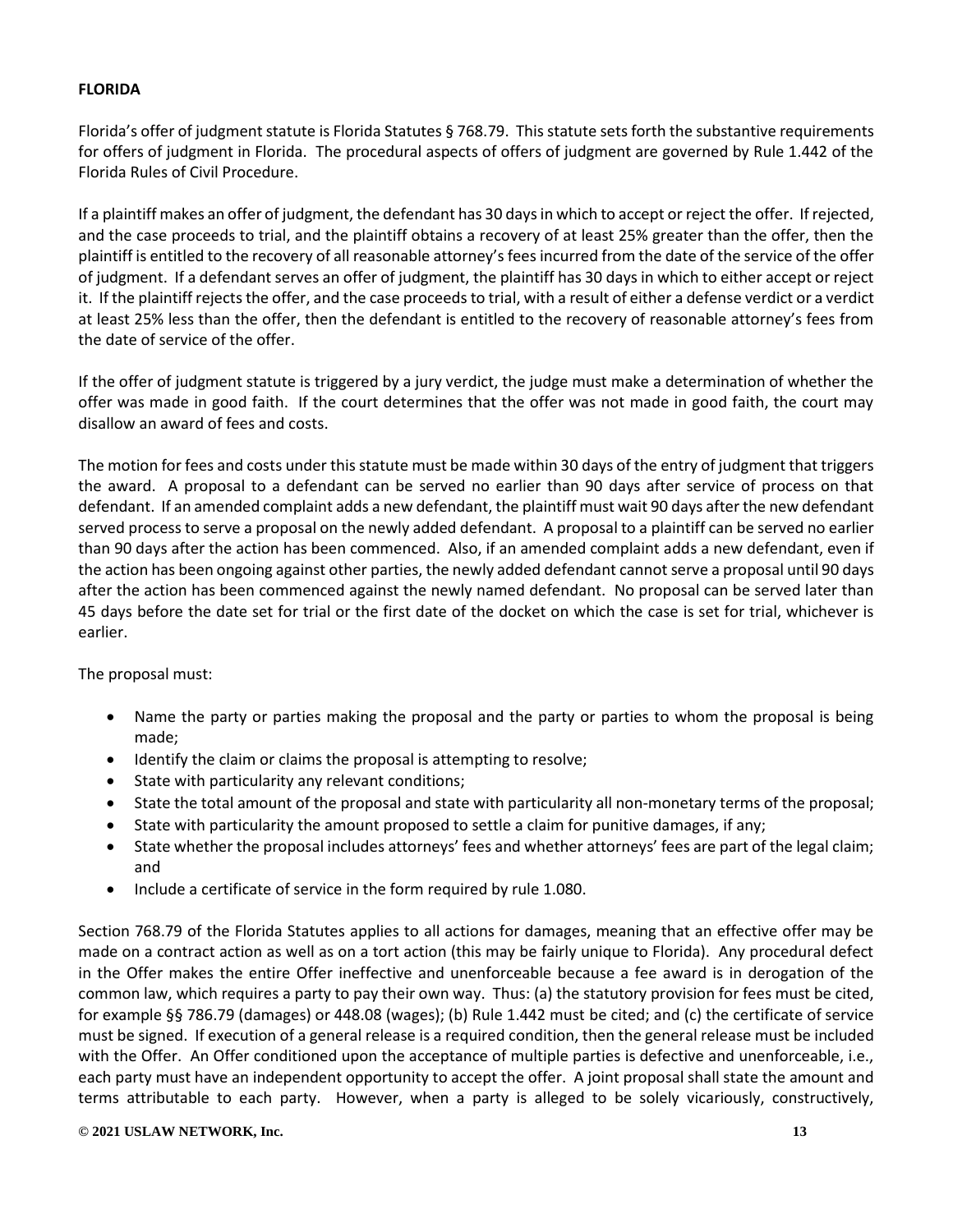derivatively or technically liable, a joint proposal made by or served on such a party need not state the apportionment or contribution as to that party.

Only costs incurred prior to the service of the offer of judgment may be added to the offer of judgment to determine if the threshold level has been reached. The Offer must be made in good faith; this does not mean that any offer is too small or too large.

There is an extensive body of appellate decisions generated by Florida's appellate courts interpreting the language of both the statute and the rule of procedure.

There is an extensive body of appellate decisions generated by Florida's appellate courts interpreting the language of both the statute and the rule of procedure.

## **Submitted By:**

Erik P. Crep Wicker, Smith, O'Hara, McCoy & Ford, P.A. 2800 Ponce de Leon Blvd., Suite 800 Regions Bank Building Coral Gables, FL 33134 Phone: (305) 448-3939 [www.wickersmith.com](http://www.wickersmith.com/)

Christopher Barkas Carr Allison 305 S. Gadsden Street Tallahassee, FL 32301 (850) 222-2107 [www.carrallison.com](http://www.carrallison.com/)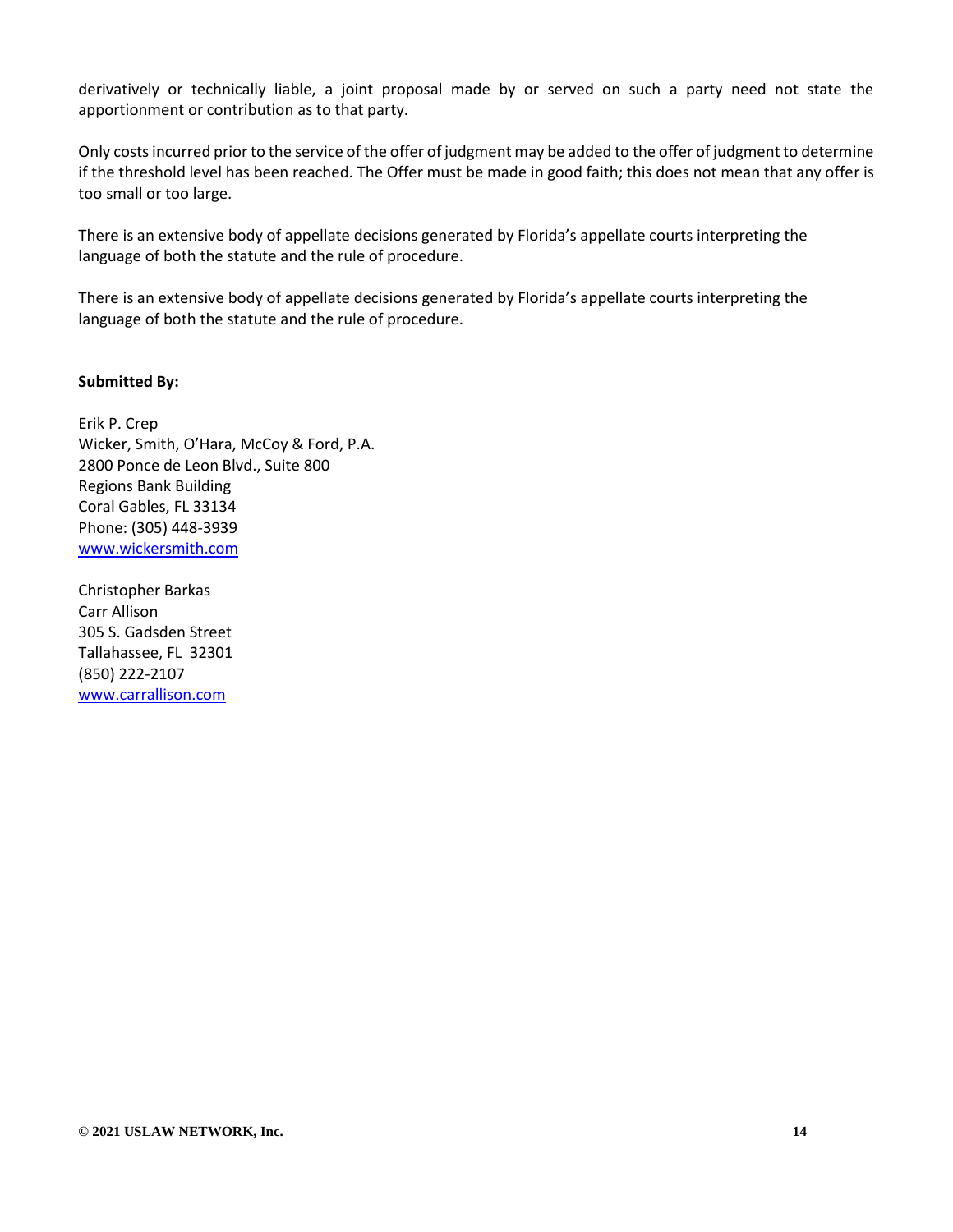# **GEORGIA**

# **I. INTRODUCTION**

This memorandum will seek to provide a brief exemplar for the USLAW NETWORK Compendium of Law on the law and relevant considerations concerning the use of "offers of judgment" in the State of Georgia.

# **II. OFFERS OF JUDGMENT IN THE STATE OF GEORGIA**

# **A. BACKGROUND**

In the State of Georgia, an "offer of judgment" is a statutory mechanism by which parties to tort litigation may seek to shift liability for payment of litigation-related costs and/or attorney fees. Ordinarily, the allocation of liability for payment of one's litigation costs and attorney fees is governed by the so-called "American Rule", which posits that each party shall bear the responsibility for payment of his or her own fees and costs.  $^1$  Under Georgia law, a party to litigation may seek an award of attorney fees or litigation expenses only if such an award is specifically authorized by statute or contract. <sup>2</sup>

The applicable statutory provision is OCGA § 9-11-68, which sets out the procedure for making—and responding to—a so-called "offer of judgment."<sup>3</sup> A party who successfully makes an offer under this section and meets the requirements for recovery may be entitled to tax some of its costs and attorney fees against the opposing party at the conclusion of the litigation.

# **B. REQUIREMENTS FOR SHIFTING LIABILITY WITH AN OFFER OF JUDGMENT**

In order to successfully recover fees and costs against another party through the statutory Offer of Judgment: (1) the offer itself must comply with specific requirements as to the timing of service and the form and substance of the offer; (2) the offer must the offer must be rejected by the receiving party; and (3) the ultimate recovery at trial must fall below a specified threshold.

# **1. OFFER – STRICT TIMING, FORM AND SUBSTANCE REQUIREMENTS**

**Timing**. Under OCGA § 9-11-68, any party may serve upon another party a written settlement offer at any time more than 30 days after service of a summons and complaint on a party but not less than 30 days before trial. <sup>4</sup> For counteroffers, this timeframe is slightly widened such that the cutoff date is 20 days before trial. <sup>5</sup>

**Form & Substance**. Pursuant to OCGA § 9-11-68, an Offer of Judgment must:

(1) Be in writing and state that it is being made pursuant to this Code section;

(2) Identify the party or parties making the proposal and the party or parties to whom the proposal is being made;

<sup>1</sup> *See, e.g.*, *Georgia Veneer & Package Co. v. Florida Nat. Bank*, 198 Ga. 591, 614, 32 S.E.2d 465, 478 (1944) ("Generally every litigant must pay his own counsel fees.").

<sup>2</sup> *Cary v. Guiragossian*, 270 Ga. 192, 195, 508 S.E.2d 403, 406 (1998).

<sup>3</sup> Another example is § 9-15-1, which provides for recovery of costs by a prevailing party. *See* OCGA § 9-15-1 ("In all civil cases in any of the courts of this state, except as otherwise provided, the party who dismisses, loses, or is cast in the action shall be liable for the costs thereof.").

 $4$  OCGA § 9-11-68(a).

<sup>5</sup> *Id*.

**<sup>© 2021</sup> USLAW NETWORK, Inc. 15**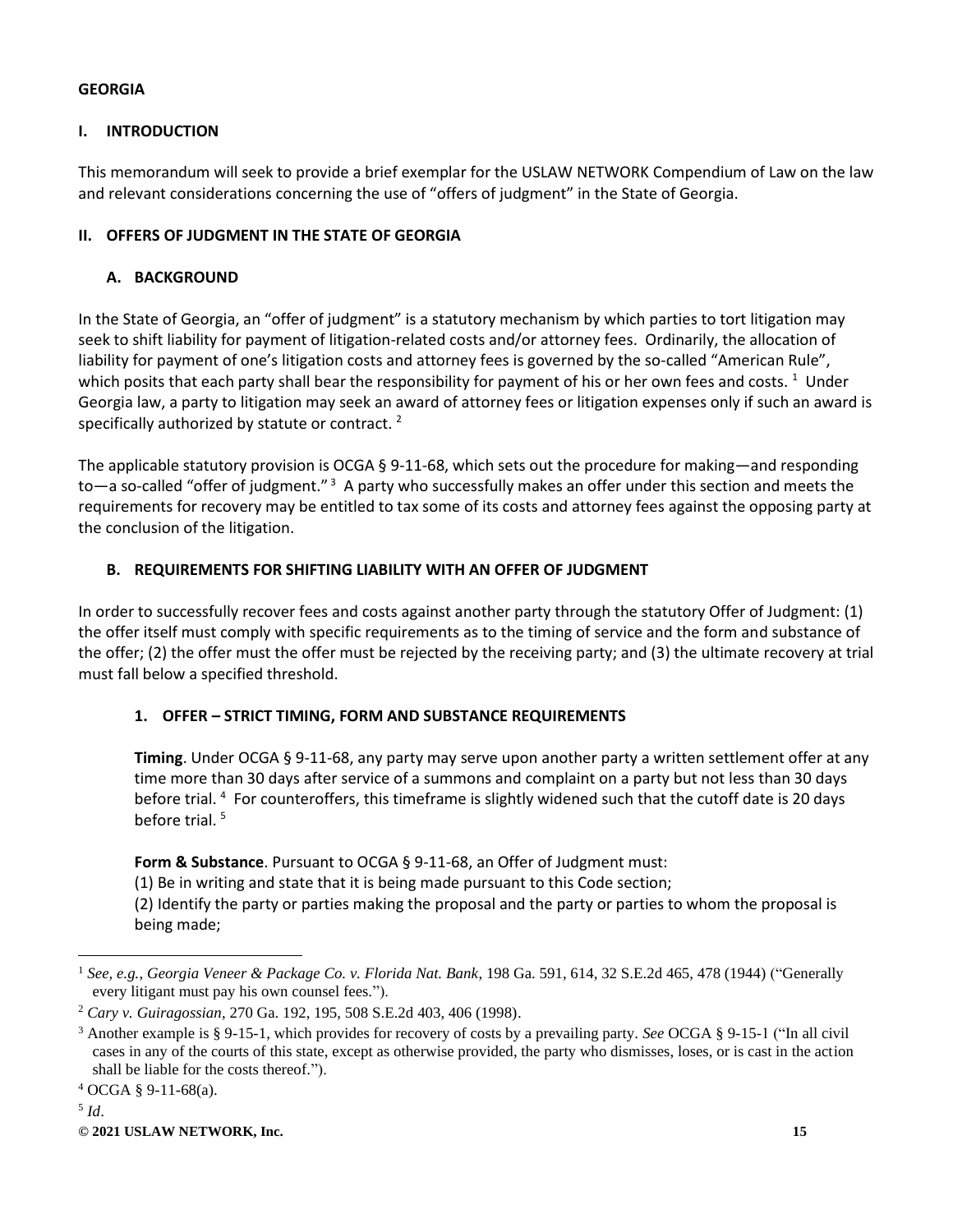(3) Identify generally the claim or claims the proposal is attempting to resolve;

(4) State with particularity any relevant conditions;

(5) State the total amount of the proposal;

(6) State with particularity the amount proposed to settle a claim for punitive damages, if any;

(7) State whether the proposal includes attorney's fees or other expenses and whether attorney's fees or other expenses are part of the legal claim; and

(8) Include a certificate of service and be served by certified mail or statutory overnight delivery in the form required by Code Section 9-11-5. <sup>6</sup>

# **2. REJECTION BY RECEIVING PARTY**

The recipient of an Offer of Judgment may respond to the offer in one of several ways. First, the recipient may provide an explicit response to the offer communicating the recipient's acceptance of rejection of the offer. Alternatively, the recipient may respond by issuing a counteroffer. Finally, the recipient may implicitly respond to an Offer of Judgment by failing to provide a timely response. These are discussed below.

**Explicit Acceptance or Rejection**. The recipient of an Offer of Judgment may accept or reject the offer by serving a response to that effect, as the case may be, upon the offeror while the offer remains open. An Offer of Judgment remains open for thirty (30) days unless the offeror sooner serves a written withdrawal upon the offeree.<sup>7</sup>

**Counteroffer**. The recipient of an Offer of Judgment may reject the offer by serving a counteroffer on the original offeror while the offer remains open. Again, the Offer of Judgment remains open for thirty (30) days unless the offeror sooner serves a written withdrawal upon the offeree. In addition to serving as a rejection, counteroffer may itself serve as an Offer of Judgment under OCGA § 9-11-68 so long as it is denominated as such and otherwise meets the requirements. <sup>8</sup>

**Failure to Respond**. Finally, an Offer of Judgment that is neither withdrawn nor accepted within thirty (30) days is deemed rejected. <sup>9</sup>

# **3. INSUFFICIENT RECOVERY BY OFFEREE**

Provided that the above discussed requirements have been met, the offering party may be entitled to recover fees and costs if, and only if, the offeree fails to obtain a sufficient recovery at the conclusion of the underlying litigation. As set forth in OCGA § 9-11-68(b), this sufficiency analysis depends on the party status of the offeror:

If a *defendant* makes an [Offer of Judgment] which is rejected by the plaintiff, the defendant shall be entitled to recover reasonable attorney's fees and expenses…if the final judgment is one of *no liability or* the final judgment obtained by the plaintiff is *less than 75 percent of such offer… 10*

<sup>6</sup> OCGA § 9-11-68(a).

 $7$  OCGA § 9-11-68(c).

<sup>8</sup> OCGA § 9-11-68(c).

 $9 \text{ OCGA} \text{ } 9 - 11 - 68$ (c).

 $10$  OCGA § 9-11-68(b)(1).

**<sup>© 2021</sup> USLAW NETWORK, Inc. 16**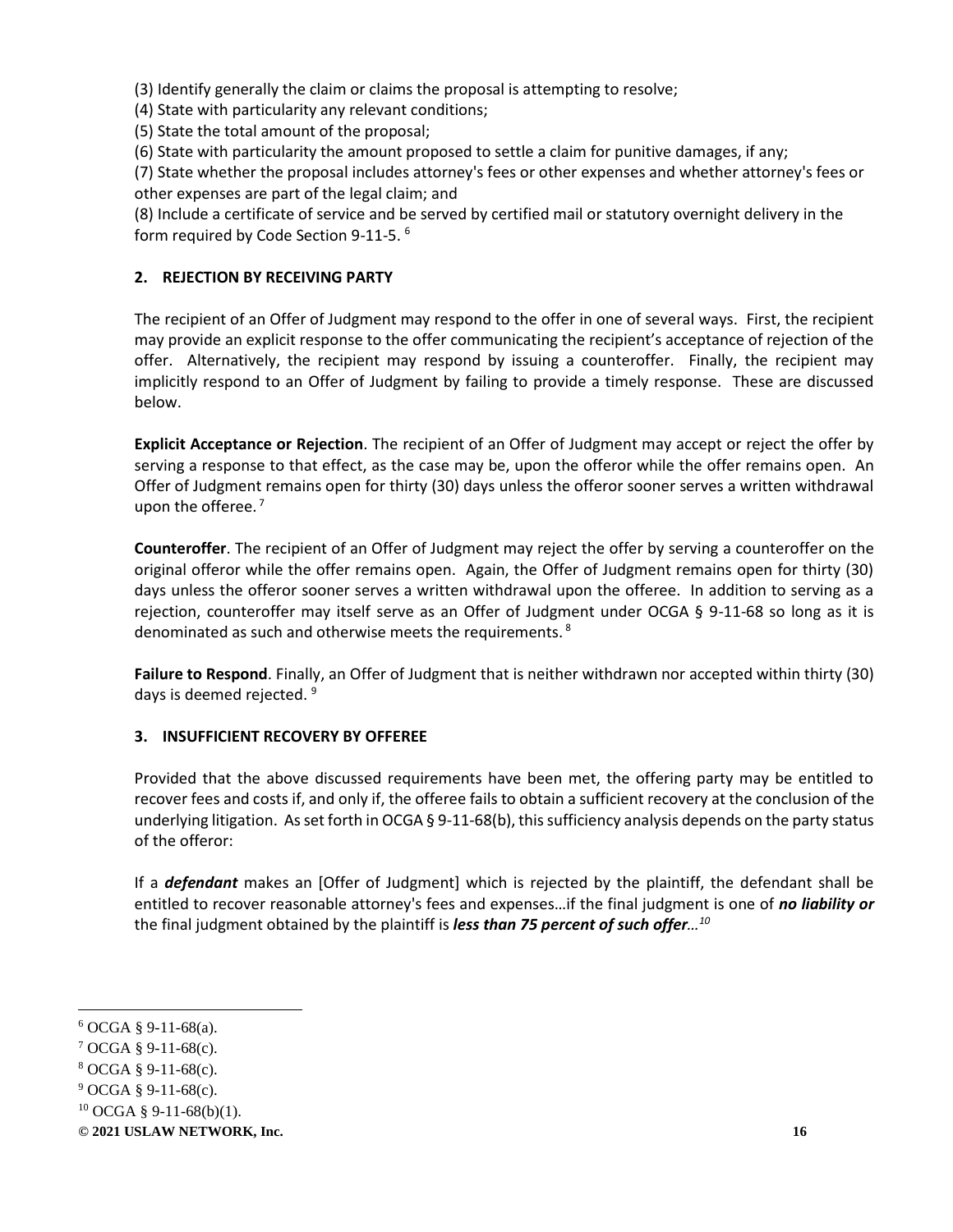If a *plaintiff* makes an [Offer of Judgment] which is rejected by the defendant and the plaintiff recovers a final judgment in an amount *greater than 125 percent of such offer*… the plaintiff shall be entitled to recover reasonable attorney's fees and expenses…*<sup>11</sup>*

## **C. SPECIFIC CONSIDERATIONS & NUANCES**

## **1. CALCULATING RECOVERY**

An offeror who prevails on his or her Offer of Judgment is entitled to recover reasonable attorney's fees and expenses of litigation incurred by or on behalf of the offeror from the date of the rejection of the offer through the entry of judgment. *<sup>12</sup> <sup>13</sup>*

# **2. SUBSEQUENT OFFERS**

The fact that an offer is made but not accepted does not preclude a subsequent offer. <sup>14</sup>

# **3. SERVED BUT NOT FILED**

An Offer of Judgment must be served upon the receiving party but "shall not [be filed] with the court."<sup>15</sup> Furthermore "[e]vidence of an offer is not admissible except in proceedings to enforce a settlement or to determine reasonable attorney's fees and costs under this Code section." <sup>16</sup>

# **4. REQUIREMENT OF GOOD FAITH**

Upon finding that an Offer of Judgment is otherwise enforceable under OCGA § 9-11-68, the court may disallow an award of attorney's fees and costs if the court finds that the offer was not made in good faith. <sup>17</sup> The court's decision to disallow fees and costs must be set forth in an Order setting forth the grounds for that determination.<sup>18</sup>

E. Holland "Holly" Howanitz and Adam C. Remillard Wicker Smith O'Hara McCoy & Ford P.A. 50 North Laura Street, Suite 2700 Jacksonville, FL 32202 904.355.0225 [www.wickersmith.com](https://www.wickersmith.com/)

**© 2021 USLAW NETWORK, Inc. 17**

 $11$  OCGA § 9-11-68(b)(2).

<sup>12</sup> OCGA § 9-11-68(b)(1) [Defendant offeror].

<sup>13</sup> OCGA § 9-11-68(b)(2) [Plaintiff offeror].

<sup>14</sup> OCGA § 9-11-68(c).

<sup>15</sup> OCGA § 9-11-68(a).

<sup>16</sup> OCGA § 9-11-68(c).

 $17 \text{ OCGA}$  § 9-11-68(d)(2).

<sup>18</sup> *Id.*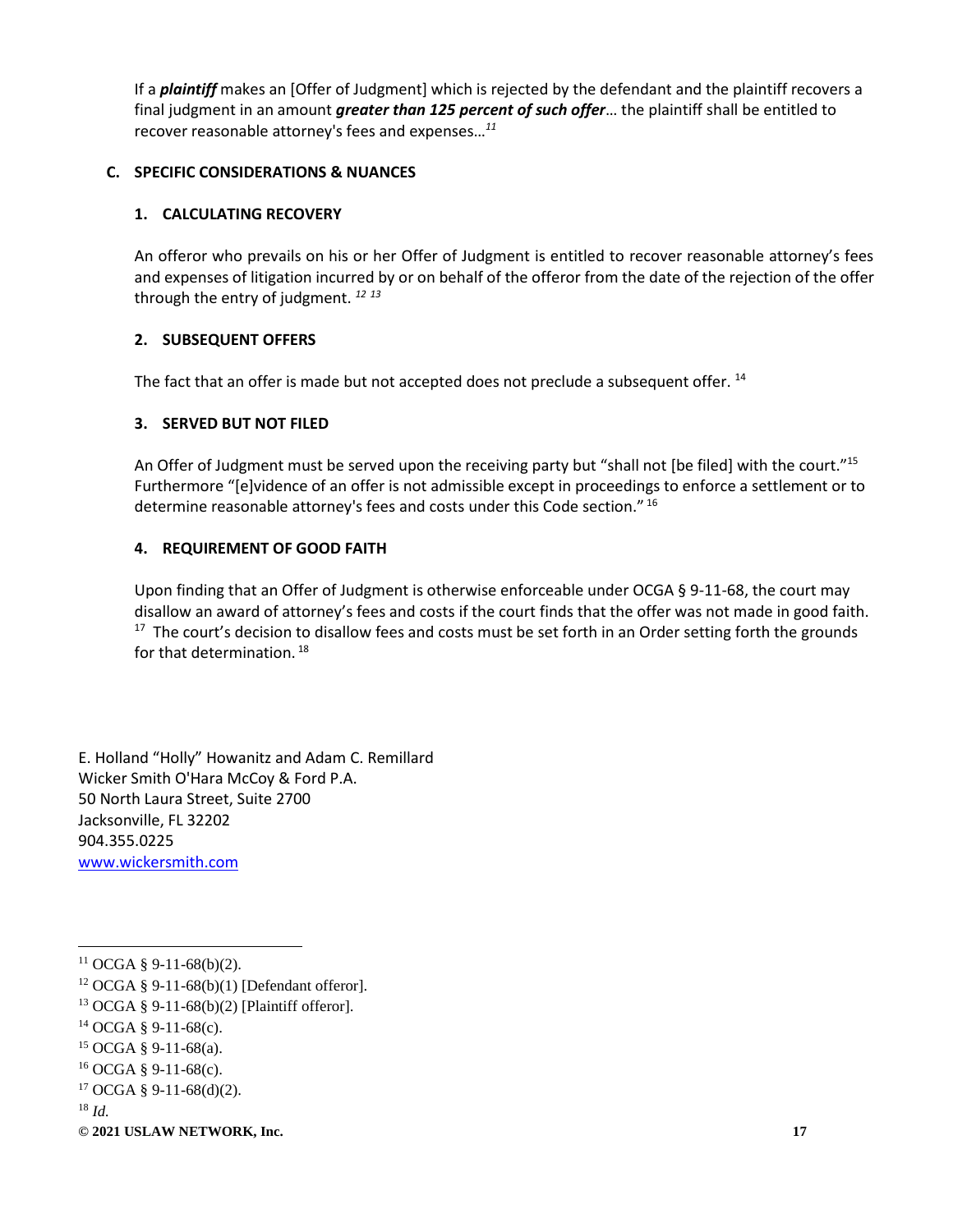#### **HAWAII**

In Hawaii, an Offer of Settlement or Judgment is governed by Hawai'i Rule of Civil Procedure 68, which provides that:

At any time more than 10 days before the trial begins, any party may serve upon any adverse party an offer of settlement or an offer to allow judgment to be taken against either party for the money or property or to the effect specified in the offer, with costs then accrued. If within 10 days after the service of the offer the adverse party serves written notice that the offer is accepted, either party may then file the offer and notice of acceptance together with proof of service thereof and thereupon the clerk shall, in accordance with the agreement, enter an order of dismissal or a judgment. An offer not accepted shall be deemed withdrawn and evidence thereof is not admissible except in a proceeding to determine costs. If the judgment finally obtained by the offeree is not more favorable than the offer, the offeree must pay the costs incurred after the making of the offer. The fact that an offer is made but not accepted does not preclude a subsequent offer. When the liability of one party to another has been determined by verdict or order or judgment, but the amount or extent of the liability remains to be determined by further proceedings, either party may make an offer of judgment, which shall have the same effect as an offer made before trial if it is served within a reasonable time not less than 10 days prior to the commencement of hearings to determine the amount or extent of liability.

In Hawaii, a defendant is entitled to recover costs pursuant to Rule 68 where the defendant makes an offer of settlement or judgment for a specific amount to the plaintiff, but later obtains a verdict or judgment in his favor at trial. Kikuchi v. Brown, 110 Haw. 204, 209, 130 P.3d 1069, 1074 (App. 2006). Costs that may be awarded are those specified by Hawaii Revised Statutes § 607-9, which provides for "actual disbursements" that are "deemed reasonable by the Court" and "that are not expressly prohibited by statute or precedent." Id. at 210, 130 P.3d at 1075. Such costs include, but are not limited to, "intrastate travel expenses for witnesses and counsel, expenses for deposition transcript originals and copies, and other incidental expenses, including copying costs, intrastate long-distance telephone charges, and postage[.]" Haw. Rev. Stat. § 607-9. Expert fees are recoverable under Rule 68 (Canalez v. Bob's Appliance Serv. Ctr., Inc., 89 Haw. 292, 308, 972 P.2d 295, 311 (1999); attorneys' fees are not (Collins v. South Seas Jeep Eagle, 87 Haw 86, 90, 952 P.2d 374, 378 (1997)).

Goodsill Anderson Quinn & Stifel LLP 999 Bishop Street, Suite 1600 Honolulu, HI 96813 (808) 547-5600 [www.goodsill.com](http://www.goodsill.com/)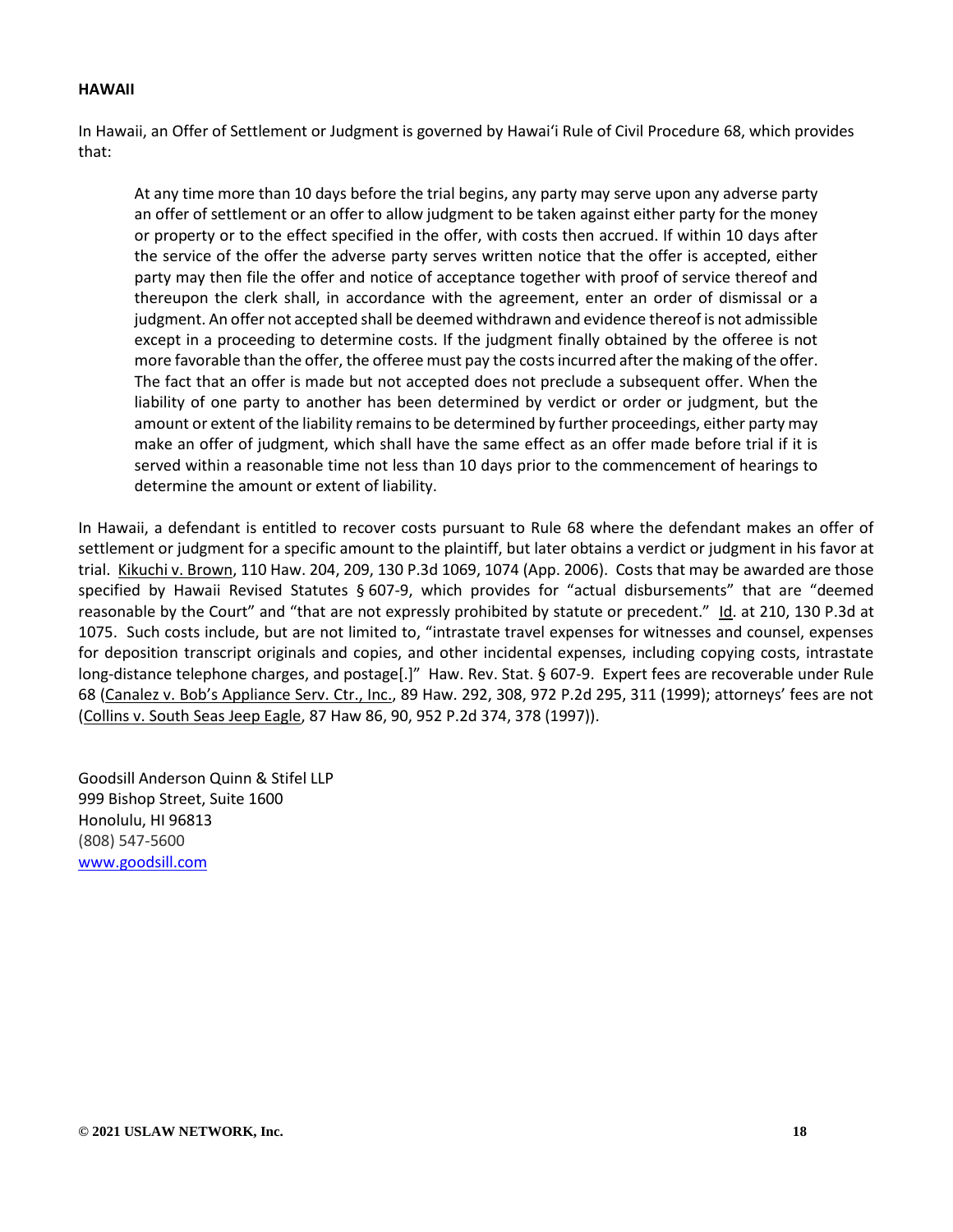# **IDAHO**

Offers of Judgment in Idaho are governed by Rule 68 of the Idaho Rules of Civil Procedure (I.R.C.P.). An offer of judgment can be made at any time more than fourteen (14) days prior to commencement of a trial. I.R.C.P. 68(a). The Offer of Judgment can be for money, property, or to the effect specified in the offer, and will be deemed to include all claims that are recoverable, including attorney fees and costs accrued up to the date of judgment (See I.R.C.P. 54(e)(1) and 54(d)(1)). Id. An Offer of Judgment expires fourteen (14) days after service. Id. If by written notice the offer is accepted within fourteen (14) days after the service of the offer, either party may file the offer, along with a notice of acceptance and proof of service thereof. Id. The judgment shall thereafter be entered for the amount of the offer without costs. Id. An offer not accepted shall be deemed withdrawn and evidence of the offer is inadmissible, except in proceedings to determine costs. I.R.C.P. 68(b).

An Offer of Judgment not accepted does not preclude subsequent offers of judgment. Id. Where liability of a party has been determined, but the extent of the liability remains to be determined, the party deemed liable may make an offer of judgment, so long as it is served within a reasonable time not less than fourteen (14) days prior to the commencement of hearings to determine the extent of liability. I.R.C.P. 68(c).

In cases involving claims for monetary damages, costs awarded against the offeree must be based on a comparison of the amount of the offer and the adjusted award. I.R.C.P. 68(d)(1). An adjusted award is comprised of the verdict and the offeree's costs and attorney's fees incurred prior to service of the offer of judgment. I.R.C.P. 68(d)(1)(A). In contingent fee cases, the court prorates the offeree's attorney's fees to determine the amount incurred prior to service of the offer of judgment to reach the adjusted award. Id.

If the adjusted award is less than the offer of judgment:

- 1) The offeree must pay those costs of the offeror incurred after the making of the offer;
- 2) The offeror must pay those costs of the offeree incurred before the making of the offer; and

3) The offeror shall not be liable for costs and attorney's fees of the offeree, incurred after the making of the offer. I.R.C.P. 68(d)(B).

If the adjusted award is greater than the offer of judgment, the offeror must pay those costs and attorney's fees incurred by the offeree both prior to and subsequent to making the offer. I.R.C.P. 68(b)(C).

In cases involving claims other than for monetary damages, if the judgment, including costs and fees incurred prior to service of the offer of judgment, is less than the offer of judgment, the offeree must pay those of the offeror's costs incurred after the making of the offer. I.R.C.P. 68(A). If such judgment is greater than the offer, the offeror must pay all of the offeree's costs, incurred before and after the making of the offer. I.R.C.P. 68(2)(B).

Keely Duke Duke Evett, PLLC 1087 W. River Street, Suite 300 Boise, ID 83705 Phone 208-342-3310 [ked@dukeevett.com](mailto:ked@dukeevett.com) www.dukeevett.com

**© 2021 USLAW NETWORK, Inc. 19**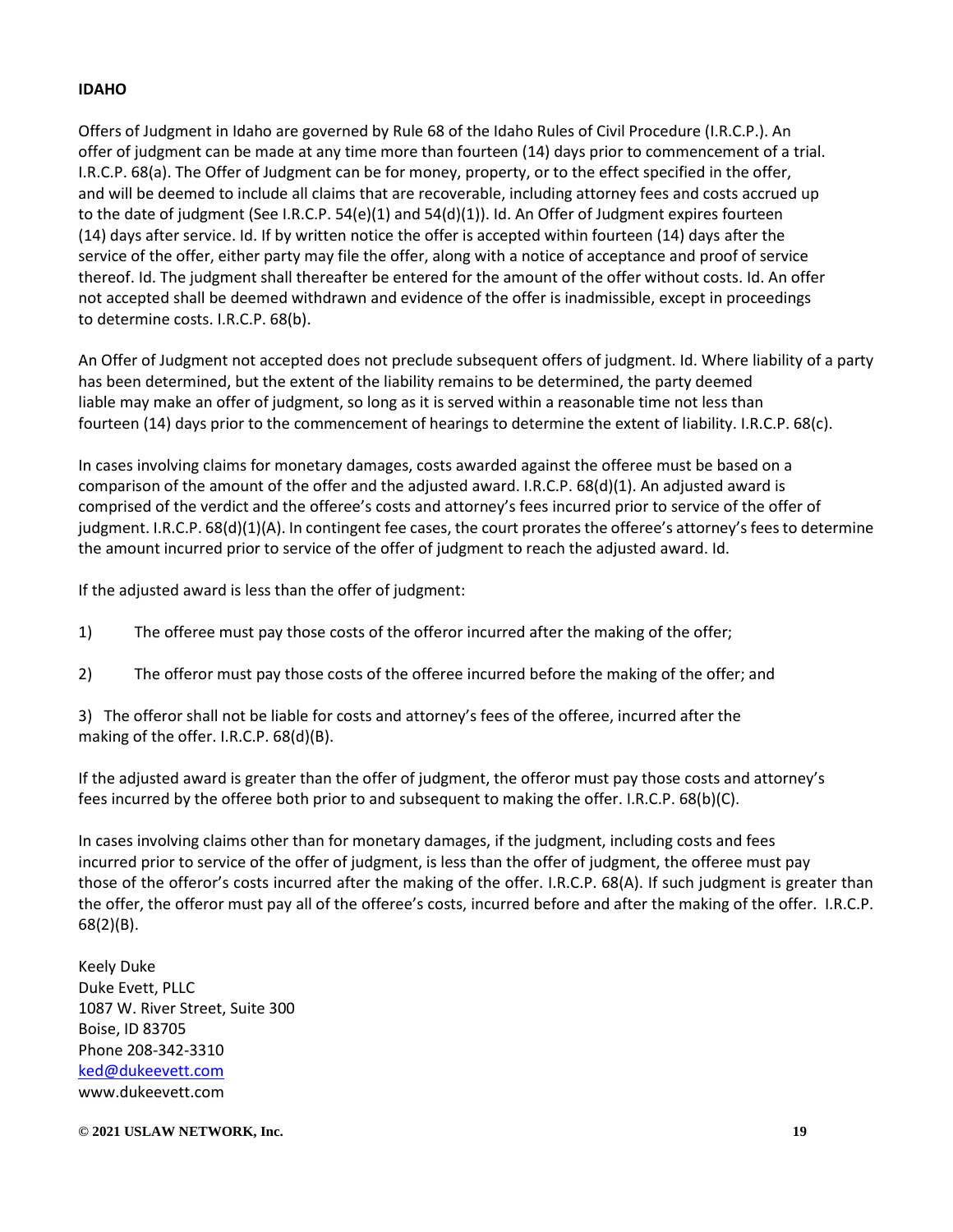# **ILLINOIS**

There is no Offer of Judgment recognized in this state court.

Lew R.C. Bricker SmithAmundsen LLC 150 North Michigan Avenue, Suite 3300 Chicago, Illinois 60601 Phone 312-894-3224 [lbricker@salawus.com](mailto:lbricker@salawus.com)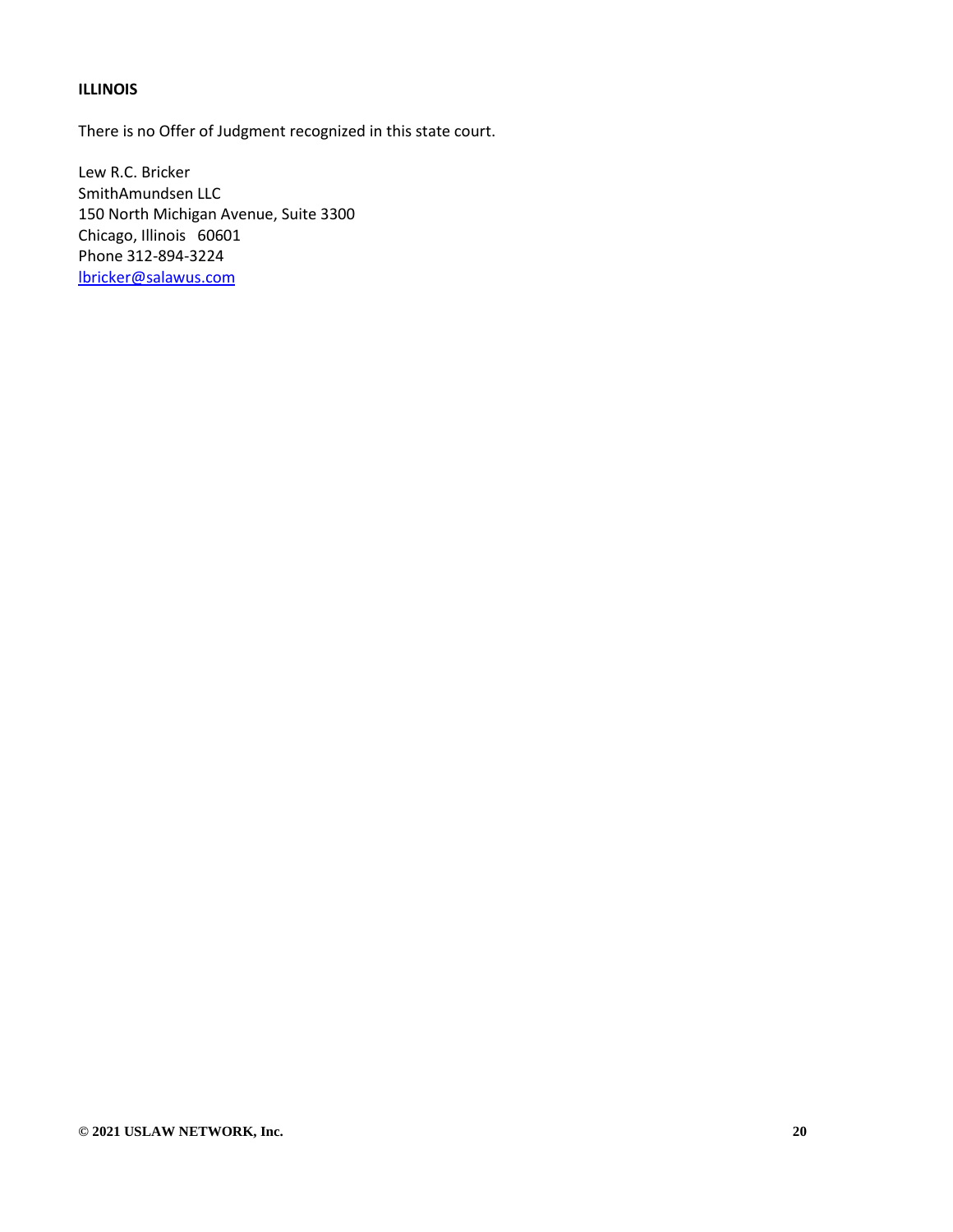#### **INDIANA**

In Indiana, an Offer of Judgment is governed by Indiana Rule of Trial Procedure 68. Trial Rule 68 provides as follows:

At any time more than ten days before the trial begins, a party defending against a claim may serve upon an adverse party an offer to allow judgment to be taken against him for the money or property or to the effect specified in his offer, with costs then accrued. If within ten days after the service of the offer the adverse party serves written notice that the offer is accepted, either party may then file the offer and notice of acceptance together with proof of service thereof and thereupon the clerk shall enter judgment. An offer not accepted shall be deemed withdrawn and evidence thereof is not admissible except in a proceeding to determine costs.

As a consequence for failure to accept an offer, when the judgment obtained by the offeree is less favorable than the offer "the offeree must pay the costs incurred after the making of the offer." Indeed, the Indiana Court of Appeals has made clear that Trial Rule 68 "affects only the costs incurred by the offeror," and not their attorney's fees. *See Hanson v. Valma M. Revocable Trust*, 855 N.E.2d 655, 669 (Ind. Ct. App. 2005). Costs are narrowly defined and do not include litigation expenses. *See Missi v. CCC Custom Kitchens, Inc.*, 731 N.E.2d 1037, 1039 (Ind. Ct. App. 2000).

The fact that an offer is made but not accepted does not preclude a subsequent offer. Ind. R. Tr. Pro. 68. Indeed the rule specifically states that: "[w]hen liability of one party to another has been partially determined by verdict or order of judgment, but the amount or extent of liability remains to be determined by further proceedings, the party adjudged liable may make an offer of judgment, which shall have the same effect as an offer made before trial if it is served within a reasonable time not less than ten days prior to the commencement of hearings to determine the amount of liability." *Id.*

Indiana Code § 34-50-1-1, *et seq.* offers a related scheme for "qualified settlement offers." Specifically, Indiana Code § 34-50-1-2 provides that an offer for qualified settlement may be made by either party any time after a complaint is filed in a civil action, not less than thirty days before the trial of the action. If an offeree declines a qualified settlement offer and the final judgment is less favorable than the offer, the offeree must pay costs, attorney's fees, and expenses incurred by the offeror, after the offer, in an amount not to exceed \$1,000. There are a number of specific technical requirements that must be met by both the offer and acceptance in order to qualify for coverage under this statutory scheme. These requirements include, but are not limited to, a writing requirement, specific means of mailing, and signature requirements. Ind. Code § 34-50-1-1, *et seq.*

Anne M. Fishbeck SmithAmundsen LLC 201 North Illinois Street, Suite 1400 Capital Center, South Tower Indianapolis, IN 46204 Phone: 317-464-4100 E-Mail: [afishbeck@salawus.com](mailto:afishbeck@salawus.com)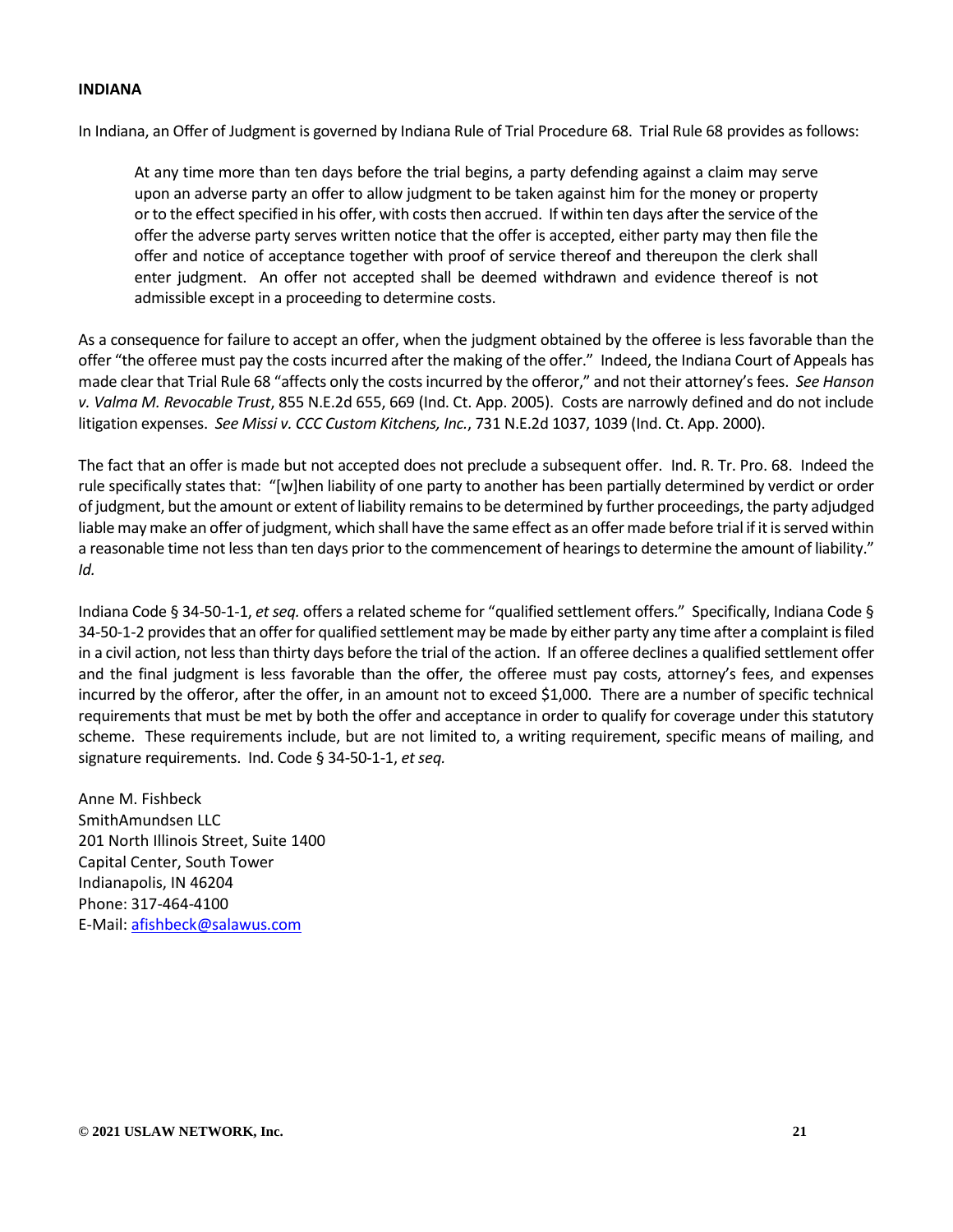## **IOWA**

Offers of Judgment of actions for money damages are governed by Iowa Code Chapter 677. Offers of Judgment can be made before or after an action is commenced, for all or part of the amount claimed, for all or part of the causes involved in the action, and can be conditioned on whether the defendant prevails in defending the claim. Iowa Code §§ 677.1, 677.4, 677.7 and 677.11 and 677.12. At trial, the offer is not treated as an admission of the cause of action, or on the amount of judgment, nor may it be presented as evidence. *Id.* at Iowa Code § 677.3, .6, .13. The most common form of offer to confess judgment is made after an action is brought.

677.7 Offer to Confess After Action Brought

The defendant in an action for the recovery of money only may, at any time after service of notice and before the trial, serve upon the plaintiff or the plaintiff's attorney an offer in writing to allow judgement to be taken against the defendant for a specified sum of costs.

The plaintiff must accept the offer within five days after it is made. Iowa Code §§ 677.8-677.9. If the offer of judgment is not accepted within five days, it is treated as withdrawn and cannot be given in evidence or mentioned at trial. *Id.* at 677.9. If the plaintiff then fails to obtain judgment for more than the defendant offered, the plaintiff will not recover costs and is required to pay the defendant's costs incurred from the time of the offer. *Id*. at 677.10, .13. A plaintiff must also pay the defendant's costs after the offer if plaintiff had three days' notice that defendant would make a specific offer at a specific time, yet fails to attend and receive the offer, but does not recover more than the offer at trial. *Id.* at 677.5.

Costs include witness fees, document fees, postage, jury fees and transcription fees. Iowa Code §§ 625.2, .6-.9. An offer of judgment made pursuant to Iowa Code Chapter 677 cannot serve as a cause for the continuance of the action or a postponement of the trial. Iowa Code at § 677.14.

Kevin J. Visser Lynn W. Hartman Paul D. Gamez Simmons Perrine Moyer Bergman PLC 115 3rd Street SE, Suite 1200 Cedar Rapids, IA 52401 Phone: 319-366-7641 [www.spmblaw.com](http://www.spmblaw.com/)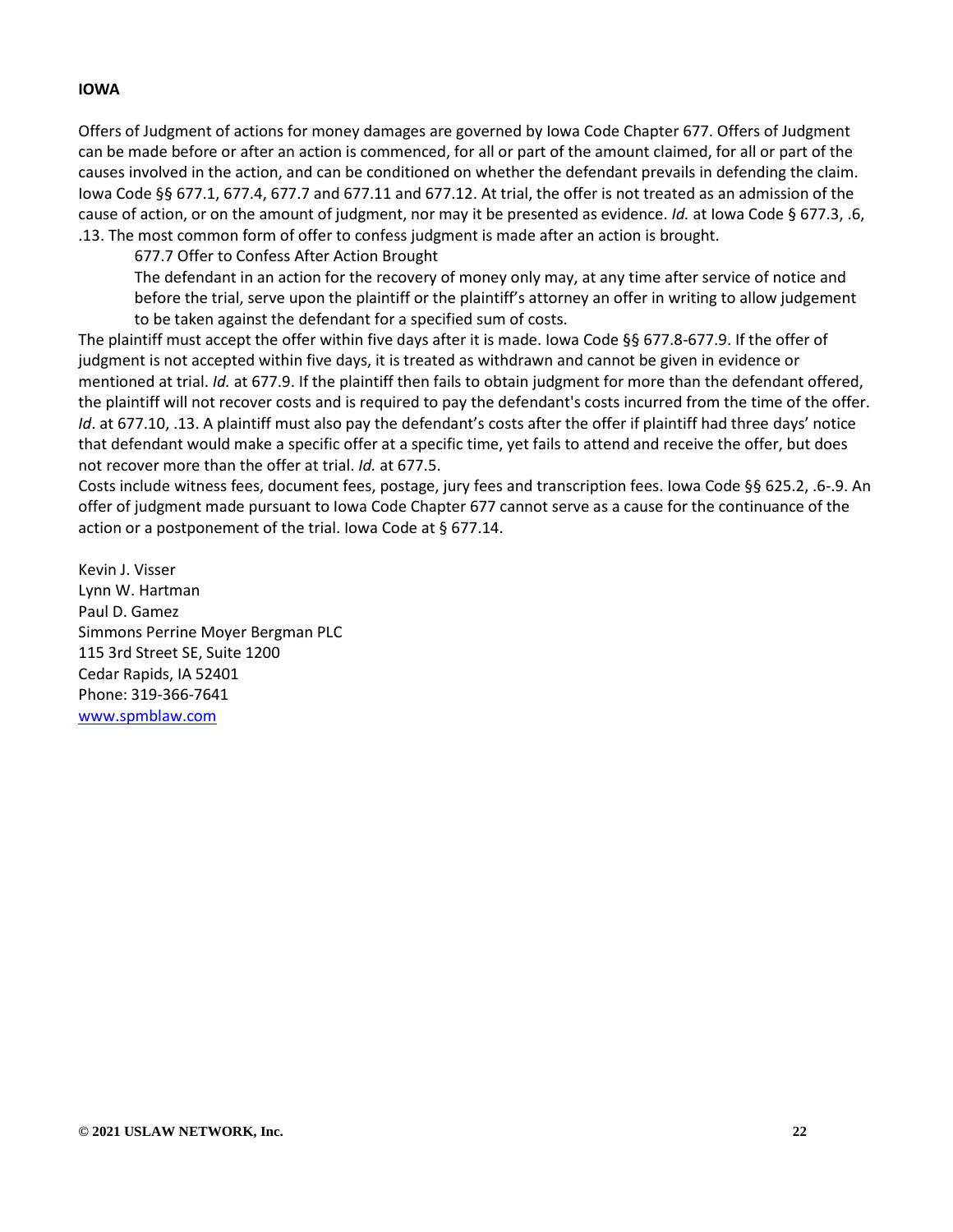## **KANSAS**

In Kansas, offers of judgment are governed by Kan. Stat. Ann. § 60-2002(b):

At any time more than 21 days before the trial begins, a party defending against a claim may serve upon the adverse party an offer to allow judgment to be taken against such party for the money or property or to the effect specified in such party's offer, with costs then accrued. If within 14 days after the service of the offer the adverse party serves written notice that the offer is accepted, either party may then file the offer and notice of acceptance together with proof of service thereof and thereupon the clerk shall enter judgment. An offer not accepted shall be deemed withdrawn and evidence thereof is not admissible except in a proceeding to determine costs. If the judgment finally obtained by the offeree is not more favorable than the offer, the offeree must pay the costs incurred after the making of the offer. The fact that an offer is made but not accepted does not preclude a subsequent offer. When the liability of one party to another has been determined by verdict or order or judgment, but the amount or extent of the liability remains to be determined by further proceedings, the party adjudged liable may make an offer of judgment, which shall have the same effect as an offer made before trial if it is served within a reasonable time prior to the commencement of proceedings to determine the amount or extent of liability.

Pursuant to Kan. Stat. Ann. § 60-2003, items which may be included in the taxation of costs are:

(1) The docket fee as provided for by K.S.A. 60-2001, and amendments thereto.

(2) The mileage, fees, and other allowable expenses of the sheriff, other officer or private process server incurred in the service of process or in effecting any of the provisional remedies authorized by this chapter. (3) Publisher's charges in effecting any publication of notices authorized by law.

(4) Statutory fees and mileage of witnesses attending court or the taking of depositions used as evidence.

(5) Reporter's or stenographic charges for the taking of depositions used as evidence.

(6) The postage fees incurred pursuant to K.S.A. 60-303, and amendments thereto.

(7) Alternative dispute resolution fees shall include fees, expenses and other costs arising from mediation, conciliation, arbitration, settlement conferences or other alternative dispute resolution means, whether or not such means were successful in resolving the matter or matters in dispute, which the court shall have ordered or to which the parties have agreed.

(8) Convenience fees and other administrative fees levied for the privilege of paying assessments, fees, costs, fines or forfeitures by credit card or other means, including, but limited to, fees for electronic filing of documents or pleadings with the court.

(9) Such other charges as are by statute authorized to be taxed as costs.

The Kansas Supreme Court has previously held that "K.S.A. 60–2002 does not provide for the payment of all of the expenses incurred by the opposing party after the making of the offer. The statute uses the term 'costs,' and the trial court allowed all items properly taxable as costs [under K.S.A. 60–2003]." *Divine v. Groshong*, 679 P.2d 700, 711 (Kan. 1984). Citing the Court's holding in *Divine*, the Kansas Court of Appeals has specifically held that "[t]he fee of an expert witness may not be charged to the losing party unless specifically authorized by statute." *Grant v. Chappell*, 916 P.2d 723, 725 (Kan. App. 1996)*.* There is little other case law in Kansas on the specific topic of offers of judgment.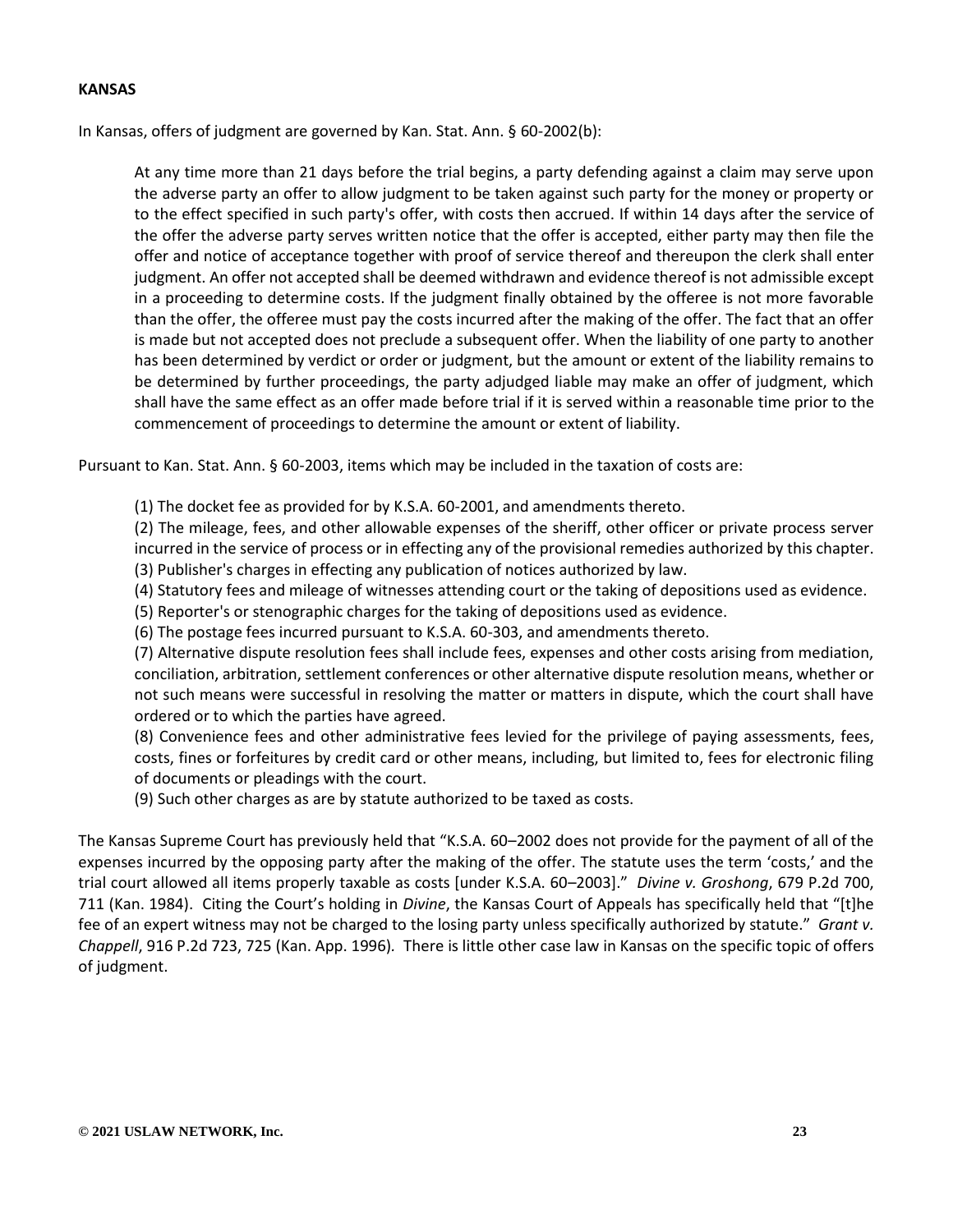## **KANSAS cont'd**

However, the Courts of Kansas have previously held that "[t]raditionally, we have followed federal interpretation of federal procedural rules after which our own have been patterned." *Stock v. Nordhus*, 533 P.2d 1324, 1327 (Kan. 1975). The language of Fed.R.Civ.P. 68 is similar to that used in Kan. Stat. Ann. § 60-2002(b), and, therefore, Kansas Courts would likely look to federal case law in deciding issues arising in the context of offers of judgment under the Kansas statute.

Dysart Taylor Cotter McMonigle & Brumitt, P.C. 4420 Madison Avenue, Suite 200 Kansas City, MO 64111 (816) 931-2700 [www.dysarttaylor.com](http://www.dysarttaylor.com/)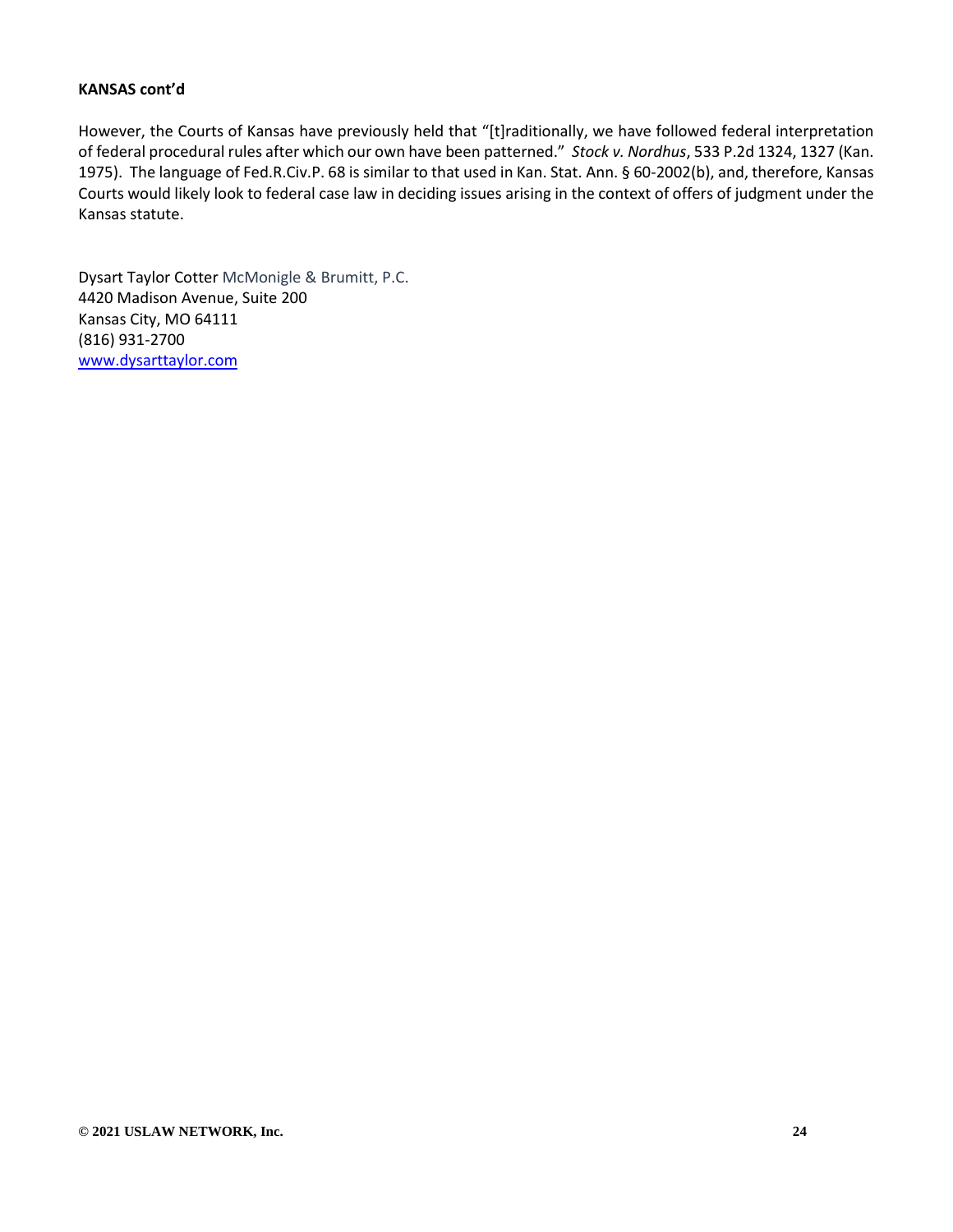## **KENTUCKY**

In Kentucky, an Offer of Judgment is governed by Rule 68 of the Kentucky Rules of Civil Procedure, which provides as follows:

#### **CR 68 Offer of Judgment**

(1) At any time more than 10 days before the trial begins, a party defending against a claim may serve upon the adverse party an offer to allow judgment to be taken against him for the money or property, or to the effect specified in his offer, with costs then accrued. The offer may be conditioned upon the party's failure in his defense. If within 10 days after service of the offer the adverse party serves written notice that the offer is accepted, either party may then file the offer and notice of acceptance, together with the proof of service thereof, and thereupon judgment shall be rendered accordingly, except when the offer is one conditioned upon failure in defense, in which case the judgment shall be rendered when the defense has failed.

(2) When the liability of one party to another has been determined by verdict or order or judgment, but the amount or extent of the liability remains to be determined by further proceedings, the party adjudged liable may make an offer of judgment, which shall have the same effect as an offer made before the trial if it is served within a reasonable time not less than 10 days prior to the commencement of hearings to determine the amount or extent of liability.

(3) An offer not accepted shall be deemed withdrawn and evidence thereof is not admissible except in a proceeding to determine costs. If the judgment finally obtained by the offeree is not more favorable than the offer, the offeree must pay the costs incurred after the making of the offer. The fact that an offer is made but not accepted does not preclude a subsequent offer.

In summary, if an offer of judgment is made by a defendant and is accepted by the plaintiff within 10 days, the court must enter the judgment accordingly. If the offer is not accepted within 10 days, the offer is no longer valid, and if the judgment obtained by the plaintiff at trial is not more favorable than the offer, the plaintiff must pay defendant's costs incurred after the making of the offer. In Kentucky, attorneys' fees are typically not considered a taxable court cost.

After an offer of judgment is made, a defendant may not revoke it until the 10-day period expires. Smith v. Kentucky State Fair Board, 816 S.W.2d 911 (Ky. App. 1991). A defendant may not revoke an offer of judgment after timely acceptance by the plaintiff. Pennyrile Citizens Bank & Trust Co. v. Scent, 676 S.W.2d 798 (Ky. App. 1984). An offer not accepted is deemed withdrawn and evidence of the offer is not admissible except in a proceeding to determine costs.

**© 2021 USLAW NETWORK, Inc. 25** Elisabeth S. Gray and Samantha R. Wright Middleton Reutlinger 401 South Fourth Street Suite 2600 Louisville, KY 40202 Tel: (502) 584-1135 Fax: (502) 588-1986 E-mail[: EGray@MiddletonLaw.com](mailto:EGray@MiddletonLaw.com) E-mail: swright@middletonlaw.com Website: [www.middletonlaw.com](http://www.middletonlaw.com/)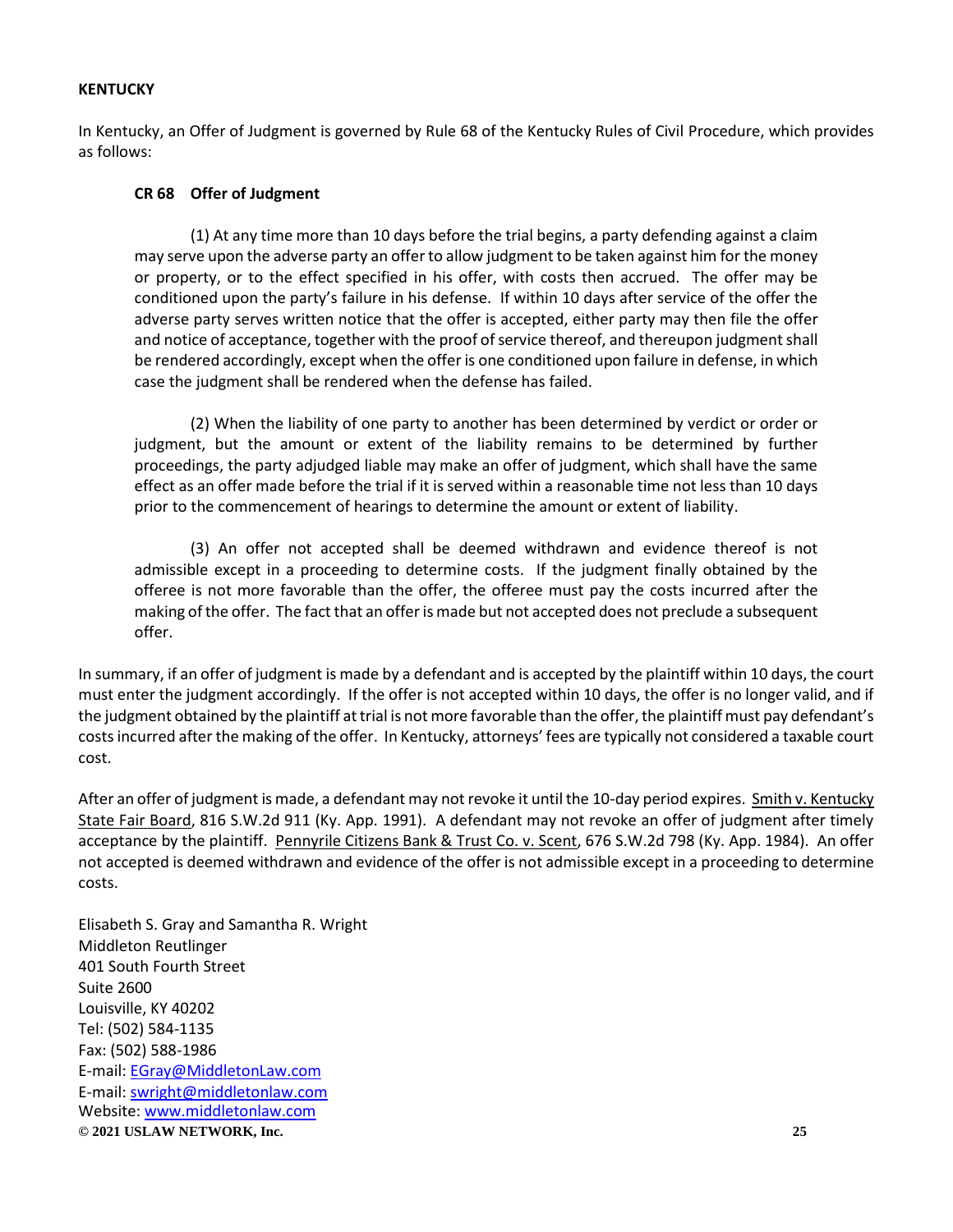## **LOUISIANA**

In Louisiana, an Offer of Judgment is governed by Louisiana Code of Civil Procedure Article 970 which provides as follows:

#### **La. Code Civ. Proc. Ann. art. 970. Motions for Judgment on Offer of Judgment**

A. At any time more than thirty days<sup>19</sup> before the time specified for the trial of the matter, without any admission of liability, any party may serve upon an adverse party an offer of judgment for the purpose of settling all of the claims between them. The offer of judgment shall be in writing and state that it is made under this Article; specify the total amount of money of the settlement offer; and specify whether that amount is inclusive or exclusive of costs, interest, attorney fees, and any other amount which may be awarded pursuant to statute or rule. Unless accepted, an offer of judgment shall remain confidential between the offeror and offeree. If the adverse party, within ten days after service, serves written notice that the offer is accepted, either party may move for judgment on the offer. The court shall grant such judgment on the motion of either party.

B. An offer of judgment not accepted shall be deemed withdrawn and evidence of an offer of judgment shall not be admissible except in a proceeding to determine costs pursuant to this Article.

C. If the final judgment obtained by the plaintiff-offeree is at least twenty-five percent less than the amount of the offer of judgment made by the defendant-offeror or if the final judgment obtained against the defendant-offeree is at least twenty-five percent greater than the amount of the offer of judgment made by the plaintiff-offeror, the offeree must pay the offeror's costs, exclusive of attorney fees, incurred after the offer was made, as fixed by the court.

D. The fact that an offer is made but not accepted does not preclude a subsequent offer or a counter offer. When the liability of one party to another has been determined by verdict, order, or judgment, but the amount or extent of the damages remains to be determined by future proceedings, either party may make an offer of judgment, which shall have the same effect as an offer made before trial if it is served within a reasonable time not less than thirty days before the start of hearings to determine the amount or extent of damages.

E. For purposes of comparing the amount of money offered in the offer of judgment to the final judgment obtained, which judgment shall take into account any additur or remittitur, the final judgment obtained shall not include any amounts attributable to costs, interest, or attorney fees, or to any other amount which may be awarded pursuant to statute or rule, unless such amount was expressly included in the offer.

F. A judgment granted on a motion for judgment on an offer of judgment is a final judgment when signed by the judge; however, an appeal cannot be taken by a party who has consented to the judgment.

<sup>&</sup>lt;sup>19</sup> This article was recently amended to extend the time period allowed for making an offer from twenty days to thirty days before trial. MOTIONS FOR JUDGMENT ON OFFER OF JUDGMENT, 2012 La. Sess. Law Serv. Act 557 (S.B. 429) (WEST).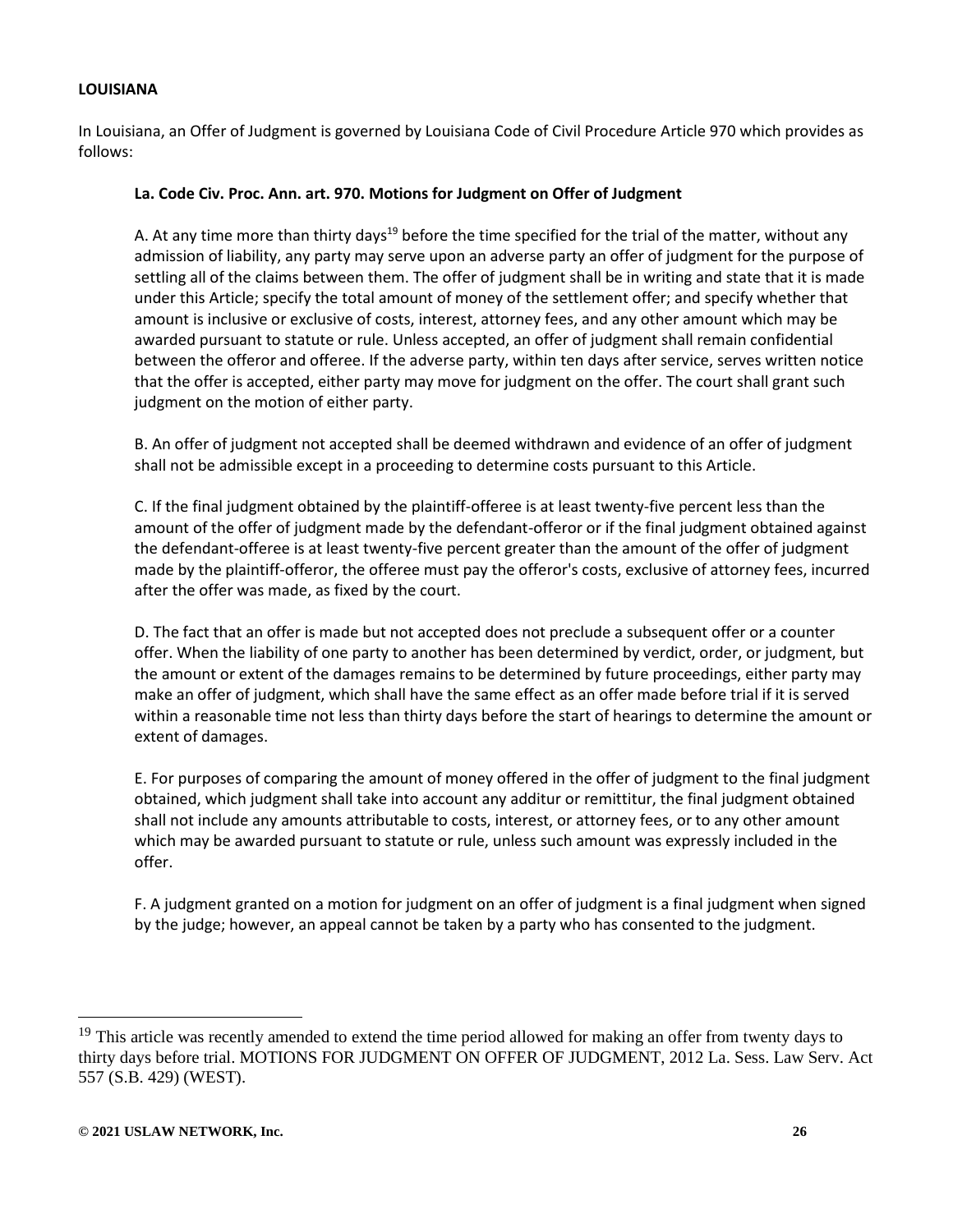## **LOUISIANA cont'd**

Article 970 is punitive in nature and its function is to compensate the rejected offeror who is forced to incur greater trial litigation costs that could have been avoided if the offeree had not rejected the offer. *Suprun v. Louisiana Farm Bureau Mut. Ins. Co.,* 2009-1555 (La. App. 1 Cir. 4/30/10), 40 So. 3d 261, 266. In Louisiana, the legislature does not define costs, it grants the court discretion to fix the costs for whatever items it deems fit as long as the court does not award attorney fees. *Edwards v. Daugherty,* 98-635 (La. App. 3 Cir. 6/9/99), 736 So. 2d 345, 351 *writ denied,* 99-2034 La. 9/17/99, 747 So. 2d 568.

Keith W. McDaniel McCranie, Sistrunk, Anzelmo, Hardy, McDaniel & Welch, LLC 195 Greenbriar Blvd., Suite 200 Covington, LA 70433 Phone: (504) 846-8330 [www.mcsalaw.com](http://www.mcsalaw.com/)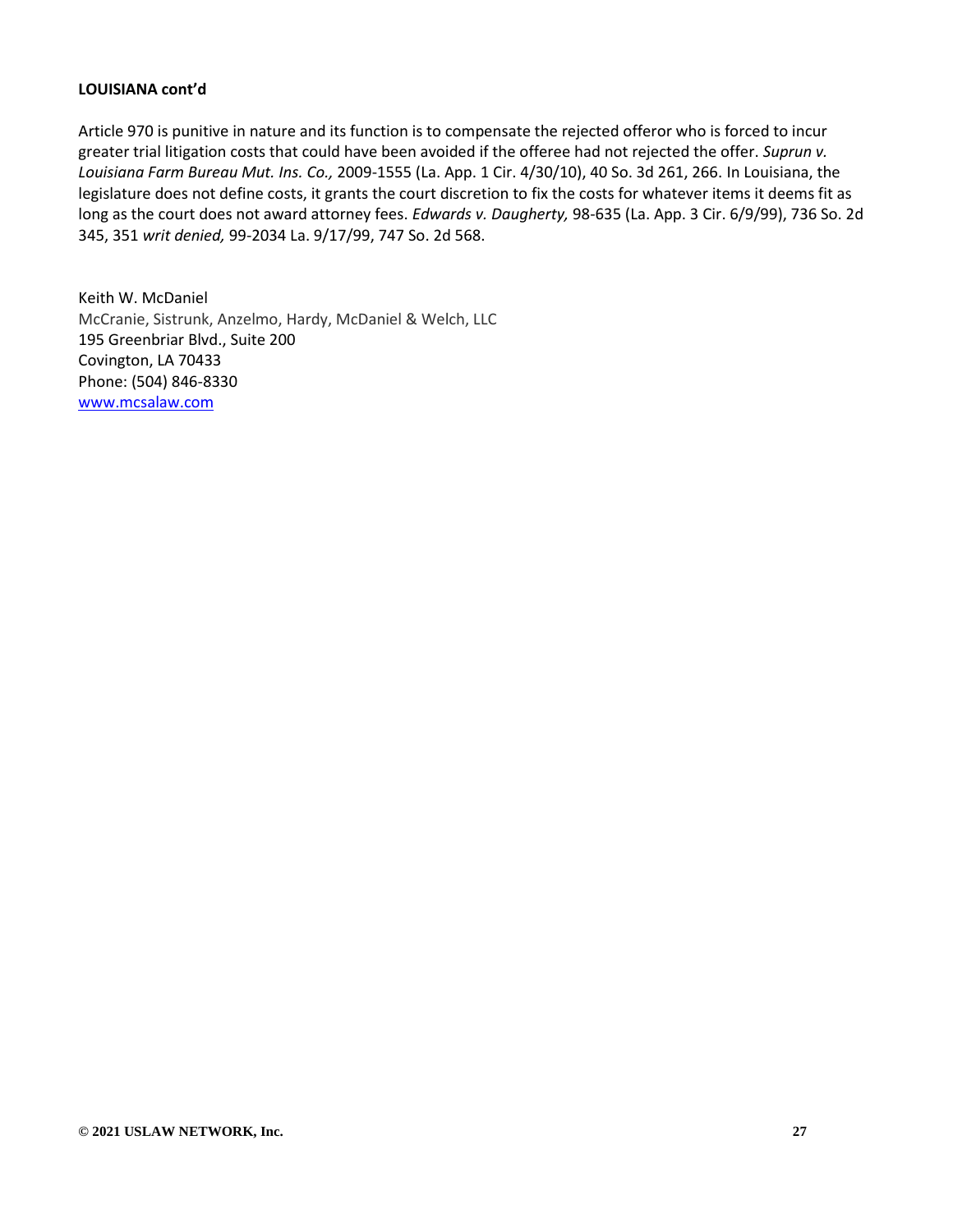#### **MAINE**

In Maine, Offers of Judgment are governed by the Maine Rules of Civil Procedure, M.R.Civ.P. 68, which provides as follows:

#### **Rule 68. Offer of Judgment**

At any time more than 10 days before the trial begins or within such shorter time as the court may approve, a party defending against a claim may serve upon the adverse party an offer to allow judgment to be taken against the defending party for the money or property or to the effect specified in the offer, with costs then accrued. If within 10 days after the service of the offer or within such shorter time as the court may order the adverse party serves written notice that the offer is accepted, either party may then file the offer and notice of acceptance together with proof of service thereof and thereupon the clerk shall enter judgment. An offer not accepted shall be deemed withdrawn and evidence thereof is not admissible except in a proceeding to determine costs. If the judgment finally obtained by the offeree is not more favorable than the offer, the offeree must pay the costs incurred after the making of the offer. The fact that an offer is made but not accepted does not preclude a subsequent offer. When the liability of one party to another has been determined by verdict or order or judgment, but the amount or extent of the liability remains to be determined by further proceedings, the party adjudged liable may make an offer of judgment, which shall have the same effect as an offer made before trial if it is served within a reasonable time not less than 10 days, or such shorter time as the court may approve, prior to the commencement of hearings to determine the amount or extent of liability.

Under the rules, if the offer is not accepted within ten days, it is deemed to be withdrawn and if the plaintiff later obtains a judgment which is not higher than the offer, the plaintiff must pay the defendant costs incurred after the offer was made. Note that the plaintiff's judgment is augmented by the accrued prejudgment interest. *Purwin v. Robertson Enterprises, Inc.*, 505 A.2d 1152 (1986). Attorneys' fees are not included in recoverable costs. The recoverable costs are generally deposition costs, filing fees, and some expert and witness fees. Recoverable costs are found in 14 M.R.S.A. §§1501-1504, 16 M.R.S.A. §251 and M.R.Civ.P. Rules 16B and 54.

Elizabeth G. Stouder, Esq. Richardson, Whitman, Large & Badger P.O. Box 9545 Portland, ME 04112-9545 (207) 774-7474 [estouder@rwlb.com](mailto:estouder@rwlb.com)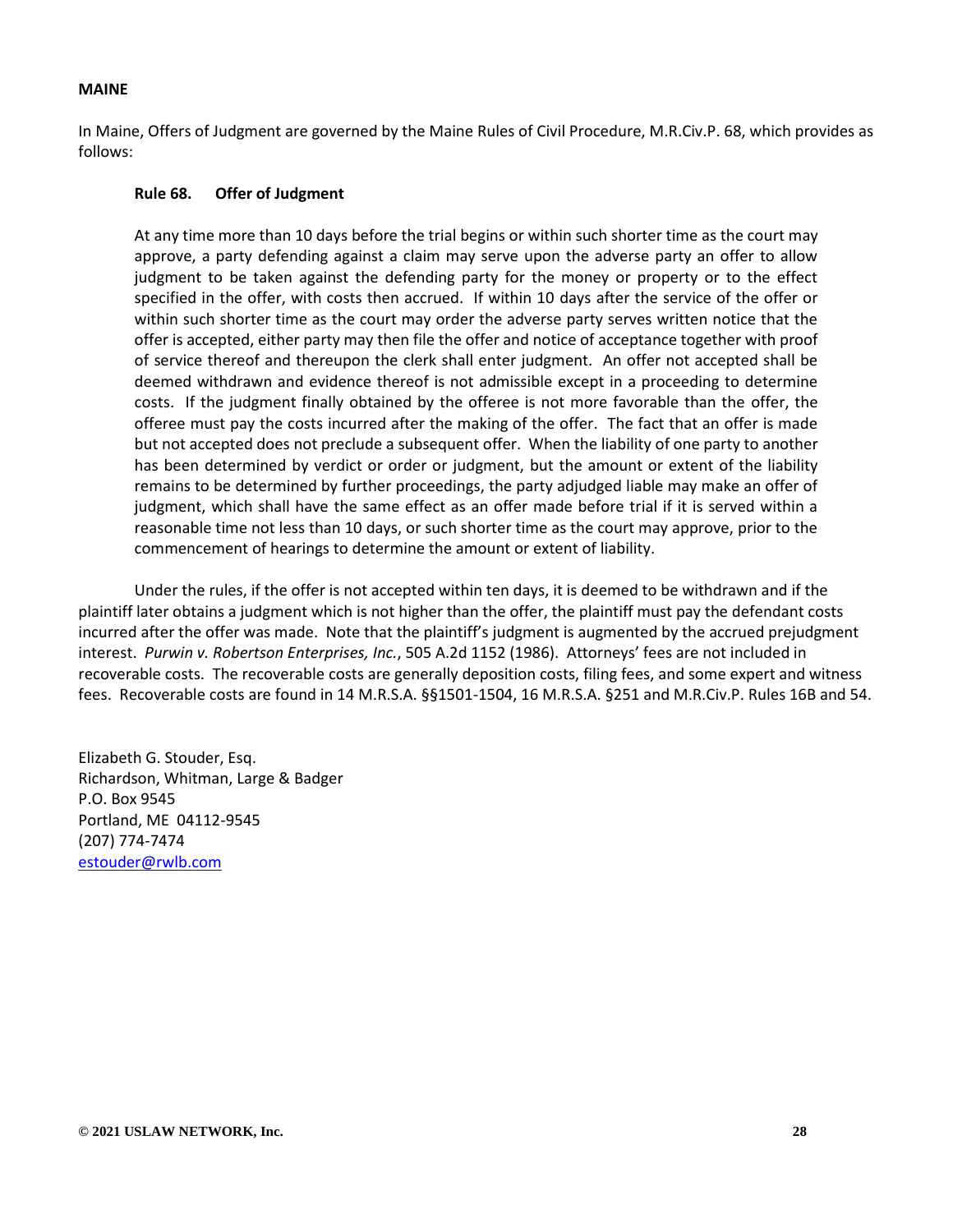## **MARYLAND**

In Maryland, an Offer of Judgment is generally unavailable with the exception of health care malpractice claims. Under the Maryland Rules of Civil Procedure, § 2-605, "[a] party to a health care malpractice claim may serve on the adverse party an offer of judgment pursuant to Code, Courts Article, § 3-2A-08A." The Maryland Code, Courts and Judicial Proceedings Article § 3-2A-08A states as follows:

# **§ 3-2A-08A. Offer of Judgment**

## **Costs defined**

(a) In this section, "costs" means the costs described under [Maryland Rule 2-603.](http://web2.westlaw.com/find/default.wl?mt=TabTemplate1&db=1007680&rs=WLW12.10&docname=MDRCPCIRR2-603&rp=%2ffind%2fdefault.wl&findtype=L&ordoc=16108365&tc=-1&vr=2.0&fn=_top&sv=Split&tf=-1&pbc=06FA1D8D&utid=1)

## **Cases dismissed following settlement**

(b) This section does not apply to cases dismissed following a settlement.

# **Offer of judgment**

(c)(1) At any time not less than 45 days before the trial begins, a party to an action for a medical injury may serve on the adverse party an offer of judgment to be taken for the amount of money specified in the offer, with costs then accrued.

(2) When the liability of one party to another has been determined by verdict or order or judgment, but the amount or extent of the liability remains to be determined by further proceedings, a party adjudged liable or a party in whose favor liability was determined may make an offer of judgment not less than 45 days before the commencement of hearings to determine the amount or extent of liability.

# **Acceptance of offer of judgment**

(d)(1) If within 15 days after the service of the offer of judgment, the adverse party serves written notice that the offer is accepted, either party may then file with the court the offer and notice of acceptance together with an affidavit of service notifying the other parties of the filing of the offer and acceptance.

(2) If the court receives the filings specified in paragraph (1) of this subsection, the court shall enter judgment.

# **Withdrawal of offer not accepted**

(e)(1) If an adverse party does not accept an offer of judgment within the time specified in subsection (d)(1) of this section, the offer shall be deemed withdrawn and evidence of the offer is not admissible except in a proceeding to determine costs.

(2) An offer of judgment that is not accepted does not preclude a party from making a subsequent offer of judgment in the time specified in this section.

## **Payment of costs**

(f) If the judgment finally obtained is not more favorable to the adverse party than the offer, the adverse party who received the offer shall pay the costs of the party making the offer incurred after the making of the offer.

\* \* \*

**© 2021 USLAW NETWORK, Inc. 29**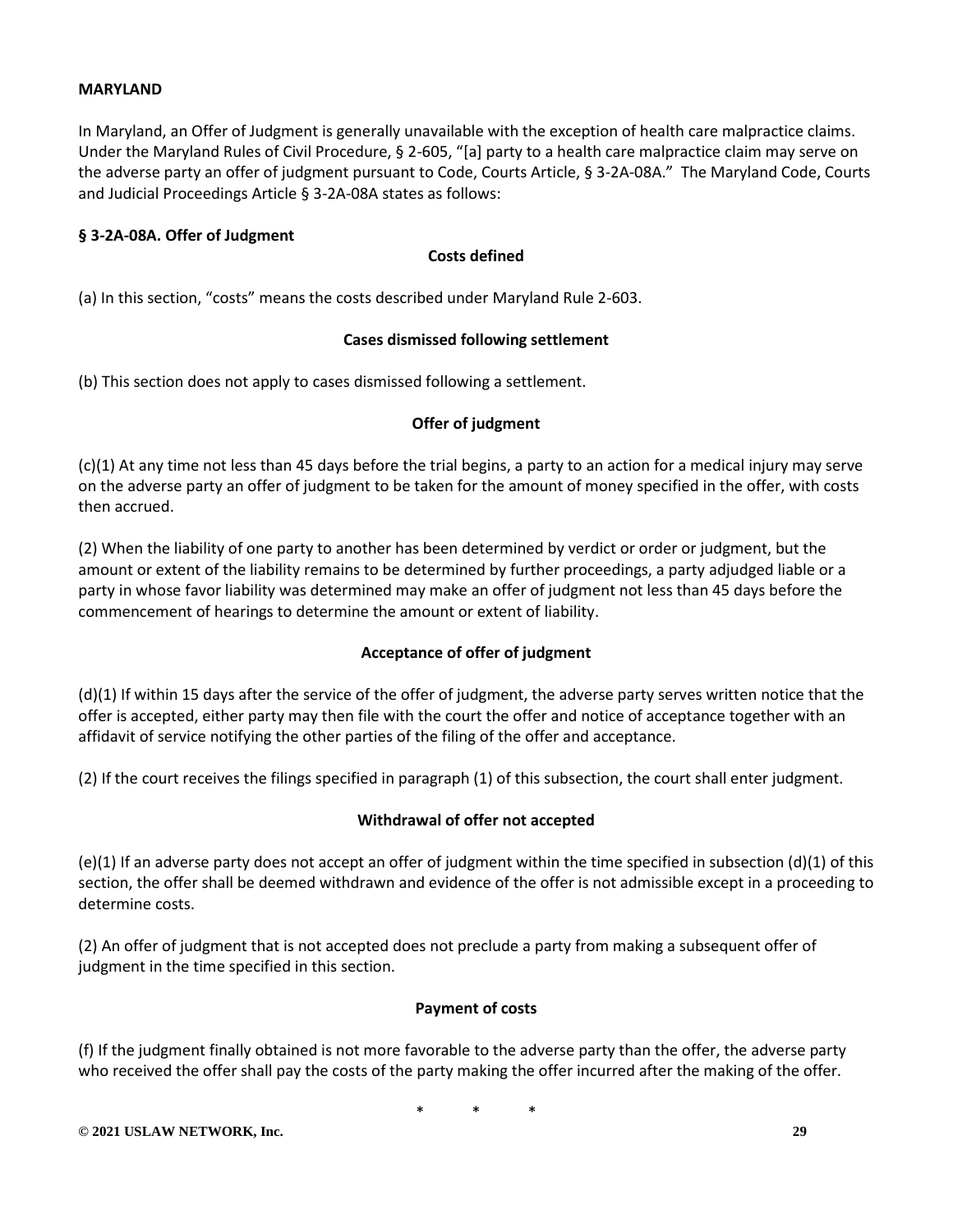# **MARYLAND cont'd**

This legislation was passed in 2005 and has not been the subject of litigation in Maryland courts.

Albert B. Randall, Jr. Franklin and Prokopik, P.C. 2 North Charles Street, Suite 600 Baltimore, MD 21201 (410) 752-8700 [arandall@fandpnet.com](mailto:arandall@fandpnet.com) Admitted in Maryland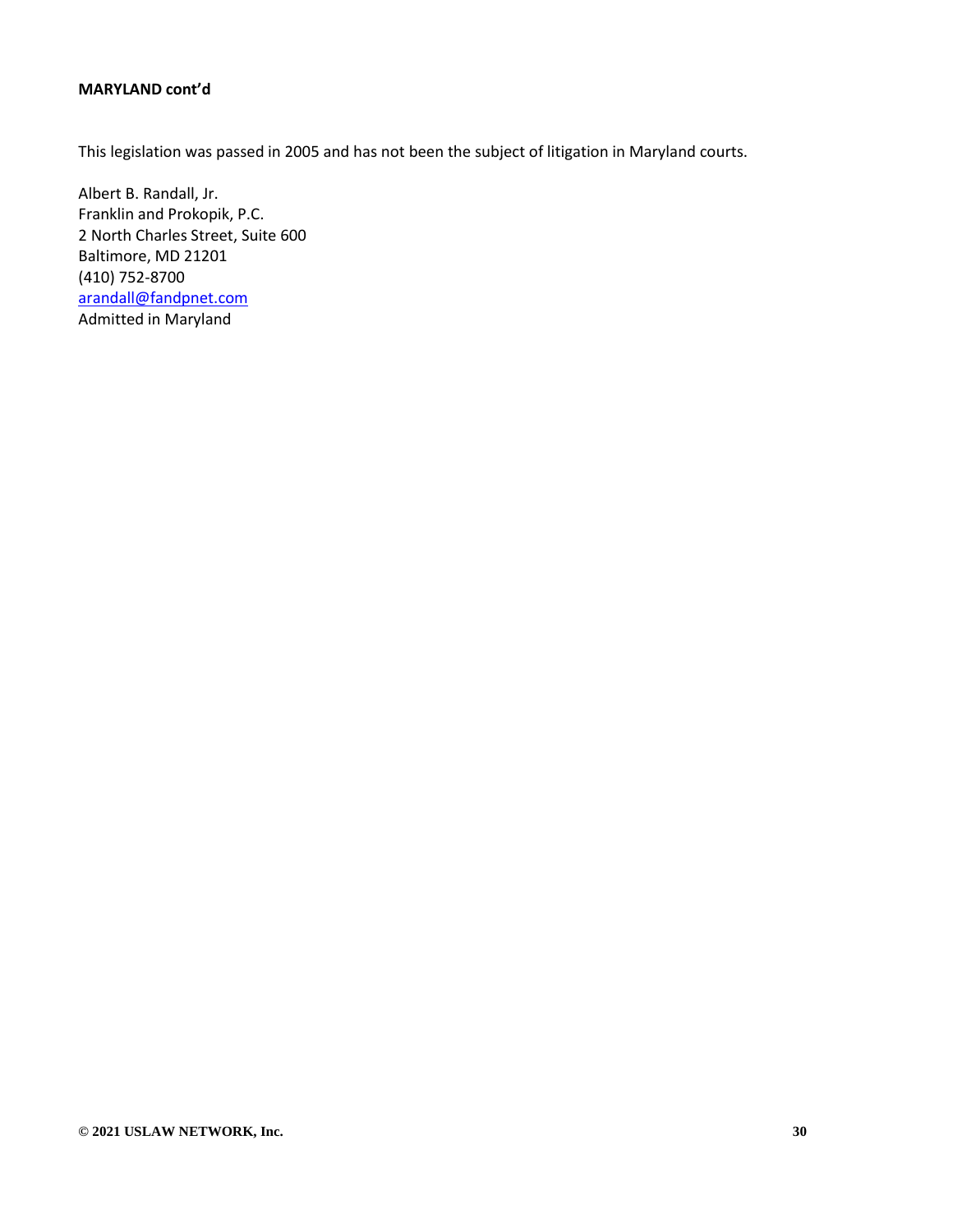#### **MASSACHUSETTS**

Offers of Judgment in Massachusetts are governed by Mass Rules Civil Procedure Rule 68. The Rule provides:

At any time more than 10 days before the trial begins, a party defending against a claim may serve upon the adverse party an offer to allow judgment to be taken against him for the money or property or to the effect specified in his offer, with costs then accrued. If within 10 days after the service of the offer the adverse party serves written notice that the offer is accepted, either party may then file the offer and notice of acceptance together with proof of service thereof and thereupon the clerk shall enter judgment. An offer not accepted shall be deemed withdrawn and evidence thereof is not admissible except in a proceeding to determine costs. If the judgment exclusive of interest from the date of offer finally obtained by the offeree is not more favorable than the offer, the offeree must pay the costs incurred after the making of the offer. The fact that an offer is made but not accepted does not preclude a subsequent offer. When the liability of one party to another has been determined by verdict or order or judgment, but the amount or extent of the liability remains to be determined by further proceedings, the party adjudged liable may make an offer of judgment, which shall have the same effect as an offer made before trial if it is served within a reasonable time not less than 10 days prior to the commencement of hearings to determine the amount or extent of liability.

#### **WHEN OFFER IS NOT ACCEPTED**

Only after there is an acceptance of the offer does the court get involved. The plaintiff who wants to accept the offer must indicate such acceptance within ten (10) days by serving a written notice to the offeror defendant. The offer and notice of acceptance is filed with the court and a judgment in that amount is entered.

If plaintiff rejects the defendant's offer, and recovers a judgment (exclusive of interest) less than the amount of the offer, the plaintiff must pay the costs incurred from the date of the offer. Should the verdict be in favor of the defendant, the defendant is not entitled to recover costs under this Rule as a prevailing defendant is entitled to costs under Mass. Rule. Civ. P. Rule 54. There is no limitation on the number of offers of judgment a defendant may make in the course of the litigation.

#### **COSTS**

The awarding of costs is subject to the discretion of the court and must be established by the record. The party seeking costs files an affidavit(s), with relevant exhibits, outlining those costs which are sought to be taxed against the losing party.

The costs of depositions, if determined to be reasonably necessary, and expert witness fees, are subject to the broad discretion of the court. The courts generally do not endeavor to fully compensate the party for the litigation. A hearing on a motion to assess costs is required if requested by the losing party.

Recovery of attorney's fees is subject to specific contractual or statutory allowance. The judge must determine the quality, efficiency and novelty of the attorney's efforts, the rates charged and the staffing employed to determine the amount to be awarded. *Passatempo v. McMenimen*, 86 Mass. App. Ct. 742, 747 (2014).

Rubin and Rudman LLP 53 State Street, 15th Floor Boston, MA 02109 (617) 330-7180 [www.rubinrudman.com](http://www.rubinrudman.com/)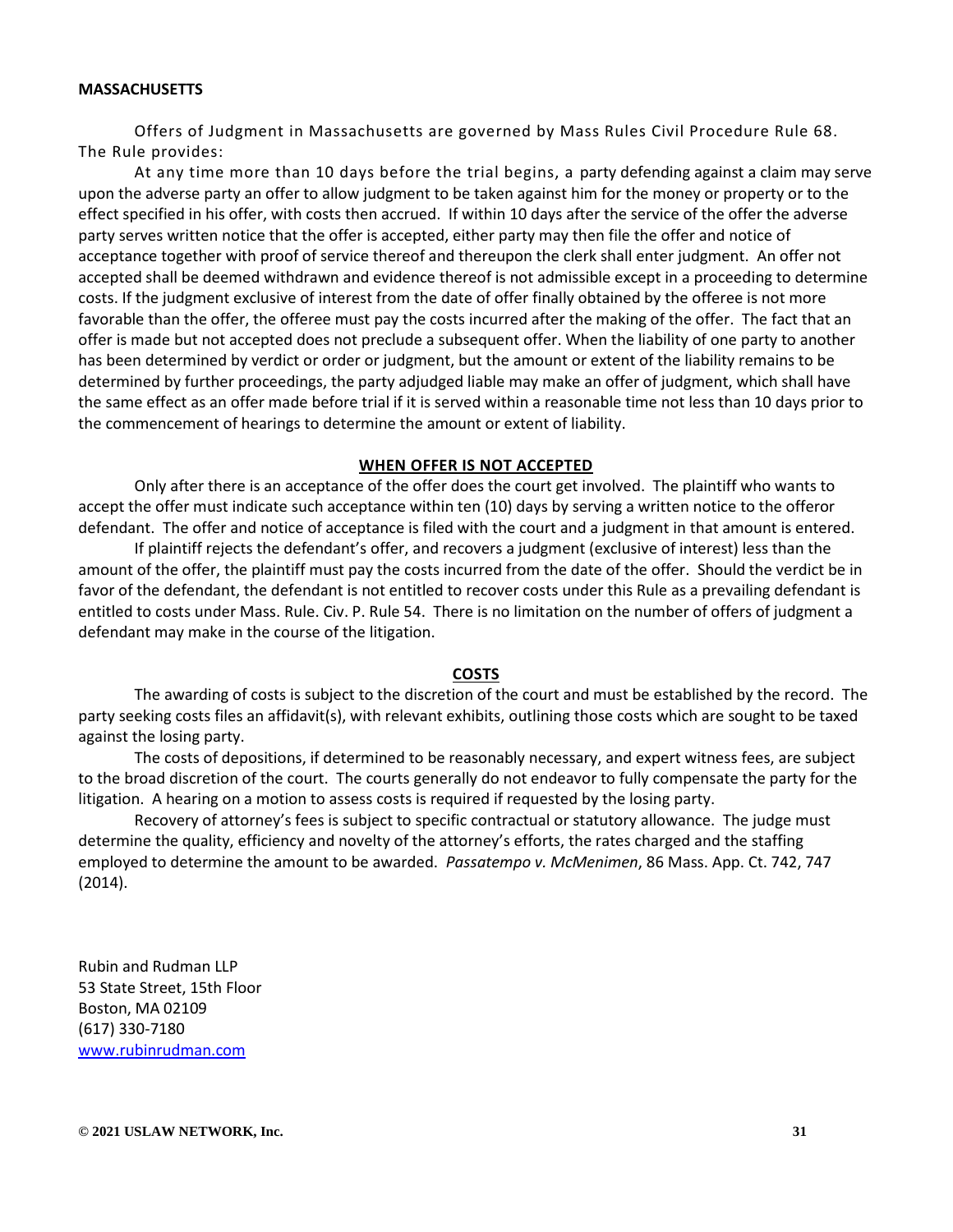# **MICHIGAN**

There is no Offer of Judgment recognized in this state court.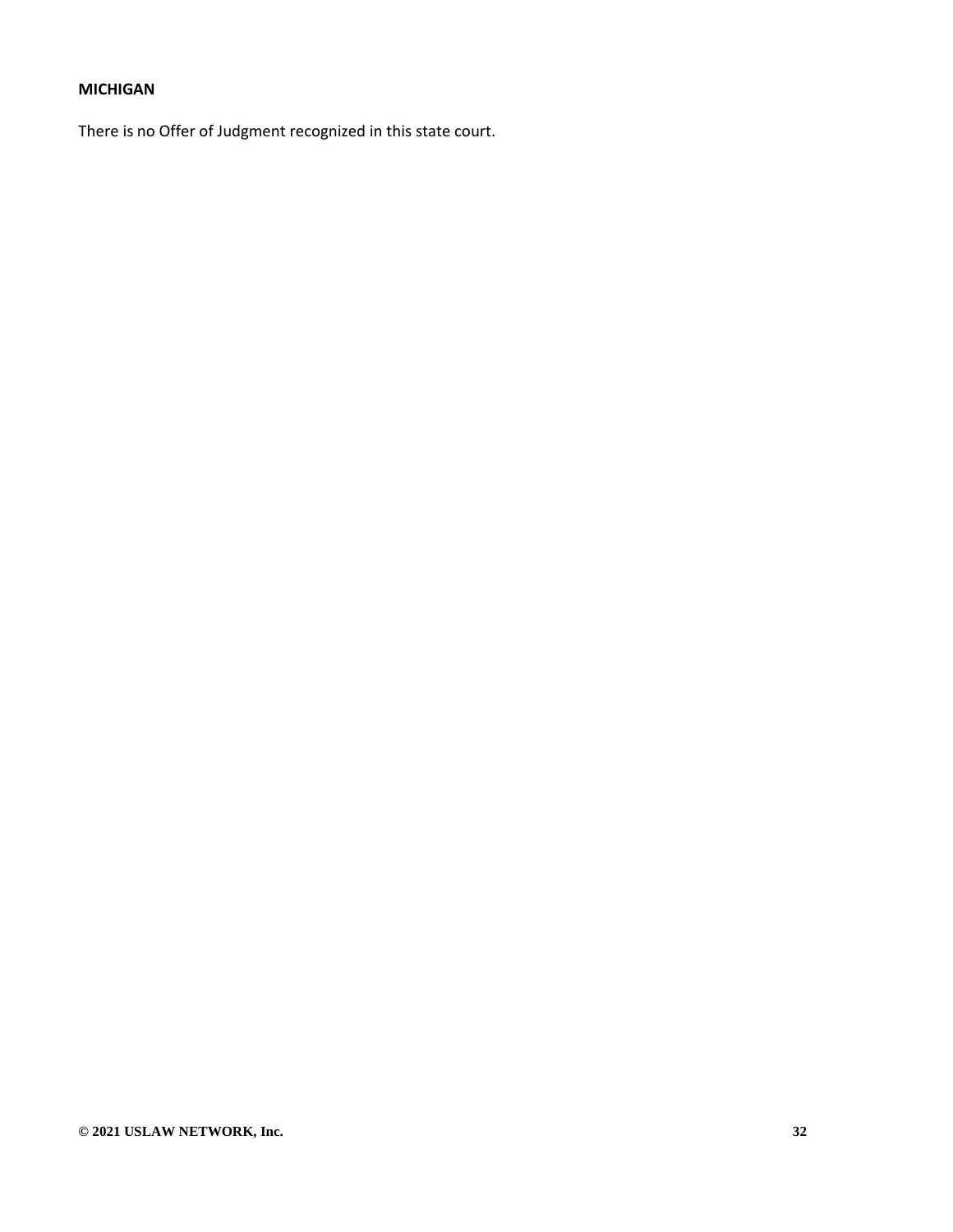## **MINNESOTA**

In Minnesota, an Offer of Judgment is governed by Minnesota Civil Procedure Rules 68.01-68.04. An offer may be made by any party at any time more than 10 days before the trial begins. Minn. R. Civ. Pro. 68.01(a). It can be either a "written damages-only or total-obligation offer to allow judgment to be entered to the effect specified in the offer, or to settle the case on the terms specified in the offer." *Id.* It does not need to be filed with the court unless the offer is accepted. Minn. R. Civ. Pro. 68.01(e). Also, when the liability of one party had been determined by verdict, order, or judgment but the amount or extent of the liability remains to be determine by further proceedings, the liable party may make an offer of judgment which will have the same effect as if it had been made before trial if it is served "within a reasonable time not less than 10 days before commencement of a hearing or trial to determine the amount or extent of liability." *Id.*

In order to be given the cost-shifting effect of the rule any offer must include express reference to the rule. Minn. R. Civ. Pro. 68.01(b); *see Matheiu v. Freeman*. 472 N.W.2d 187 (Minn. App. 1991). Further, an offer made under this rule is considered a "damages-only" offer unless it is expressly stated to be a "total-obligation" offer. Minn. R. Civ. Pro. 68.01(b). A damages-only offer does not include then- accrued applicable prejudgment interest, costs and disbursements, or applicable attorney fees. Minn. R. Civ. Pro. 68.01(c). Conversely, an offer that is expressly identified as a "total-obligation" offer does include then-accrued applicable prejudgment interest, costs and disbursements, and applicable attorney fees. Minn. R. Civ. Pro. 68.01(d).

Acceptance of an offer of judgment must be made by service of written notice of acceptance within 10 days after service of the offer. Minn. R. Civ. Pro. 68.02(a). During this ten-day period the offer is irrevocable. *Id.* If it is not accepted within the 10-day period, the offer will be deemed withdrawn. Minn. R. Civ. Pro. 68.02(d). Any subsequent offers made by the same party will supersede all prior offers made by the party. Minn. R. Civ. Pro. 68.02(e).

If the offer is accepted, either party may file the offer, notice of acceptance, and proof of service with the court. Minn. R. Civ. Pro. 68.02(b). If it is a total-obligation offer, then judgment will be entered in the amount of the offer. *Id.* at subp. (1). If it is a damages-only offer, then applicable prejudgment interest, the plaintiff-offeree's costs and disbursements, and applicable attorney fees, all accrued to the date of the offer will be determined by the court and included in the judgment. *Id.* at subp. (2). Further, if the offer is accepted as an offer of settlement, the settled claims may be dismissed upon the filing of a stipulation for dismissal setting forth the terms of the offer, including that payment of applicable prejudgment interest, costs and disbursements, and applicable attorney fees all accrued to the date of the offer have been satisfied. Minn. R. Civ. Pro. 68.02(e).

Unaccepted offers are not admissible evidence, except in a proceeding to determine costs and disbarments. Minn. R. Civ. Pro. 68.03(a). Significantly, Rule 68.03(b) provides the effect of an offer on recovery of costs and reads as follows:

## **Rule 68.03 Effect of Unaccepted Offer**

\*\*\*

**(b) Effect of Offer on Recovery of Costs.** An unaccepted offer affects the parties' obligations and entitlements regarding costs and disbursements as follows:

(1) If the offeror is a defendant, and the defendant-offeror prevails or the relief awarded to the plaintiff-offeree is less favorable than the offer, the plaintiff-offeree must pay the defendant-offeror's costs and disbursements incurred in the defense of the action after service of the offer, and the plaintiff-offeree shall not recover its costs and disbursements incurred after service of the offer, provided that applicable attorney fees available to the plaintiff-offeree shall not be affected by this provision.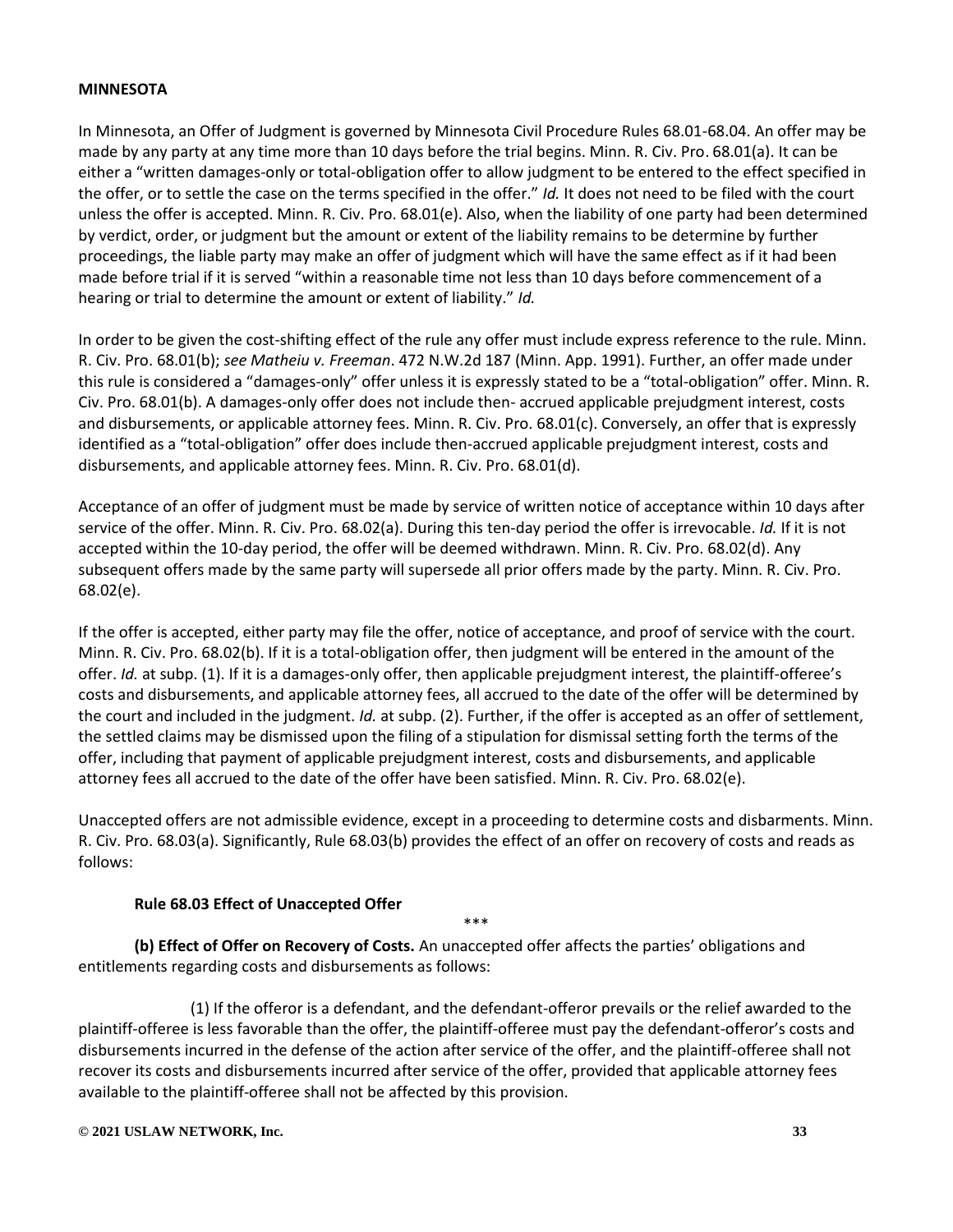#### **MINNESOTA cont'd**

(2) If the offeror is a plaintiff, and the relief awarded is less favorable to the defendant-offeree than the offer, the defendant-offeree must pay, in addition to the costs and disbursements to which the plaintiffofferor is entitled under Rule 54.04, an amount equal to the plaintiff-offeror's costs and disbursements incurred after service of the offer. Applicable attorney fees available to the plaintiff-offeror shall not be affected by this provision.

(3) If the court determines that the obligations imposed under this rule as a result of a party's failure to accept an offer would impose undue hardship or otherwise be inequitable, the court may reduce the amount of the obligations to eliminate the undue hardship or inequity.

To determine whether a result is less favorable to the offeree than the offeror, a damages-only offer is compared to the damages awarded to the plaintiff and the total-obligation offer is compared with the amount of damages awarded to the plaintiff, plus applicable prejudgment interest, the plaintiff's taxable costs and disbursements and applicable attorney fees, all accrued to the date of the offer. Minn. R. Civ. Pro. 68.03(c). "Applicable attorney fees" and "applicable prejudgment interest" each mean the amount the party is entitled in either category pursuant to statue, common law, or contract for one or more claims resolved by the offer. Minn. R. Civ. Pro. 68.04.

Mark A. Solheim Larson • King, LLP 30 East Seventh Street, Suite 2800 Saint Paul, MN 55101 Phone: 651-312-6500 [msolhiem@larsonking.com](mailto:msolhiem@larsonking.com) [www.larsonking.com](http://www.larsonking.com/)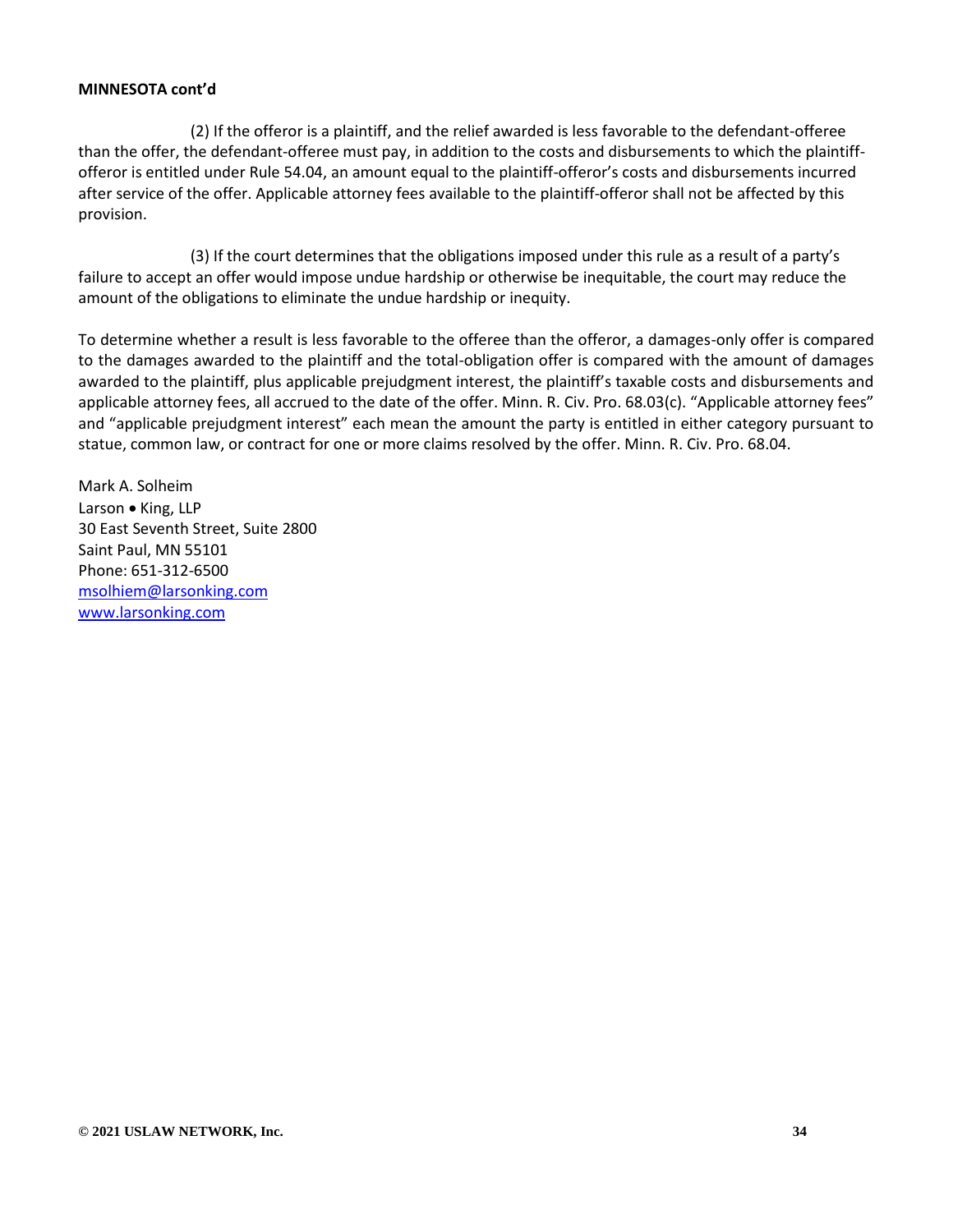#### **MISSISSIPPI**

In Mississippi, an Offer of Judgment is governed by Mississippi Rule of Civil Procedure 68 which relevant part provides as follows:

#### **Rule 68. Offer of Judgment**

At any time more than fifteen days before the trial begins, a party defending against a claim may serve upon the adverse party an offer to allow judgment to be taken against him for the money or property or to the effect specified in his offer, with costs then accrued. If within ten days after the service of the offer the adverse party serves written notice that the offer is accepted, either party may then file the offer and notice of acceptance together with proof of service thereof and thereupon the court shall enter judgment. An offer not accepted shall be deemed withdrawn and evidence thereof is not admissible except in a proceeding to determine costs. If the judgment finally obtained by the offeree is not more favorable than the offer, the offeree must pay the cost incurred after the making of the offer. The fact that an offer is made but not accepted does not preclude a subsequent offer.

In 2011, the Mississippi Court of Appeals offered a lengthy discussion on the application of Rule 68 in the context of an automobile accident case weakening any force the rule previously had with regard to encouraging settlement. *Hubbard v. Delta Sanitation of Miss.*, 64 So. 3d 547, 559-568 (Miss. App. 2011). Finding the only costs recoverable under Rule 68 are costs specifically authorized by statute, the appeals court reversed the trial court's award of costs to a defendant of expert fees, copying/printing costs, trial exhibits such as "blow-ups" and court reporter's fee for depositions. *Id.* One such "fee statute" provides that witnesses at trial shall receive \$1.50 per day in attendance fees and \$.05 per mile to and from the court. MISS. CODE ANN. § 25-7-47. These negligible witness fees were the only costs found by the *Hubbard* court to have been properly taxed to the plaintiff through Rule 68 in this particular factual context. *Hubbard*, 64 So. 3d at 565.

On the other hand, there are a number of Mississippi statutes that allow for expert-witness fees to be taxed as costs in certain cases. *See*, *e.g.*, MISS. CODE ANN. § 95-5-10(3) (Rev. 2004) (providing that, in trespass-to-timber suits, "[a]ll reasonable expert witness fees and attorney's fees shall be assessed as court costs in the discretion of the court").

An Offer of Judgment made under Rule 68 by a defendant is not an admission of liability.

#### **Submitted By:**

R. Eric Toney Copeland, Cook, Taylor & Bush, P.A. 1076 Highland Colony Parkway Ridgeland MS 39157 Phone: [\(601\) 856-7200](tel:+1%20(601)%20856-7200) Fax: [\(601\) 707-2999](tel:+1%20(601)%20707-2999) [etoney@cctb.com](mailto:etoney@cctb.com)

#### **Other USLAW Members in Mississippi:**

Carr Allison 14231 Seaway Road, Building 2000, Suite 2001 Gulfport, MS 39503 Phone: 228-864-1060 [www.carrallison.com](http://www.carrallison.com/)

**© 2021 USLAW NETWORK, Inc. 35**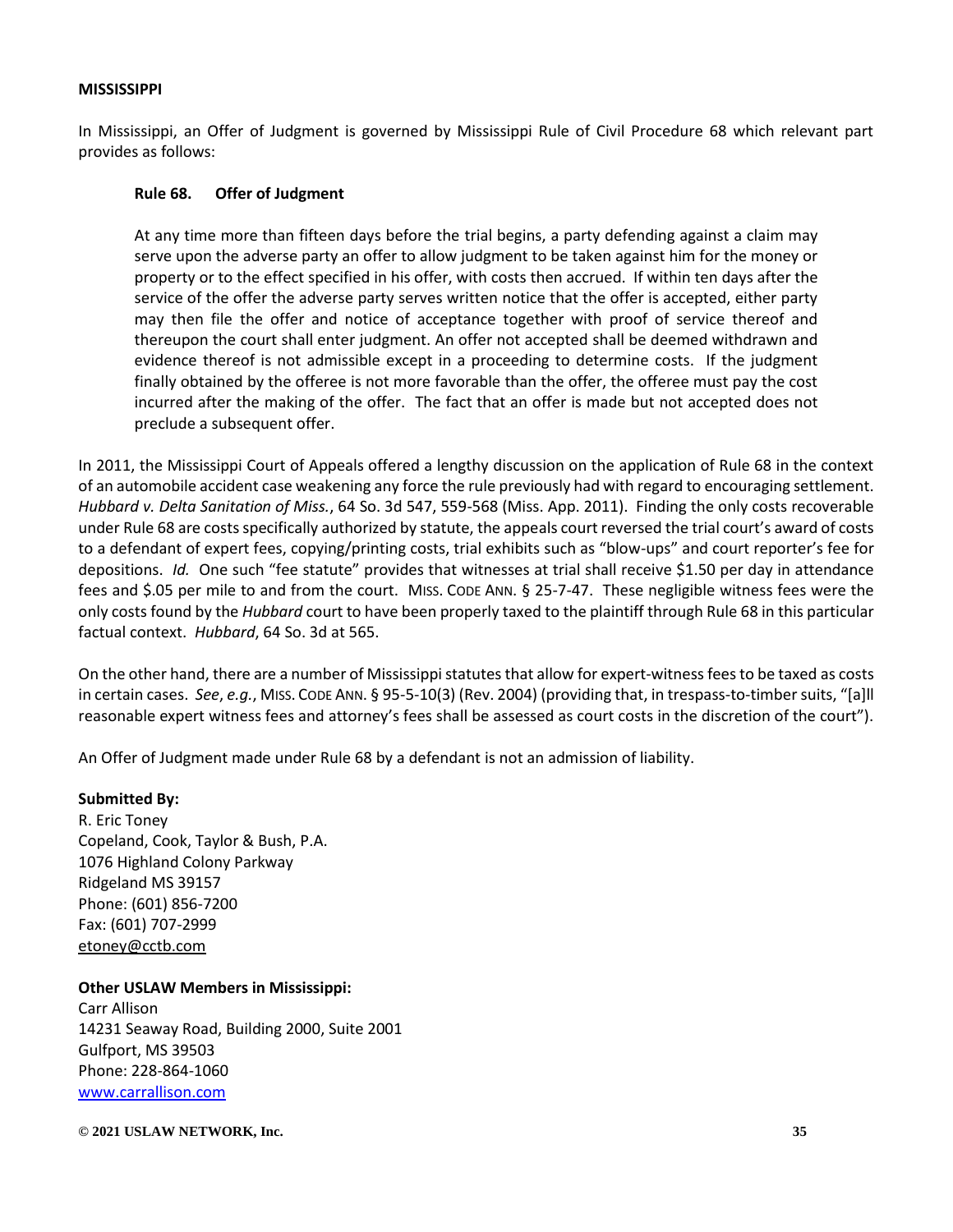#### **MISSOURI**

In Missouri, an Offer of Judgment is governed by Missouri Supreme Court Rule 77.04 which provides as follows:

#### **77.04. Offer of Judgment – Recovery of Costs**

At any time more than thirty days before the trial begins, a party defending against a claim may serve upon the adverse party an offer to allow judgment to be taken against the defending party for the money or property or to the effect specified in the offer, with costs, then accrued. If within ten days after the service of the offer the adverse party serves written notice that the offer is accepted, either party may then file the offer and notice of acceptance together with proof of service thereof and thereupon judgment shall be entered. If the offer is not accepted within ten days it shall be deemed withdrawn and evidence thereof is not admissible. If the adverse party fails to obtain a judgment more favorable than that offered, that party shall not recover costs in the circuit court from the time of the offer but shall pay costs from that time.

Material terms of the acceptance must match those of the offer, an acceptance that does not match the material terms of the offer will be considered a counteroffer." Caldwell v. Heritage House Realty, Inc. 32 S.W.3d 773 (Mo. App. W.D. 2000).

In Missouri, attorney fees are not considered a taxable court cost. Schoemehl v. Whaley, 598 S.W.2d 607 (Mo. App. E.D. 1980). Instead, court costs are typically items such as the filing fee, service of process fees and the costs of depositions (not including video depositions). The rule should not be confused with a confession of judgment. It is designed to permit a defendant to avoid court costs by making an offer of judgment that, if accepted, would result in a consent judgment. Katz Drug Co. v. Commercial Standard Ins. Co., 647 S.W.2d 831 (Mo. App. 1983); Fritzsche v. E. Tex. Motor Freight Lines, 405 S.W.2d 541 (Mo. App. 1966). An offer under this rule by a defendant is not an admission of liability. Katz, 647 S.W.2d at 840.

#### **Submitted by:**

Kevin L. Fritz Lashly & Baer, P.C. 714 Locust Street St. Louis, MO 63101 (314) 436-8309 (w) (314) 518-4355 (c) [klfritz@lashlybaer.com](mailto:klfritz@lashlybaer.com)

#### **Other USLAW members in Missouri | Western Missouri:**

Dysart Taylor Cotter McMonigle & Brumitt, PC 4420 Madison Avenue, Suite 200 Kansas City, MO 64111 (816) 931-2700 [www.dysarttaylor.com](http://www.dysarttaylor.com/)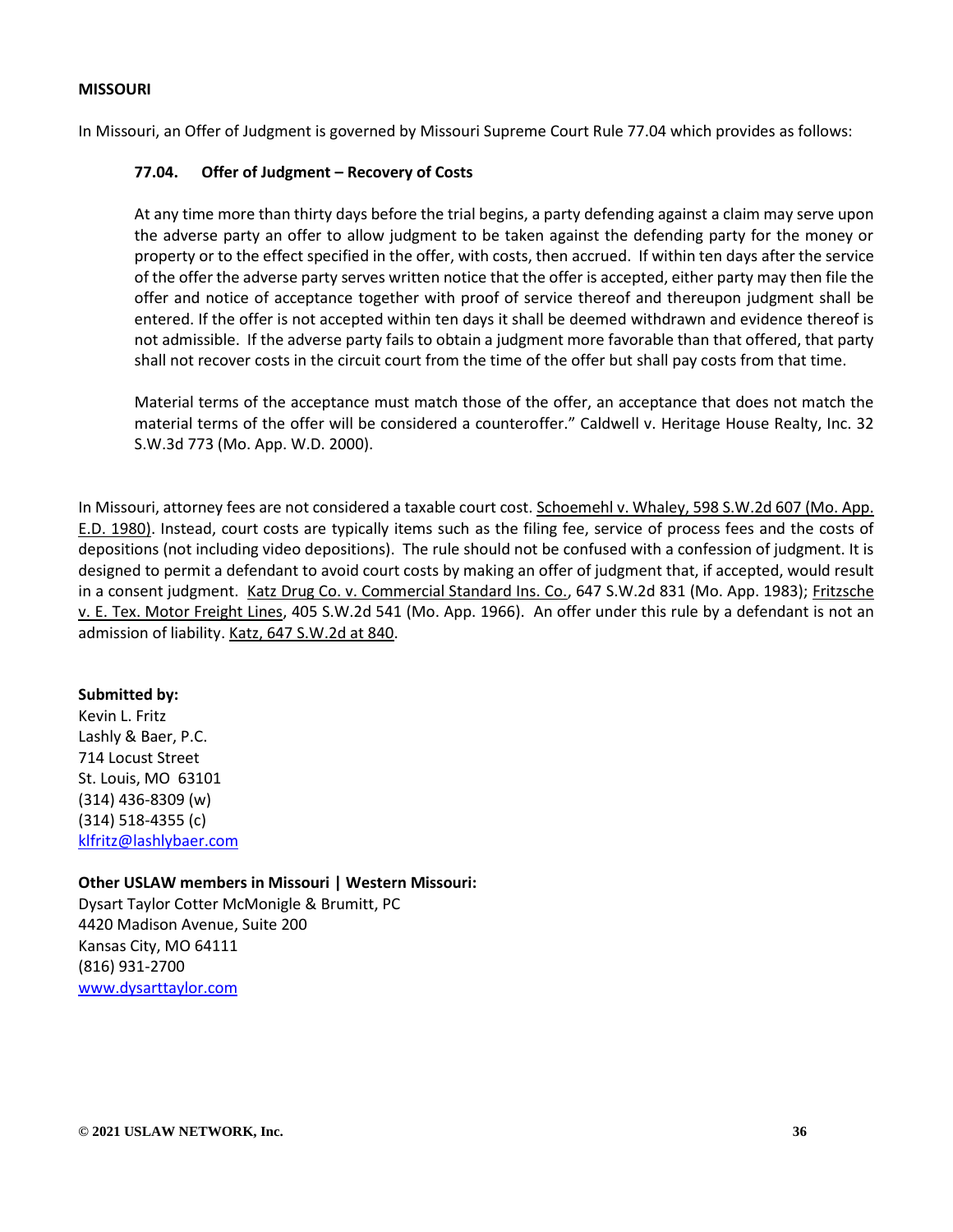### **MONTANA**

In Montana, an Offer of Judgment is governed by Rule 68, Montana Rules of Civil Procedure, which provides as follows:

### **Rule 68. Offer of Judgment**

- (a) **Making an Offer. Judgment on an Accepted Offer.** More than 14 days before the trial begins, a party defending against a claim may serve on an opposing party an offer to allow judgment on specified terms, with the costs then accrued. If, within 14 days after being served, the opposing party serves written notice accepting the offer, either party may then file the offer and notice of acceptance, plus proof of service. The clerk must then enter judgment.
- (b) **Unaccepted Offer.** An unaccepted offer is considered withdrawn, but it does not preclude a later offer. Evidence of an unaccepted offer is not admissible except in a proceeding to determine costs.
- (c) **Offer after Liability is Determined.** When one party's liability to another has been determined but the extent of liability remains to be determined by further proceedings, the party held liable may make an offer of judgment. It must be served within a reasonable time – but at least 14 days – before a hearing to determine the extent of liability.
- (d) **Paying Costs after an Unaccepted Offer.** If the judgment that the offeree finally obtains is not more favorable than the unaccepted offer, the offeree must pay the costs incurred after the offer was made

Attorney fees are not considered a taxable court cost except in lien foreclosure suits where the defendant makes an offer of judgment under Rule 68. §71-3-124, Montana Code Annotated. Court costs are typically items such as the filing fee, service of process fees, the costs of depositions actually used to obtain the judgment and witness fees at the statutory rate (\$10 per day plus mileage, but not the cost of hiring an expert. Only costs incurred after making the offer are borne by the plaintiff when the final judgment is less than the offer of judgment.

Paul Haffeman Davis, Hatley, Haffeman & Tighe, P.C. P. O. Box 2103 Great Falls, MT 59403-2103 (406) 761-5463 [paul.haffeman@dhhtlaw.com](mailto:paul.haffeman@dhhtlaw.com)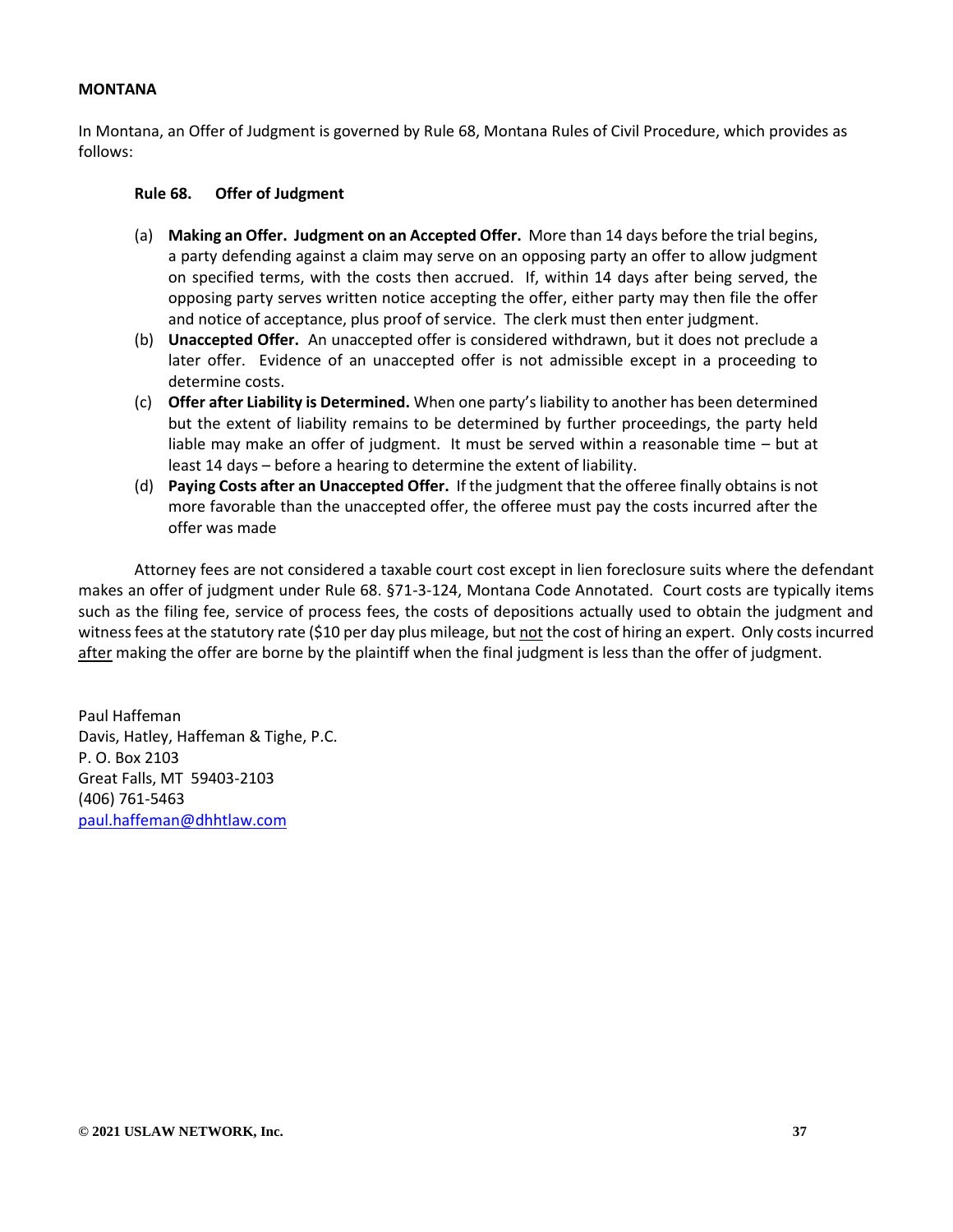## **NEBRASKA**

In Nebraska, an Offer of Judgment is governed by Nebraska Revised Statute § 25-901, which provides as follows:

# **25-901. Offer of judgment before trial; procedure; effect**

The defendant in an action for the recovery of money only may, at any time before the trial, serve upon the plaintiff or the plaintiff's attorney an offer in writing to allow judgment to be taken against the defendant for the sum specified therein. If the plaintiff accepts the offer and gives notice thereof to the defendant or the defendant's attorney, within five days after the offer was served, the offer and an affidavit that the notice of acceptance was delivered in the time limited may be filed by the plaintiff or the defendant may file the acceptance, with a copy of the offer verified by affidavit. In either case, the offer and acceptance shall be entered upon the record, and judgment shall be rendered accordingly. If the notice of acceptance is not given in the period limited, the offer shall be deemed withdrawn and shall not be given in evidence or mentioned on the trial. If the plaintiff fails to obtain judgment for more than was offered by the defendant, the plaintiff shall pay the defendant's cost from the time of the offer.

Neb. Rev. Stat. § 25-901 (2018).

In an action to recover on an insurance policy, a court "must allow an attorney's fee to the plaintiff if judgment is entered against the insurer in an amount greater than the amount specified in a written offer to allow judgment [pursuant to § 25-901]." *Davenport Grain Co. v. Michigan Millers Mut. Ins. Co.*, 125 F.R.D. 157, 158 (D. Neb. Aug. 7, 1987); Neb. Rev. Stat. § 44-359.

Settlement offers are not the same as offers of judgment for purposes of the statute. *Young v. Midwest Fam. Mut. Ins. Co.*, 722 N.W.2d 13, 16 (Neb. 2006) ("Section 25-901 is clear—it applies to offers to allow judgment against a defendant, which, under the plain meaning of the statute, are not equivalent to settlement offers.").

An offer of judgment is subject to familiar principles of contract formation, and "must be definite and certain as to the terms and requirements." *Barnett v. Happy Cab Co.*, 28 Neb. App. 438, 444, 945 N.W.2d 200, 205 (2020) (finding that an offer to confess judgment was not valid because its terms were unclear as to which of the many defendants were subject to the offer), *review denied* (July 29, 2020).

Jennifer D. Tricker Spencer R. Murphy Baird Holm LLP 1500 Woodmen Tower 1700 Farnam St Omaha, NE 68102-2068 Phone 402-344-0500 [jtricker@bairdholm.com](mailto:jtricker@bairdholm.com) [smurphy@bairdholm.com](mailto:smurphy@bairdholm.com) [www.bairdholm.com](http://www.bairdholm.com/)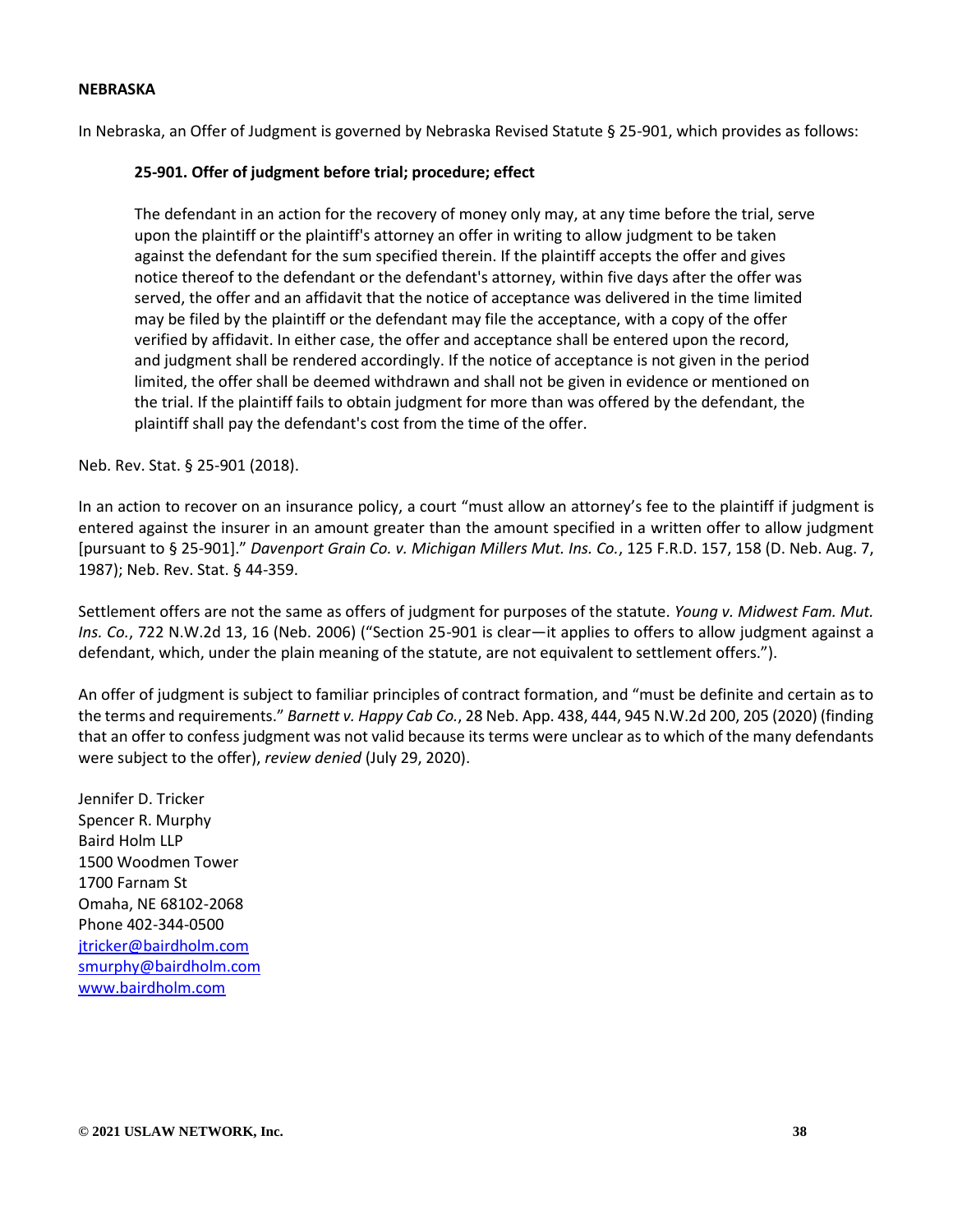## **NEVADA**

Offers of judgment in Nevada are permitted under Nevada Rule of Civil Procedure 68. At any time more than ten court days before trial, the parties may serve written offers of judgment. The offer is irrevocable for ten court days and, if not accepted within that time, is deemed rejected. If service is by any method other than personal service, an additional three days must be given to accept the offer. The additional three days for non-personal service must also be included when calculating the minimum number of days before trial in which the offer must be served.

Evidence of the offer is explicitly inadmissible except in proceedings to determine costs and fees. Joint offers of judgment between multiple parties are permitted, as are apportioned offers of judgment contingent upon acceptance by all offerees.

If an offer of judgment is rejected and the offeree fails to obtain a more favorable judgment, the offeree cannot recover fees, costs or interest accrued after the date the offer was served. Instead, the offeree must pay "the offeror's post-offer costs, applicable interest on the judgment from the time of the offer to the time of entry of the judgment and reasonable attorney's fees, if any be allowed, actually incurred by the offeror from the time of the offer." Nev. R. Civ. Pro. 68(f)(2). An award of costs is automatic although the ultimate amount remains within the discretion of the court. Similarly, the amount of post-offer attorneys' fees awarded is also at the discretion of the district court.

The Supreme Court of Nevada strictly construes the application of these rules. For instance, in *Quinlan v. Camden USA, Inc.*, 126 Nev. 311, 236 P.3d 613 (2010) the Court ruled a defendant's offer of judgment was void because it was faxed, not mailed. Plaintiff received the offer but the parties had not agreed to accept electronic service and local rules in place at the time did not permit service via facsimile.

When the federal court case has diversity jurisdiction in which federal procedural law applies and Nevada substantive law applies, Nev. R. Civ. Pro. 68 is inapplicable. Instead, Fed. R. Civ. Pro. 68 applies. *Walsh v. Kelly*, 203 F.R.D. 597 (D. Nev. 2001), *rev'd* on other grounds, *Walsh v. Kelly*, 2002 U.S. App. Lexis 1399 (9th Cir. Jan. 24, 2002). Fed. R. Civ. Pro. 68 does not allow for the recovery of attorneys' fees and allows for a smaller recovery of some costs, such as expert fees.

The district court must evaluate several factors before making an award of attorney fees and costs, including

(1) whether the plaintiff's claim was brought in good faith;

(2) whether the defendants' offer of judgment was reasonable and was in good faith in both its timing and amount;

(3) whether the plaintiff's decision to reject the offer and proceed to trial was grossly unreasonable or in bad faith; and

(4) whether the fees sought by the offeror are reasonable and justified in amount.

*Beattie v. Thomas*, 99 Nev. 579, 588-89, 668 P.2d 268 (1983); *Schouweiler v. Yancey Co*., 101 Nev. 827, 833, 712 P.2d 786 (1985). Failure to consider these factors prior to awarding fees and costs is an abuse of discretion. *Id*.

The amount of an award for reasonable attorney fees is not contingent on the amount of the offer of judgment. Rather, the district court evaluates several factors to determine whether fees are reasonable: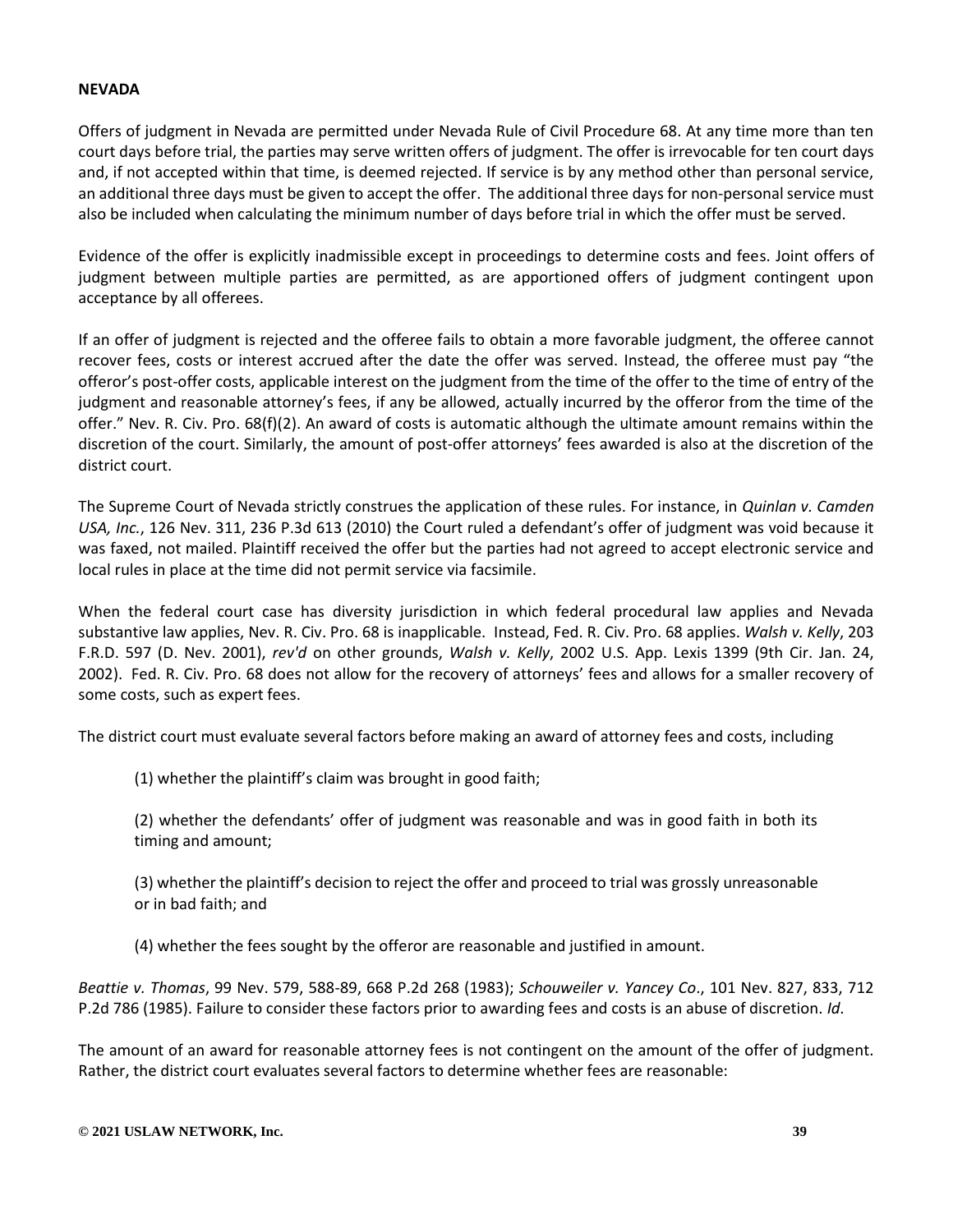### **NEVADA cont'd**

(1) the qualities of the advocate: his ability, training, education, experience, professional standing and skill;

(2) the character of the work to be done: its difficulty, intricacy, importance, the time and skill required, the responsibility imposed and the prominence and character of the parties when they affect the importance of the litigation;

(3) the work actually performed by the lawyer: the skill, time and attention given to the work; and

(4) the result: whether the attorney was successful and what benefits were derived.

*Schouweiler v. Yancey Co*., 101 Nev. 827, 833, 712 P.2d 786 (1985) (citing *Brunzell v. Golden Gate Nat'l Bank*, 85 Nev. 345, 349, 455 P.2d 31 (1969) (citation omitted). In *Schouweiler*, the issue of the calculation of a party's attorneys fees, after prevailing on his offer of judgment, was remanded to the district court when the "district court based its award on the amount of the offer of judgment and not the factors in *Brunzell*." *Id*.

Nevada's offer of judgment statute, Nev. Rev. Stat. § 17.115, was repealed effective October 1, 2015 and can no longer be used.

Thorndal Armstrong Delk Balkenbush & Eisinger Brian K. Terry, Esq. 1100 East Bridger Ave. Las Vegas, NV 89125 Phone: 702-366-0622 Fax: 702-366-0327 [www.thorndal.com](http://www.thorndal.com/)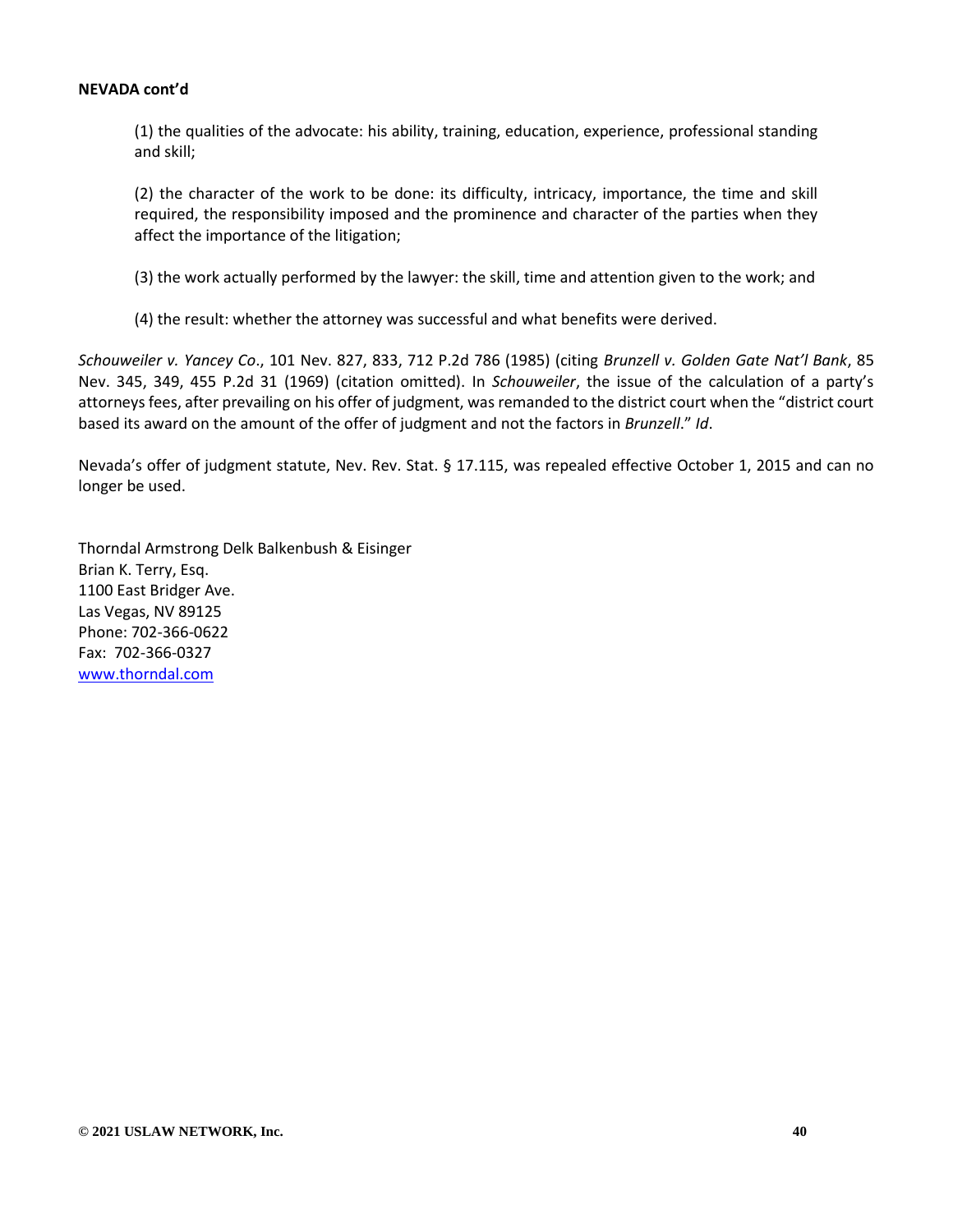# **NEW HAMPSHIRE**

There is no Offer of Judgment recognized in this state court.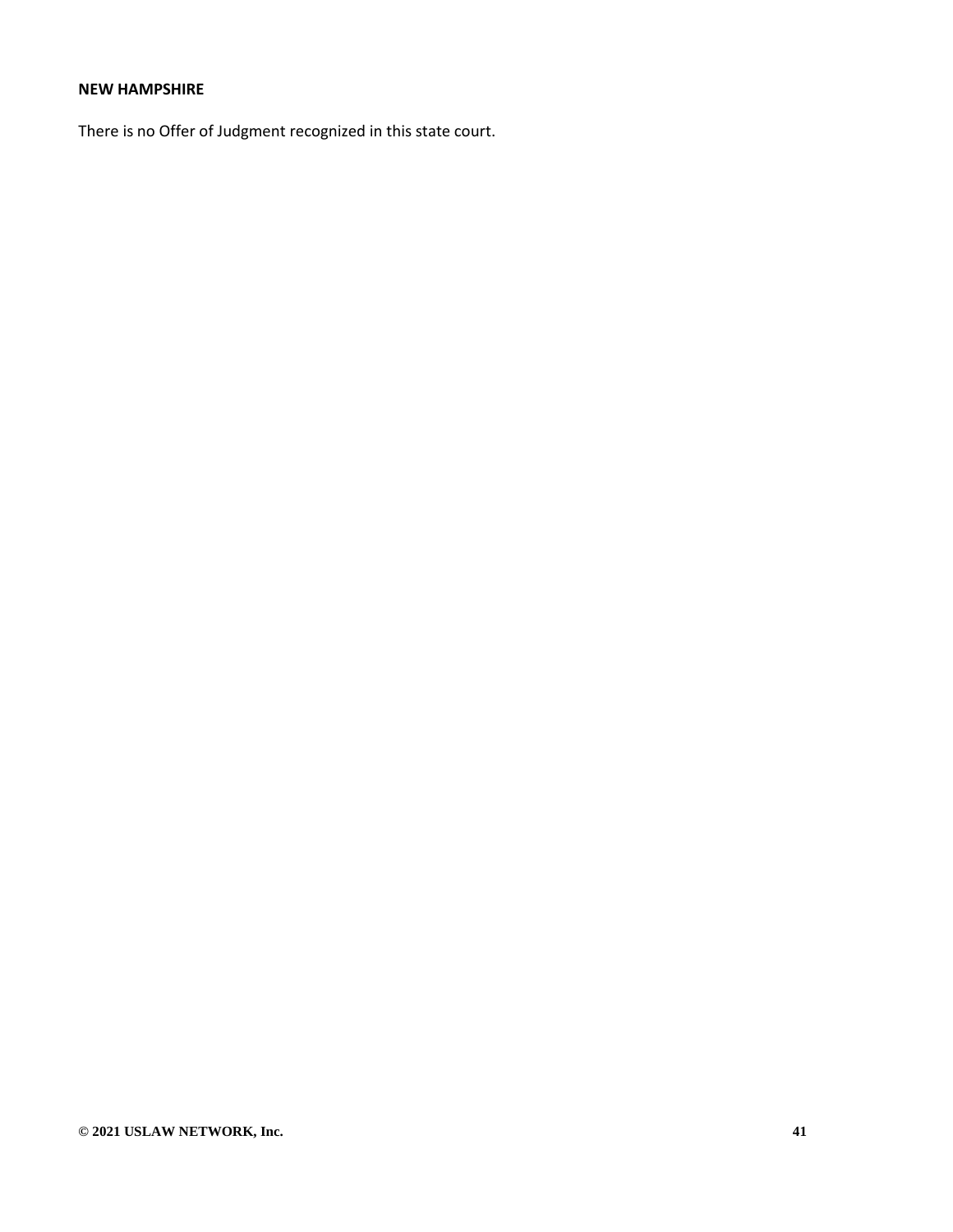## **NEW JERSEY**

In New Jersey, an Offer of Judgment is governed by New Jersey Court Rules 4:58-1 through 4:58-6. Rule 4:58-1, Time and Manner of Making and Accepting an Offer, provides, in relevant part, as follows:

- (a) Except in a matrimonial action, any party may, at any time more than 20 days before the actual trial date, serve on any adverse party, without prejudice, and file with the court, an offer to take a monetary judgment in the offeror's favor, or as the case may be, to allow judgment to be taken against the offeror, for a sum stated therein (including costs). The offer shall not be effective unless, at the time the offer is extended, the relief sought by the parties in the case is exclusively monetary in nature.
- (b) …If the offer is not accepted on or prior to the 10th day before the actual trial date or within 90 days of its service, whichever period first expires, it shall be deemed withdrawn and evidence thereof shall not be admissible except in a proceeding after the trial to fix costs, interest, and attorney's fees.

The consequences of a non-acceptance are governed by Rules 4:58-2 and 4:58-3. In addition to costs of suit, the offeror is entitled to: (1) all reasonable litigation expenses incurred following non-acceptance; (2) prejudgment interest of eight percent on the amount of any money recovery from the date of the offer or the date of completion of discovery, whichever is later; and (3) reasonable attorneys' fees for such subsequent services as are compelled by the non-acceptance. A claimant in a suit is only entitled to the above remedies if he/she obtains a monetary judgment in an amount that is 120% of the offer or more  $(R_1, 4:58-2)$ ; a non-claimant is only entitled to the above remedies if the claimant obtains a monetary judgment in an amount that is 80% of the offer or less (R. 4:58-3). No remedies are available to a non-claimant if: (1) the claimant's claim is dismissed; (2) a no-cause verdict is returned; (3) only nominal damages are awarded; (4) a fee allowance would conflict with the policies underlying a fee-shifting statute or rule of court; or (5) an allowance would impose undue hardship. R. 4:58-3(c); Reid v. Finch, 425 N.J. Super. 196 (Law Div. 2011).

Inducement to settlement is the fundamental purpose of the rule. Best v. C&M Door Controls, Inc., 200 N.J. 348 (2009). Accordingly, a counter-offer will not affect the viability of the original offer. See Pressler and Verniero, Comment 2 to New Jersey Court Rule 4:58. In fact, the plain language of the rule does not preclude a further offer in the same or another amount. R. 4:58-1(b).

Connell Foley LLP 56 Livingston Avenue Roseland, NJ 07068 Phone: (973) 535-0500 [www.connellfoley.com](http://www.connellfoley.com/)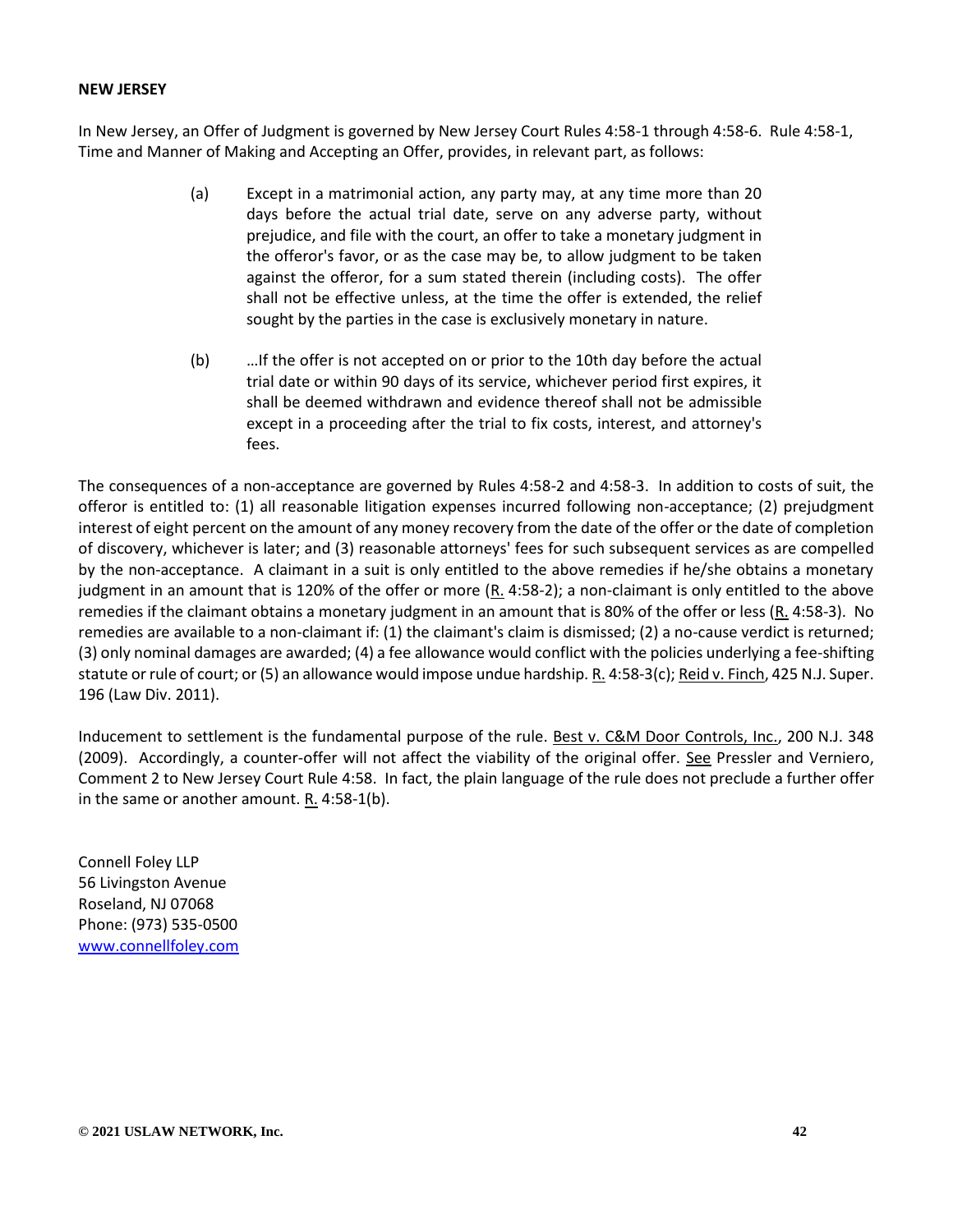### **NEW MEXICO**

- In New Mexico, an Offer of Settlement is governed by New Mexico Rule of Civil Procedure for the District Courts 1-068 which provides as follows:
	- o 1-068 Offer of Settlement
	- $\circ$  A. Offer of settlement. Except as provided in this rule, at any time more than ten (10) days before the trial begins, any party may serve upon any adverse party an offer to allow an appropriate judgment to be entered in the action in accordance with the terms and conditions specified in the offer. A claimant may not make an offer of settlement under this rule until one hundred twenty (120) days after the filing of a responsive pleading by the party defending against that claim. If within ten (10) days after the service of the offer the adverse party serves written notice that the offer is accepted, either party may then file the offer and notice of acceptance together with proof of service thereof and thereupon such judgment may be entered as the court may direct. An offer not accepted shall be deemed withdrawn and evidence thereof is not admissible except in a proceeding to determine costs.

If an offer of settlement made by a claimant is not accepted and the judgment finally obtained by the claimant is more favorable than the offer, the defending party must pay the claimant's costs, excluding attorney's fees, including double the amount of costs incurred after the making of the offer. If an offer of settlement made by a defending party is not accepted and the judgment finally obtained by the claimant is not more favorable than the offer, the claimant must pay the costs, excluding attorney's fees, incurred by the defending party after the making of the offer and shall not recover costs incurred thereafter.

The fact that an offer has been made but not accepted does not preclude a subsequent offer. When the liability of one party to another has been determined by verdict or order or judgment, but the amount or extent of the liability remains to be determined by further proceedings, any party may make an offer of settlement, which shall have the same effect as an offer made before trial if it is served within a reasonable time not less than ten (10) days prior to the commencement of hearings to determine the amount or extent of liability.

- $\circ$  B. Domestic relations actions excluded. This rule shall not apply to domestic relations actions.
- $\circ$  C. Awards not cumulative. In those cases where a claimant would be entitled to double costs under Rule 1-068 and also entitled to interest pursuant to the statute, the court should award double costs or interest plus the costs awarded to the prevailing party pursuant to Rule 1- 054(D)(2) NMRA, but not both statutory interest and double costs.
- In New Mexico, until 2003, Rule 1-068 NMRA was titled "Offer of judgment." The superseded rule only permitted a party defending against a claim to make an offer of judgment. Under the current Rule 1-068, either party may make an offer of settlement. This change increases the likelihood of a settlement and provides an equal opportunity for the parties to initiate a settlement. Rule 1-068 also applies to actions seeking non-monetary relief.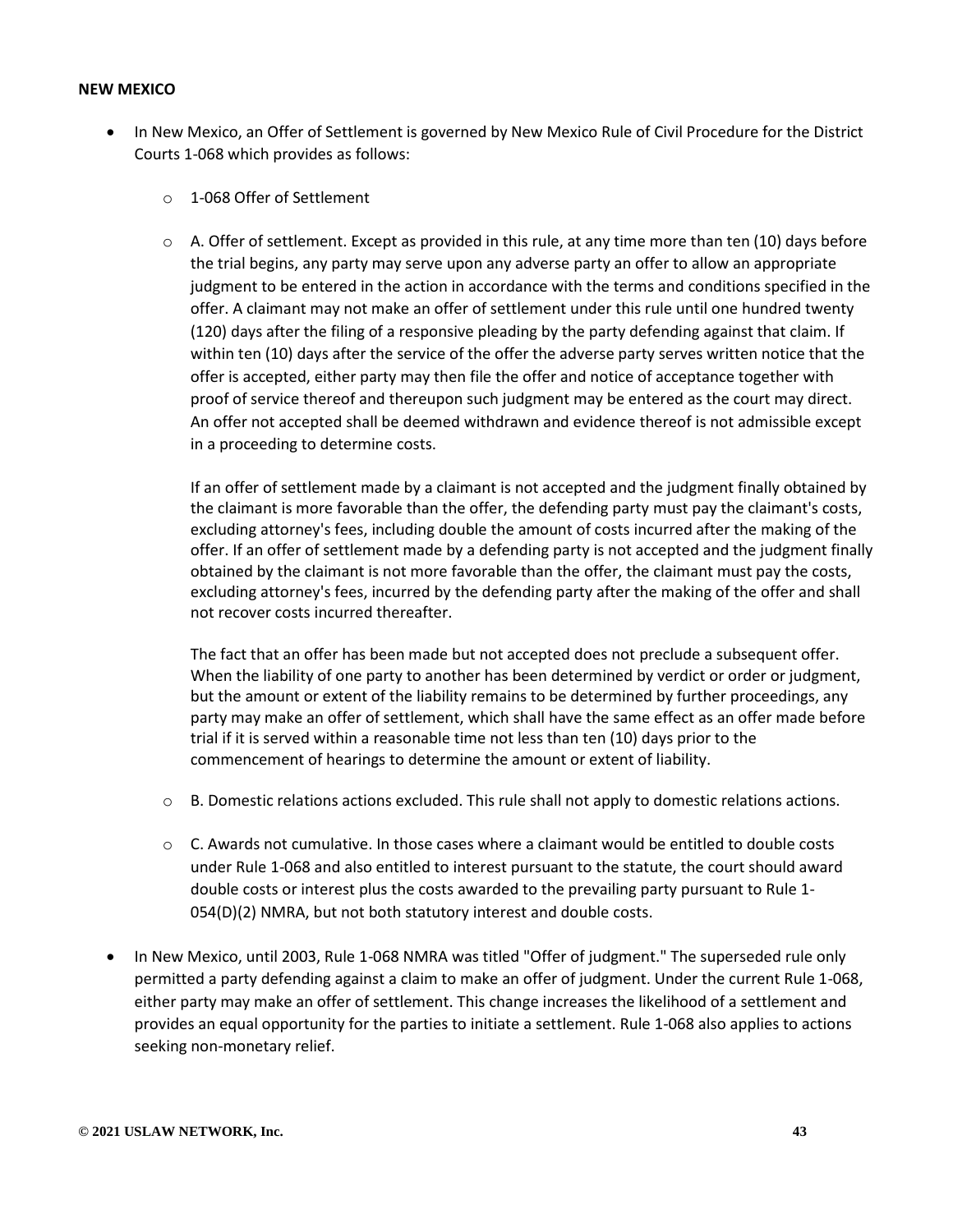### **NEW MEXICO cont'd**

- To encourage settlement, if a defending party does not accept a claimant's offer of settlement and the claimant obtains a judgment larger than the offer, costs incurred by the claimant after the offer of settlement are doubled, and the doubled amount is awarded as costs. If a claimant does not accept a defending party's offer of settlement, and the claimant does not obtain a judgment more favorable than the offer, the claimant must pay the costs incurred by the defending party following the offer and is not entitled to its costs after the offer. See Rule 1-054(D) for the costs awardable pursuant to this rule. An offer of settlement may not be made by a claimant until one-hundred-twenty days after service of a responsive pleading by the defending party to allow the defending party a fair opportunity to determine the merits of the case.
	- o Rule 1-068 does not disturb a claimant's ability to recover costs incurred prior to a defendant's settlement offer. Maestas v. Town of Taos, 464 P.3d 1056, 1063-64 (N.M. Ct. App. 2019). If the claimant obtains a judgment under a law that allows for the awarding of costs, the claimant is entitled to recover any costs incurred prior to the defendant's settlement offer, but will nonetheless be responsible for paying the costs incurred by the defending party after the offer was made if the ultimate judgment is less favorable than the offer. Id.
- Generally, filing written notice of an accepted settlement offer with the court under Rule 1-068 leaves "no discretion with the district court to do anything but to enter the judgment." Shelton v. Sloan, 977 P.2d 1012, 1018 (NM. Ct. App. 1999). However, because a settlement in New Mexico is generally not binding on a minor in the absence of judicial approval, a when a Rule 1-068 notice of settlement is filed in a case involving minors, the court must review the settlement before entering judgment and reject it if it is not fair to the minors. Id.

Timothy C. Holm Jennifer G. Anderson Modrall Sperling 500 Fourth Street NW Suite 1000 Albuquerque, NM 87102 Telephone (505) 848-1800 [www.modrall.com](http://www.modrall.com/)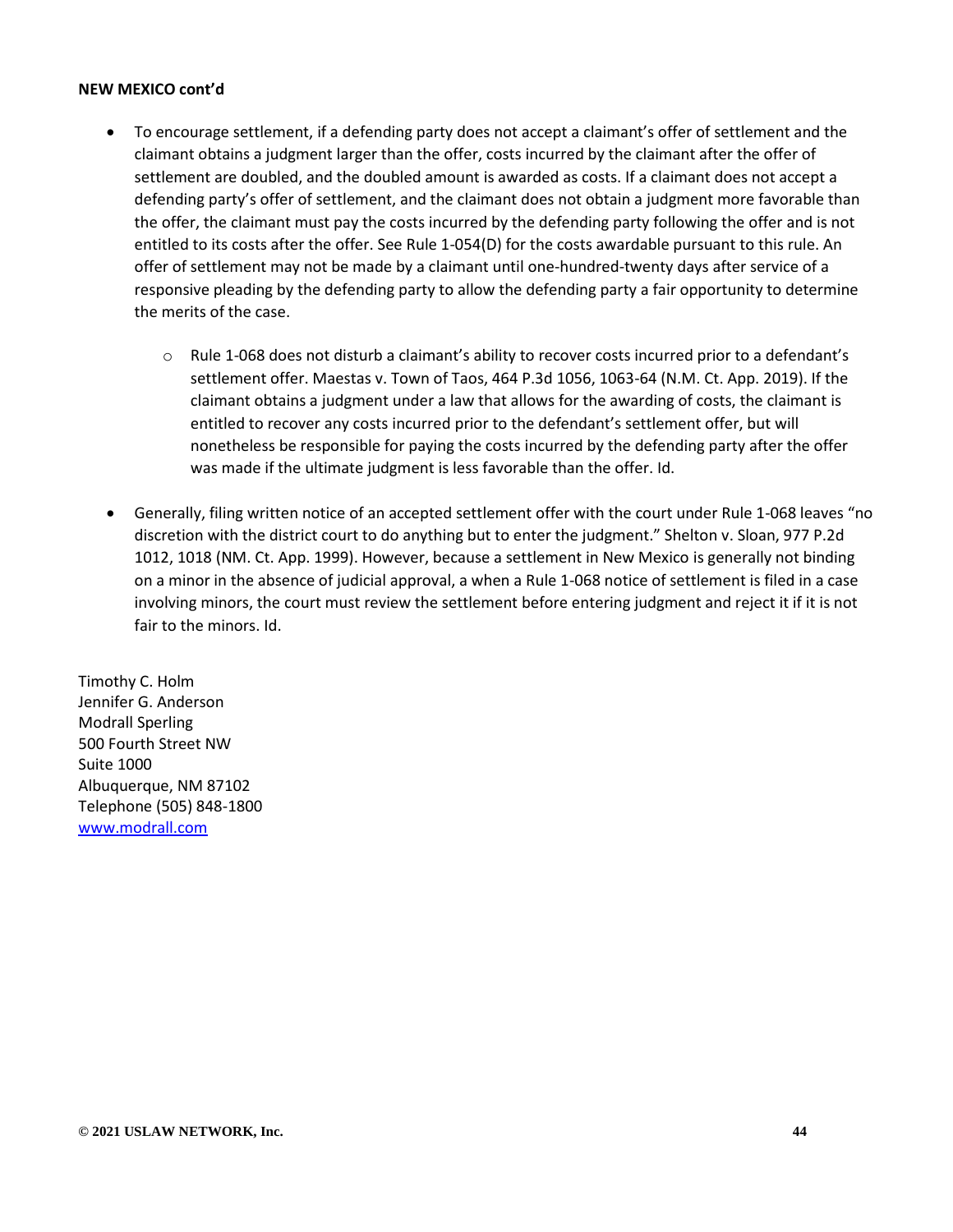### **NEW YORK**

While New York does not have an Offer of Judgment per se, three pretrial devices governed by Article 32 of the New York Civil Practice Law and Rules ("CPLR") entitled "Accelerated Judgment"" are akin to what other jurisdictions refer to as an Offer of Judgment. The first two provisions (CPLR 3219 and 3220) applies solely to matters where a party has a cause of action for a breach of an express or implied contract clause., The third provision (CPLR 3221, applies to all civil actions other than matrimonial cases. The CPLR provisions provide as follows:

# **Rule 3219. Tender**

At any time not later than ten days before trial, any party against whom a cause of action based upon contract, expressed or implied, as asserted, and against whom a separate judgment may be taken, may, without court order, deposit with the clerk of the court for safekeeping, an amount deemed by him to be sufficient to satisfy the claim asserted against him, and serve upon the claimant a written tender of payment to satisfy such claim. A copy of the written tender shall be filed with the clerk when the money is so deposited. The clerk shall place money so received in the safe or vault of the court to be provided for the safekeeping thereof, there to be kept by him until withdrawal by claimant or return to the depositor or payment thereof to the county treasurer or commissioner of finance of the city of New York, as hereinafter provided. Within ten days after such deposit the claimant may withdraw the amount deposited upon filing a duly acknowledged statement that the withdrawal is in satisfaction of the claim. The clerk shall thereupon enter judgment dismissing the pleading setting forth the claim, without costs. Where there is no withdrawal within such ten-day period, the amount deposited shall, upon request be repaid to the party who deposited it. If the tender is not accepted and the claimant fails to obtain a more favorable judgment, he shall not recover interest or costs from the time of the offer, but shall pay costs for defending against the claim from that time. A tender shall not be made known to the jury.

Money received by the clerk of the court for safekeeping as hereinabove provided and later withdrawn by claimant or repaid to the depositor pursuant to the provisions hereof shall not be deemed paid into court. If the deposit is neither withdrawn by claimant nor returned to the depositor upon his request at the expiration of the ten-day period, the amount of such deposit shall be deemed paid into court as of the day following the expiration of the ten-day period and the clerk shall pay the amount of the deposit to the county treasurer or commissioner of finance of the city of New York, in accordance with section twenty-six hundred one of the civil practice law and rules. Withdrawal of such amount thereafter shall be in accordance with the provisions of rule twenty-six hundred seven. Fees for services rendered therein by a county treasurer or the commissioner of finance of the city of New York are set forth in section eight thousand ten.

# **Rule 3220. Offer to Liquidate Damages Conditionally**

At any time not later than ten days before trial, any party against whom a cause of action based upon contract, express or implied, is asserted may serve upon the claimant a written offer to allow judgment to be taken against him for a sum therein specified, with costs then accrued, if the party against whom the claim is asserted fails in his defense. If within ten days thereafter the claimant serves a written notice that he accepts the offer, and damages are awarded to him on the trial, they shall be assessed in the sum specified in the offer. If the offer is not so accepted and the claimant fails to obtain a more favorable judgment, he shall pay the expenses necessarily incurred by the party against whom the claim is asserted, for trying the issue of damages from the time of the offer. The expenses shall be ascertained by the judge or referee before whom the case is tried. An offer under this rule shall not be made known to the jury.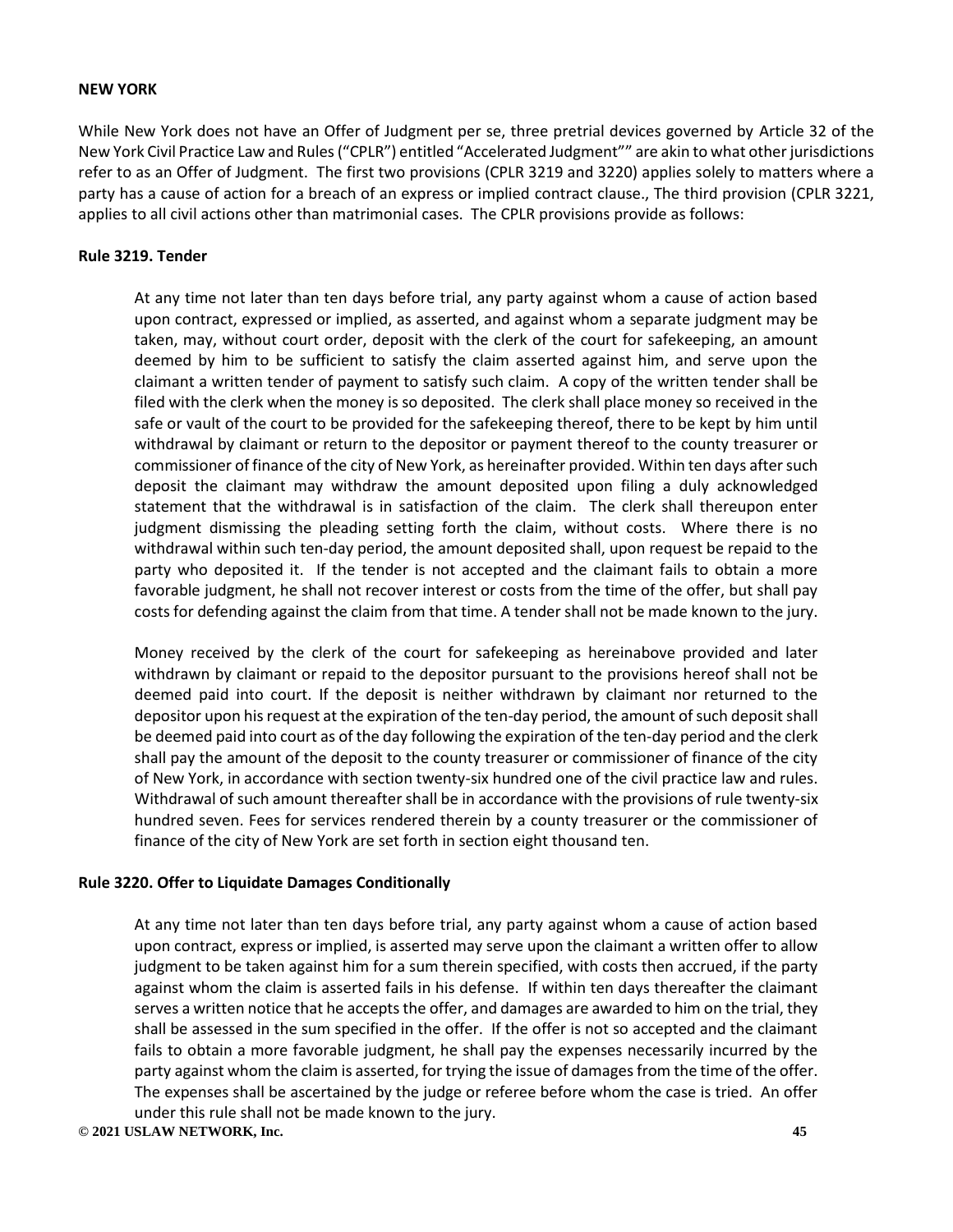### **Rule 3221. Offer to Compromise**

Except in a matrimonial action, at any time not later than ten days before trial, any party against whom a claim is asserted, and against whom a separate judgment may be taken, may serve upon the claimant a written offer to allow judgment to be taken against him for a sum or property or to the effect therein specified, with costs then accrued. If within ten days thereafter the claimant serves a written notice that he accepts the offer, either party may file the summons, complaint and offer, with proof of acceptance, and thereupon the clerk shall enter judgment accordingly. If the offer is not accepted and the claimant fails to obtain a more favorable judgment, he shall not recover costs from the time of the offer, but shall pay costs from that time. An offer of judgment shall not be made known to the jury.

These provisions vary slightly in intention, procedure, and effect. CPLR 3219 and 3220 only pertain to monetary relief, whereas CPLR 3221 permits an offer of money or property.

Each of these pretrial devices may be used to attempt to toll interest accumulation. *See Fama v. Metropolitan Prop. & Cas. Ins. Co.*, 169 Misc. 2d 872, 646 N.Y.S.2d 930, 932 (Sup. Ct. Westchester Cnty. 1996); *Murphy v. Stirling*, 66 Misc. 2d 105, 107, 320 N.Y.S.2d 183, 186 (Sup. Ct. Monroe Cnty. 1971). In cases where these devices were utilized and ultimately proceed to trial, neither the tender nor offer under these provisions may be made known to the jury.

A tender under CPLR 3219 is intended to allow a party against whom a contract claim is asserted to toll the claimant's right to certain interest and to transfer the payment of costs to the claimant. Under this Rule, the defendant is essentially conceding liability and only disputing the amount sought as damages. The tender must not be conditional and requires actual payment into the Court. *See* Sigel, David D., *Practice Commentaries*, *in* NY CPLR 3212 to 3400, C3219:1 Tender (McKinney's 2005). A failure to accept a valid tender of the amount of a judgment under CPLR 3219 will halt the accumulation of interest. *Affiliated Credit Adjustors, Inc. v. Carlucci & Legum*, 139 A.D.2d 611, 613, 527 N.Y.S.2d 426, 428 (2nd Dep't 1988).

Under CPLR 3220, a defendant primarily disputes liability and the offer is to pay the specified sum only in the event that plaintiff establishes liability at the trial. Unlike CPLR 3219 and 3221, the expenses recoverable under this Rule may include attorney's fees and expenses for securing witnesses to testify at trial; however, the expenses are limited to those relevant to trying the damages question from the time of the offer. Siegel, *supra* at C3220:1; *see also Kirchoff-Consigli Constr. Mgmt., LLC v. Dharmakaya, Inc.*, 186 A.D.3d 585, 129 N.Y.S.3d 526 (2nd Dep't 2020) (The defendant's offer exceeded the awarded judgment, and therefore the court should have awarded the defendant its expenses, including attorneys' fees, incurred in trying the issue of damages from the date of its offer).

"Costs" under New York law do not include attorney's fees, but rather only statutory fees as defined in CPLR Sections 8201 through 8204, based on the stage of the litigation. *See* Marino, Joseph L., WEST'S MCKINNEY'S FORMS CIVIL PRACTICE LAW AND RULES § 5:288, Ch. 5 *Motion Practice and Accelerated Judgment* (2012).

To the extent that the offer of judgment under CPLR 3221 is not limited to monetary value, it may be difficult to ascertain whether a judgment is "more favorable." As such, if disputed, the trial judge is to render a decision as to whether the judgment obtained is "more favorable." Siegel, *supra* at C3221:1. Once the offer is accepted, a judgment by consent is entered in favor of the claimant. An offer to compromise, having been refused, cannot be used as an admission of liability. *Firedoor Corp. of Am. v. Reliance Elec. Co., Haughton Elevator Div.*, 56 A.D.2d 523, 524, 391 N.Y.S.2d 414, 416 (1st Dep't 1977).

#### **© 2021 USLAW NETWORK, Inc. 46**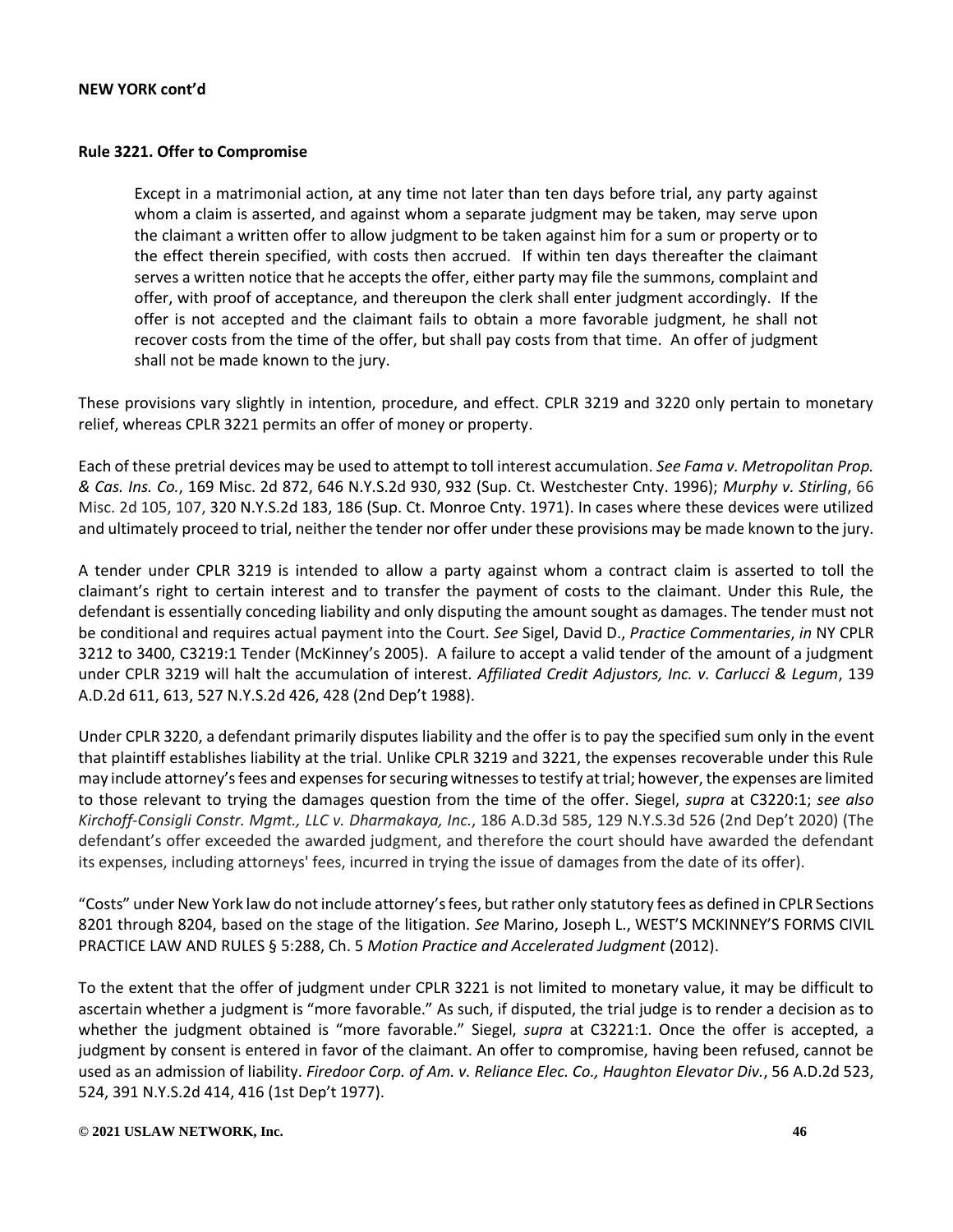While an offer of judgment shall not be made known to the jury, the resulting judgment under CPLR 3221 is considered binding and has been interpreted to have collateral estoppel effect in a subsequent lawsuit. *Card v. Budini*, 29 A.D.2d 35, 37, 285 N.Y.S.2d 734 (3d Dep't 1967).

### **USLAW Members in New York:**

**New York | Buffalo** Barclay Damon LLP 200 Delaware Avenue Buffalo, NY 14202 Phone 716-856-5500 [www.barclaydamon.com](http://www.barclaydamon.com/)

# **New York | Hawthorne**

Traub Lieberman Straus & Shrewsberry LLP 7 Skyline Drive Hawthorne, NY 10532 Phone 914-347-2600 [www.traublieberman.com](http://www.traublieberman.com/)

# **New York | Uniondale**

Rivkin Radler LLP 926 RXR Plaza Uniondale, NY 11556 [www.rivkinradler.com](http://www.rivkinradler.com/)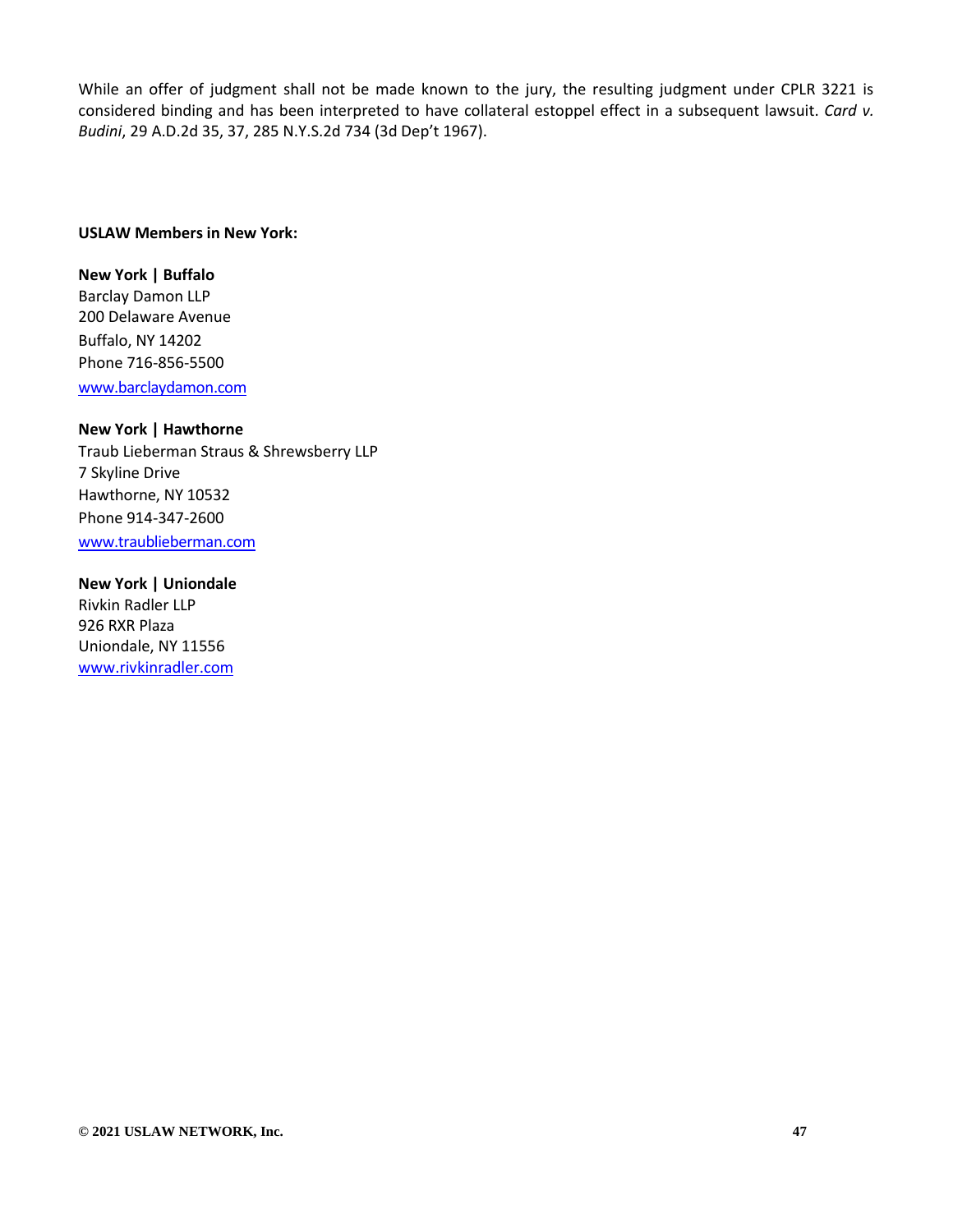## **NORTH CAROLINA**

In North Carolina, an Offer of Judgment is governed by N.C. R. Civ. Pro. 68, which provides as follows:

Rule 68. Offer of judgment and disclaimer

(a) Offer of judgment. -- At any time more than 10 days before the trial begins, a party defending against a claim may serve upon the adverse party an offer to allow judgment to be taken against him for the money or property or to the effect specified in his offer, with costs then accrued. If within 10 days after the service of the offer the adverse party serves written notice that the offer is accepted, either party may then file the offer and notice of acceptance together with proof of service thereof and thereupon the clerk shall enter judgment. An offer not accepted within 10 days after its service shall be deemed withdrawn and evidence of the offer is not admissible except in a proceeding to determine costs. If the judgment finally obtained by the offeree is not more favorable than the offer, the offeree must pay the costs incurred after the making of the offer. The fact that an offer is made but not accepted does not preclude a subsequent offer.

(b) Conditional offer of judgment for damages. -- A party defending against a claim arising in contract or quasi contract may, with his responsive pleading, serve upon the claimant an offer in writing that if he fails in his defense, the damages shall be assessed at a specified sum; and if the claimant signifies his acceptance thereof in writing within 20 days of the service of such offer, and on the trial prevails, his damages shall be assessed accordingly. If the claimant does not accept the offer, he must prove his damages as if the offer had not been made. If the damages assessed in the claimant's favor do not exceed the sum stated in the offer, the party defending shall recover the costs in respect to the question of damages.

Depending on the statute authorizing the award of attorney's fees, in certain situations, attorney's fees may be considered one of the "costs then accrued" for purposes of N.C. R. Civ. Pro. 68. *See generally, e.g., Purdy v. Brown*, 307 N.C. 93 (1982). Additionally, "judgment finally obtained" for purposes of Rule 68 is the final judgment entered by the court, i.e. the jury's verdict as modified by any applicable adjustments, not simply the amount of the jury's verdict. *Poole v. Miller*, 342 N.C. 349, 464 S.E.2d 409 (1995).

Karen H. Chapman Poyner Spruill LLP 301 S. College Street Charlotte NC 28202 Phone:(704) 342-5293 Email: [kchapman@poynerspruill.com](mailto:kchapman@poynerspruill.com) [www.poynerspruill.com](http://www.poynerspruill.com/)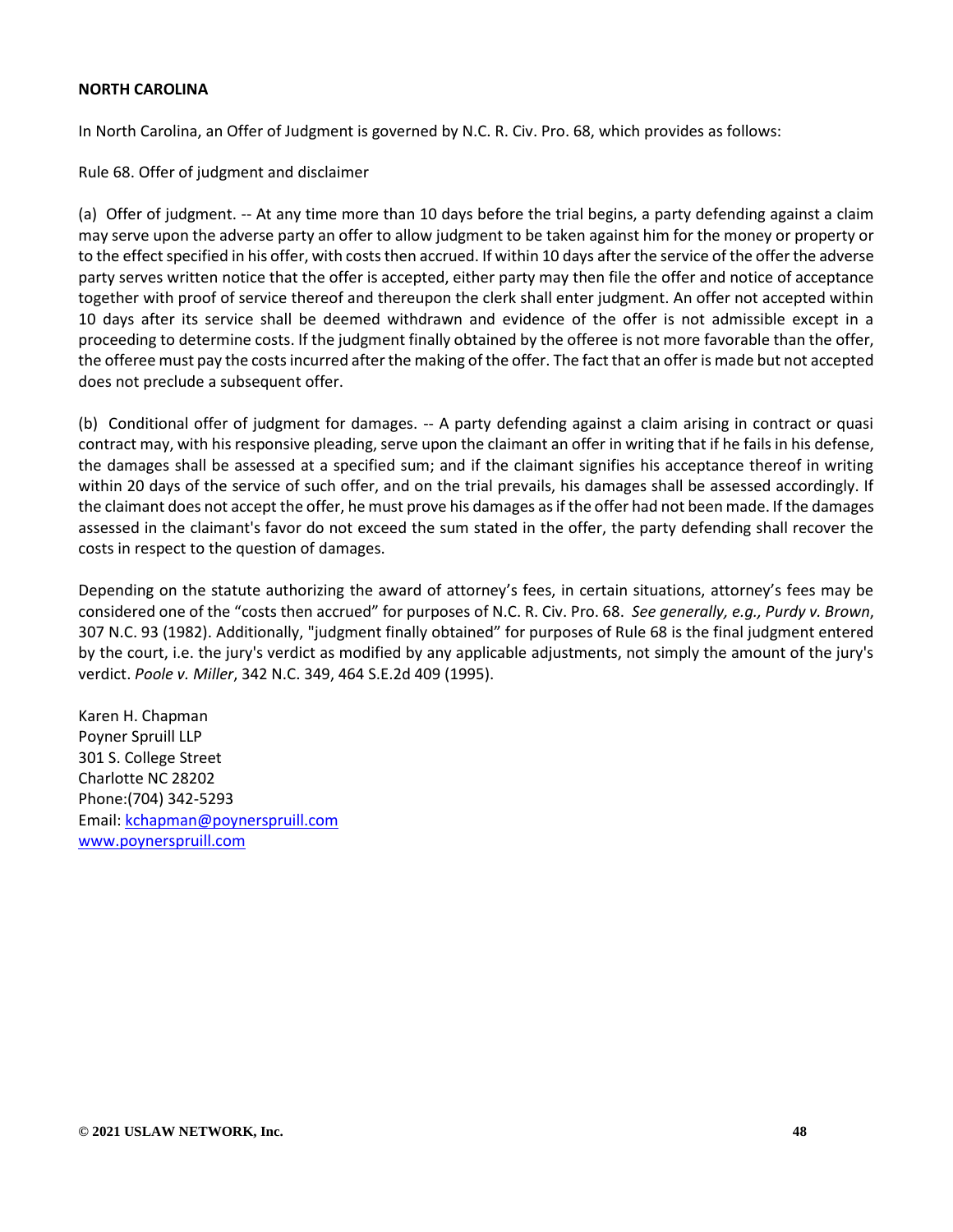### **NORTH DAKOTA**

Offers of Settlement in North Dakota are governed by Rule 68(a) of the North Dakota Rules of Civil Procedure. Rule 68(a) provides:

### **(a) Offer of Settlement.**

(1) *Making an Offer; Judgment on an Accepted Offer*. At least 14 days before the trial begins, a party may serve on an opposing party an offer of settlement on specified terms, with the costs then accrued and to enter into a stipulation dismissing the claim or allowing judgment to be entered accordingly. If, within 14 days after being served, the opposing party serves written notice accepting the offer, either party may then file the offer and notice of acceptance, plus proof of service. The clerk must then enter judgment on order of the court.

(2) *Unaccepted Offer*. An unaccepted offer is considered withdrawn, but it does not preclude a later offer. Evidence of an unaccepted offer is not admissible except in a proceeding to determine costs.

(3) *Offer After Liability Is Determined*. When one party's liability to another has been determined but the amount or extent of liability remains to be determined by further proceedings, any party may make an offer of settlement. It must be served at least seven days before a hearing to determine the amount or extent of liability, or as otherwise ordered by the court.

(4) *Paying Costs After an Unaccepted Offer*. If the judgment that the offeree finally obtains is not more favorable than the unaccepted offer, the offeree must pay the costs incurred after the offer was made.

In North Dakota, attorney fees are not a taxable expense by the court. Costs which are taxable are contained in N.D. Cent. Code § 28-26-06. Taxable costs include the legal fees for witnesses, sheriffs, clerks of court, process servers, and other court officers. Expenses for taking depositions and for obtaining evidence which is necessarily used or obtained for use in the trial, are taxable, fees for publication where publication is necessary for compliance with the law, and the legal fees of the court reporter for a transcript of testimony, when the transcript is used for a motion for a new trial or in preparing a statement of the case are all taxable as necessary disbursements. Additionally, the reasonable fees and actual expenses of expert witnesses may be taxable. The trial court has the sole discretion to determine what fees and actual expenses are reasonable, including such factors as the number of expert witnesses, the amount of the fees and actual expenses to be paid to includable experts.

Randall N. Sickler Ebeltoft . Sickler . Lawyers PLLC 2272 8th Street West Dickinson, ND 58601 Phone: 701.225.LAWS (5297) Fac: 701.225.9650 [rsickler@eskgb.com](mailto:rsickler@eskgb.com)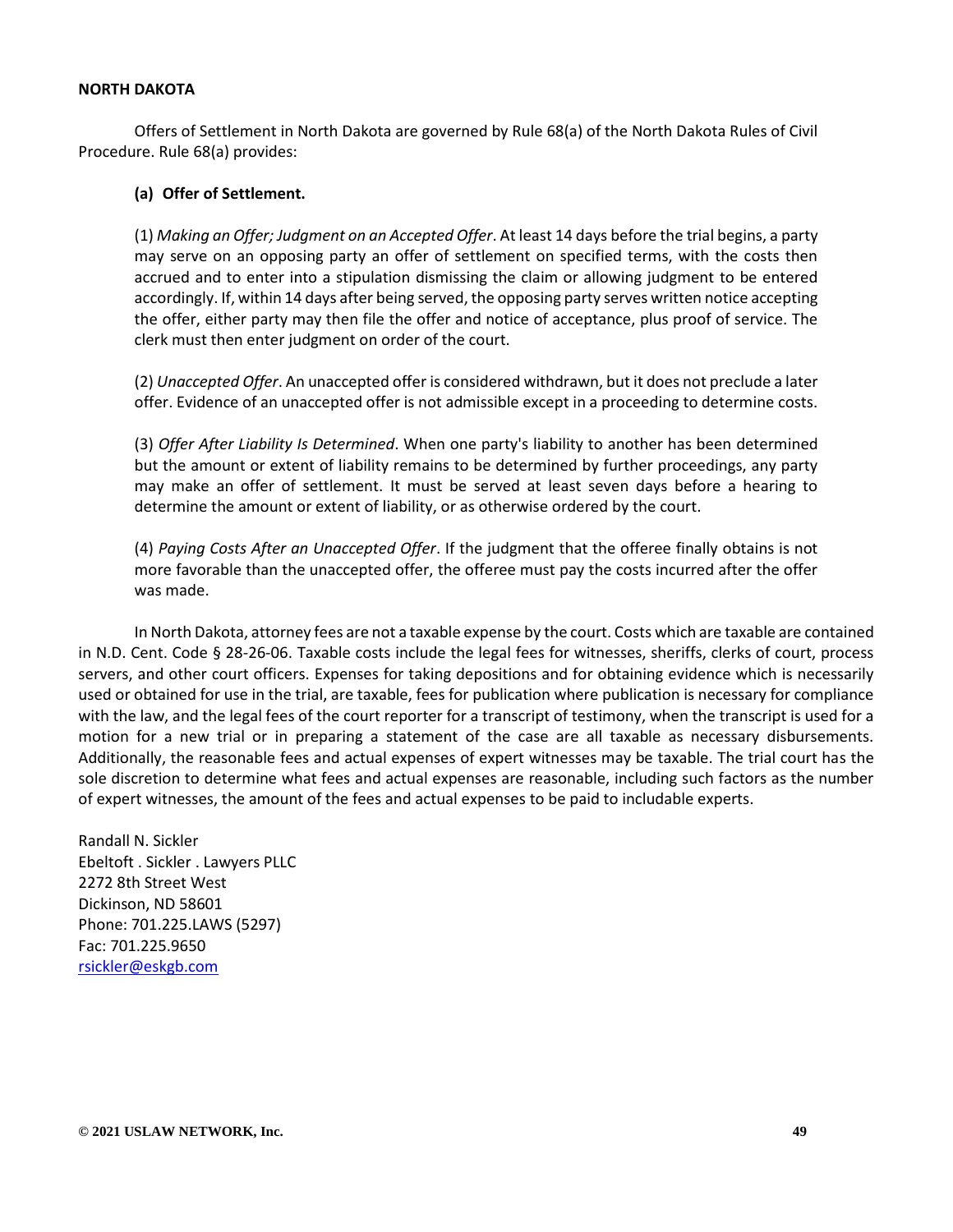# **OHIO**

Federal Law:

Rule 68 of the F.R.C.P. provides that "if a timely (served within 10 days of trial) pretrial offer of settlement is not accepted and 'judgment finally obtained by the offeree is not more favorable than the offer, the offeree must pay the cost incurred after the making of the offer."<sup>20</sup> "Cost" may include attorney fees only if the statute that underlay the lawsuit permits attorney fees as a "cost."<sup>21</sup>

Ohio Law:

Ohio's Rules of Civil Procedure parallel the F.R.C.P. Ohio's adoption of Rule 68, however, deviates from its Federal counterpart in two significant ways: both plaintiff and defendant may use the rule and a party may not enter an offer of judgment with the court for determining costs.<sup>22</sup>

Prior to the adoption of Rule 68, R.C. 2311.14 through 2311.20 allowed for a defendant to recover costs when the plaintiff rejected the defendant's offer of judgment and the plaintiff failed to obtain a judgment amount greater than the defendant's offer. Rule 68 repealed these provisions because "the use of offers of judgment as a basis of costs proceedings has in the past often had a one-sided, coercive effect"<sup>23</sup>

Bradley A. Wright Roetzel & Andress, LPA 222 South Main Street Akron OH 44308 Phone: (330) 849-6629 [www.ralaw.com](http://www.ralaw.com/)

<sup>20</sup> *Marek v. Chesny*, 473 U.S. 1, 5 (1985); see *Delta Air Lines, Inc., v. August*, 450 U.S. 346, 353 (1981) ("The purpose of Rule 68 is to encourage the settlement of litigation. In all litigation, the adverse consequences of potential defeat provide both parties with an incentive to settle in advance of trial. Rule 68 provides an additional inducement to settle in those cases in which there is a strong probability that the plaintiff will obtain a judgment but the amount of recovery is uncertain…").

<sup>21</sup> *In re Cardizem CD Antitrust Litigation*, 391 F.3d 812, 815 (6th Cir.) (citing *Marek*).

<sup>&</sup>lt;sup>22</sup> Civ. R. 68 ("An offer of judgment by any party, if refused, by an opposite party, may not be filed with the court by the offering party for purposes of a proceeding to determine costs").

**<sup>© 2021</sup> USLAW NETWORK, Inc. 50** <sup>23</sup> *Cooper v. Morris*, 680 N.E.2d 735, 738-39 (Marion Muni. Ct., 1997) (holding Rule 68 "makes a clear policy statement that pretrial negotiations of settlement should not be used as a basis of assessment of court costs").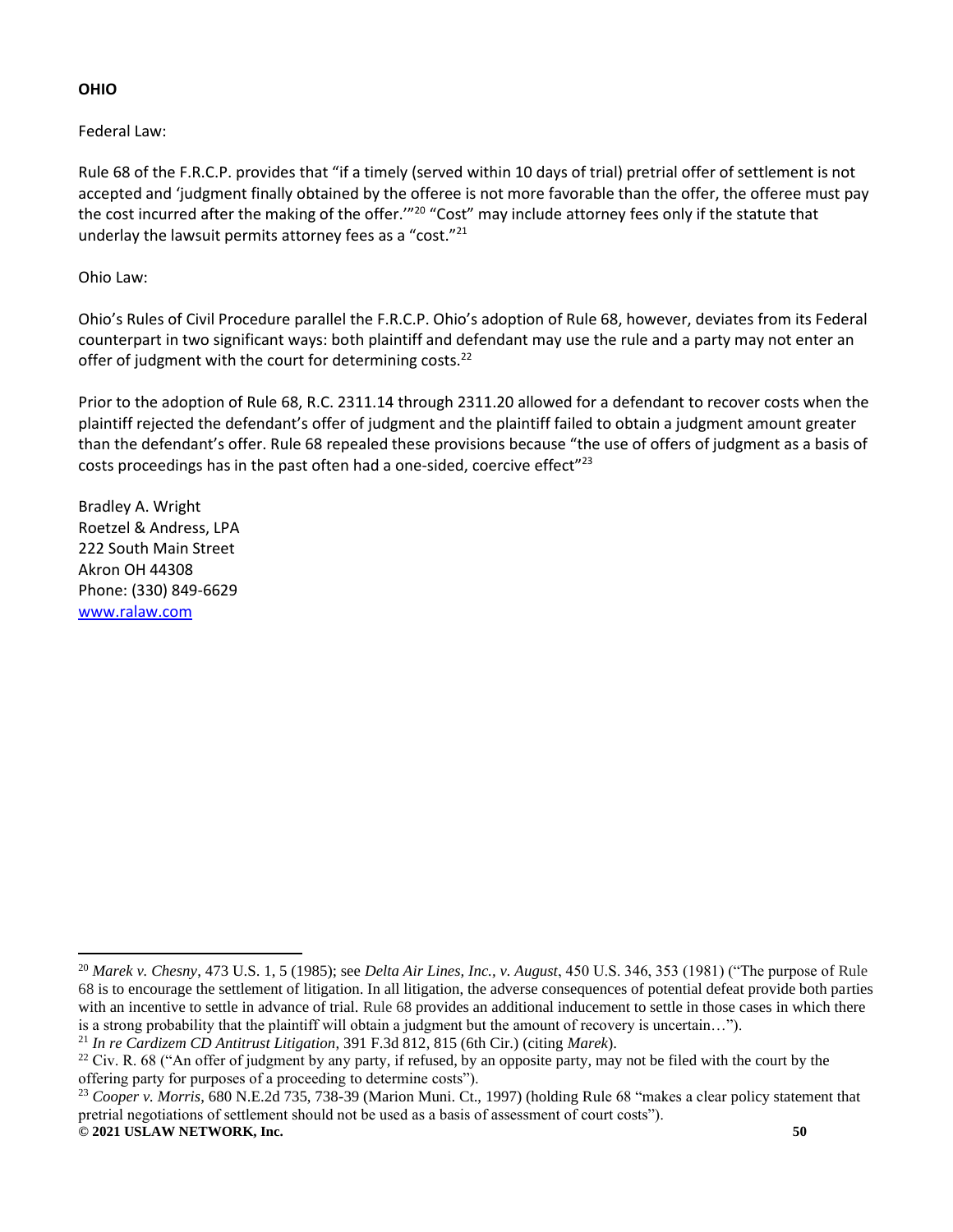# **OKLAHOMA**

In Oklahoma, an Offer of Judgment is governed by three statutes: 12 O.S. §940, 12 O.S. §1101, and 12 O.S. §1101.1.

# **12 O.S. §940 – Negligent or Willful Injury to Property – Attorney's Fees and Costs – Offer and Acceptance of Judgment**

Of the three Oklahoma statutes on offers of judgment, this statute is the most commonly used. Under this statute, actions for tortious damage to property are automatically fee bearing claims.

# *Statute*

A. In any civil action to recover damages for the negligent or willful injury to property and any other incidental costs related to such action, the prevailing party shall be allowed reasonable attorney's fees, court costs and interest to be set by the court and to be taxed and collected as other costs of the action.

B. Provided that, the defendant in such action may, not less than ten (10) days after being served with summons, serve upon the plaintiff or his attorney a written offer to allow judgment to be taken against him. If the plaintiff accepts the offer and gives notice thereof to the defendant or his attorney, within five (5) days after the offer was served, the offer, and an affidavit that the notice of acceptance was delivered within the time limited, may be filed by the plaintiff, or the defendant, verified by affidavit. The offer and acceptance shall be noted in the journal, and judgment shall be rendered accordingly. If the notice of acceptance is not given in the period limited, the offer shall be deemed withdrawn, and shall not be given in evidence or mentioned at the trial. If upon the action being adjudicated the judgment rendered is for the defendant or for the plaintiff and is for a lesser amount than the defendant's offer, then the plaintiff shall not be entitled to recover attorney's fees, court costs and interest. If the judgment rendered is for the plaintiff, and is for the same amount as the defendant's offer, then the plaintiff and defendant shall incur their own attorney's fees, court costs and interest. And if the judgment rendered is for the plaintiff, and is for a larger amount than the defendant's offer, then the plaintiff shall be entitled to recover attorney's fees, court costs and interest.

# *Decisions*

As applied, willful or negligent injury to property in this statute refers only to physical injury to the property. Injury to intangible property rights is not eligible for an attorney fee award under § 940. *Turner Roofing & Sheet Metal, Inc. v. Stapleton*, 872 P.2d 926 (Okla. 1994).

The legislature's use of the terms "negligent and willful" indicates that §940 applies to claims arising from tortious conduct, and not from breach of contract. This section applies as long as the action sounds in tort. *Finnell v. Jebco Seismic,* 67 P.3d 339 (Okla. 2003).

If a Plaintiff prevails at trial, "taxable court costs" are added to the verdict to determine if the final judgment exceeds the offer. Attorney fees included in those costs cut off as of the day of the offer. *Carson v. Specialized Concrete, Inc.*, 801 P.2d 691 (Okla. 1990).

Adding attorney's fees under §940 to a maximum recovery under the Governmental Tort Claims Act in a wrongful death action is not permissible as it would exceed the statutory limit on total recovery against the State. *Truelock v. Del City,* 967 P.2d 1183 (Okla. 1998).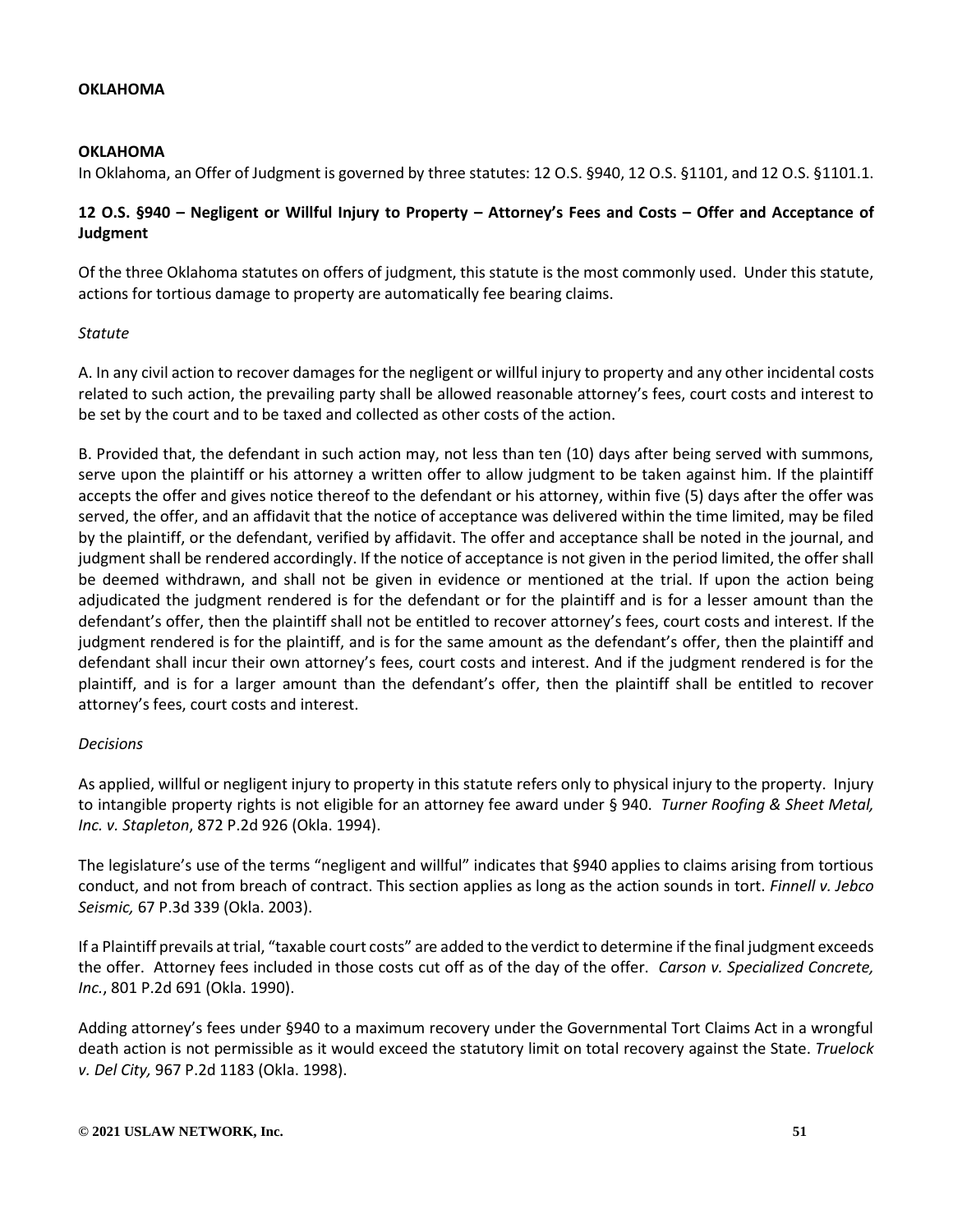An attorney fee award is recoverable to a prevailing party only for the work attributable to a claim for which such fees are statutorily recoverable. *Parker v. Genson*, 406 P.3d 585 (Okla. Civ. App. 2017).

Section 940 does not conflict with FED. R. CIV. P. 68, which doesn't allow for the recovery of costs where the defendant receives judgment in its favor. Where judgment is in the defendant's favor, Fed. R. Civ. P. 68 becomes inapplicable, leaving §1101.1(B)(3) to operate on its own. *Scottsdale Ins. Co. v. Tolliver*, 636 F.3d 1273 (10th Cir. 2011).

An appeal-related counsel fee may be awarded in cases where there is statutory authority to award a fee for legal services rendered in the trial of a cause. *Sisney v. Smalley*, 690 P.2d 1048 (Okla. 1984).

# **12 O.S. §1101 – Offer – Acceptance by Plaintiff – Notice – Filing**

The statue applies specifically to costs of litigation; however, attorney fees are not included.

# *Statute*

The defendant, in an action for the recovery of money only, may, at any time before the trial, serve upon the plaintiff or his attorney an offer, in writing, to allow judgment to be taken against him for the sum specified therein. If the plaintiff accepts the offer and gives notice thereof to the defendant or his attorney, within five days after the offer was served, the offer, and an affidavit that the notice of acceptance was delivered within the time limited, may be filed by the plaintiff, or the defendant may file the acceptance, with a copy of the offer, verified by affidavit; and in either case, the offer and acceptance shall be noted in the journal, and judgment shall be rendered accordingly. If the notice of acceptance be not given in the period limited, the offer shall be deemed withdrawn, and shall not be given in evidence or mentioned on the trial. If the plaintiff fails to obtain judgment for more than was offered by the defendant, he shall pay the defendant's costs from the time of the offer.

As applied, this statute provides that in a case for the recovery of money only, before trial, the defendant may offer judgment to the plaintiff for a specified sum in order to expedite the resolution of the dispute. If the plaintiff does not accept the defendant's offer and then fails to obtain judgment for more than defendant offered, plaintiff must pay the defendant's costs from the time of the offer to the conclusion of the litigation.

# *Decisions*

Unless the subject matter of the action permits the award of attorney's fees to the prevailing party, costs awarded do not include them. *Maltos v. Bison Federal Credit Union,* 879 P.2d 1254 (Okla. Civ. App. 1994).

The trial court has no discretion to deny costs to the defendant or to allow the plaintiff to recover his or her costs for the same time period. *Gaston v. Tillery,* 900 P.2d 1012, 1013 (Okla. Civ. App. 1995).

If the amount of the jury verdict plus prejudgment interest exceeds the defendant's offer of judgment, the trial court should not award costs to the defendant. *Bohnefeld v. Haney,* 931 P.2d 90, 92 (Okla. Civ. App. 1996).

A Plaintiff who accepts an offer of judgment under 12 O.S. § 1101 is the prevailing party and may be entitled to costs, prejudgment interest and attorney fees if a statute authorizes it. Therefore, even though § 1101 only contemplates recovery of *costs* by the prevailing party, if an offer of judgment is made under § 1101 in a case in which the prevailing party is entitled to attorney fees (such as an action to recover for labor or services rendered, or an action to enforce liens), then the prevailing party is entitled to attorney fees, regardless of the provisions of § 1101. *Winn-Tech, Inc. v. Lawson*, 395 P.3d 854 (Okla. Civ. App. 2017).

### **© 2021 USLAW NETWORK, Inc. 52**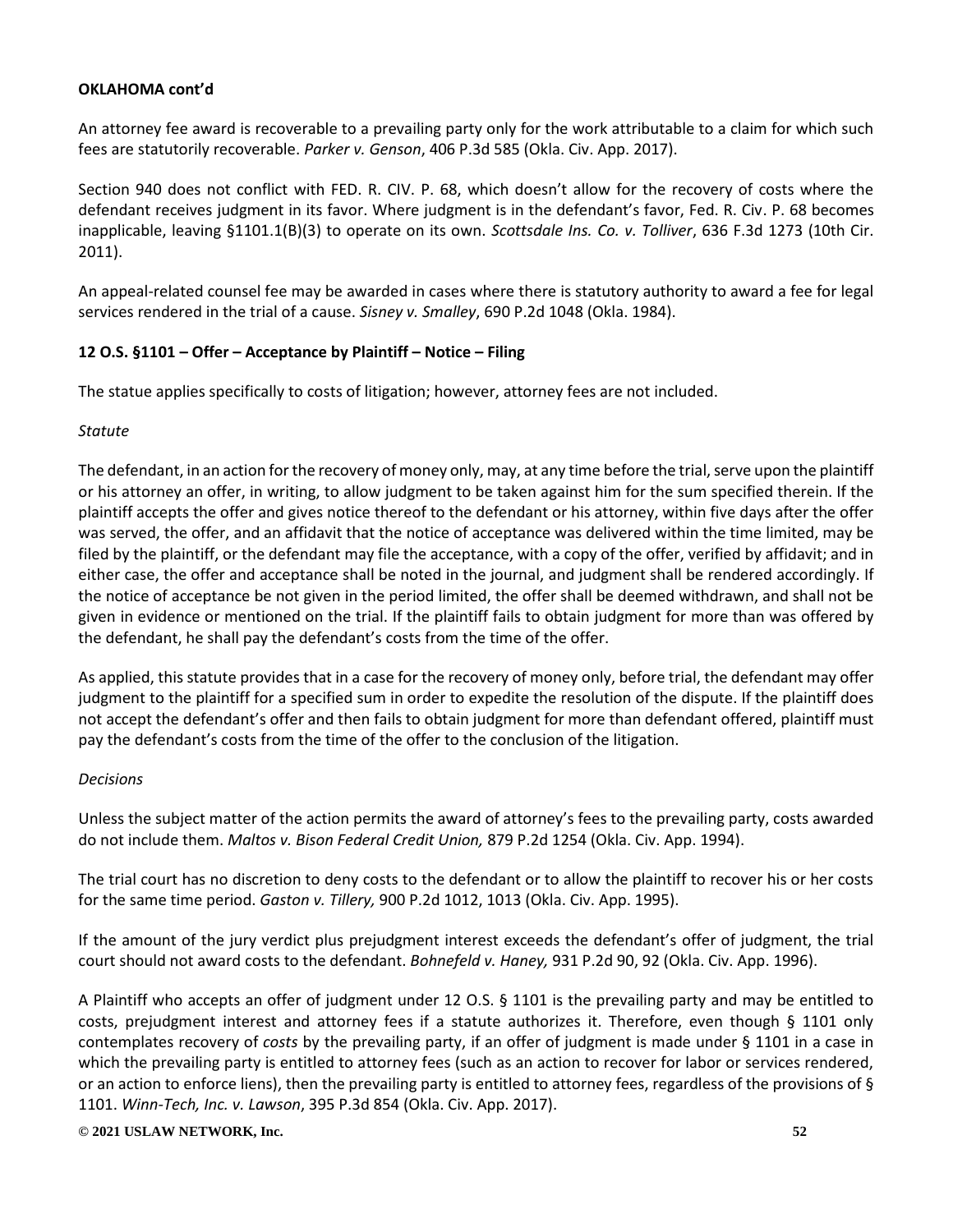# **12 O.S. §1101.1 – Actions for Personal Injury, Wrongful Death and Certain Specified Actions**

Oklahoma follows the American rule where, absent a statute or contractual term to the contrary, litigants are required to bear their own attorney fees. Perhaps the most important aspect of this statute is that the Defendant can unilaterally abrogate the American rule and convert a non-fee bearing claim into a potentially fee bearing claim by making an offer of judgment under the statute's directions. The Plaintiff may then gain the benefit of potentially being awarded fees, where there was no previous authority for such fees, by making a counteroffer.

# *Statute*

A. Actions for personal injury, wrongful death, and certain specified actions.

1. Subject to the provisions of paragraph 5 of this subsection, after a civil action is brought for the recovery of money as the result of a claim for personal injury, wrongful death, or pursuant to Chapter 21 of Title 25 or Section 5 of Title 85 of the Oklahoma Statutes, any defendant may file with the court, at any time more than ten (10) days prior to trial, an offer of judgment for a sum certain to any plaintiff with respect to the action or any claim or claims asserted in the action. An offer of judgment shall be deemed to include any costs or attorney fees otherwise recoverable unless it expressly provides otherwise. If an offer of judgment is filed, each plaintiff to whom an offer of judgment is made shall, within ten (10) days, file:

a. a written acceptance or rejection of such offer, or

b. a counteroffer of judgment, as described in paragraph 2 of this subsection.

If the plaintiff fails to file a timely response, the offer of judgment shall be deemed rejected. The fact an offer of judgment is made but not accepted or is deemed rejected does not preclude subsequent timely offers of judgment.

2. In the event a defendant files an offer of judgment, the plaintiff may, within ten (10) days, file with the court a counteroffer of judgment directed to each defendant who has filed an offer of judgment. If a counteroffer of judgment is filed, each defendant to whom the counteroffer of judgment is made shall, within ten (10) days, file a written acceptance or rejection of the counteroffer of judgment. If a defendant fails to file a timely response, the counteroffer of judgment shall be deemed rejected. The fact a counteroffer of judgment is made but not accepted or deemed rejected does not preclude subsequent counteroffers of judgment if subsequent offers of judgment are made.

3. In the event the plaintiff rejects the offer(s) of judgment and the judgment awarded the plaintiff is less than the final offer of judgment, then the defendant filing the offer of judgment shall be entitled to recover reasonable litigation costs and reasonable attorney fees incurred by that defendant from the date of filing of the final offer of judgment until the date of the verdict. Such costs and fees may be offset from the judgment entered against the offering defendant; provided, however, that prior to any such offset, the plaintiff's attorney may:

a. exercise any attorneys lien claimed in an amount not to exceed twenty-five percent (25%) of the judgment, and

b. recover the plaintiff's reasonable litigation costs, not to exceed an additional fifteen percent (15%) of the judgment or Five Thousand Dollars (\$5,000.00), whichever is greater.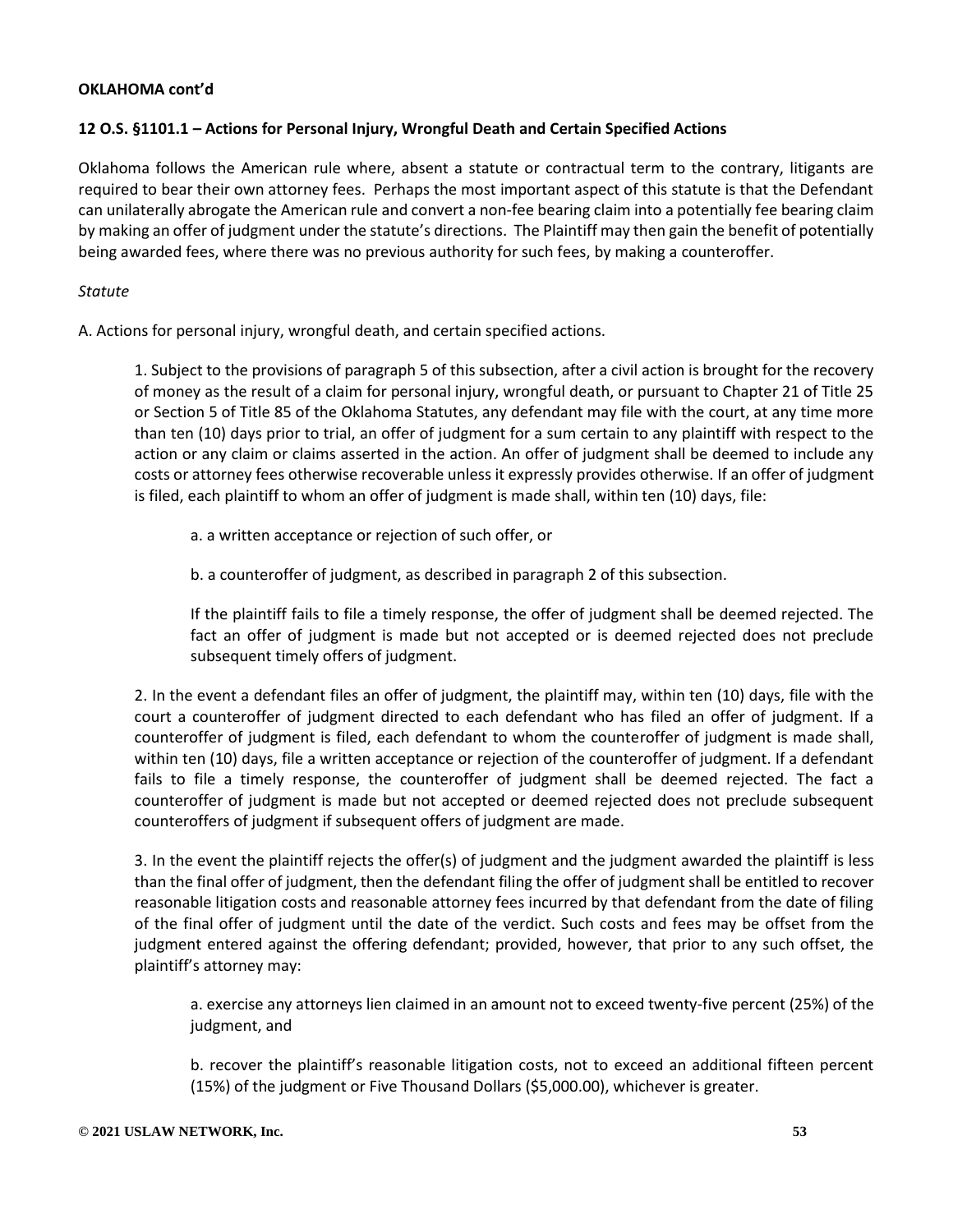4. In the event a defendant rejects the counteroffer(s) of judgment and the judgment awarded to the plaintiff is greater than the final counteroffer of judgment, the plaintiff shall be entitled to recover reasonable litigation costs and reasonable attorney fees incurred by the plaintiff from the date of filing of the final counteroffer of judgment until the date of the verdict. Such costs and fees may be added to the judgment entered in favor of the plaintiff.

5. The provisions of this subsection shall apply only where the plaintiff demands in a pleading or in trial proceedings more than One Hundred Thousand Dollars (\$100,000.00), or where the defendant makes an offer of judgment more than One Hundred Thousand Dollars (\$100,000.00). Any offer of judgment may precede the demand.

# B. Other actions.

1. After a civil action is brought for the recovery of money or property in an action other than for personal injury, wrongful death or pursuant to Chapter 21 of Title 25 or Section 5 of Title 85 of the Oklahoma Statutes, any defendant may file with the court, at any time more than ten (10) days prior to trial, an offer of judgment for a sum certain to any plaintiff with respect to the action or any claim or claims asserted in the action. An offer of judgment shall be deemed to include any costs and attorney fees otherwise recoverable unless it expressly provides otherwise. If an offer of judgment is filed, the plaintiff or plaintiffs to whom the offer of judgment is made shall, within ten (10) days, file:

a. a written acceptance or rejection of the offer, or

b. a counteroffer of judgment, as described in paragraph 2 of this subsection.

If a plaintiff fails to file a timely response, the offer of judgment shall be deemed rejected. The fact an offer of judgment is made but not accepted or is deemed rejected does not preclude subsequent timely offers of judgment.

2. In the event a defendant files an offer of judgment, the plaintiff may, within ten (10) days, file with the court a counteroffer of judgment to each defendant who has filed an offer of judgment and the claim or claims which are the subject thereof. If a counteroffer of judgment is filed, each defendant to whom a counteroffer of judgment is made shall, within ten (10) days, file a written acceptance or rejection of the counteroffer of judgment. If a defendant fails to file a timely response, the counteroffer of judgment shall be deemed rejected. The fact a counteroffer of judgment is made but not accepted or is deemed rejected does not preclude subsequent counteroffers of judgment if subsequent offers of judgment are made.

3. If no offer of judgment or counteroffer of judgment is accepted and the judgment awarded the plaintiff is less than one or more offers of judgment, the defendant shall be entitled to reasonable litigation costs and reasonable attorney fees incurred by the defendant with respect to the action or the claim or claims included in the offer of judgment from and after the date of the first offer of judgment which is greater than the judgment until the date of the judgment. Such costs and fees may be offset from the judgment entered against the offering defendant.

4. If no offer of judgment or counteroffer of judgment is accepted and the judgment awarded the plaintiff is greater than one or more counteroffers of judgment, the plaintiff shall be entitled to recover the reasonable litigation costs and reasonable attorney fees incurred by the plaintiff with respect to the action or the claim or claims included in the counteroffer of judgment from and after the date of the first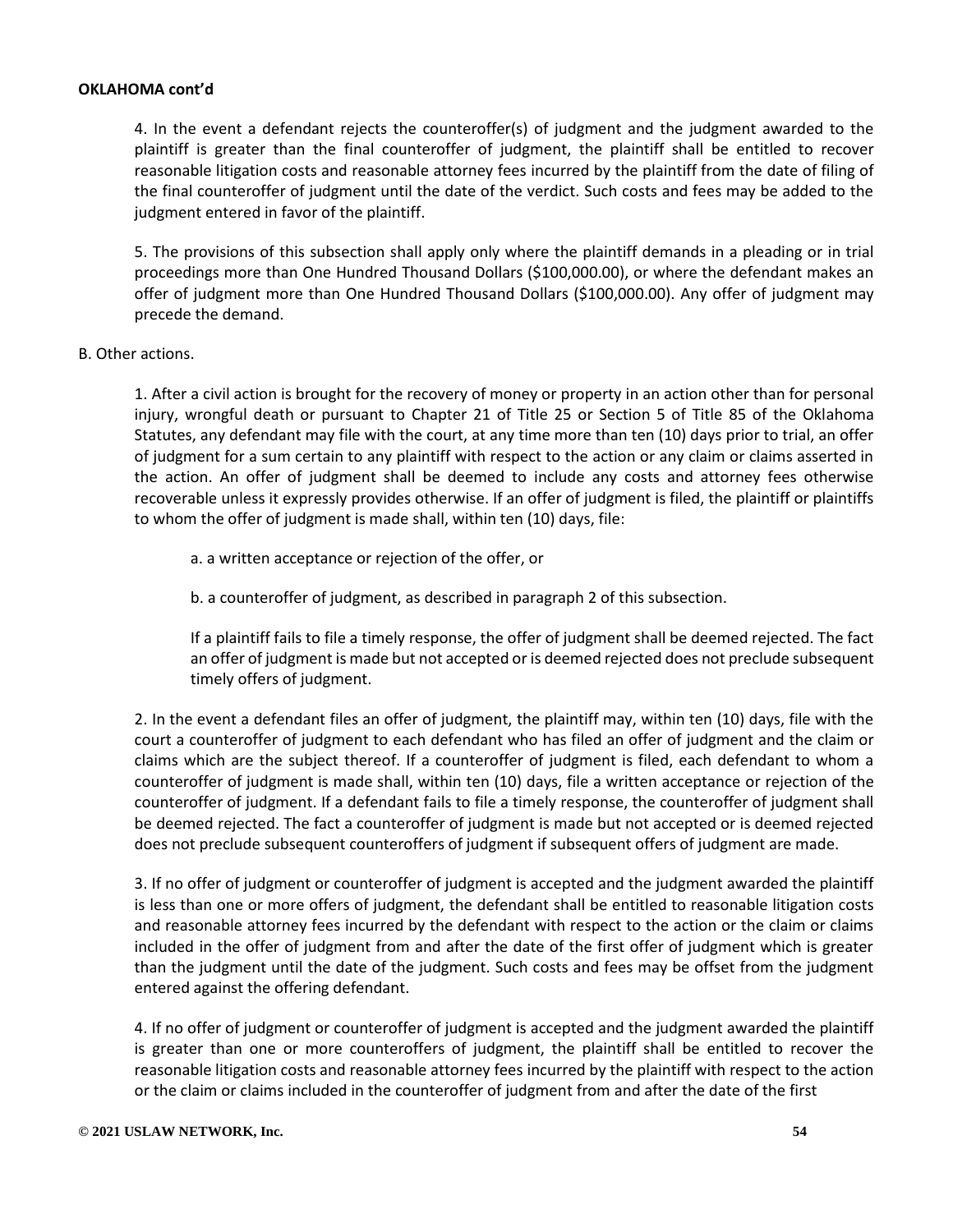counteroffer of judgment which is less than the judgment until the date of the judgment. Such costs and fees may be added to the judgment entered in favor of the plaintiff.

5. An award of reasonable litigation costs and reasonable attorneys fees under paragraph 3 of this subsection shall not preclude an award under paragraph 4 of this subsection, and an award under paragraph 4 of this subsection shall not preclude an award under paragraph 3 of this subsection.

## *Decisions*

The purpose of 12 O.S. §1101.1(B) is to encourage judgments without protracted litigation by providing additional incentives to encourage a plaintiff to accept a defendant's offer to confess judgment and to encourage a defendant to offer an early confession of judgment to avoid further increases in costs. *Boston Ave. Mgmt., Inc. v. Associated Res., Inc.,* 152 P.3d 880 (Okla. 2007).

This section of Oklahoma law allows a plaintiff to make a counter-offer and reallocate the risk of incurring fees and costs back to the defendant, while Federal Rule 68 does not permit such an exchange. *Hubbard v. Kaiser-Francis Oil Co.*, 256 P.3d 69 (Okla. 2011).

A defendant's offer of judgment must be reasonable to invoke the fee-shifting provisions of 12 O.S. §1101.1(B). *Hubbard v. Kaiser-Francis Oil Co.,* 256 P.3d 69 (Okla. 2011).

A judgment entered in favor of a defendant can be the basis for an award of attorney fees and costs under 12 O.S. §1101.1(B). *Hubbard v. Kaiser-Francis Oil Co.*, 256 P.3d 69 (Okla. 2011).

As long as the case continues, whether there be an appeal, remand, or new trial, and the defendant makes no further offer, his first and only offer will operate to allow him to assert his entitlement to an award of reasonable litigation costs and reasonable attorney fees with respect to the action or the claim included in the offer of judgment from and after the date of the first offer of judgment. *Hubbard v. Kaiser-Francis Oil Co.*, 256 P.3d 69 (Okla. 2011).

Acceptance of an offer of judgment removes all prejudgment issues from the trier's consideration. *Fleet v. Sanguine*, 854 P.2d 892 (Okla. Civ. App. 2010).

A plaintiff is not required to submit a counteroffer, but, only when such a written counteroffer is made can plaintiff then be entitled to an attorney's fee if the resulting jury verdict exceeds its counteroffer. In order to obtain a fee under §1101.1, the plaintiff must have filed a written counteroffer. A rejection, whether written or implied, is not a counteroffer. *Oltman Homes, Inc. v. Mirkes,* 190 P.3d 1182 (Okla. Civ. App. 2008).

If a verdict falls between defendant's offer and plaintiff's counter offer, neither party is entitled to an attorney fee award. *Linn v. Oklahoma Farm Bureau Mut. Ins. Co.*, 479 P.3d 1013 (Okla. Civ. App. 2020).

The amount contained in an offer of judgment is inclusive of all items of damage which the trial judge would include when rendering judgment, including prejudgment interest. Therefore, the prejudgment interest amount should not be added to the counter-offer of judgment amount. *Lawson v. Nat'l Steel Erectors Corp.,* 8 P.3d 171 (Okla. Civ. App. 2000).

Post-verdict attorney fees are not recoverable under 12 O.S. §1101.1, which expressly states that the party is only entitled to fees incurred from the date of the offer to confess judgment until the date of the verdict. *Fuller v. Pacheco*, 21 P.3d 74 (Okla. Civ. App. 2001).

#### **© 2021 USLAW NETWORK, Inc. 55**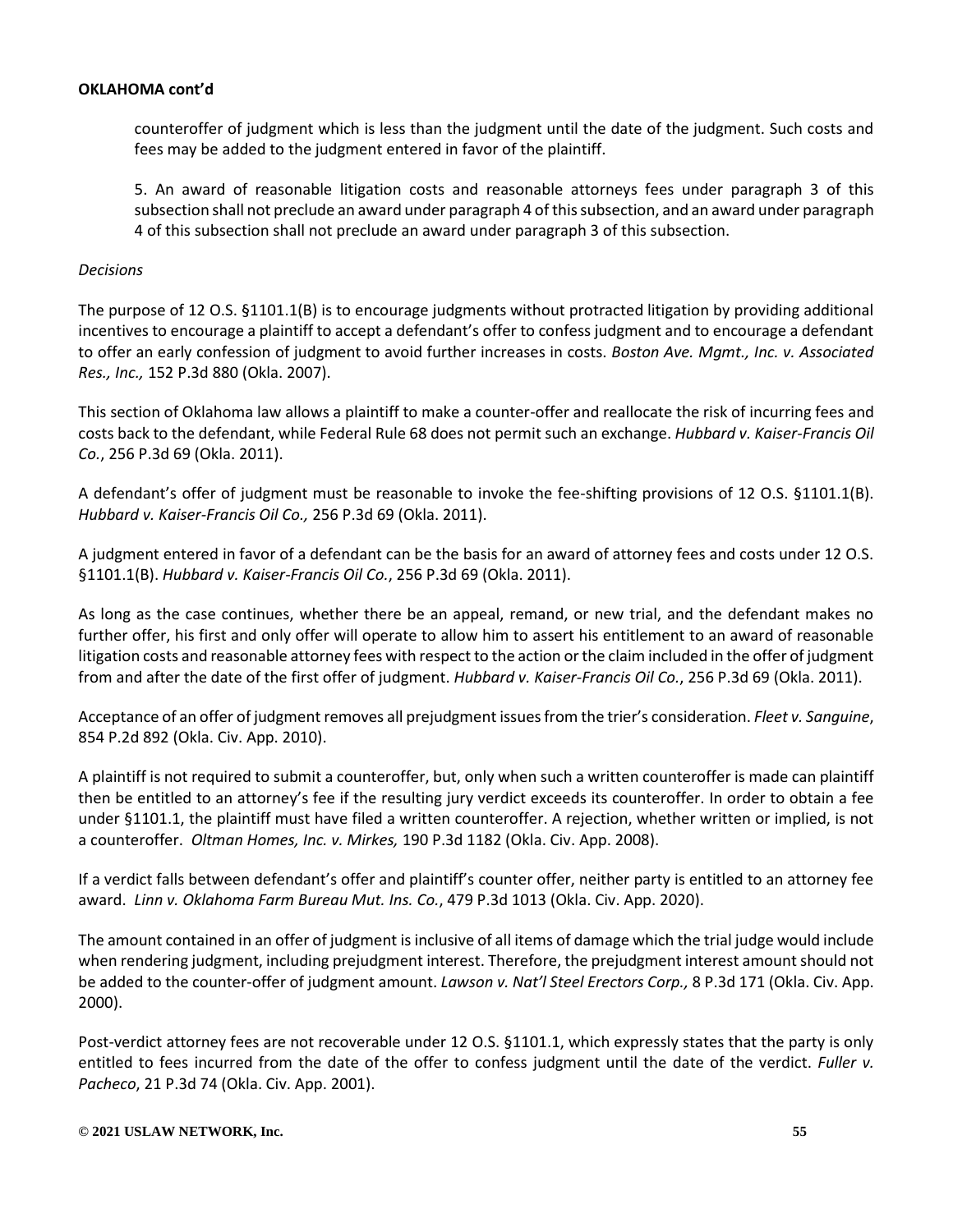An unapportioned offer *as to multiple plaintiffs* is invalid under § 1101.1 where the plaintiffs have asserted different, independent claims—the offeree must know what is being offered to them individually in order to be responsible for refusing the offer. *Schommer v. Communicate Now!, L.P.,* 324 P.3d 433, 438 (Okla.Civ.App.2014). However, where multiple plaintiffs allege "joint, undifferentiated" damages, a single unapportioned offer may be valid. *Bryant v. Sagamore Ins. Co.*, 615 F. App'x 917, 921 (10th Cir. 2015)

In Federal Court in a case based on diversity jurisdiction, Oklahoma's offer-of-judgment statute is substantive for Erie purposes. *SFF-TIR, LLC v. Stephenson*, 452 F. Supp. 3d 1058, 1170 (N.D. Okla. 2020).

Mark Hardin Pierce Couch Hendrickson Baysinger & Green, LLP 907 S. Detroit, Suite 815 Tulsa, OK 74120-4205 918-583-8100 [mhardin@piercecouch.com](mailto:mhardin@piercecouch.com) [www.piercecouch.com](http://www.piercecouch.com/)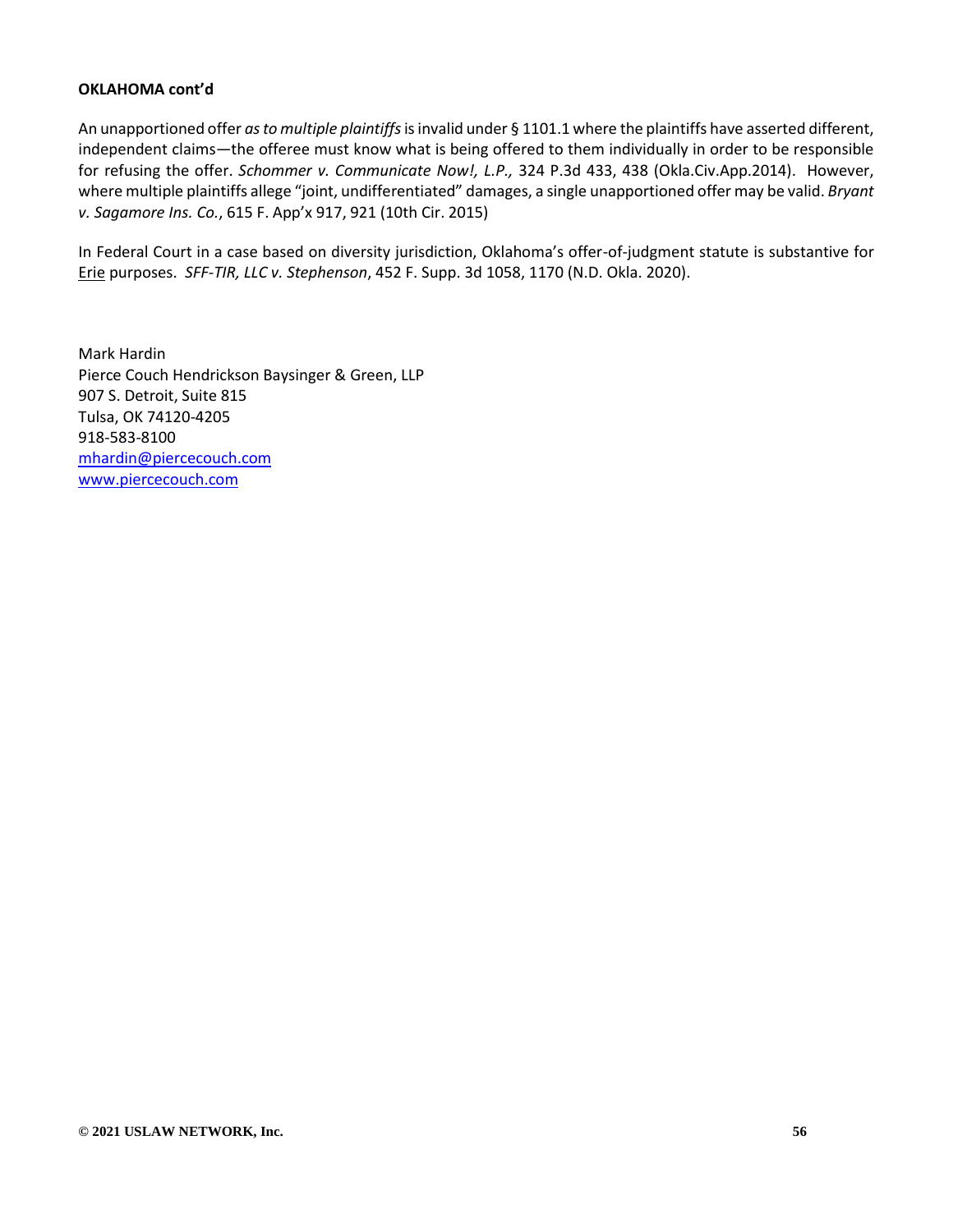#### **OREGON**

In Oregon, offers of judgment are governed by Oregon Rule of Civil Procedure 54 E. It provides that a party against whom a claim is asserted may, at any time up to 14 days before trial, serve an offer to allow judgment to be entered against it for the amount specified. ORCP 54 E(1). The opposing party has seven days to accept the offer and to file the signed offer of judgment with the court. ORCP 54 E(2). If the offer is accepted, the court will enter a stipulated judgment against the party that made the offer. Id. If the accepted offer does not state that it is inclusive of costs and disbursements and attorney fees, the party that accepted the offer may claim its costs and disbursements and attorney fees, if attorney fees are recoverable, as provided in ORCP 68. Id.

An offer that is not accepted and filed within seven days is deemed rejected. ORCP 54 E(3). A party who rejects an offer and fails to obtain a more favorable judgment cannot recover costs and disbursements, prevailing party fees, or attorney fees that are incurred after the date of the offer. Id. In contrast, the offering party is permitted to recover the costs and disbursements that it incurred after service of the offer. Id.

However, it should be noted that there are exceptions to the offer of judgment rule for cases in which the right to attorney fees is based on a statute. In Powers v. Quigley, the Oregon Supreme Court held that an offer of judgment does not cut off the rejecting party's right to attorney fees where the right to fees is based on ORS 20.080(1), which provides a prevailing plaintiff with attorney fees in any action for personal injury or property damage when the amount pled is \$10,000 or less. 345 Or. 432, 443, 198 P.3d 919 (2008). In reaching its conclusion, the court explained that, "[b]ecause ORS 20.080(1) is the more specific provision, it functions as an exception to the rule stated in ORCP 54 E, and the offer of judgment procedure under ORCP 54 E therefore does not limit a plaintiff's statutory right to an award of attorney fees under ORS 20.080(1)." Powers, 345 Or. at 434. Using Powers as a framework, the Oregon Supreme Court recently held that a prevailing plaintiff's right to attorney fees under ORS 652.200(2) (granting attorney fees for successful prosecution of an unpaid wages claim) is not limited by ORCP 54 E. See Mathis v. St. Helens Auto Ctr., Inc., 367 Or. 437, 443, 478 P.3d 946 (2020). The Mathis court reasoned that ORS 652.200(2) was akin to the statute at issue in Powers in that ORCP 54 E, as applied in the context of either statute, "'allows a defendant to nullify, at least in part, the obligation to pay attorney fees that the statute creates.'" 367 Or. at 454 (quoting Powers, 345 Or. at 440). Thus, an offer of judgment may be futile where an attorney fees claim is based on a statute.

Rodney L. Umberger Drew V. Lombardi Williams Kastner 1515 SW Fifth Avenue, Suite 600 Portland, OR 97201 [rumberger@williamskastner.com](mailto:rumberger@williamskastner.com) [dlombardi@williamskastner.com](mailto:dlombardi@williamskastner.com) [www.williamskastner.com](http://www.williamskastner.com/)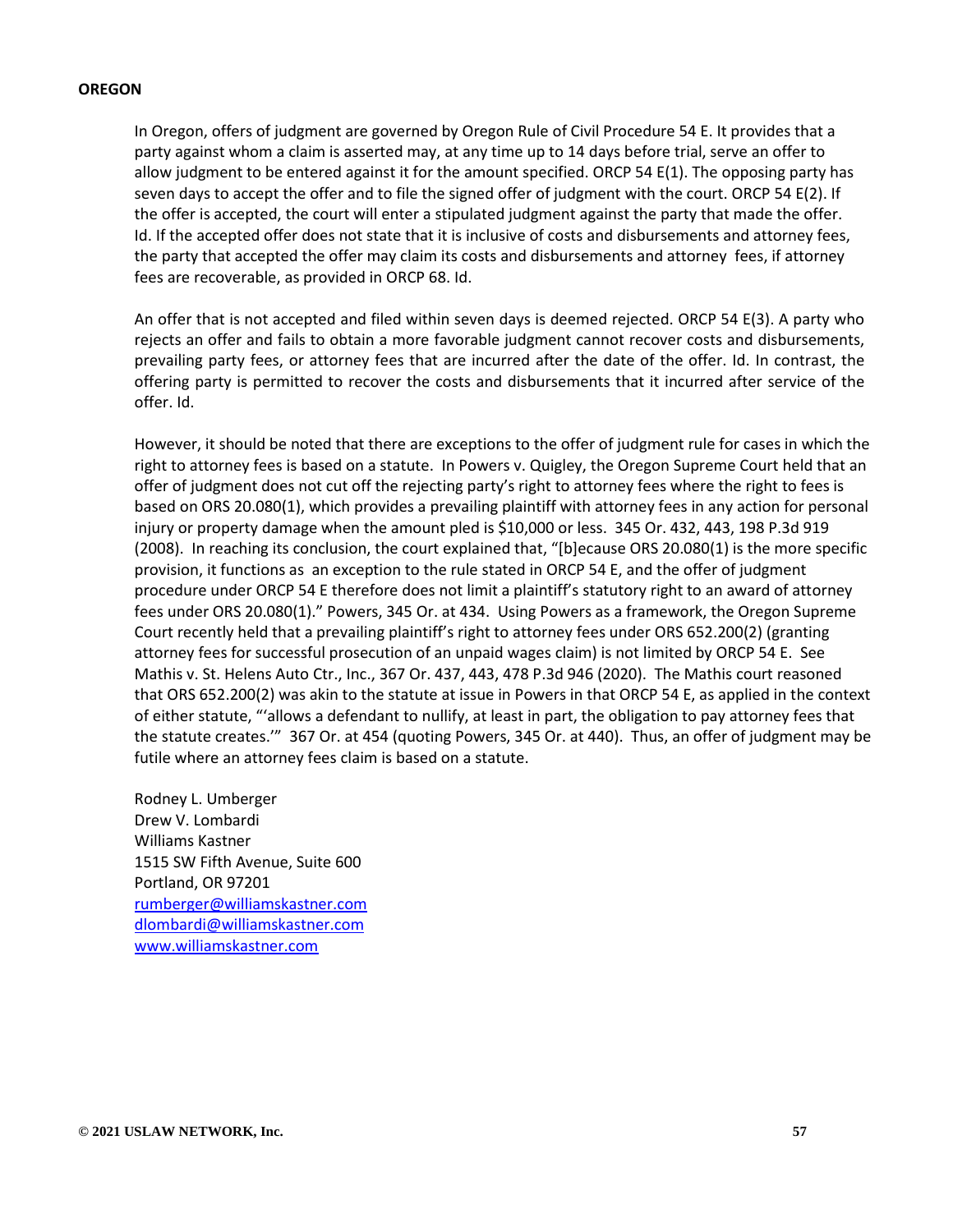# **PENNSYLVANIA**

There is no Offer of Judgment recognized in this state court.

## **USLAW Members in Pennsylvania:**

Philadelphia: Sweeney & Sheehan, P.C. 1515 Market Street, Suite 1900 Philadelphia, PA 19102 Phone: (215) 563-9811 [www.sweeneyfirm.com](http://www.sweeneyfirm.com/)

Pittsburgh: Pion, Nerone, Girman, Winslow & Smith, P.C. 1500 One Gateway Center Pittsburgh, Pennsylvania 15222 Phone: (412) 281-2288 [www.pionlaw.com](http://www.pionlaw.com/)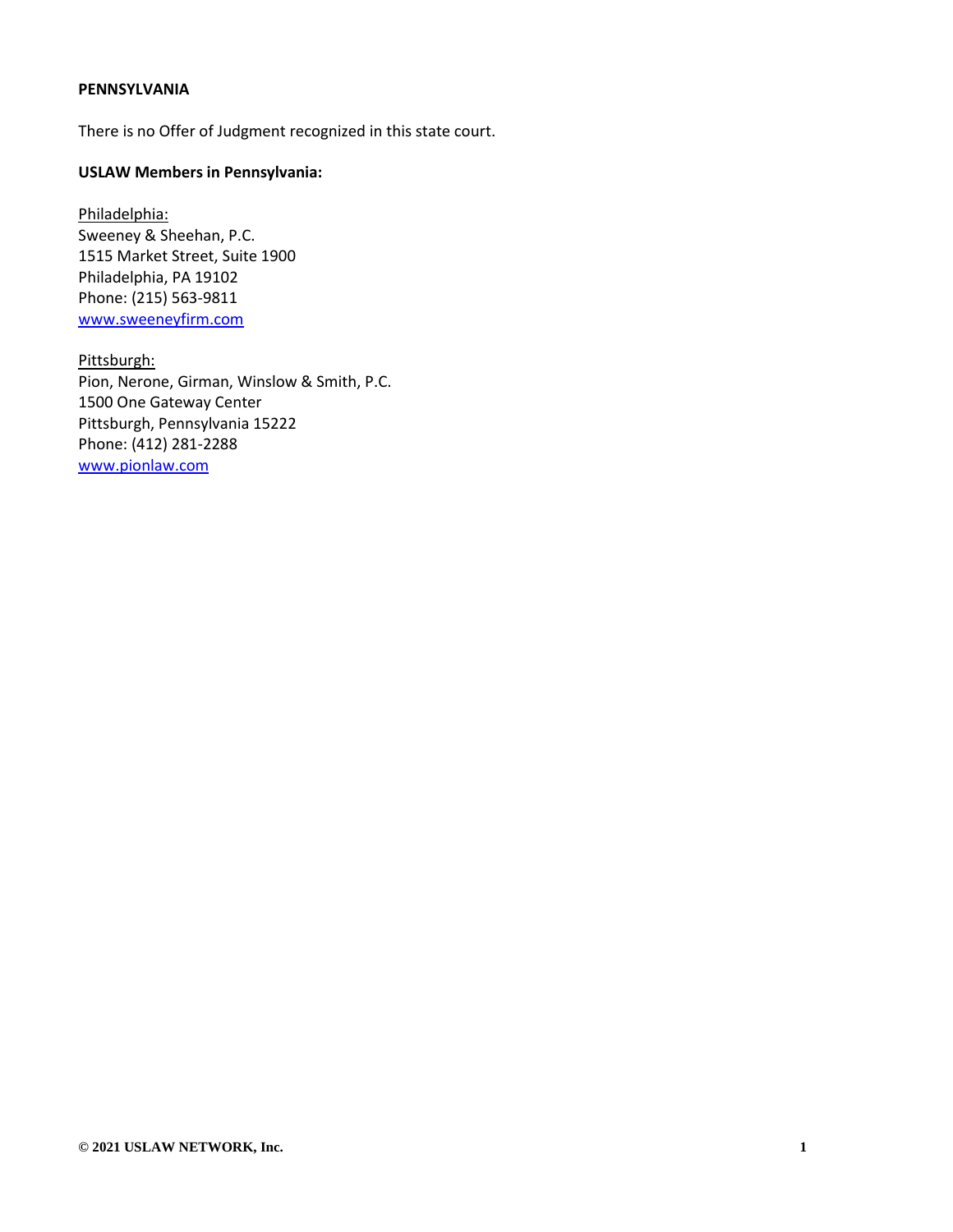## **RHODE ISLAND**

In Rhode Island, an Offer of Judgment is governed by Rhode Island Superior Court Rule 68, which provides as follows:

## **Rule 68. Offer of Judgment--Payment into Court**

- (a) Offer of Judgment. At any time more than 10 days before the trial begins, a party defending against a claim may serve upon the adverse party an offer to allow judgment to be taken against the defending party for the money or property or to the effect specified in the offer, with costs then accrued. If within 10 days after the service of the offer the adverse party serves written notice that the offer is accepted, either party may then file the offer and notice of acceptance and thereupon the clerk shall enter judgment.
- (b) Payment Into Court. A party defending against a claim may pay into court by depositing with the clerk a sum of money on account of what is claimed, or by way of compensation or amends, and plead that the defending party is not indebted to any greater amount to the party making the claim or that the party making the claim has not suffered greater damages. The party making the claim may (1) accept the tender and have judgment for the party's costs, (2) reject the tender, or (3) accept the tender as part payment only and proceed with the action on the sole issue of the amount of damages.
- (c) Offer Not Accepted. An offer under subdivision (a) or (b) above not accepted in full satisfaction shall be deemed withdrawn, i.e., shall not be disclosed to the jury, and evidence thereof is not admissible except in a proceeding to determine interest or costs. If the judgment finally obtained by the offeree is not more favorable than the offer, the offeree must pay the costs incurred after the making of the offer. The fact that an offer is made but not accepted, or accepted only as part payment, does not preclude a subsequent offer.

Rhode Island has scant case law interpreting Offers of Judgment. One opinion noted that part (b) in particular was rarely used in practice because of the language of section (3), stating that the plaintiff could accept the payment into court as a partial payment. This language discouraged defendants from depositing any money with the court, as they could still be held liable for amounts in excess of the deposit. *Raiche v. Scott*, No. 2005-0336, 2011 WL 587244 at FN 6 (R.I Super. Feb. 16, 2011). Several courts have awarded "costs", but none have clearly defined exactly what this entails, nor whether this includes attorney's fees. *Cuzzone v. Bettencourt*, No. C.A. 82- 476, 1983 WL 486779 at \* 1 (R.I. Super. Jun. 1, 1983). Generally, Offers of Judgment are irrevocable. However, because an Offer of Judgment is a contract, it can be revoked if a "meeting of the minds" is clearly lacking. For example, the court overturned an Offer of Judgment because of a clear typographical error in the monetary offer. *McMahon v. Maille*, No. PC-2008-5888, 2011 WL 6148798 (R.I. Super. Dec. 7, 2011).

Adler Pollock & Sheehan, P.C. One Citizens Plaza 8<sup>th</sup> Floor Providence, RI 02903 Phone 401-274-7200 [www.apslaw.com](http://www.apslaw.com/)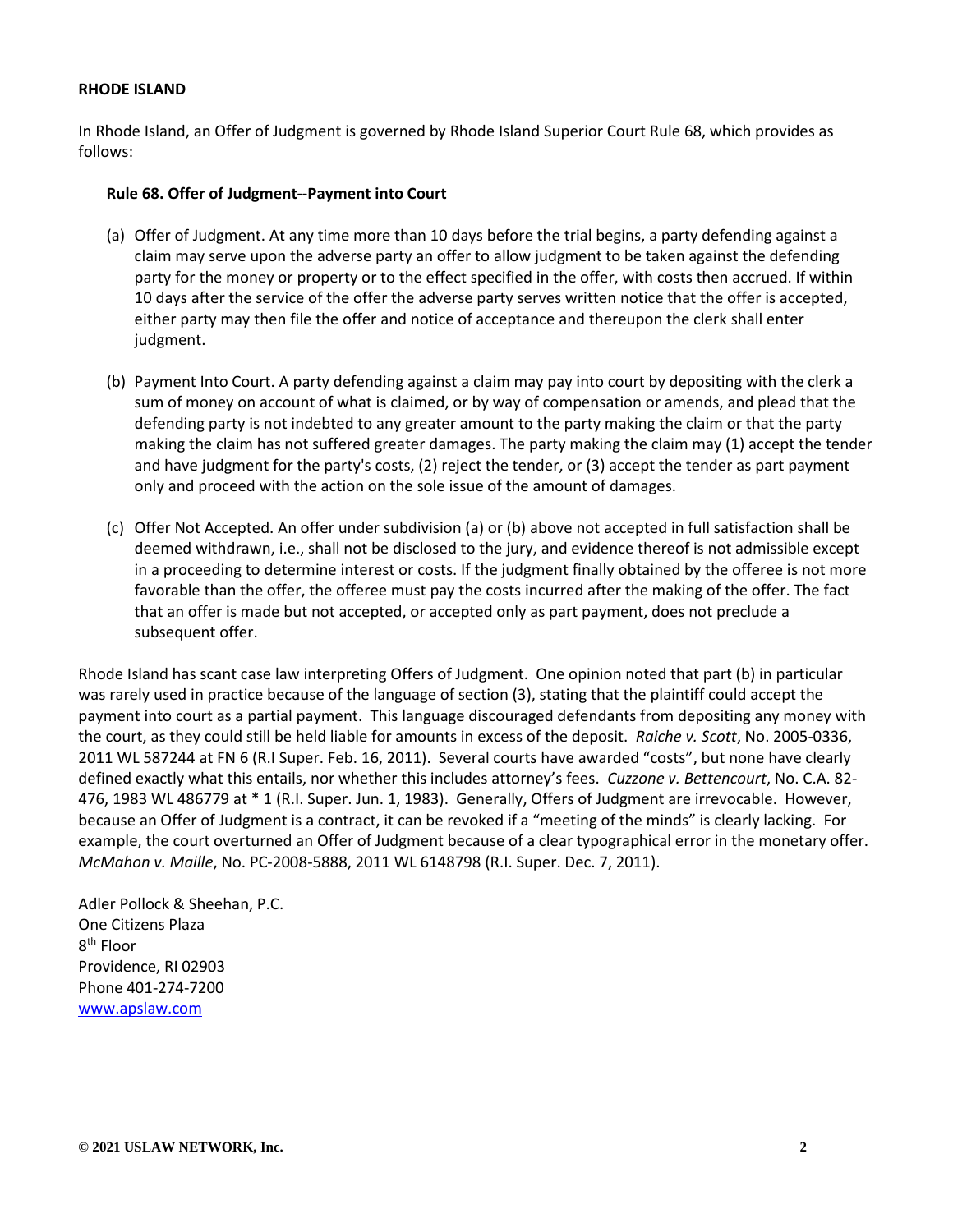# **SOUTH CAROLINA**

In South Carolina, Offers of Judgment are provided for by Rule 68 of the South Carolina Rules of Civil Procedure. Rule 68 is as follows:

(a) Offer of Judgment. Any party in a civil action, except a domestic relations action, may file, no later than twenty days before the trial date, a written offer of judgment signed by the offeror or his attorney, directed to the opposing party, offering to take judgment in the offeror's favor, or to allow judgment to be taken against the offeror for a sum stated therein, or to the effect specified in the offer. Service of the offer of judgment shall be made as provided in these rules. Within twenty days after service of the offer of judgment or at least ten days prior to the trial date, whichever date is earlier, the offeree or his attorney may file a written acceptance of the offer of judgment. Upon the filing, the court shall immediately issue the judgment and the clerk shall enter the judgment as provided in the offer of judgment. If the offer of judgment is not accepted within twenty days after notification, or prior to or on the tenth day before the actual trial date, whichever date occurs first, the offer shall be considered rejected and evidence thereof is not admissible except in a proceeding after trial to fix costs, interest, attorney's fees, and other recoverable monies. Any offeror may withdraw an offer of judgment prior to its acceptance or prior to the date on which it would be considered rejected by giving notice to the offeree or his attorney as provided in these rules. Any offeror may file a subsequent offer of judgment in any amount which supersedes any earlier offer that was rejected by the offeree or withdrawn by the offeror, and, on filing and service, terminates any rights to interest or costs under the superseded offer. An offer is not considered rejected by a counter offer and shall remain effective until accepted, rejected, or withdrawn as provided in this subsection. All offers of judgment and any acceptance of offers of judgment must be included by the clerk in the record of the case.

(b) Consequences of Non-Acceptance. If an offer of judgment is not accepted and the offeror obtains a verdict or determination at least as favorable as the rejected offer, the offeror shall recover from the offeree: (1) any administrative, filing, or other court costs from the date of the offer until the entry of the judgment; (2) if the offeror is a plaintiff, eight percent interest computed on the amount of the verdict or award from the date of the offer to the entry of judgment; or (3) if the offeror is a defendant, reduction from the judgment or award of eight percent interest computed on the amount of the verdict or award from the date of the offer to the entry of the judgment.

(c) This rule shall not abrogate the contractual rights of any party concerning the recovery of attorney's fees or other monies in accordance with the provision of any written contract between the parties to the action.

Offers of Judgment also are provided for by a statute that is substantively identical to Rule 68. See South Carolina Code Ann. § 15-35-400 (Supp. 2011).

"Costs are allowed when a judgment is entered pursuant to an offer of judgment but these costs do not include attorney's fees." Belton v. State, 339 S.C. 71, 73, 529 S.E.2d 4, 5 (2000) (citing Steinert v. Lanter, 284 S.C. 65, 325 S.E.2d 532 (1985)). According to Rule 54(e) of the South Carolina Rules of Civil Procedure, the taxable costs to which a prevailing party may be entitled include the following: costs authorized by statute (including attorneys' fees, if authorized), filing fees, sheriff's service fees, other fees incurred in the service of process, witness fees, and certain fees incurred in copying documents for trial. See also S.C. Code Ann. §§ 15-37-10 et seq. (providing statutory authorization for certain cost recovery in normal civil cases).

Importantly, case law in South Carolina indicates that a defendant obtaining a defense verdict is not able to shift costs to a Plaintiff under Rule 68, because such a practice would encourage mere nominal offers that do not comport with "good faith." See Black v. Roche Biomedical Laboratories, 315 S.C. 223, 433 S.E.2d 21 (Ct. App. 1993) (construing former Rule 68; also upholding small award of costs under Rule 54). This case law creates an

#### **© 2021 USLAW NETWORK, Inc. 3**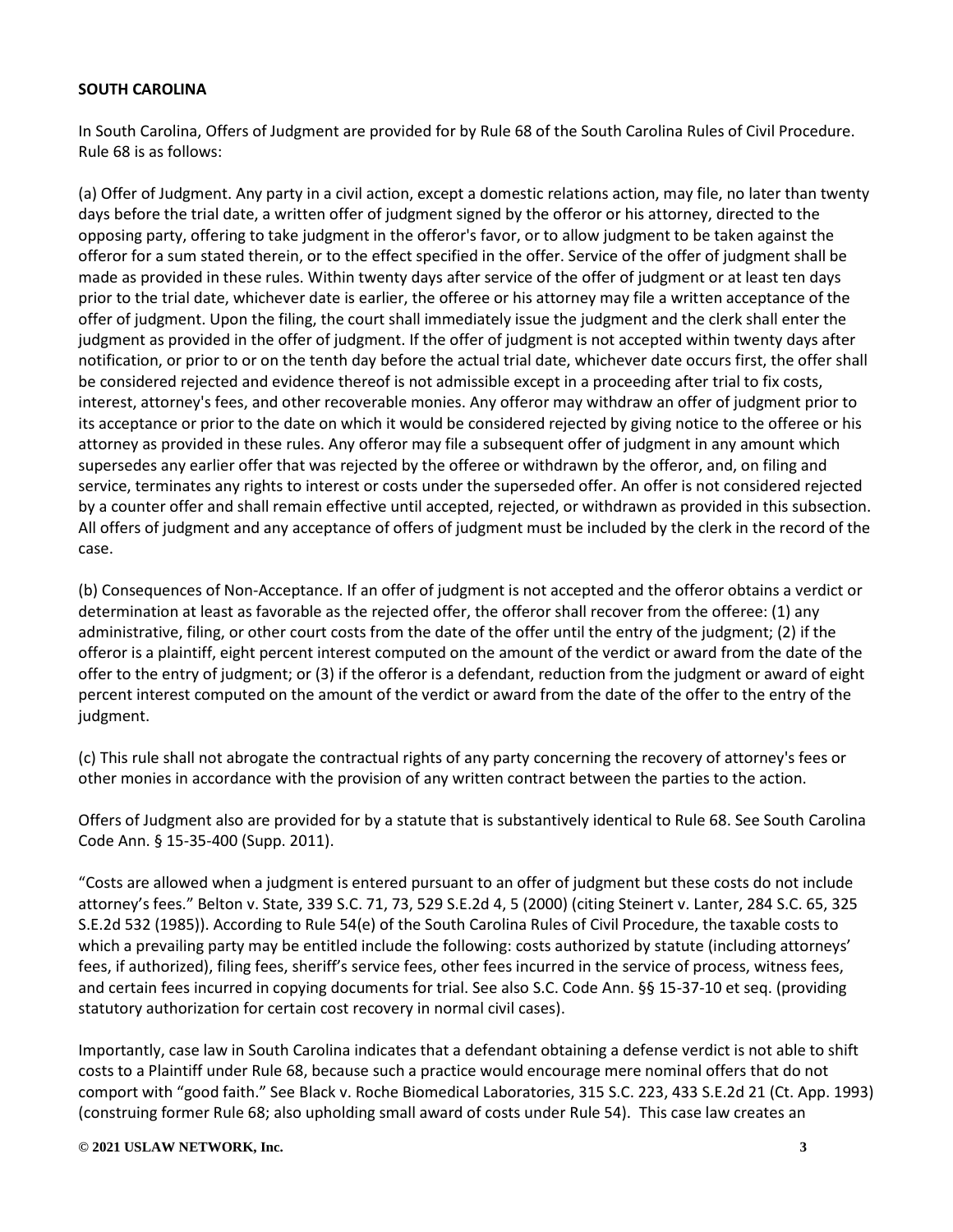# **SOUTH CAROLINA Cont'd**

odd result where a nominal verdict in Plaintiff's favor allows a Defendant to recover costs while an outright defense verdict would not.

Mark S. Barrow Sweeny, Wingate & Barrow, P.A. 1515 Lady Street Columbia SC 29201 803-256-2233 [msb@swblaw.com](mailto:msb@swblaw.com?subject=Email%20from%20SWB%20Website) [www.swblaw.com](http://www.swblaw.com/)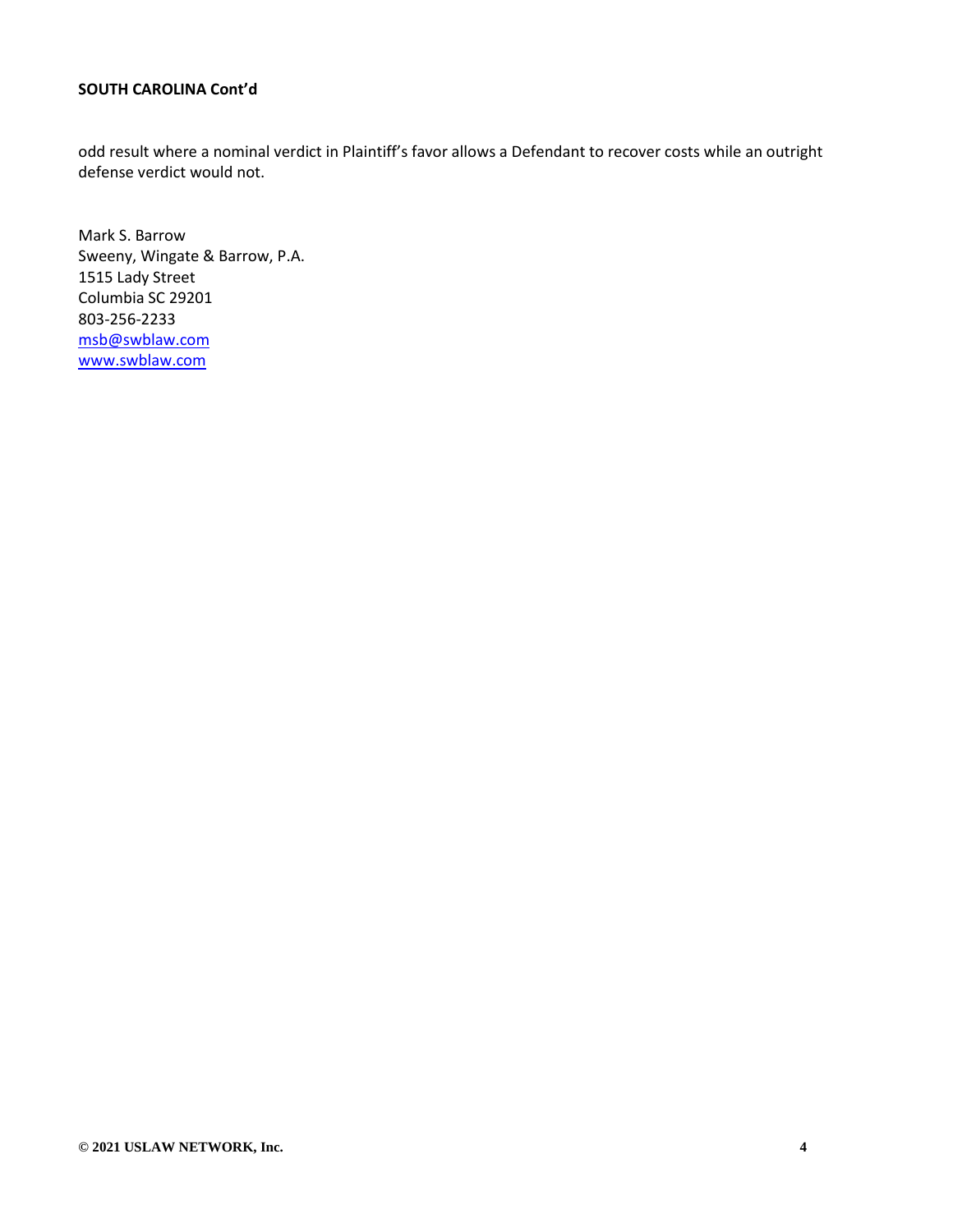### **SOUTH DAKOTA**

In South Dakota, an Offer of Judgment is governed by South Dakota Codified Law 15-6-68 which provides that if the judgment finally obtained by the offeree is not more favorable than the offer, the offeree must pay the costs incurred only after the making of the offer.

# **15-6-68. Offer of Judgment**

At any time more than ten days before the trial begins, any party may serve upon an adverse party an offer to allow judgment to be taken against the party for money or property or to the effect specified in the offer, with costs then accrued. If, within ten days after the service of the offer, the adverse party serves written notice that the offer is accepted, either party may then file the offer and notice of acceptance together with proof of service thereof and thereupon the clerk shall enter judgment. An offer not accepted shall be deemed withdrawn and evidence thereof is not admissible except in a proceeding to determine costs. If the judgment finally obtained by the offeree is not more favorable than the offer, the offeree must pay the costs incurred after the making of the offer. The fact that an offer is made but not accepted does not preclude a subsequent offer. If the liability of one party to another has been determined by verdict or order or judgment, but the amount or extent of the liability remains to be determined by further proceedings, the party adjudged liable may make an offer of judgment, which shall have the same effect as an offer made before trial if it is served within a reasonable time not less than ten days prior to the commencement of hearings to determine the amount or extent of liability.

Under SDCL 15-17-37, which allows costs or disbursements to the prevailing party, only those expenses "specifically authorized by statute may be taxed as costs" along with "other similar expenses and charges." Zahn v. Musick, 605 N.W.2d 823 (S.D. 2000). This would include such items as costs of telephonic hearings, costs of telephoto or fax charges, fees of witnesses, interpreters, translators, officers, printers, service of process, filing, expenses from telephone calls, copying, costs of original and copies of transcripts and reporter's attendance fees, court appointed experts.

Lindsey Riter-Rapp Riter, Rogers, Wattier & Northrup, LLP 319 S. Coteau Street Pierre, SD 57501 Phone: (605) 224-5825 [l.riter-rapp@riterlaw.com](mailto:l.riter-rapp@riterlaw.com) [www.riterlaw.com](http://www.riterlaw.com/)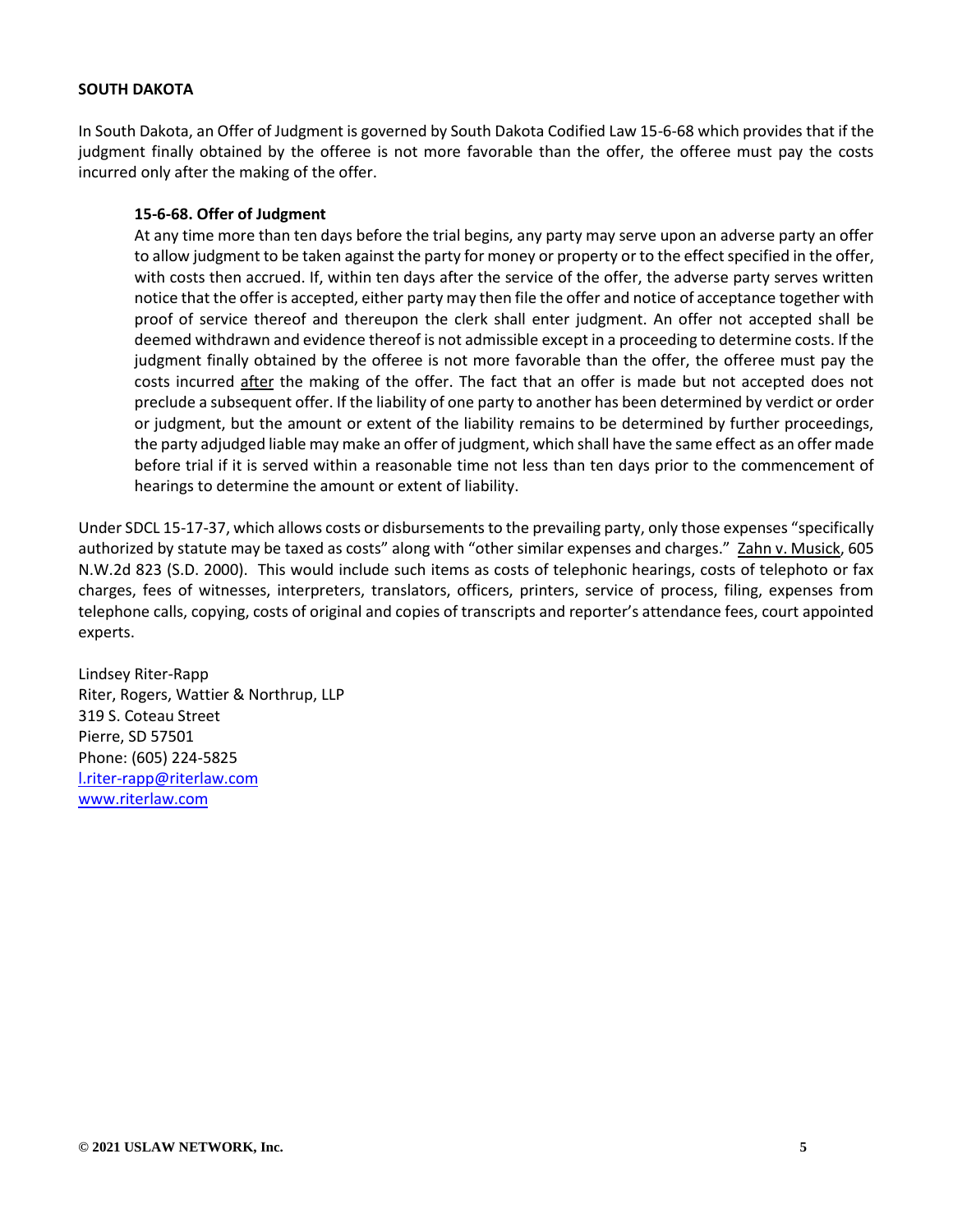### **TENNESSEE**

In Tennessee, an Offer of Judgment is governed by Tennessee Rule of Civil Procedure 68 which provides as follows:

### **Rule 68. Offer of Judgment**

At any time more than 10 days before the trial begins, a party defending against a claim may serve upon the adverse party an offer to allow judgment to be taken against the defending party for the money or property, or to the effect specified in the offer, with costs then accrued. Likewise, a party prosecuting a claim may serve upon the adverse party an offer to allow judgment to be taken against that adverse party for the money or property or to the effect specified in the offer with costs then accrued. If within 10 days after service of the offer the adverse party serves written notice that the offer is accepted, either party may file the offer and notice of acceptance, together with proof of service thereof, with the court and thereupon judgment shall be rendered accordingly. An offer not accepted shall be deemed withdrawn and evidence thereof is not admissible except in a proceeding to determine costs. If the judgment finally obtained by the offeree is not more favorable than the offer, the offeree shall pay all costs accruing after the making of the offer. The fact that an offer is made but not accepted does not preclude a subsequent offer.

In Tennessee, attorney fees are not considered a taxable court cost. Person v. Fletcher, 582 S.W.2d 765 (Tenn. Ct. App. 1979). Rule 68 permits recovery of only those costs that are assessed by the trial court. Id. Deposition costs and court reporter's fees are therefore not taxable court costs under Rule 68. Id. A defendant's offer of judgment under Rule 68 is not an admission of liability. Jackson v. Purdy Bros. Trucking Co., No. E2011-00119-COA-R3-CV, 2011 WL 4824198, at \*3 (Tenn. Ct. App. Oct. 12, 2011).

Lee L. Piovarcy Martin, Tate, Morrow & Marston, P.C. 6410 Poplar Avenue Memphis, TN 38119 Phone: (901) 522-9000 Fax: (901) 527-3746 [lpiovarcy@martintate.com](mailto:lpiovarcy@martintate.com) [www.martintate.com](http://www.martintate.com/)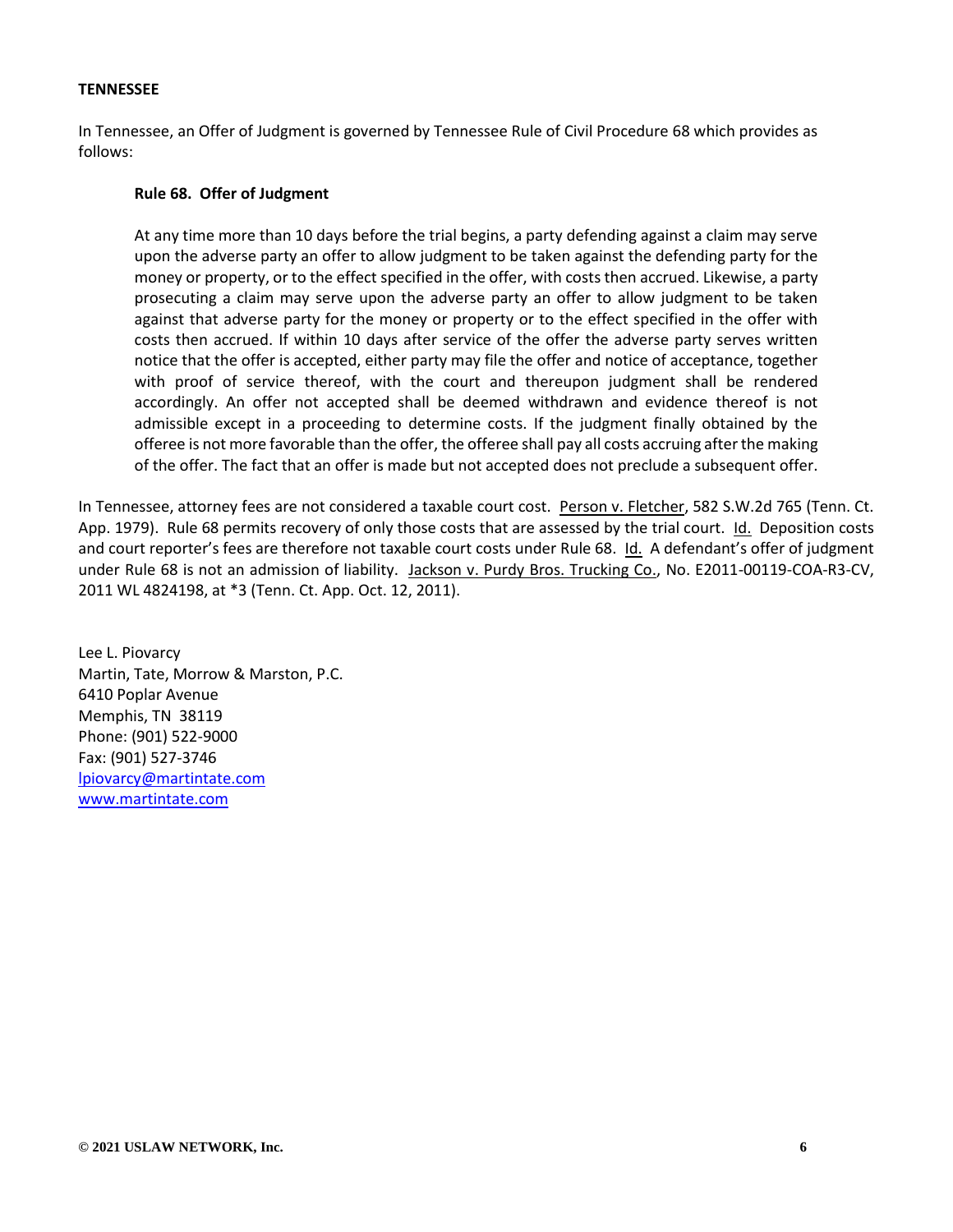# **TEXAS**

Offers of Settlement are governed in Texas by both Chapter 42 of the Texas Civil Practice and Remedies Code and Rule 167 of the Texas Rules of Civil Procedure. The Texas Legislature included in Chapter 42 a directive to the Texas Supreme Court to promulgate a rule to implement that chapter. *See* TEX. CIV. PRAC. & REM. CODE §42.005; TEX. R. CIV. P. 167. Because the rule implements the statute, reference here will be made only to Rule 167.

Rule 167 actually encompasses Rules 167.1 through 167.7. To set out each of these rules in their entirety would be unwieldy. For this reason, rather than quoting the rules at length, the essence of each provision is set out below.

### **167.1. Generally.**

"Certain litigation costs may be awarded against a party who rejects an offer made substantially in accordance with this rule to settle a claim for monetary damages—including a counterclaim, crossclaim, or thirdparty claim . . . ." The rule then lists six types of claims in which the Offer of Settlement rule does not apply.

# **167.2. Settlement Offer.**

A settlement offer under Rule 167 may not be made until a defendant (defined as a party against whom a claim for monetary damages is made) files a declaration invoking the rule. After that time, offers may be made to settle only claims by or against that defendant. The declaration is due, at the latest, 45 days before the case is set for trial.

A party may make an offer after having made or rejected a prior offer. A rejection of an offer is subject to imposition of litigation costs only if the successive offer is more favorable to the offeree than any prior offer.

The settlement offer must be made in writing and must contain specific elements as enumerated in the rule. The offer may also contain reasonable conditions, such as the execution of appropriate releases. The offer may not, however, include any non-monetary claims or other claims to which the rule does not apply. Further, an offer may not be made before a defendant files a declaration, within 60 days after the appearance in the case of the offeror or offeree (whichever is later), or within 14 days before the date the case is set for trial.

### **167.3. Withdrawal, Acceptance, and Rejection of Offer.**

An offer can be withdrawn by written notice served on the offeree before the offer is accepted. An offer can be accepted only by written notice served on the offeror by the deadline stated in the offer. "When an offer is accepted, the offeror or offeree may file the offer and acceptance and may move the court to enforce the settlement."

An offer may be rejected by written notice served on the offeror or by simply not responding to the offer before the deadline or before it is withdrawn.

### **167.4. Awarding Litigation Costs.**

"If a settlement offer made under this rule is rejected, and the judgment to be awarded on the monetary claims covered by the offer is significantly less favorable to the offeree than was the offer, the court must award the offeror litigation costs against the offeree from the time the offer was rejected to the time of judgment."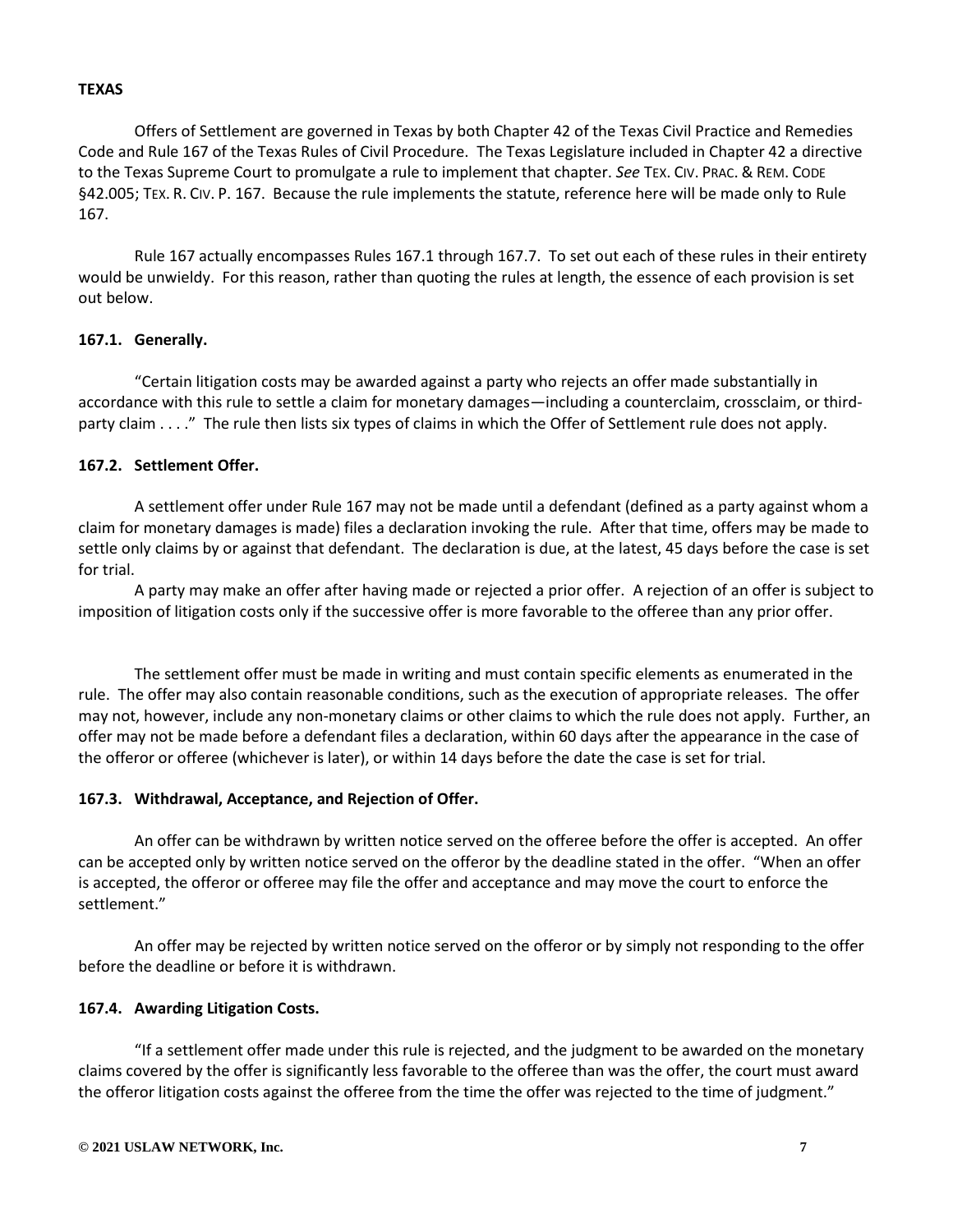# **TEXAS cont'd**

"Significantly less favorable" is specifically defined in mathematical percentages. "Litigation costs" include attorney's fees, deposition costs (for cases filed on or after September 1, 2011), and the fees for up to two testifying experts, in addition to court costs. A party may not, however, recover litigation costs in excess of the total amount recovered before adding litigation costs for cases filed on or after September 1, 2011. Cases filed before September 1, 2011 are subject to a mathematical computation defined in the rule.

A party who is entitled to recover attorney fees and costs under another law, may not recover those same attorney fees and costs as litigation costs under this rule. "No double recovery permitted."

# **Rule 167.5. Procedures.**

The parties are permitted to engage in discovery concerning litigation costs and the court must, if requested, conduct an evidentiary hearing on a request for litigation costs.

### **Rule 167.6. Evidence Not Admissible.**

Evidence relating to an Offer of Settlement under this rule is not admissible except to enforce a settlement agreement or to obtain litigation costs.

# **Rule 167.7. Other Settlement Offers Not Affected.**

Rule 167 applies only to settlement offers expressly made under that rule. It does not apply to offers made in mediation or arbitration or otherwise outside the rule.

As is apparent from these summaries, Offers of Settlement under the Texas rule and statute are subject to stringent (and somewhat complicated) procedural and substantive requirements. As a result, the rule and statute are seldom invoked.

# **Fee, Smith, Sharp & Vitullo, L.L.P.**

13155 Noel Road, Suite 1000 Dallas, TX 75240 Phone: (972) 934-9100 [www.feesmith.com](http://www.feesmith.com/)

### **MehaffyWeber, P.C.**

Sonja R. Galvin 500 Dallas Avenue, Suite 2800 Houston, Texas 77002 Phone: (713)655-1200 [SonjaGalvin@mehaffyweber.com](mailto:SonjaGalvin@mehaffyweber.com) [www.mehaffyweber.com](http://www.mehaffyweber.com/)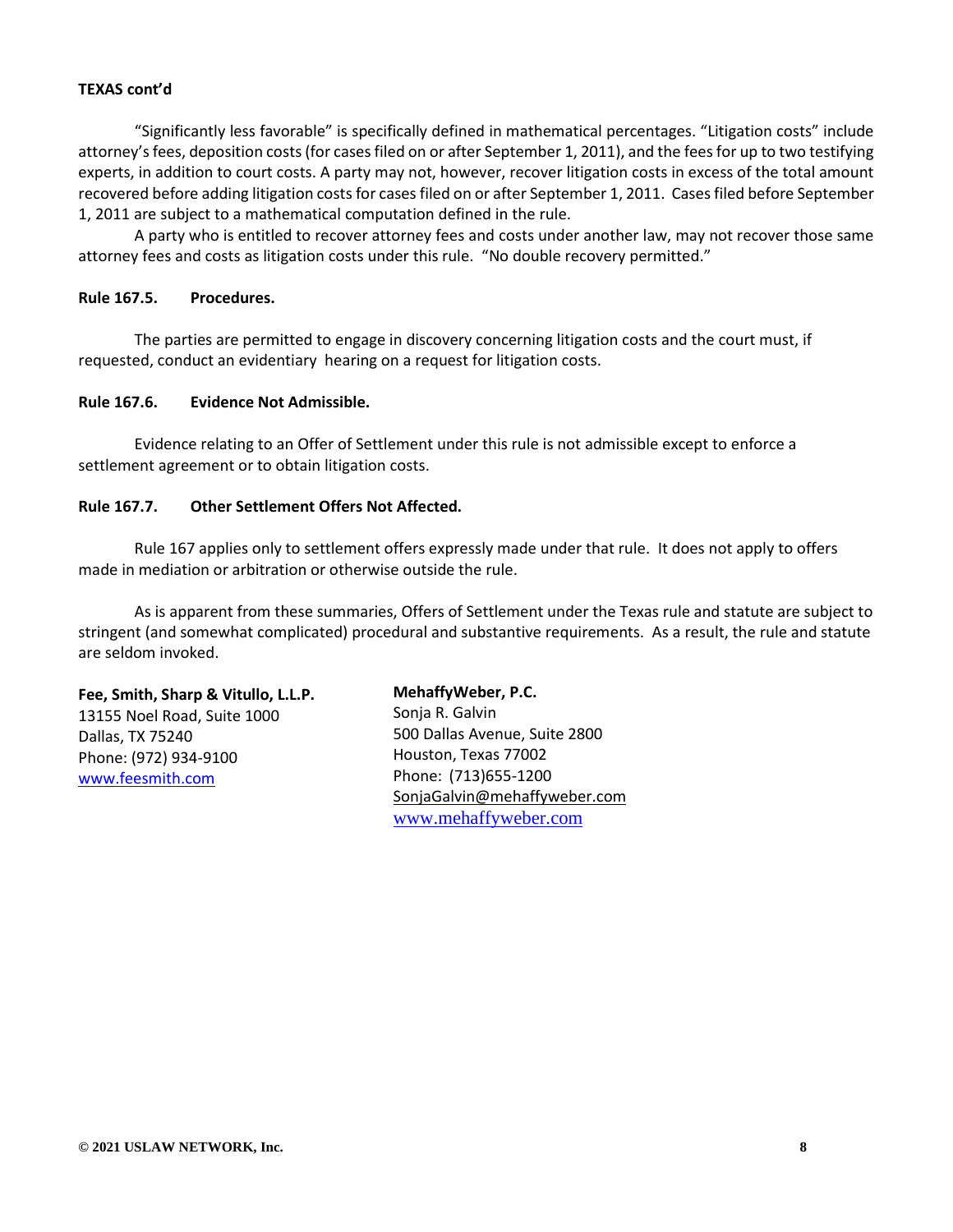## **UTAH**

In Utah, what is typically referred to as an "offer of judgment" is governed by Rule 68 of the Utah Rules of Civil Procedure, and is referred to in the Rule as a "settlement offer." Similar to other states, when a party makes an offer under Rule 68 and that offer is rejected, the party can recuperate its costs from the time the offer is made through the resolution of the case if the offer is more favorable to the offeree than the "adjusted award" made at trial. Additionally, the offeror is not liable for the offeree's attorney's fees, costs, and prejudgment interest after the offer is made if the offer is more favorable than the "adjusted award." Where attorney's fees or prejudgment interest are allowed, this amount can be significant; especially when a Rule 68 offer is made early on.

The "adjusted award" referred to in the rule is more than the damages awarded by the finder of fact. Instead, it is "the amount awarded by the finder of fact and, unless excluded by the offer, the offeree's costs and interests incurred before the offer, and, if attorney fees are permitted by law or contract and not excluded by the offer, the offeree's reasonable attorney fees incurred before the offer." Utah R. Civ. P. 68(d). Where attorney's fees are permitted by statute or contract, the "adjusted award" can be considerably higher than just damages.

A Rule 68 settlement offer must be in writing, expressly refer to Rule 68, be made more than 10 days before trial, remain open for at least 10 days, and be served on the offeree under Rule 5 of the Utah Rules of Civil Procedure. *See* Rule 68(c). Rule 5 allows service on the party's attorney when the party is represented, and that service can be made by mail. Service by a process server is not required.

There is a general view that Rule 68 does not require that the offer be filed with the court or served on parties to the litigation other than the offeree. As a practical matter, in cases where settlement discussions must be kept confidential, it is not uncommon to serve a Rule 68 offer without filing it. If the offer is rejected and the opposing party's award is less favorable than the offer, the offer can then be filed and Rule 68 enforced.

Spencer Brown Strong & Hanni 102 South 200 East, Suite 800 Salt Lake City, UT 84111 Phone: (801) 323-2175 Fax: (801) 596-1508 E-mail: [sbrown@strongandhanni.com](mailto:sbrown@strongandhanni.com) [www.strongandhanni.com](http://www.strongandhanni.com/)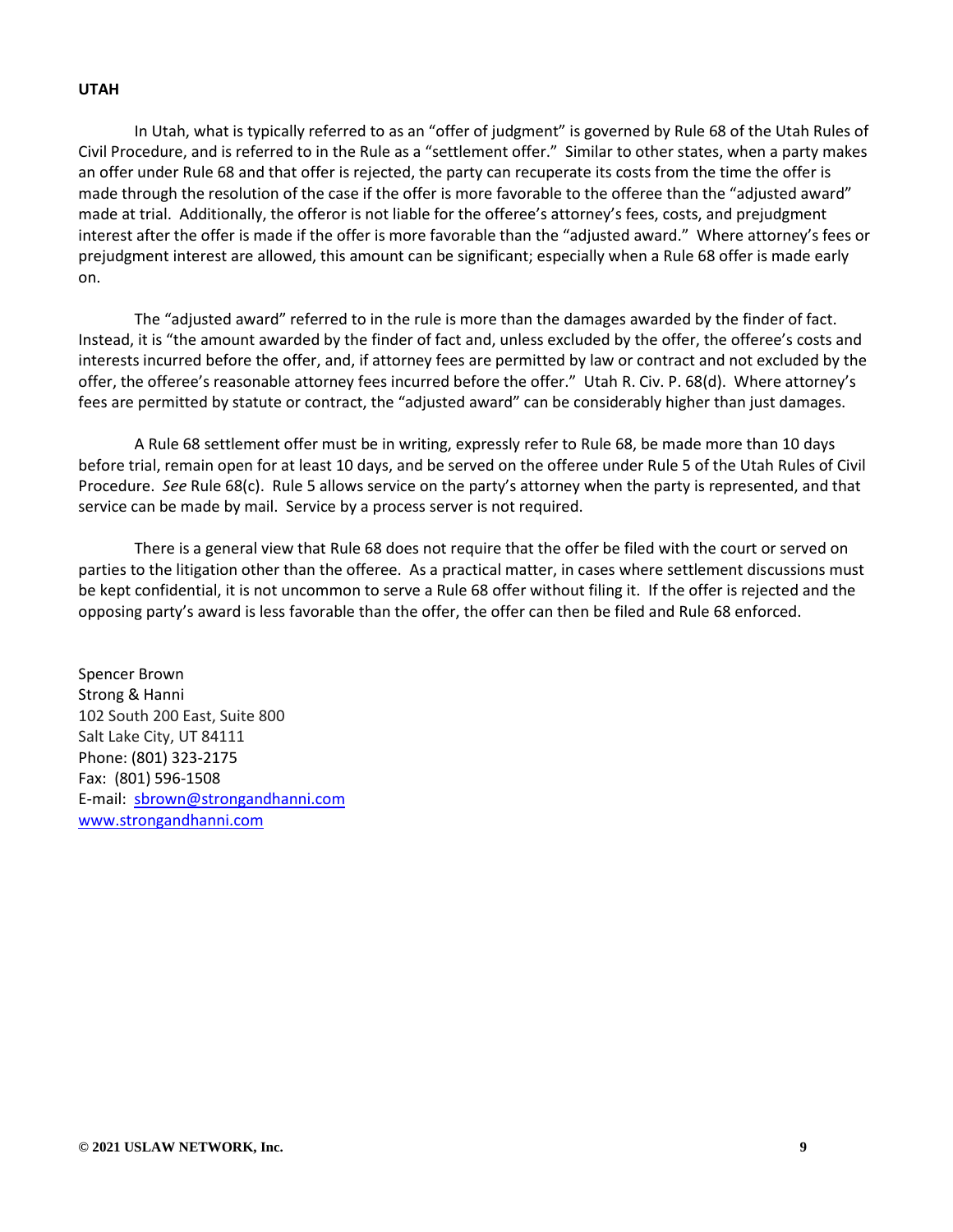# **VIRGINIA**

There is no Offer of Judgment recognized in this state court.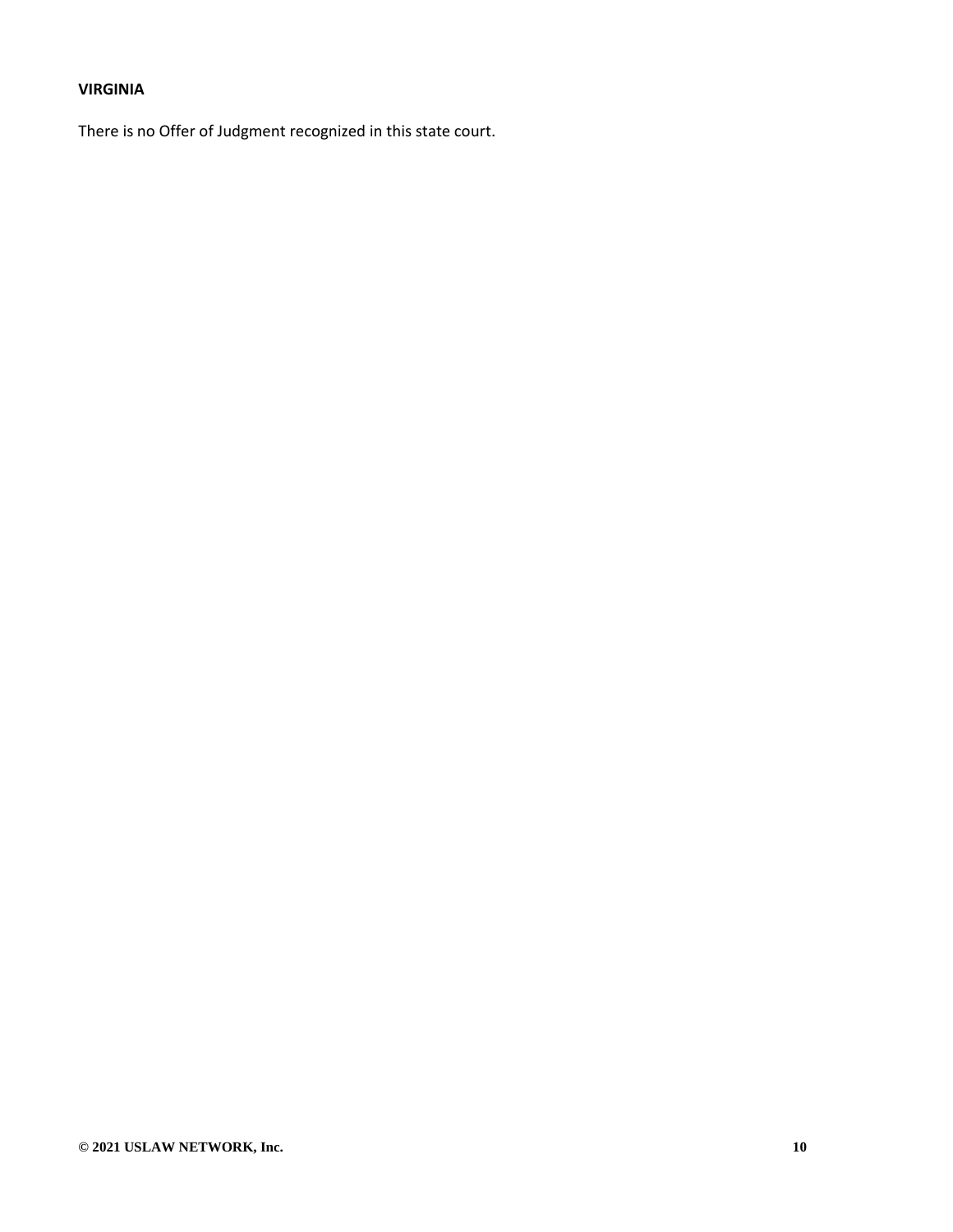# **WASHINGTON**

Washington Civil Rule (CR) 68 governs offers of judgment and provides:

# **CR 68 Offer of Judgment**

At any time more than 10 days before the trial begins, a party defending against a claim may serve upon the adverse party an offer to allow judgment to be taken against the defending party for the money or property or to the effect specified in the defending party's offer, with costs then accrued. If within 10 days after the service of the offer the adverse party serves written notice that the offer is accepted, either party may then file the offer and notice of acceptance together with proof of service thereof and thereupon the court shall enter judgment. An offer not accepted shall be deemed withdrawn and evidence thereof is not admissible except in a proceeding to determine costs. If the judgment finally obtained by the offeree is not more favorable than the offer, the offeree must pay the costs incurred after the making of the offer. The fact that an offer is made but not accepted does not preclude a subsequent offer. When the liability of one party to another has been determined by verdict or order or judgment, but the amount or extent of the liability remains to be determined by further proceedings, the party adjudged liable may make an offer of judgment, which shall have the same effect as an offer made before trial if it is served within a reasonable time not less than 10 days prior to the commencement of hearings to determine the amount or extent of liability.

Under CR 68, attorney fees are not generally recoverable unless there is an underlying statute or contract that defines attorney fees as costs. Magnussen v. Tawney, 109 Wn. App. 272, 275, 34 P.3d 899 (2001) ("CR 68 is a costshifting device, not a fee-shifting device") (citing Eagle Point Condo. Owners Ass'n v. Coy, 102 Wn. App. 697, 706, 9 P.3d 898 (2000)). For example, Wash. Rev. Code § 19.86.090 governs Consumer Protection Act violations and includes reasonable attorney fees as costs. For most tort cases, however, the rule is relatively weak because recoverable costs are typically minimal (e.g., filing fees, statutory witness fees, and court reporter costs). Where attorney fees are defined as costs, "the correct way to determine a plaintiff's final judgment is to add the attorney fees … to the damages awarded and compare this figure to the CR 68 offer." Magnussen, 109 Wn. App. at 276 (citing Eagle Point, 102 Wn. App. at 710).

Rodney L. Umberger Drew V. Lombardi Williams Kastner Two Union Square 601 Union Street, Suite 4100 Seattle, WA 98101 Phone: 206.628.2421 [rumberger@williamskastner.com](mailto:rumberger@williamskastner.com) [dlombardi@williamskastner.com](mailto:dlombardi@williamskastner.com) [www.williamskastner.com](http://www.williamskastner.com/)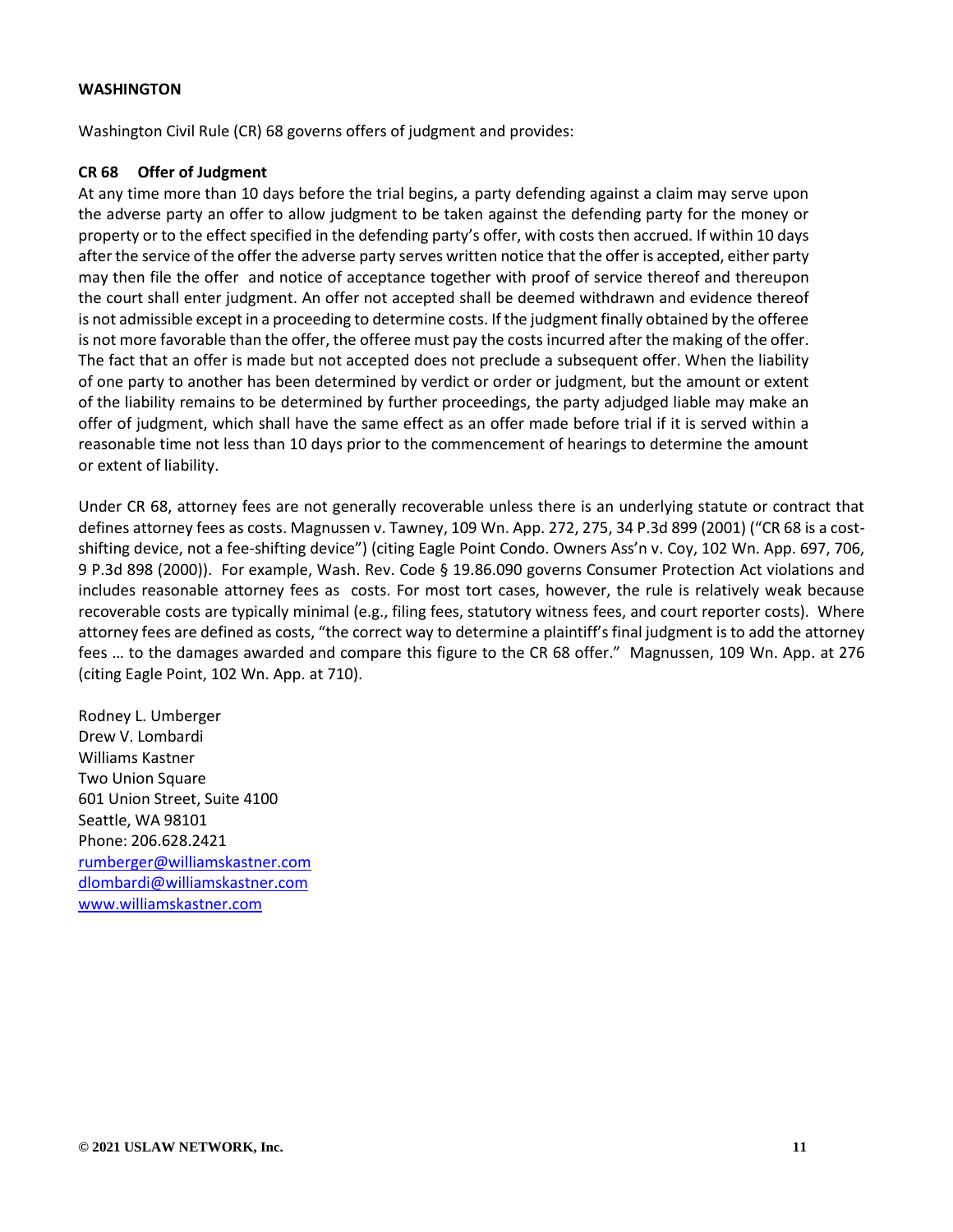## **WEST VIRGINIA**

In West Virginia, an Offer of Judgment is governed by Rule 68 of the West Virginia Rules of Civil Procedure, which provides as follows:

# **Rule 68. Offer of judgment; payment into court.**

(a) *Offer of judgment.* – At any time more than 10 days before the trial begins, a party defending against a claim may serve upon the adverse party an offer to allow judgment to be taken against the defending party for the money or property or to the effect specified in the defending party's offer, with costs then accrued. If within 10 days after the service of the offer the adverse party serves written notice that the offer is accepted, either party may then file the offer and notice of acceptance together with proof of service thereof and thereupon the court shall direct entry of the judgment by the clerk.

Subdivision (c) of Rule 68 further provides that if an offer of judgment is not accepted, then such offer is withdrawn, and the evidence thereof is not admissible except in a proceeding to determine costs. Nonetheless, the fact that an offer is made but not accepted does not preclude the defendant from making a subsequent offer of judgment. In addition, if an offer of judgment is not accepted by the plaintiff, and the plaintiff recovers a final judgment in an amount less than the defendant's offer, the court must award the offeror its costs incurred after making the offer. However, such costs are limited to statutorily taxable costs, such as filing fees, service of process fees, and attendance fees. Finally, subdivision (d) of Rule 68 allows a defendant to make an offer of judgment even after the party is adjudged liable, provided the offer is made at least 10 days prior to the hearing to determine the amount of liability.

Flaherty Sensabaugh Bonasso PLLC 200 Capitol Street Charleston, WV 25301 Phone: (304) 345-0200 [www.flahertylegal.com](http://www.flahertylegal.com/)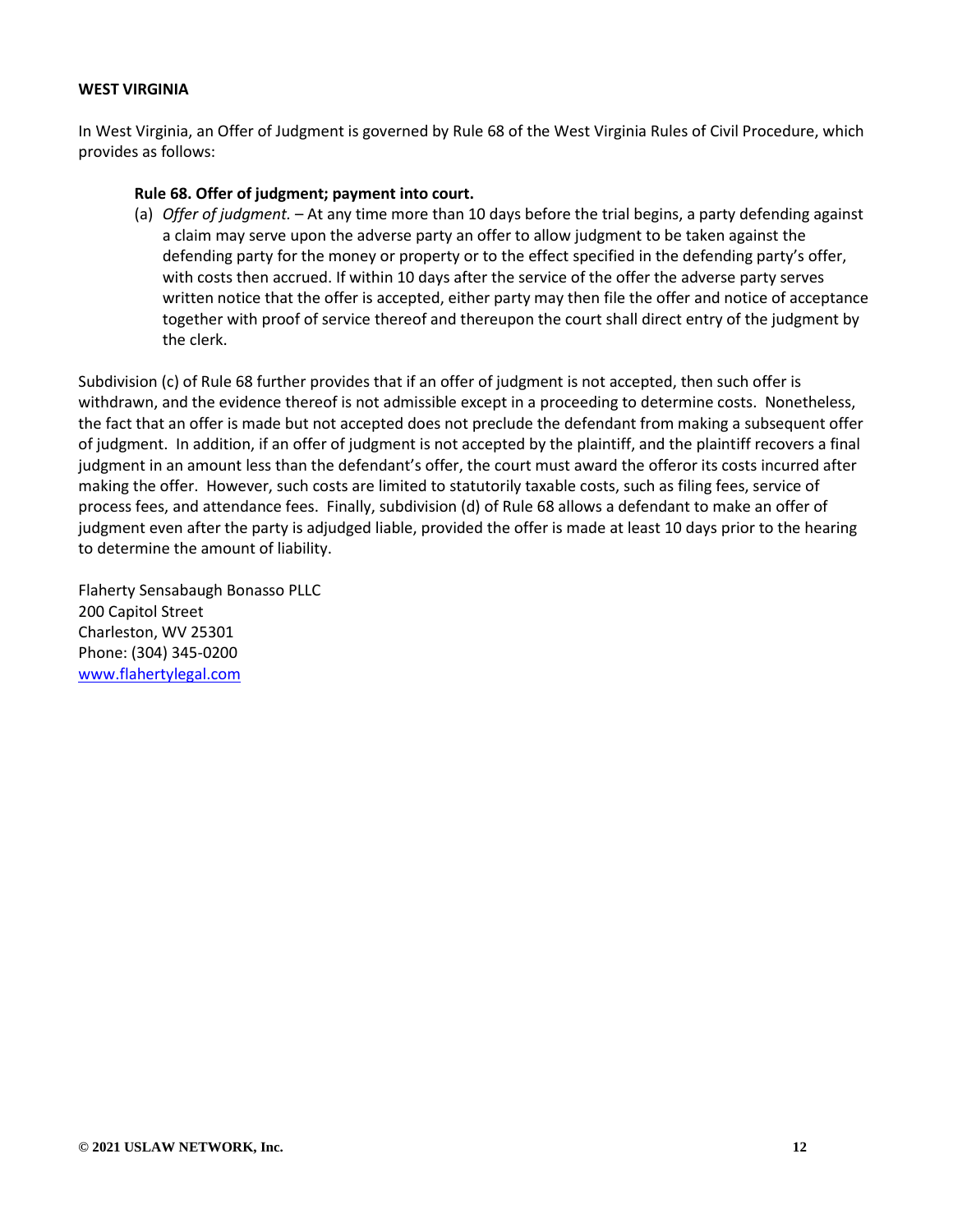## **WISCONSIN**

Wisconsin Law provides for three types of statutory settlement offers: Offers of Judgment, Offers of Damages, and Offers of Settlement. *See* Wis. Stat. § 807.01. Offers of Judgment (Wis. Stat. § 807.01(1)) and Offers of Damages (Wis. Stat. § 807.01(2) are usually made by defendants, whereas Offers of Settlement (Wis. Stat. § 807.01(3)) are typically made by plaintiffs. However, under Wis. Stat. § 807.01(5), a plaintiff could make an offer of judgment or damages in response to a counterclaim, or a defendant could make an offer of settlement on its counterclaim.

The purpose of the statutory offers contained in Wis. Stat. § 807.01 is to encourage pre-trial settlement and avoid delays. *DeWitt Ross & Stevens, S.C. v. Galaxy Gaming & Racing Ltd. P'ship*, 2003 WI App. 190, ¶ 38, 273 Wis. 2d 577, 682 N.W.2d 839; *Majorowicz v. Allied Mut. Ins. Co.*, 212 Wis. 2d 513, 538, 569 N.W.2d 742 (Ct. App. 1997). For statutory settlement offers to have legal effect, the following requirements must be met:

- A. A lawsuit must have been filed and the issue must have been joined;
- B. The statutory offer must be in writing;
- C. The statutory offer must be designated as a statutory offer on its face;
- D. The statutory offer must be served upon opposing counsel at least 20 days prior to trial; and
- E. The statutory offer must be accepted or rejected within 10-days after receipt. During this 10-day period, the statutory offer is revocable, so for the offer to have any legal effect, acceptance must be served before the offer is revoked.

*See Sachsenmaier v. Mittlestadt*, 145 Wis. 2d 781, 792, 429 N.W.2d 532 (Ct. App. 1988); *Nicholson v. Home Ins. Companies, Inc.*, 137 Wis.2d 581, 405 N.W.2d 327 (1987); *Sonneburg v. Grohskopf*, 114 Wis. 2d 62, 66-67, 422 N.W.2d 925 (Ct. App. 1988).

It is the obligation of the party making the statutory offer to do so in clear and unambiguous terms. *Stan's Lumber, Inc. v. Fleming*, 196 Wis. 2d 554, 576, 538 N.W.2d 849 (Ct. App. 1995). Any ambiguity in the statutory offer will be construed against the drafter. *Id*.; *see also Kubichek v. Kotecki*, 2011 WI App 32 ¶ 40, 332 Wis. 2d 522, 796, N.W.2d 858.

An **OFFER OF JUDGMENT** is an offer to settle a case by allowing judgment to be taken against the offering defendant for a specific amount together with taxable costs and disbursements. The procedure is stated in Wis. Stat. § 807.01(1).

Offers of Judgment are procedural in nature. Once again, the plaintiff has 10 days from receipt to accept the Offer of Judgment in writing and serve notice back to the defendant. If the plaintiff chooses to accept the Offer of Judgment, then a Notice of Acceptance can be filed with the court and the judgment entered against the defendant. As a practical matter, however, the parties typically agree to a settlement amount, based upon the amount set forth in the Offer of Judgment and an itemization and documentation of the plaintiff's taxable costs and disbursements. An acceptance of the offer, followed by appropriate filing, ends the litigation.

If the plaintiff fails to accept an Offer of Judgment or fails to serve a Notice of Acceptance within the 10 day time period, then the offer is not accepted. However, the fact that the Offer was made is subject to an *In Limine* Order at time of trial. Furthermore, if the plaintiff goes on to recover a judgment that is less than or equal to the amount set forth in the Offer of Judgment, then the plaintiff will be barred from recovering taxable costs and disbursements and the defendant will be entitled to an offset against that judgment amount in the amount of its taxable costs and disbursements.

When there are multiple defendants against whom judgment is being sought jointly and severally, then these defendants may submit joint Offers of Judgment to an individual plaintiff. However, joint offers by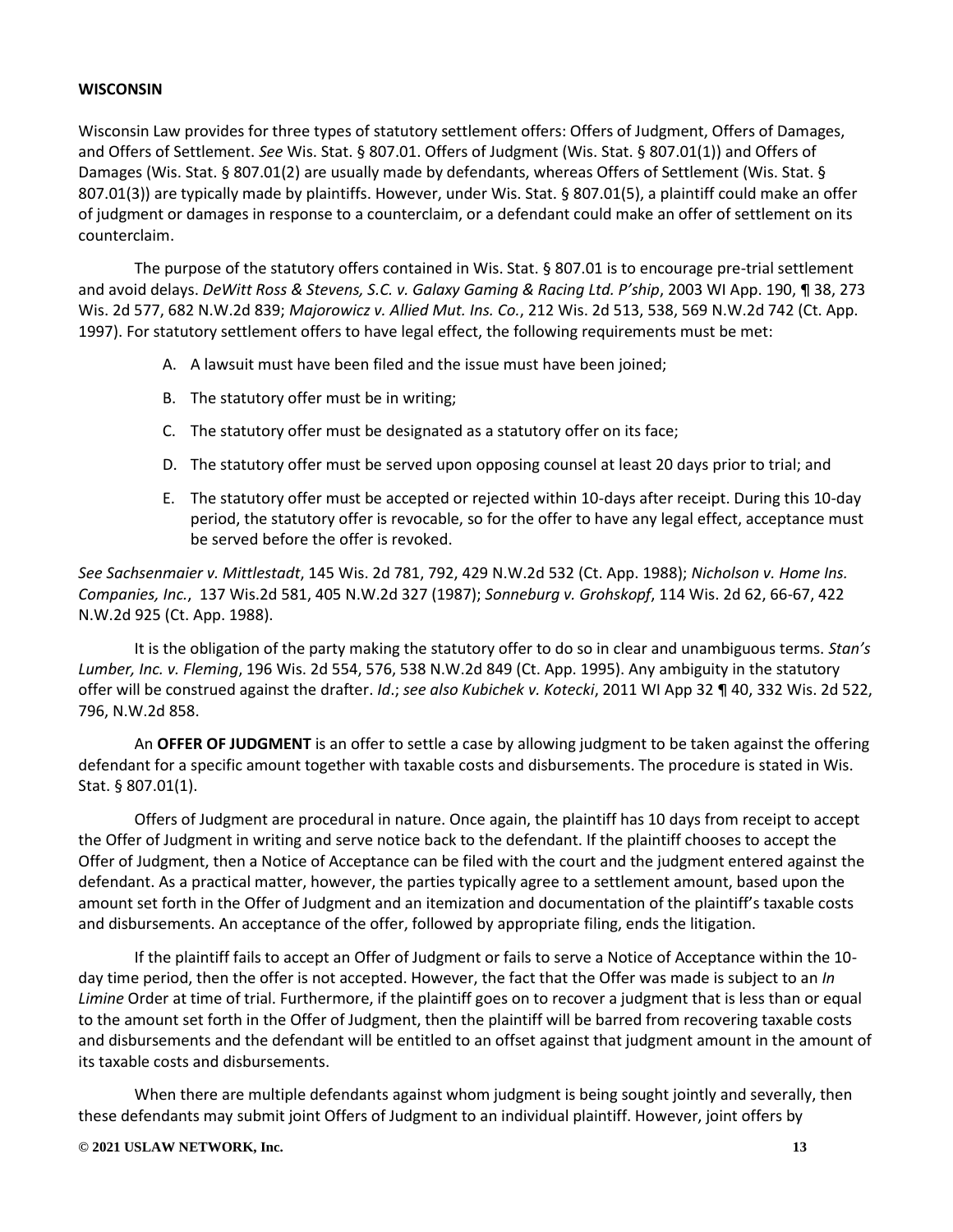defendants who are only severally liable do not invoke the provisions of Wis. Stat. § 807.01(1). *Denil v. Integrity Mut. Ins. Co.*, 135 Wis. 2d 373, 380, 401 N.W.2d 13 (Ct. App. 1996); *Advanced Green Energy Sols., LLC v. Pieper Elec., Inc.*, 2014 WI App 24, ¶ 32, 352 Wis. 2d 755, 843 N.W.2d 711. Defendants who are potentially severally liable to the plaintiff should submit separate Offers of Judgment to the plaintiff for independent evaluation of the separate and distinct claims against those severally liable multiple defendants. *Denil*, 135 Wis.2d at 380.

A plaintiff can receive an Offer of Judgment from a defendant which conditions the Offer upon the plaintiff's indemnifying and satisfying any and all related claims and/or liens related to the plaintiff's bodily injury claim. *Staehler v. Beuthin*, 206 Wis. 2d 610, 615, 577 N.W.2d 487 (Ct. App. 1986).

An **OFFER OF DAMAGES** is served by a defendant upon a plaintiff for the purpose of having damages assessed in a specific amount if the defendant loses the liability question on the verdict. Wis. Stat. § 807.01(2) sets forth the procedure for a defendant's offer of damages.

The plaintiff has 10 days from receipt of the Offer of Damages to accept in writing. The plaintiff does so by serving the defendant with a Notice of Acceptance. Either party may file proof of service or both the offer and the acceptance with the court. If the defendant loses at trial on the liability issue, then the plaintiff's damages will be assessed in the Judgment as specified in the Offer of Damages.

If the plaintiff fails to accept an Offer of Damages, then the fact that the Offer was made is subject to an *In Limine* Order at the time of trial. Furthermore, if damages awarded to the plaintiff who refused the Offer of Damages are less than or equal to the amount set forth in the Offer of Damages then the plaintiff is barred from recovering taxable costs and disbursements against the defendants.

An Offer of Damages may shorten the length of trial. The value of these Offers for the defense include eliminating some inherent uncertainties of the jury trial process; lessening defense costs by shortening the duration of the jury trial process, potentially significantly so; shortening the trial process my eliminating the entire issue of damages and the need for a jury to determine damages; and eliminating any sympathy based on the nature and extent of the plaintiff's injuries that a jury might use to influence the amount of damages .

An **OFFER OF SETTLEMENT** is an offer to settle a case for a specific amount specified by the plaintiff, together with taxable costs and disbursements. Wis. Stat. § 807.01(3) lays out the procedure.

The defendant has 10 days from receipt to accept the Offer of Settlement in writing. The offer to settle the case should be for a particular sum, specific property, or other effect specified by the plaintiff, together with taxable costs. The parties will then, as a practical matter, enter into a settlement based upon the amount set forth in the Offer of Settlement and an itemization and documentation of the plaintiff's taxable costs and disbursements.

If the defendant fails to accept an Offer of Settlement, then the fact that the Offer was made is subject to an *In Limine* Order at time of trial. Wis. Stat. § 807.04(4) sets forth the procedure if an offer of settlement is not accepted. If the Offer of Settlement is not accepted and the plaintiff goes on to recover an amount that is greater than the amount set forth in the Offer of Settlement (exclusive of costs), then the plaintiff is entitled to interest. The interest rate is 1% plus the prime rate that is in effect on January 1st of the year that the judgment is entered if the judgment is entered on or before June  $30<sup>th</sup>$ , or the rate in effect on July  $1<sup>st</sup>$  of the year that the judgment is entered if the judgment is entered after June 30<sup>th</sup>, as reported by the federal reserve board in its federal reserve statistical release H. 15. The interest accrues until the date that the Judgment is satisfied. The applicable rate of interest is the rate that was in effect on the date of judgment. *Lands' End, Inc. v. City of Dodgeville*, 2016 WI 64, ¶ 5, 370 Wis. 2d 500, 881 N.W.2d 702, *overruling Johnson v. Cintas Corp. No. 2*, 2015 WI App 14, 360 Wis. 2d 350, 860 N.W.2d 515. And interest accrues only until judgment is paid to the clerk of court.

**© 2021 USLAW NETWORK, Inc. 14** There is greater incentive for plaintiffs to make Offers of Settlement than for defendants to make either Offers of Judgment or Offers of Damages because plaintiffs can also recovery interest under Wis. Stat. § 807.01(4). The statute makes no distinction between pre- and post-judgment interest. *Morrison v. Rankin*, 2008 WI App 158, ¶ 10, 314 Wis. 2d 376, 760 N.W.2d 441. The "amount recovered" in Wis. Stat. § 807.01(4) means that portion of the verdict for which a party is responsible. *Nelson v. McLaughlin*, 211 Wis. 2d 487, 501, 565 N.W.2d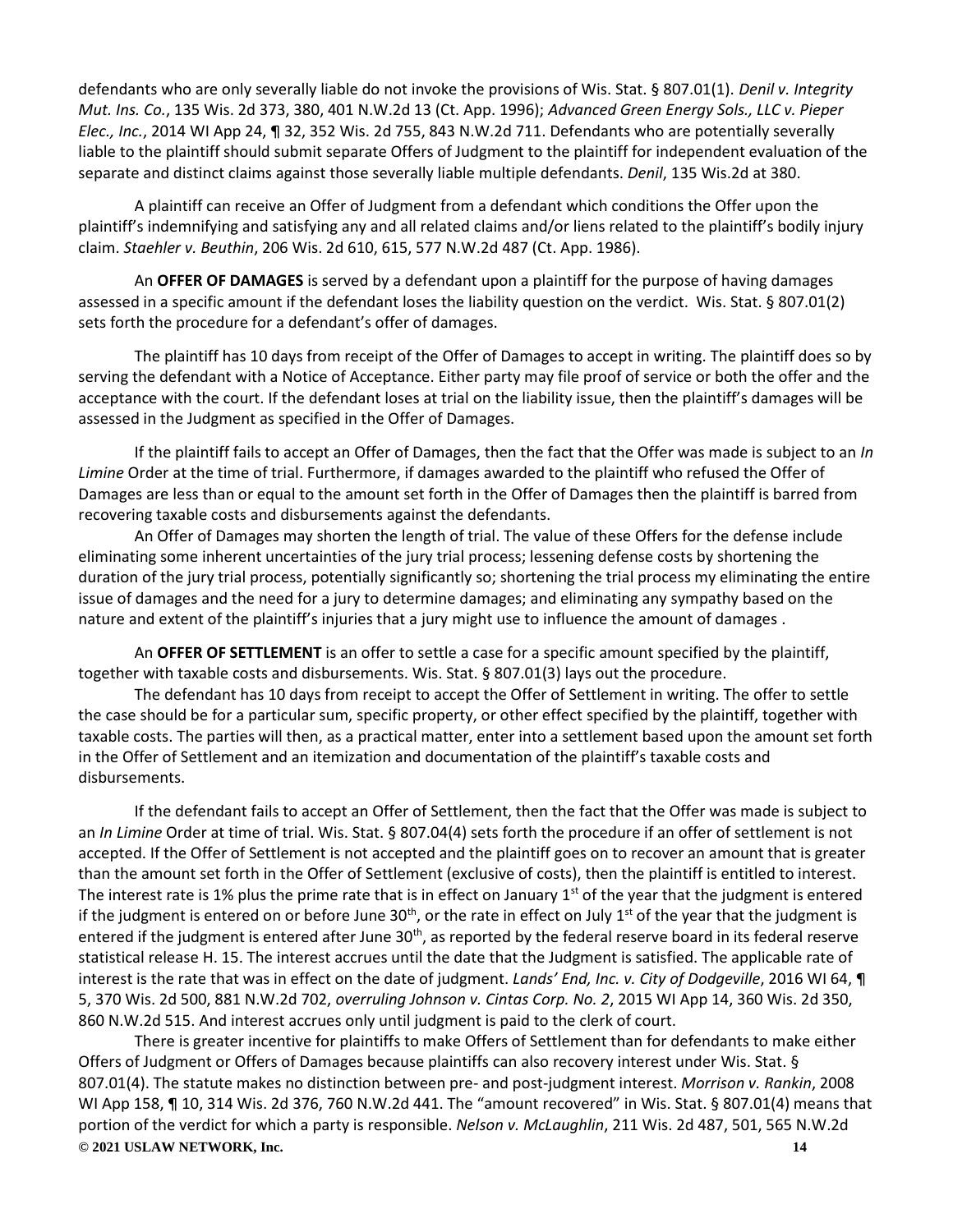123 (1997). This does not include attorney's fees and costs. *Dobbratz Trucking & Excavating v. PACCAR, Inc.*, 2002 WI App 138, ¶ 30, 256 Wis. 2d 205, 647 N.W.2d 315.

The above-referenced sanctions are not available to a plaintiff who obtains a Judgment that is less than or equal to his Offer of Settlement. *Oliver v. Herritage Mut. Ins. Co.*, 179 Wis. 2d 1, 21, 505 N.W.2d 452 (Ct. App. 1993).

When determining whether the Judgment is greater than the Offer of Settlement, which triggers the above-referenced sanctions, "the offer and the judgment must be compared exclusive of any costs." *Northridge Co. v. W.R. Grace 7 Co.*, 205 Wis. 2d 267, 290, 556 N.W.2d 345 (Ct. App. 1996).

An Offer of Settlement by multiple plaintiffs will most likely be deemed to be invalid. *White v. General Cas. Co. of WI*, 118 Wis. 2d 433, 438, 348 N.W.2d 614 (Ct. App. 1984); *DeMars v. LaPour*, 123 Wis. 2d, 366, 375, 366 N.W.2d 891 (1985).

When an Offer of Settlement is served upon multiple defendants, each defendant should be able to fairly and fully evaluate the Offer from the distinct perspective of the particular claims made against that particular defendant. This cannot be accomplished through a single aggregate offer made to each defendant that would ostensibly resolve all claims against multiple defendants, even if the defendants would jointly and severally liable for the damages. *Wilber v. Fuchs*, 158 Wis. 2d 158, 164, 461 N.W.2d 803, 805 (Ct. App. 1990); *see, e.g., Prosser v. Leuck*, 225 Wis. 2d 126, 136-39, 592 N.W.2d 178, 182 (1999) (holding that an Offer of Settlement served on an insurer that did not explain whether the proposed settlement applied only to the insurer or to the insured as well was ambiguous and unenforceable).

However, an Offer of Settlement by one plaintiff upon multiple defendants is valid where multiple defendant tortfeasors are jointly and severally liable to the plaintiff and covered by the same insurance policy *and*  the amount set forth in the Offer falls within the insurance company's liability coverage limits. *Testa v. Farmers Ins. Exch.*, 164 Wis. 2d 296, 303, 474 N.W. 2d 776 (Ct. App. 1991).

John W. Halpin Maura K. Woods Laffey, Leitner & Goode LLC 325 East Chicago Street, Suite 200 Milwaukee, WI 53202 Phone: 414-312-7003 jhalpin@llgmke.com mwoods@llgmke.com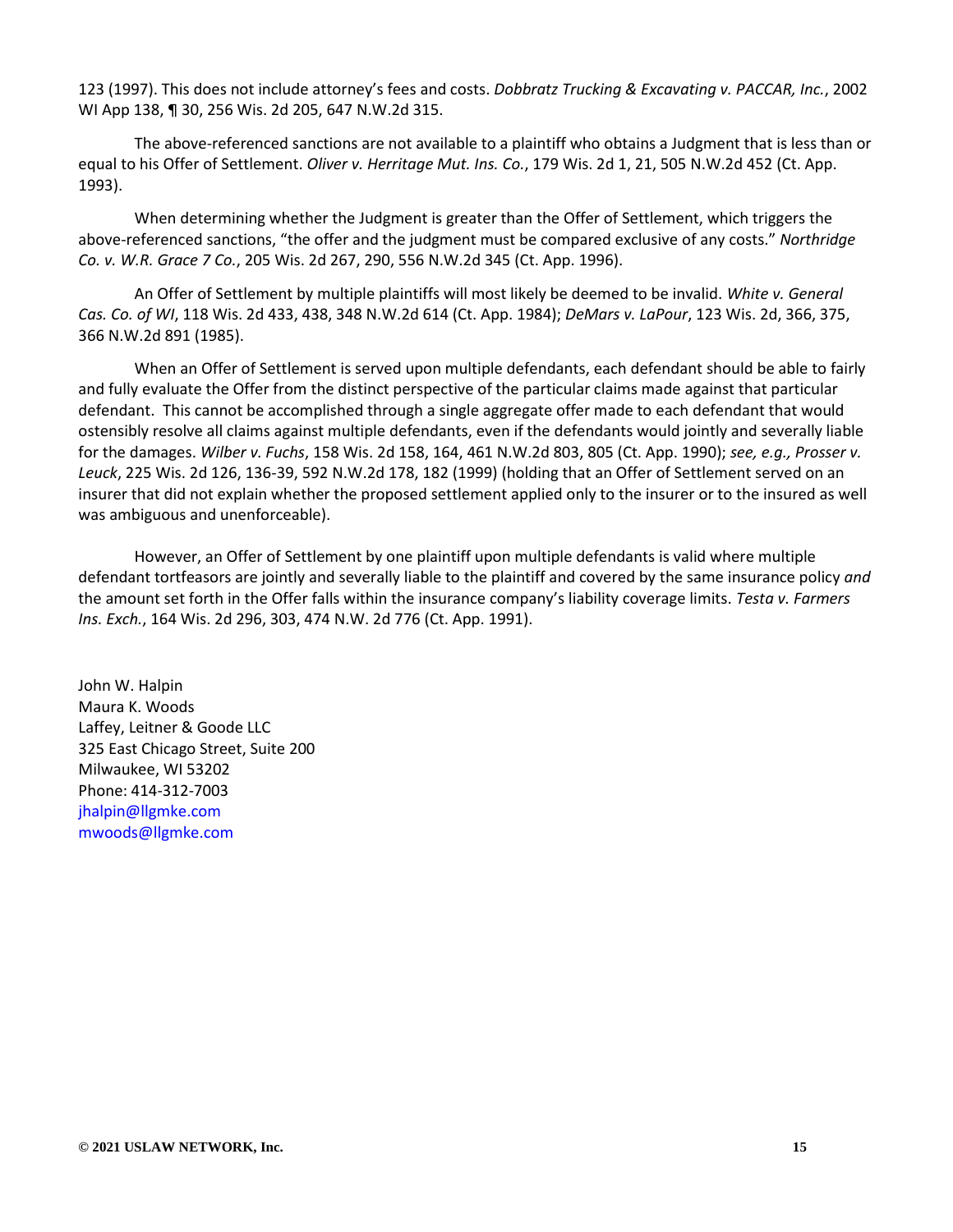## **WYOMING**

In Wyoming, Offers of Judgment are governed by Rule 68 of the Wyoming Rules of Civil Procedure, which provides as follows:

> (a) *Making an Offer; Acceptance of Offer.* – At any time more than 60 days after service of the complaint and at least 28 days before the date set for trial, any party may serve on an opposing party an offer to allow settlement or judgment on specified terms, with the costs then accrued. If, within 14 days after being served, the opposing party serves written notice accepting the offer, either party may then file the offer and notice of acceptance, plus proof of service.

> (b) *Unaccepted Offer.* – An unaccepted offer is considered withdrawn, but it does not preclude a later offer. Evidence of an unaccepted offer is not admissible except in a proceeding to determine costs. As used herein, "costs" do not include attorney's fees.

> (c) *Offer After Liability is Determined.* – When one party's liability to another has been determined but the extent of liability remains to be determined by further proceedings, the party held liable may make an offer of judgment. It must be served within a reasonable time not less than 14 days before the date set for a hearing to determine the extent of liability.

> (d) *Paying Costs After an Unaccepted Offer.* – If the judgment that the offeree finally obtains is not more favorable than the unaccepted offer, the offeree must pay the costs incurred after the offer was made.

W.R.CIV.P. 68 (LexisNexis 2019). The Wyoming Supreme Court has held that "Rule 68 accomplishes its objective of encouraging settlement by providing an expeditious process that forces the parties to weigh the costs and benefits of further litigation." *Dunham v. Fullerton*, 2011 WY 103, ¶ 9, 258 P.3d 701, 703 (Wyo. 2011).

"Any party can make a firm, non-negotiable offer of judgment." *Id.* (citations omitted). "Unlike traditional settlement negotiations in which a plaintiff may seek clarification or make a counteroffer, a plaintiff faced with a Rule 68 offer *may only accept or reject the offer*." *Id.* (citations omitted) (emphasis in original). To be effective, the offer must be for a definite or ascertainable amount. *Snodgrass v. Rissler & McMurry Co.*, 903 P.2d 1015 (Wyo. 1995); *see also Dunham*, ¶ 9 ("An offer under Rule 68 must be for a definite or ascertainable amount and later proof cannot cure any defect in the offer since the party to whom the offer was made must base its decision to accept or reject solely on what is contained within that offer").

> A Rule 68 offer is not simply an offer of settlement, but an offer that judgment can be entered on specified terms. If the offer is accepted, the court automatically enters judgment in favor of the offeree; if the offer is refused, the case proceeds. The rule encourages plaintiffs to accept reasonable offers through what is referred to as "costshifting." It requires a party who refuses an offer, and then ultimately recovers less than the offer amount, to pay the costs incurred by the offeror from the time the offer was made.

*Id.* (citation omitted). As stated in the text of the Rule, attorney fees are not considered a taxable court cost. Instead, court costs are typically items such as the filing fee, service of process fees and the costs of depositions (not including video depositions). Any party who rejects an offer of settlement that is more favorable than the **Wyoming cont'd**

## **© 2021 USLAW NETWORK, Inc. 16**